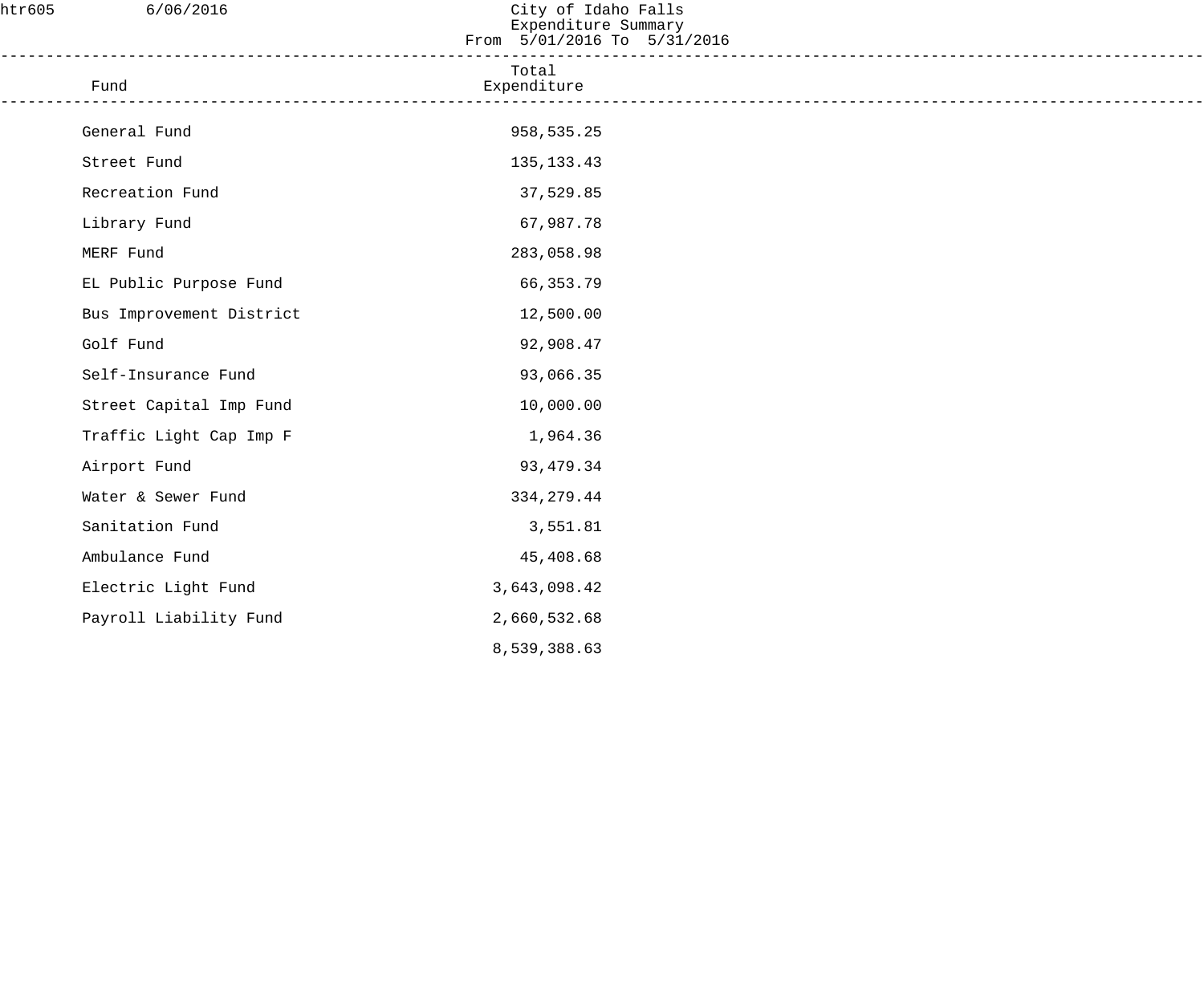## Htr603 6/06/16 City Of Idaho Falls Page 1 OPERATING EXPENSES PAID From 5/01/2016 To 5/31/2016

| Check<br>Number | Vendor<br>Name                                                  |           | Amount Description Fund   |     |  |
|-----------------|-----------------------------------------------------------------|-----------|---------------------------|-----|--|
|                 |                                                                 |           |                           |     |  |
| 0000028         | IDAHO NCPERS GROUP LIFE INS 1,424.00 PERS LIFE INS MAY 2016 080 |           |                           |     |  |
| 0000029         | UNITED WAY OF IDAHO FALLS                                       | 79.00     | UNITED WAY EMPLOYEE 5616  | 080 |  |
| 0000030         | AMERICAN FUNDS SERVICE COMPANY                                  | 325.00    | 457 CONTR. FOR 050616     | 080 |  |
| 0000031         | VARIABLE ANNUITY LIFE                                           | 11,106.15 | 457 CONTR. FOR 050616     | 080 |  |
| 0000031         | VARIABLE ANNUITY LIFE                                           | 1,060.00  | 457 ROTH CONTR FOR 050616 | 080 |  |
| 0000032         | AMERICAN INSURANCE SERVICE                                      | 2,229.57  | FSA CONTRIBUTIONS 050616  | 080 |  |
| 0000032         | AMERICAN INSURANCE SERVICE                                      | 144.00    | FSA MONTHLY FEE 050616    | 080 |  |
| 0000033         | DATAPATH FINANCIAL SERVICES, INC 2,599.61                       |           | HSA EMPLOYEE CONTR 050616 | 080 |  |
| 0000034         | SCENIC FALLS FEDERAL CREDIT                                     | 52,728.04 | CREDIT UNION DED 050616   | 080 |  |
| 0000034         | SCENIC FALLS FEDERAL CREDIT                                     | 294.00    | MEA DUES FOR 050616       | 080 |  |
| 0000035         | HRA VEBA TRUST                                                  | 18,960.84 | VEBA CONTR.PAYDAY 050616  | 080 |  |
| 0000036         | INT'L ASSN OF FIREFIGHTERS                                      | 7,600.00  | FIREFIGHTERS UNION MAY'16 | 080 |  |
| 0000038         | UNITED WAY OF IDAHO FALLS                                       | 79.00     | UNITED WAY CONTR 05202016 | 080 |  |
| 0000039         | AMERICAN FUNDS SERVICE COMPANY 325.00                           |           | 457 CONTRIBUTION 05202016 | 080 |  |
| 0000040         | AMERICAN INSURANCE SERVICE                                      | 2,279.95  | FSA CONTRIBUTION 05202016 | 080 |  |
| 0000041         | DATAPATH FINANCIAL SERVICES, INC                                | 3,509.61  | HSA CONTRIBUTION 05202016 | 080 |  |
| 0000042         | LINE CONSTRUCTION BENEFIT FUND                                  | 5,920.00  | IBEW EMPLOYEE HRA JUNE'16 | 080 |  |
| 0000043         | VARIABLE ANNUITY LIFE                                           | 10,956.15 | 457 PAYDAY 05202016       | 080 |  |
| 0000043         | VARIABLE ANNUITY LIFE                                           | 1,060.00  | 457 ROTH PAYDAY 05192016  | 080 |  |
| 0000044         | LINE CONSTRUCTION BENEFIT FUND                                  | 42,233.28 | ELECTRIC HEALTH INS JUN16 | 080 |  |
| 0000045         | SCENIC FALLS FEDERAL CREDIT                                     | 52,298.04 | CREDIT UNION DUES 052016  | 080 |  |
| 0000046         | WNEBCO                                                          | 2.60      | RLR LIFE INS JUNE 2016    | 080 |  |
| 0000047         | IDAHO FALLS FOP LODGE #6                                        | 2,580.00  | POLICE UNION JUNE 2016    | 080 |  |
| 0000048         | LIFEMAP ASSURANCE COMPANY                                       | 3,008.96  | SUPPLEMENTAL LIFE JUNE'16 | 080 |  |
| 0000049         | IBEW LOCAL NO. 57                                               | 3,226.20  | ELECTRIC UNION DUES JUN16 | 080 |  |
| 0000050         | INT'L ASSN OF FIREFIGHTERS                                      | 7,600.00  | FIREFIGHTERS UNION JUN16  | 080 |  |
|                 |                                                                 |           |                           |     |  |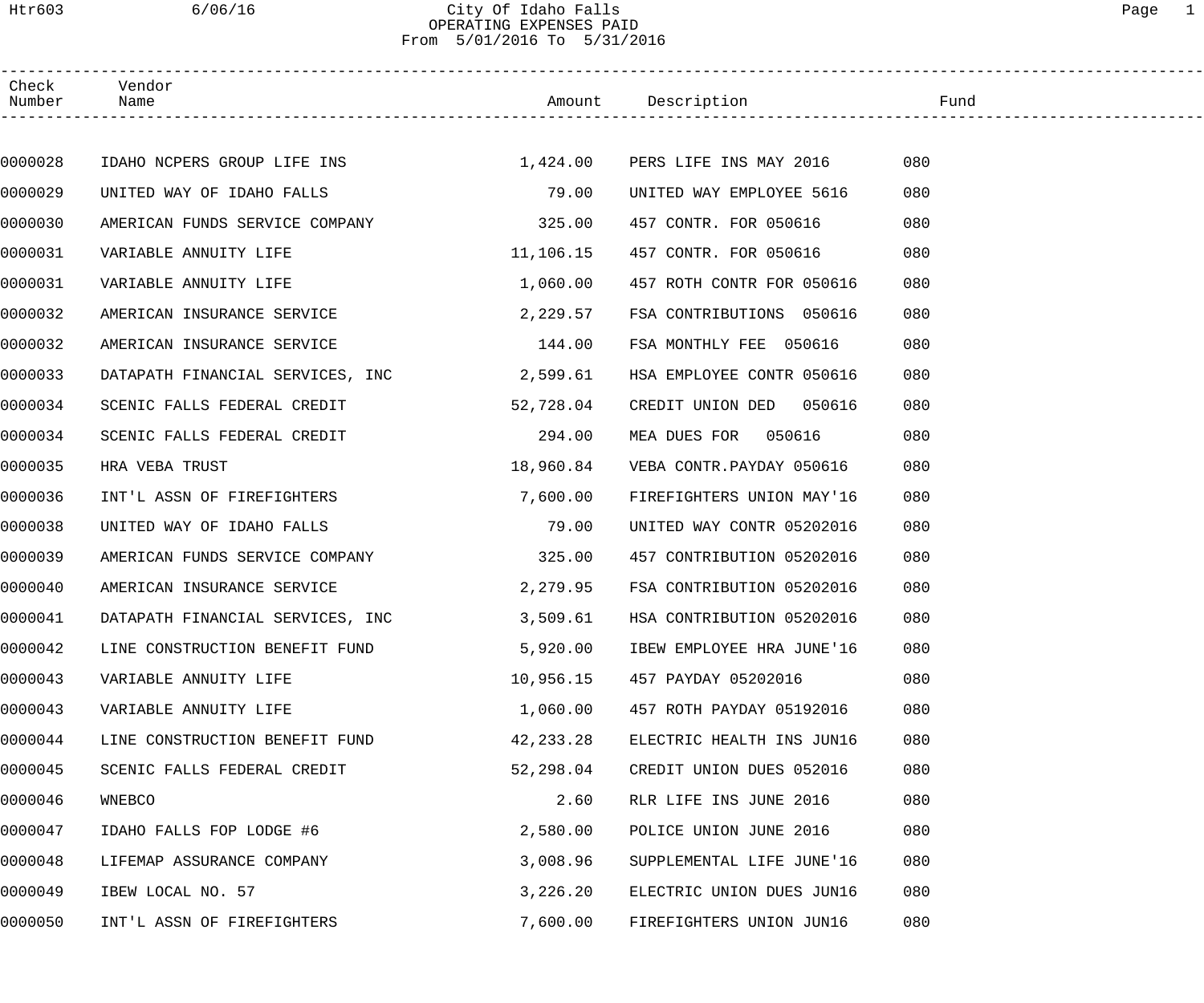#### Htr603 6/06/16 City Of Idaho Falls Page 2 OPERATING EXPENSES PAID From 5/01/2016 To 5/31/2016

| Check<br>Number | Vendor<br>Name                                                |            | Amount Description               | Fund |
|-----------------|---------------------------------------------------------------|------------|----------------------------------|------|
|                 |                                                               |            |                                  |      |
| 0000051         | LIFEMAP ASSURANCE COMPANY $11,124.08$ EMPLOYEE LIFE INS JUN16 |            |                                  | 080  |
| 0000052         | AFLAC                                                         | 11,461.82  | SECTION 125 DEDUCTIBLE           | 080  |
| 0000052         | AFLAC                                                         | 1,625.06   | SHORT TERM DISABILITY            | 080  |
| 0000053         | BLUE CROSS OF IDAHO                                           | 790,939.86 | HEALTH INS JUNE 2016             | 080  |
| 0000054         | IDAHO NCPERS GROUP LIFE INS                                   | 1,408.00   | PERS LIFE INS JUNE 2016          | 080  |
| 0000055         | DELTA DENTAL PLAN OF IDAHO INC                                | 61,933.85  | DENTAL INS FOR JUNE 2016         | 080  |
| 0010007         | IDAHO FALLS CITY-PAYROLL                                      | 46,172.65  | WORKERS COMP PYDAY 050616        | 080  |
| 0010008         | IDAHO FALLS CITY-PAYROLL                                      | 2,785.23   | POLICE VHCL BENEFIT MAY16        | 080  |
| 0010009         | IDAHO STATE TAX COMMISSION                                    | 56,073.00  | STATE TAXPYPERIOD 050616         | 080  |
| 0010010         | IDAHO FALLS CITY-PAYROLL                                      | 122,779.41 | FED W/H PAYPERIOD 050616         | 080  |
| 0010010         | IDAHO FALLS CITY-PAYROLL                                      | 73,266.08  | FICA W/H PAYPERIOD 050616        | 080  |
| 0010010         | IDAHO FALLS CITY-PAYROLL                                      | 73,266.08  | FICA CITY PYPERIOD 050616        | 080  |
| 0010010         | IDAHO FALLS CITY-PAYROLL                                      | 21,368.65  | MED W/H PYPERIOD 050616          | 080  |
| 0010010         | IDAHO FALLS CITY-PAYROLL                                      | 21,368.65  | MED CITY PYPERIOD 050616         | 080  |
| 0010011         | IDAHO FALLS CITY-PAYROLL                                      | 107,797.13 | PERS EMPLOYEE PYDY 050616        | 080  |
| 0010011         | IDAHO FALLS CITY-PAYROLL                                      |            | 182,772.04 PERS CITY PYDY 050616 | 080  |
| 0010011         | IDAHO FALLS CITY-PAYROLL                                      | 71,699.14  | 401K/FIRE DEFERRED 401K          | 080  |
| 0010011         | IDAHO FALLS CITY-PAYROLL                                      | 3,413.17   | PERSI LOAN PYDAY 05062016        | 080  |
| 0010012         | IDAHO FALLS CITY-PAYROLL                                      | 39.00      | POLICE VEHICLE MAY' 16           | 080  |
| 0010013         | IDAHO FALLS CITY-PAYROLL                                      | 123,357.19 | FED W/H 05/20/16                 | 080  |
| 0010013         | IDAHO FALLS CITY-PAYROLL                                      | 74,432.53  | FICA W/H 05/20/16                | 080  |
| 0010013         | IDAHO FALLS CITY-PAYROLL                                      | 74,432.53  | FICA W/H 05/20/16--CITY          | 080  |
| 0010013         | IDAHO FALLS CITY-PAYROLL                                      | 21,390.13  | MED W/H 05/20/16                 | 080  |
| 0010013         | IDAHO FALLS CITY-PAYROLL                                      | 21,390.13  | MED W/H 05/20/16--CITY           | 080  |
| 0010014         | IDAHO STATE TAX COMMISSION                                    | 56,202.00  | STATE TAX 5/20/16 W/H            | 080  |
| 0010015         | IDAHO FALLS CITY-PAYROLL                                      | 44,731.42  | WORKER'S COMP 5/20/16            | 080  |
|                 |                                                               |            |                                  |      |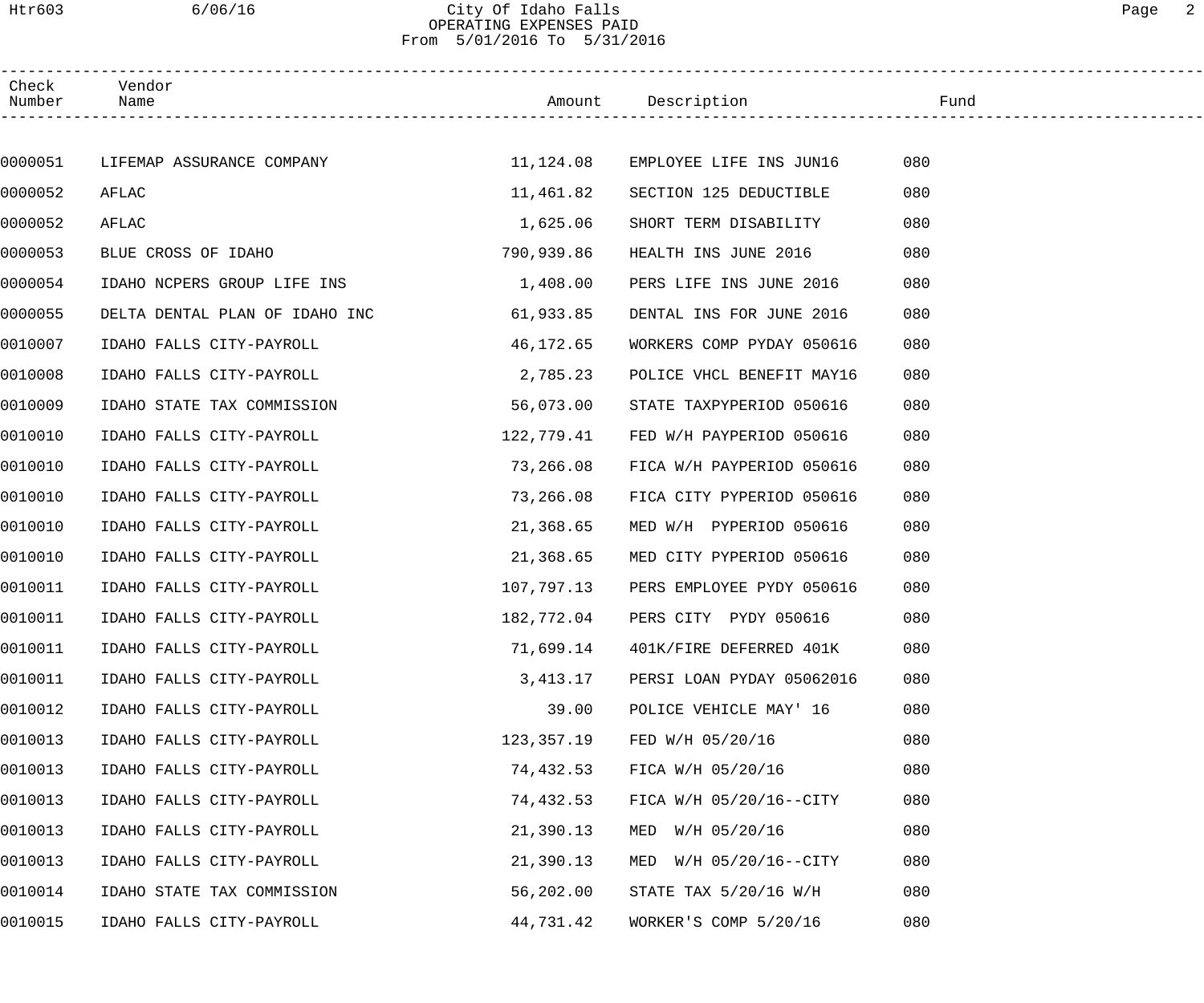#### Htr603 6/06/16 City Of Idaho Falls Page 3 OPERATING EXPENSES PAID From 5/01/2016 To 5/31/2016

| Check<br>Number | Vendor<br>Name                 |            | Amount Description               |     | Fund                 |
|-----------------|--------------------------------|------------|----------------------------------|-----|----------------------|
|                 |                                |            |                                  |     |                      |
| 0010016         | IDAHO FALLS CITY-PAYROLL       |            | 107,618.69 PERS EMPLOYEE 5/20/16 | 080 |                      |
| 0010016         | IDAHO FALLS CITY-PAYROLL       | 181,909.84 | PERS CITY 5/20/16                | 080 |                      |
| 0010016         | IDAHO FALLS CITY-PAYROLL       | 56,733.15  | 401K/FIRE DEFERRED 052016        | 080 |                      |
| 0010016         | IDAHO FALLS CITY-PAYROLL       | 3,413.17   | PERSI LOAN 05202016              | 080 |                      |
| 0040045         | IDAHO FALLS CITY/PETTY CASH    | 150.00     | PETTY CASH FOR PARK EVENT        | 001 |                      |
| 0040046         | IDAHO FALLS (UTILITY), CITY OF | 79,482.87  | BOOK 97 FOR APRIL 2016           |     | 001 Non Departmental |
| 0040046         | IDAHO FALLS (UTILITY), CITY OF | 37.46      | BOOK 97 FOR APRIL 2016           |     | 001 Parks            |
| 0040046         | IDAHO FALLS (UTILITY), CITY OF | 177.42     | BOOK 97 FOR APRIL 2016           | 001 | Cemeteries           |
| 0040046         | IDAHO FALLS (UTILITY), CITY OF | 3,650.81   | BOOK 97 FOR APRIL 2016           | 010 | Streets              |
| 0040046         | IDAHO FALLS (UTILITY), CITY OF | 6,593.68   | BOOK 97 FOR APRIL 2016           |     | 060 Airport          |
| 0040046         | IDAHO FALLS (UTILITY), CITY OF | 1,019.59   | BOOK 97 FOR APRIL 2016           |     | 061 Water            |
| 0040046         | IDAHO FALLS (UTILITY), CITY OF | 41,243.62  | BOOK 97 FOR APRIL 2016           | 061 | Water                |
| 0040046         | IDAHO FALLS (UTILITY), CITY OF | 351.78     | BOOK 97 FOR APRIL 2016           | 061 | Sewer                |
| 0040046         | IDAHO FALLS (UTILITY), CITY OF | 15,508.46  | BOOK 97 FOR APRIL 2016           | 061 | Sewer                |
| 0040046         | IDAHO FALLS (UTILITY), CITY OF | 3,030.43   | BOOK 97 FOR APRIL 2016           | 061 | Sewer                |
| 0040046         | IDAHO FALLS (UTILITY), CITY OF | 6,716.42   | BOOK 97 FOR APRIL 2016           |     | 061 Sewer            |
| 0040046         | IDAHO FALLS (UTILITY), CITY OF | 1,566.99   | BOOK 97 FOR APRIL 2016           |     | 064 Electric         |
| 0040046         | IDAHO FALLS (UTILITY), CITY OF | 4,325.39   | BOOK 97 FOR APRIL 2016           |     | 064 Electric         |
| 0040046         | IDAHO FALLS (UTILITY), CITY OF | 1,133.07   | BOOK 97 FOR APRIL 2016           | 062 | Sanitation           |
| 0040046         | IDAHO FALLS (UTILITY), CITY OF | 6,304.90   | BOOK 97 FOR APRIL 2016           |     | 011 Recreation       |
| 0040046         | IDAHO FALLS (UTILITY), CITY OF | 3,530.52   | BOOK 97 FOR APRIL 2016           |     | 012 Library          |
| 0040046         | IDAHO FALLS (UTILITY), CITY OF | 334.97     | BOOK 97 FOR APRIL 2016           |     | 018 Golf Courses     |
| 0040046         | IDAHO FALLS (UTILITY), CITY OF | 1,316.21   | BOOK 97 FOR APRIL 2016           |     | 018 Golf Courses     |
| 0040046         | IDAHO FALLS (UTILITY), CITY OF | 2,383.81   | BOOK 97 FOR APRIL 2016           |     | 018 Golf Courses     |
| 0040046         | IDAHO FALLS (UTILITY), CITY OF | 801.36     | BOOK 97 FOR APRIL 2016           |     | 018 Golf Courses     |
| 0040046         | IDAHO FALLS (UTILITY), CITY OF | 3,271.11   | BOOK 97 FOR APRIL 2016           |     | 018 Golf Courses     |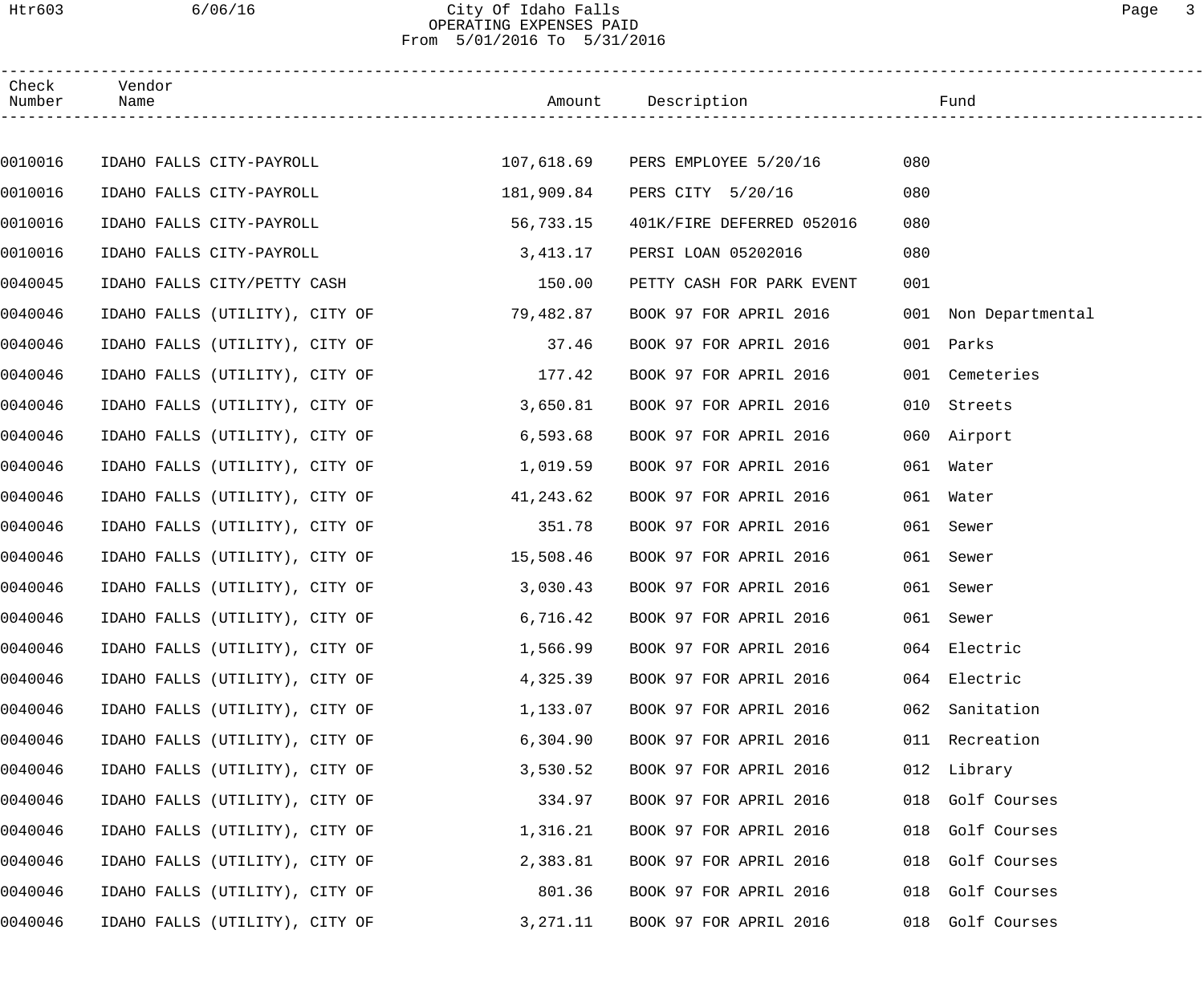### Htr603 6/06/16 City Of Idaho Falls Page 4 OPERATING EXPENSES PAID From 5/01/2016 To 5/31/2016

| Check<br>Number | Vendor<br>Name               |            | Amount Description                   | Fund         |  |
|-----------------|------------------------------|------------|--------------------------------------|--------------|--|
|                 |                              |            |                                      |              |  |
| 0040047         | UAMPS                        |            | 243,371.52 UAMPS PWR BILL MARCH 2016 | 064          |  |
| 0040048         | IDAHO STATE TAX COMMISSION   | 27,055.46  | ID SALES & USE TAX 04'16             | 001          |  |
| 0040049         | RON O'CONNOR                 | 147.00     | TA#PW-154 TRVL RMBRSMENT             | 001          |  |
| 0040050         | KENT FUGAL                   | 257.65     | TA#PW-150 TRVL ADVANCE               | 001          |  |
| 0040051         | DAVID SMITH + 2              | 508.00     | TA#PW-155 TRVL ADVANCE               | 001          |  |
| 0040052         | JASON COOPER                 | 632.00     | TA#IFP-724 TRVL ADVANCE              | 001          |  |
| 0040053         | JACKIE FLOWERS               | 672.00     | TA#IFP-744 TRVL ADVANCE              | 001          |  |
| 0040054         | ENTERPRISE RENT A CAR        | 785.23     | TA#AP-35 RENTAL CAR                  | 001          |  |
| 0040055         | <b>JASON HENDRIAN</b>        | 795.00     | TA#PD-532 TRAVEL ADVANCE             | 001          |  |
| 0040056         | JEREMY GAIBREAITH            | 1,106.00   | TA#PD-515 TRAVEL ADVANCE             | 001          |  |
| 0040057         | JESSICA MARLEY               | 1,511.00   | TA#PD-510 TRAVEL ADVANCE             | 001          |  |
| 0040058         | BRANDON HARKNESS             | 2,290.00   | TA#PD-530 TRAVEL ADVANCE             | 001          |  |
| 0040059         | MIKE HENRICKSEN              | 3,078.00   | TA#PW-152 TRAVEL ADVANCE             | 001          |  |
| 0040061         | WID RITCHIE                  | 942.48     | TA#IFP-733 TRVL RMBRSMNT             | 001          |  |
| 0040062         | BOISE HOTEL MANAGEMENT, INC. | 69.00      | TA#FD-226 LODGING                    | 001          |  |
| 0040063         | MORETON & COMPANY            | 170,515.90 | PAYMENT ON POLICIES                  | 064 Electric |  |
| 0040063         | MORETON & COMPANY            | 170,515.91 | PAYMENT ON POLICIES                  | 064 Electric |  |
| 0040064         | REBECCA CASPER               | 27.00      | TA#MO-145 TRVL RMBRSMNT              | 001          |  |
| 0040065         | IDAHO FALLS CITY/PETTY CASH  | 1,689.22   | REIMBURSE PETTY CASH                 | 001          |  |
| 0040066         | EILENE HORNE                 | 50.00      | TA#HR-27 REGISTRATION                | 001          |  |
| 0040067         | JOHN GRAHAM                  | 133.24     | TA#PRD-168 TRVL RMBRSMNT             | 001          |  |
| 0040068         | SHANE KAISER                 | 396.24     | TA#PD-531 TRVL RMBRSMNT              | 001          |  |
| 0040069         | STACY SCOTT                  | 966.99     | TA#IFP-747 TRVL RMBRSMNT             | 001          |  |
| 0040070         | GOODE MOTOR FORD, LLC        | 49,420.12  | 2016 CHARGERS #5794,5795             | 014 Merf     |  |
| 0040071         | GOODE MOTOR FORD, LLC        | 109,386.44 | 2016 SUV'S 5796-5799 UNIT            | 014 Merf     |  |
| 0040072         | IDAHO FALLS CITY/PETTY CASH  | 1,597.21   | REIMBURSE PETTY CASH                 | 001          |  |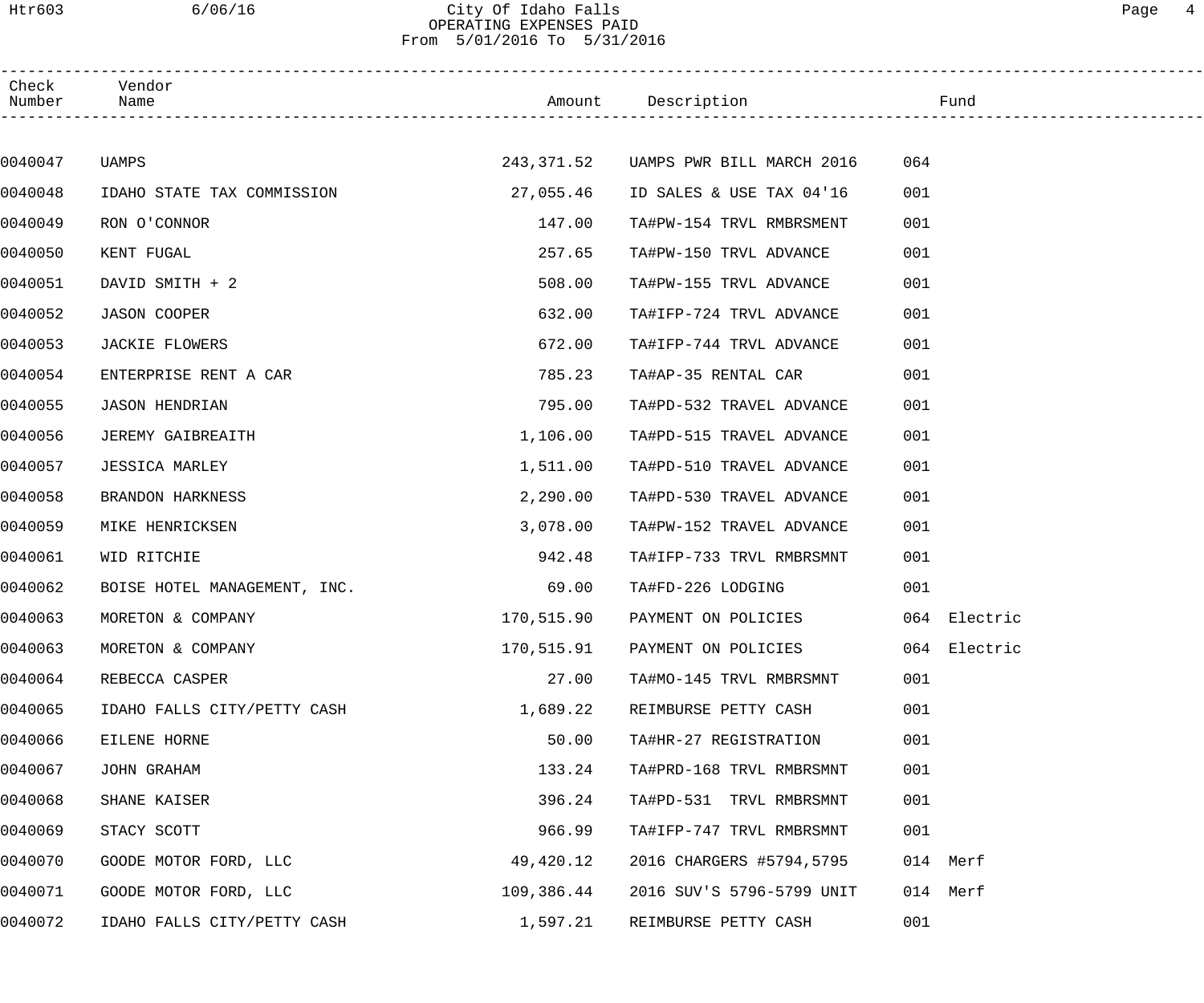#### Htr603 6/06/16 City Of Idaho Falls Page 5 OPERATING EXPENSES PAID From 5/01/2016 To 5/31/2016

| Check<br>Number | Vendor<br>Name                 |              | Amount Description          | Fund        |  |
|-----------------|--------------------------------|--------------|-----------------------------|-------------|--|
|                 |                                |              |                             |             |  |
| 0040073         | CHRIS FREDERICKSEN             | 202.00       | TA#-PW-151 TRAVEL ADVANCE   | 001         |  |
| 0040074         | CINDY CAMPBELL                 | 581.00       | TA#LE-22 TRAVEL ADVANCE     | 001         |  |
| 0040075         | JOHN COWLEY                    | 617.00       | TA#PD-529 TRAVEL ADVANCE    | 001         |  |
| 0040076         | BOISE HOTEL MANAGEMENT, INC.   | 1,380.00     | TA#FD-217 LODGING           | 001         |  |
| 0040077         | JED LEWIS                      | 1,743.00     | TA#PD-535 TRAVEL ADVANCE    | 001         |  |
| 0040078         | JACE YANCEY                    | 2,184.00     | TA#IFP-741 TRAVEL ADVANCE   | 001         |  |
| 0040079         | SMITH, ROBERT F.               | 500.00       | SERVICES/MISCELLANEOUS      | 012 Library |  |
| 0040080         | SAGE ALBRIGHT + 8              | 135.00       | TA#PD-536 TRAVEL ADVANCE    | 001         |  |
| 0040081         | PAT MCKENNA                    | 69.01        | TA#PD-534 TRVL RMBRSMMT     | 001         |  |
| 0040082         | CAMILLE COPE                   | 62.79        | TA#MS-172 TRVL RMBRSMNT     | 001         |  |
| 0040083         | IDAHO FALLS CITY/PETTY CASH    | 1,543.46     | REIMBURSE PATTY CASH        | 001         |  |
| 0040084         | CENTURYLINK                    | 1,284.55     | $(3)$ T1 LINES FOR MAY 2016 | 001         |  |
| 0040085         | SEAN ALLEN                     | 101.00       | TA#FD-227 TRAVEL ADVANCE    | 001         |  |
| 0040086         | BLAKE LUTHY                    | 152.00       | TA#FD-228 TRAVEL ADVANCE    | 001         |  |
| 0040087         | MISS RODEO IDAHO INC           | 700.00       | ENTRY FEES MISS & JR RDEO   | 001 Parks   |  |
| 0040088         | BONNEVILLE CO CLERK/PROSECUTOR | 372.20       | CASES# 1129624 & 1128168    | 001         |  |
| 0040089         | BONNEVILLE COUNTY SHERIFF      | 1,488.80     | CASES# 1129624 & 1128168    | 001         |  |
| 0040090         | SAM'S CLUB                     | 239.40       | PROMOTION ITEMS             | 001 Parks   |  |
| 0040091         | ICMA                           | 350.00       | TA#CC-59 REGISTRATION       | 001         |  |
| 0040092         | BONNEVILLE POWER ADMIN.-IF     | 170,986.00   | BPA APR16-TRN01-10204       | 064         |  |
| 0040093         | BONNEVILLE POWER ADMIN.-IF     | 2,098,845.00 | BPA APR16-PWR01-10204       | 064         |  |
| 0040094         | HEATHER WILLIAMS               | 2.00         | CASE#-201403417 1122755     | 001         |  |
| 0040096         | IDAHO FALLS CITY/PETTY CASH    | 1,580.19     | REIMBURSE PETTY CASH        | 001         |  |
| 0040097         | DANIEL JOSE                    | 48.00        | TA#CDS-4-TRVL RMBRSMNT      | 001         |  |
| 0040098         | VAN ASHTON                     | 68.00        | TA#IFP-756 TRVL RMBRSMNT    | 001         |  |
| 0040099         | RIK LAINHART                   | 100.00       | TA#PD-538 TRAVEL ADVANCE    | 001         |  |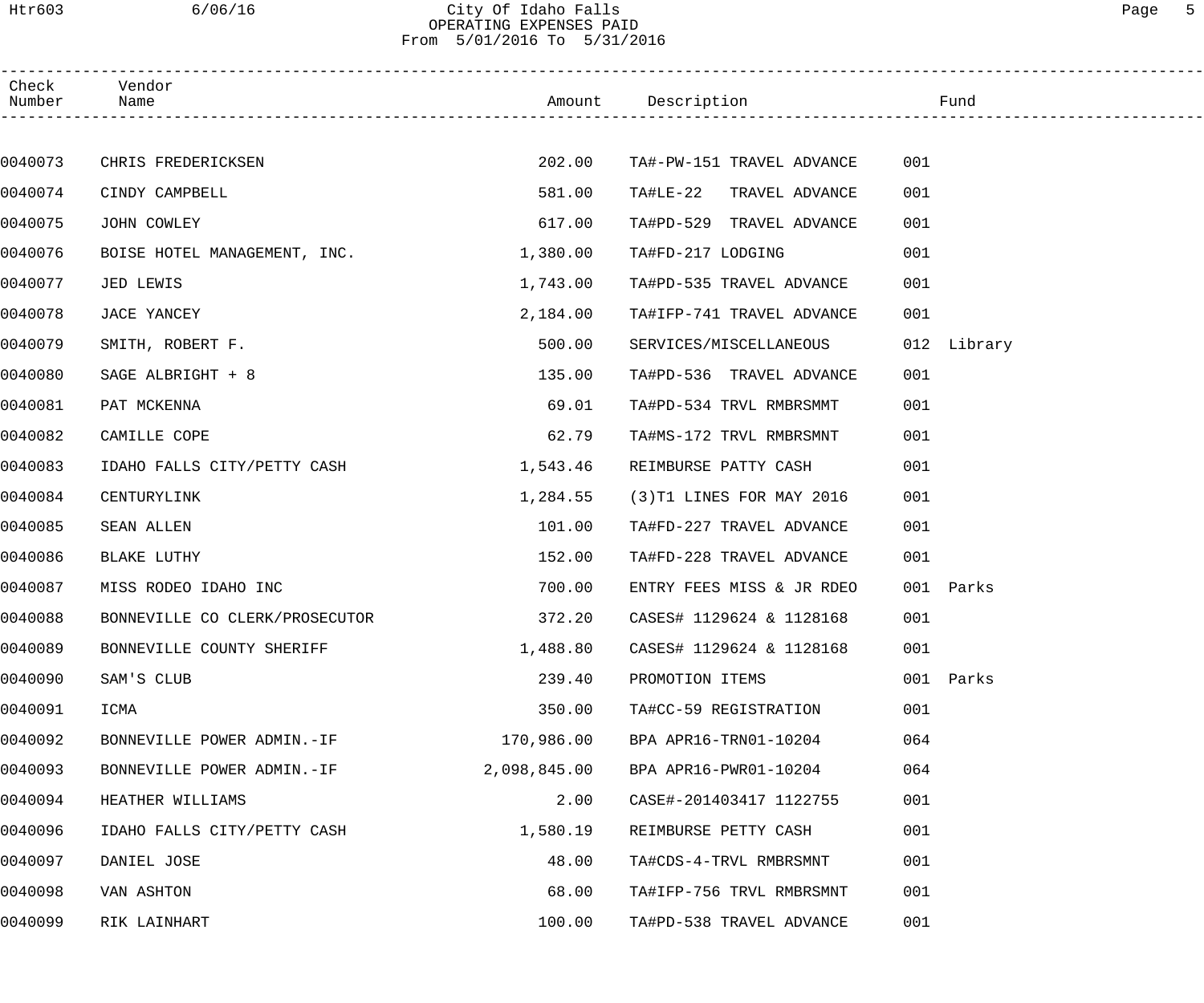#### Htr603 6/06/16 City Of Idaho Falls Page 6 OPERATING EXPENSES PAID From 5/01/2016 To 5/31/2016

| Check<br>Number | Vendor<br>Name                 |           | Amount Description         |     | Fund               |  |
|-----------------|--------------------------------|-----------|----------------------------|-----|--------------------|--|
|                 |                                |           |                            |     |                    |  |
| 0040100         | IDAHO CONSUMER-OWNED UTILITIES | 200.00    | TA#IFP-761 REGISTRATION    | 001 |                    |  |
| 0040101         | WID RITCHIE                    | 293.40    | TA#IFP-745 TRVL RMBRSMNT   | 001 |                    |  |
| 0040102         | HEIDI CARLSON                  | 403.00    | TA#MS-175 TRAVEL ADVANCE   | 001 |                    |  |
| 0040103         | ANDI ANDERSON                  | 424.00    | TA#PD-539 TRAVEL ADVANCE   | 001 |                    |  |
| 0040104         | ENTERPRISE RENT-A-CAR          | 431.11    | TA#PRD-167 RENTAL CARS     | 001 |                    |  |
| 0040105         | CHRISTINA ROMINE               | 459.00    | REF CS#201306204 1119589   | 001 |                    |  |
| 0040106         | BEN JENKINS                    | 1,198.52  | TA#IFP-740 TRVL RMBRSMNT   | 001 |                    |  |
| 0040107         | JOSH ROOS                      | 1,184.00  | TA#IFP-742 TRAVEL ADVANCE  | 001 |                    |  |
| 0040108         | <b>JOHN BARKSDALE</b>          | 1,304.00  | TA#IFP-690 TRAVEL ADVANCE  | 001 |                    |  |
| 0040109         | <b>JACKIE FLOWERS</b>          | 1,812.00  | TA#IFP-739 TRAVEL ADVANCE  | 001 |                    |  |
| 0040110         | TRAVIS PRAIRIE                 | 2,096.62  | TA#IFP-753,754,757 TRVL R  | 001 |                    |  |
| 0040111         | OFFICE DEPOT                   | 139.99    | FURNITURE                  |     | 001 Parks          |  |
| 0040112         | MARK MCBRIBE                   | 60.00     | TA#PD-540 TRAVEL ADVANCE   | 001 |                    |  |
| 0040113         | CHAMBER OF COMMERCE            | 100.00    | FIRE DEPARTMENT MISC.      |     | 001 Fire           |  |
| 0040114         | IDAHO FALLS CITY/PETTY CASH    | 1,363.06  | REIMBURSE PETTY CASH       | 001 |                    |  |
| 0040115         | CENTURYLINK                    | 760.63    | APRIL 19,2016 CHARGES      | 001 |                    |  |
| 0040116         | CENTURYLINK                    | 244.50    | DID CHARGES MAY 10, 2016   | 001 |                    |  |
| 0040117         | WELLS FARGO BANK               | 38,031.64 | WELLS FARGO CC APRIL, 2016 | 001 |                    |  |
| 0040117         | WELLS FARGO BANK               | 175.95    | WELLS FARGO CC APRIL, 2016 | 001 |                    |  |
| 0040117         | WELLS FARGO BANK               | 1.00      | WELLS FARGO CC APRIL, 2016 | 001 |                    |  |
| 0040117         | WELLS FARGO BANK               | 37.07     | WELLS FARGO CC APRIL, 2016 |     | 001 Mayor          |  |
| 0040117         | WELLS FARGO BANK               | 150.00    | WELLS FARGO CC APRIL, 2016 |     | 001 Mayor          |  |
| 0040117         | WELLS FARGO BANK               | 175.00    | WELLS FARGO CC APRIL, 2016 | 001 | Council            |  |
| 0040117         | WELLS FARGO BANK               | 35.00     | WELLS FARGO CC APRIL, 2016 | 001 | City Attorney      |  |
| 0040117         | WELLS FARGO BANK               | 68.50     | WELLS FARGO CC APRIL, 2016 | 001 | Municipal Services |  |
| 0040117         | WELLS FARGO BANK               | 35.00     | WELLS FARGO CC APRIL, 2016 | 001 | Municipal Services |  |
|                 |                                |           |                            |     |                    |  |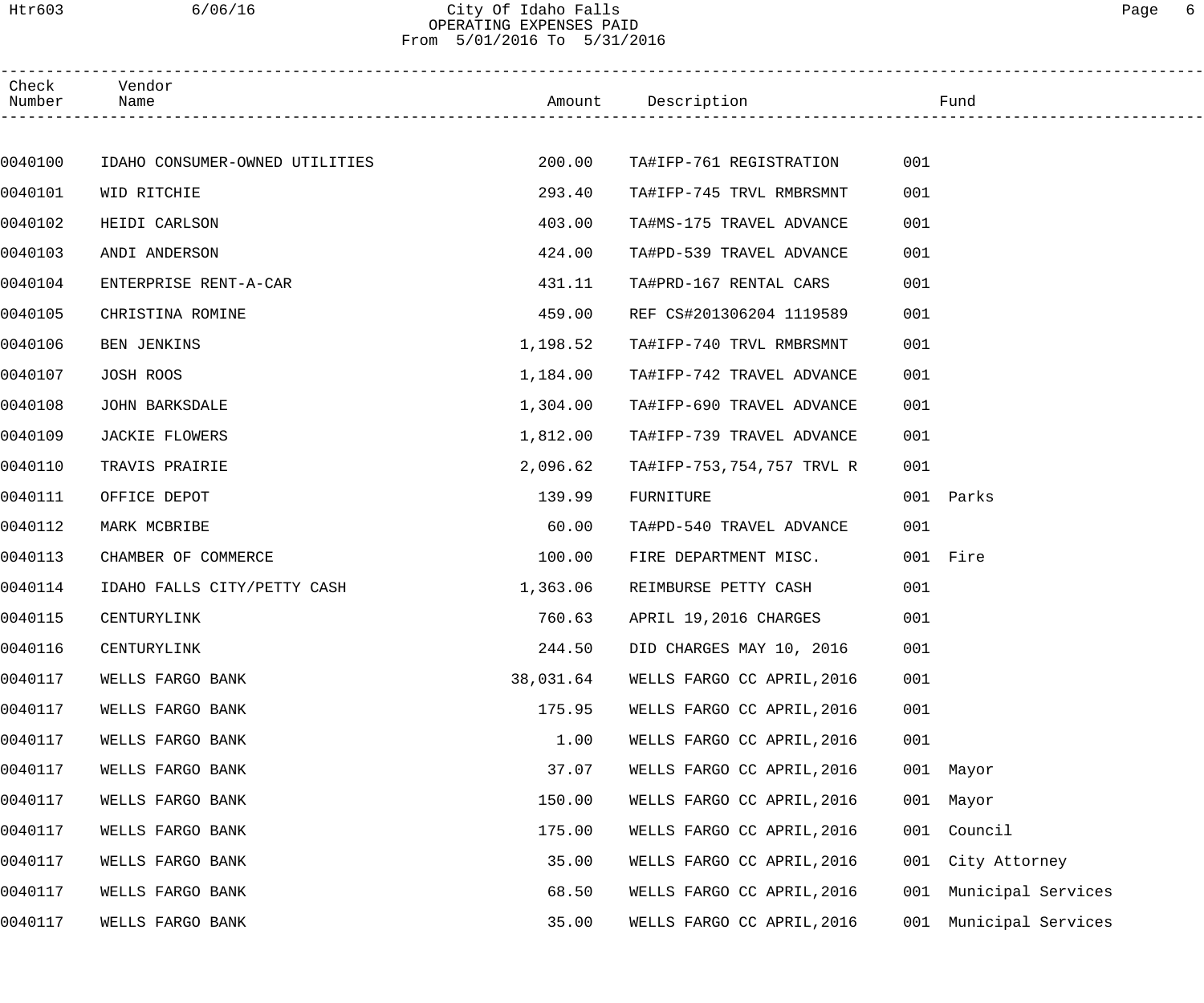#### Htr603 6/06/16 City Of Idaho Falls Page 7 OPERATING EXPENSES PAID From 5/01/2016 To 5/31/2016

| Check<br>Number | Vendor<br>Name   |            | Amount Description         |     | Fund                 |  |
|-----------------|------------------|------------|----------------------------|-----|----------------------|--|
|                 |                  |            |                            |     |                      |  |
| 0040117         | WELLS FARGO BANK | 1,092.75   | WELLS FARGO CC APRIL, 2016 |     | 001 Human Resources  |  |
| 0040117         | WELLS FARGO BANK | 105.98     | WELLS FARGO CC APRIL, 2016 |     | 001 Data Processing  |  |
| 0040117         | WELLS FARGO BANK | $154.00 -$ | WELLS FARGO CC APRIL, 2016 |     | 001 Treasurer        |  |
| 0040117         | WELLS FARGO BANK | 105.00     | WELLS FARGO CC APRIL, 2016 |     | 001 Treasurer        |  |
| 0040117         | WELLS FARGO BANK | 23.22      | WELLS FARGO CC APRIL, 2016 |     | 001 Finance          |  |
| 0040117         | WELLS FARGO BANK | 150.00     | WELLS FARGO CC APRIL, 2016 |     | 001 General Services |  |
| 0040117         | WELLS FARGO BANK | 850.99     | WELLS FARGO CC APRIL, 2016 | 001 | Non Departmental     |  |
| 0040117         | WELLS FARGO BANK | 101.00     | WELLS FARGO CC APRIL, 2016 | 001 | Non Departmental     |  |
| 0040117         | WELLS FARGO BANK | 70.00      | WELLS FARGO CC APRIL, 2016 | 001 | Planning & Building  |  |
| 0040117         | WELLS FARGO BANK | 150.00     | WELLS FARGO CC APRIL, 2016 | 062 | Sanitation           |  |
| 0040117         | WELLS FARGO BANK | 300.60     | WELLS FARGO CC APRIL, 2016 |     | 012 Library          |  |
| 0040117         | WELLS FARGO BANK | 202.85     | WELLS FARGO CC APRIL, 2016 |     | 012 Library          |  |
| 0040117         | WELLS FARGO BANK | 1,913.44   | WELLS FARGO CC APRIL, 2016 |     | 012 Library          |  |
| 0040117         | WELLS FARGO BANK | $69.46-$   | WELLS FARGO CC APRIL, 2016 |     | 012 Library          |  |
| 0040117         | WELLS FARGO BANK | 238.37     | WELLS FARGO CC APRIL, 2016 |     | 012 Library          |  |
|                 |                  |            |                            |     |                      |  |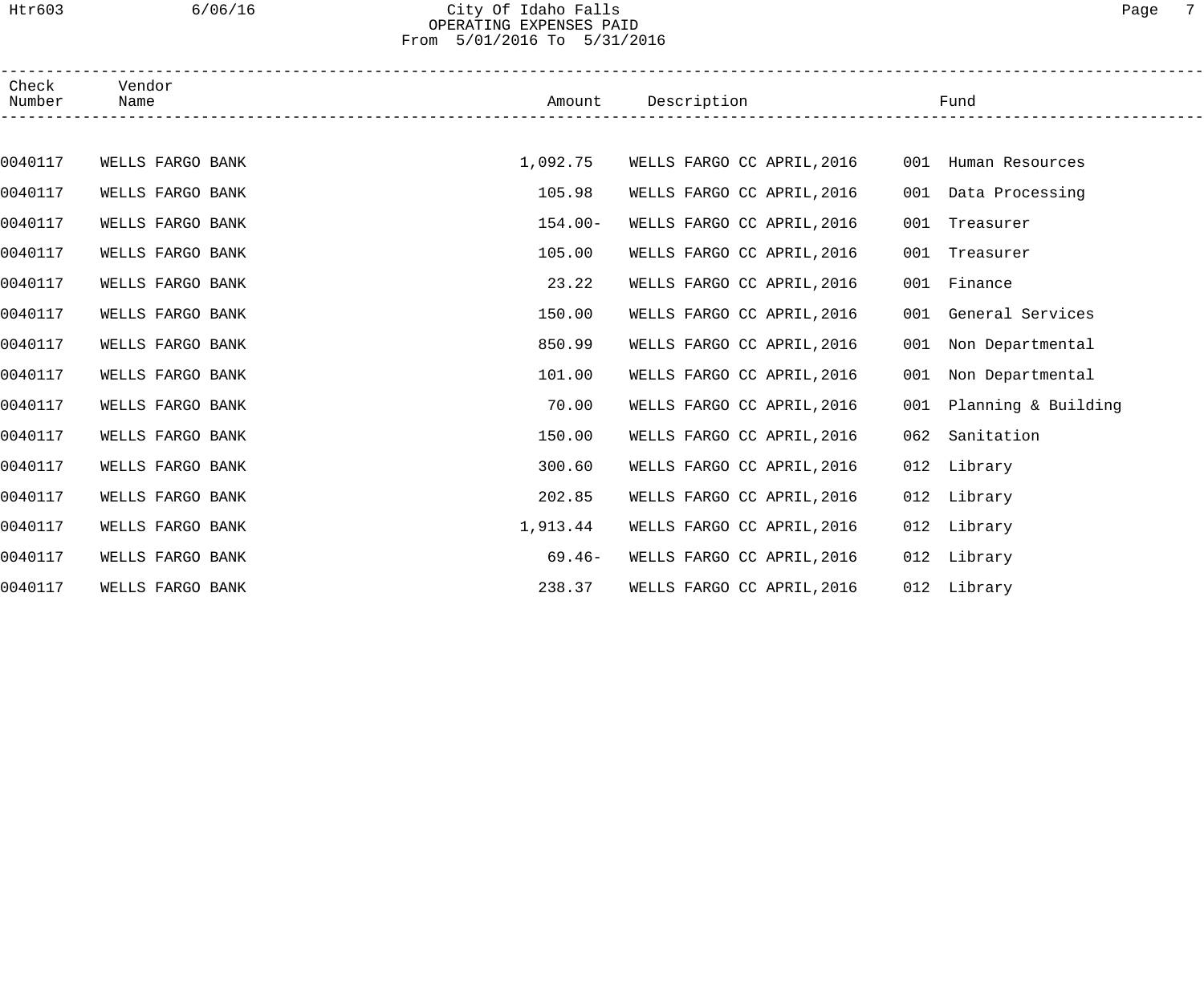#### City Of Idaho Falls Summary of Operating Expenses By Fund From 5/01/2016 To 5/31/2016 ------------------------------------------------------------------------------------------------------------------------------------

| $\mathbf 1$ | General Fund           | 193,087.80   |
|-------------|------------------------|--------------|
| 10          | Street Fund            | 3,650.81     |
| 11          | Recreation Fund        | 6,304.90     |
| 12          | Library Fund           | 6,616.32     |
| 14          | MERF Fund              | 158,806.56   |
| 18          | Golf Fund              | 8,107.46     |
| 60          | Airport Fund           | 6,593.68     |
| 61          | Water & Sewer Fund     | 67,870.30    |
| 62          | Sanitation Fund        | 1,283.07     |
| 64          | Electric Light Fund    | 2,860,126.71 |
| 80          | Payroll Liability Fund | 2,660,532.68 |
|             |                        | 5,972,980.29 |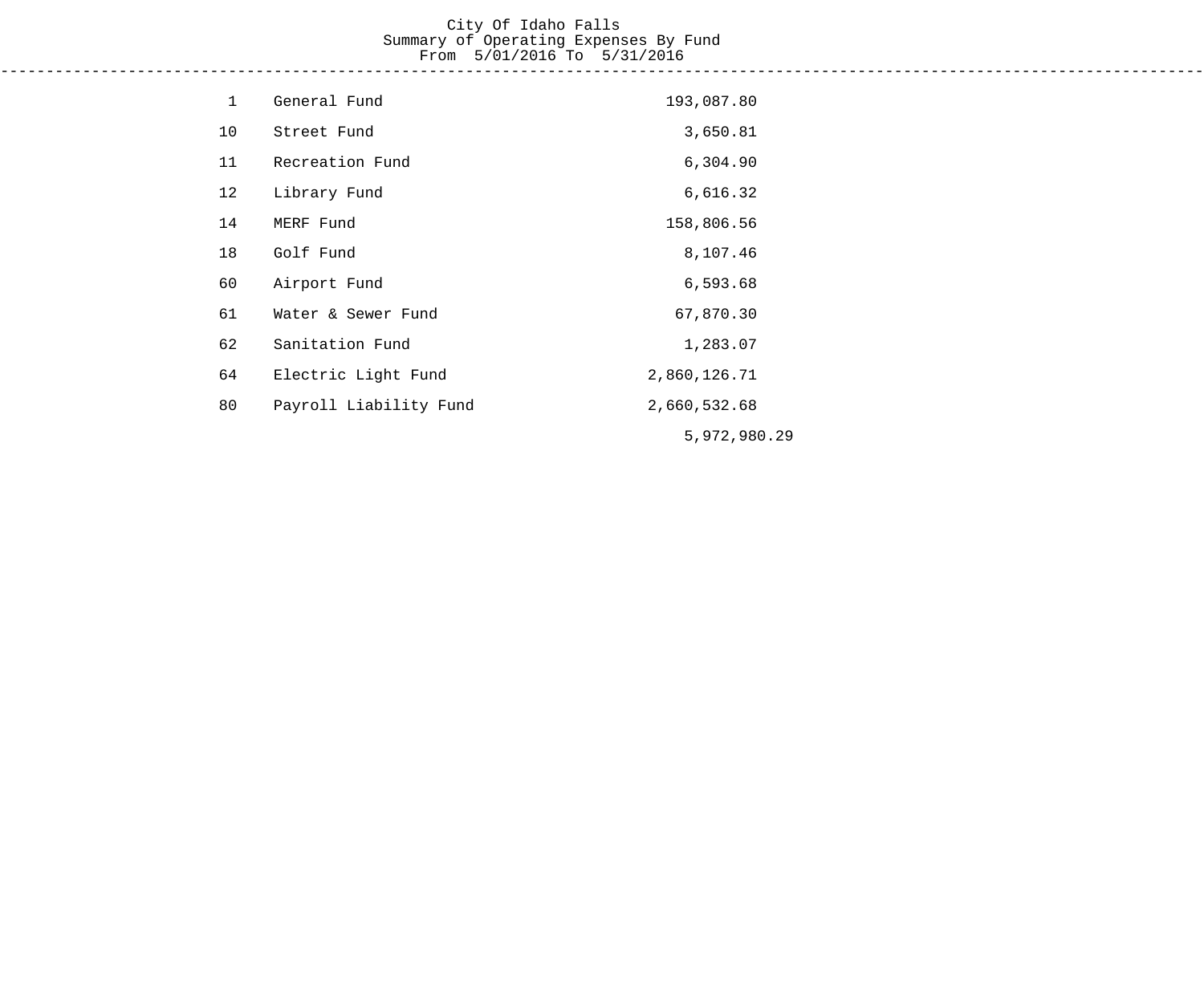#### Htr606 6/06/16 City Of Idaho Falls Page 1 ELECTRONIC FUND TRANSFERS From 5/01/2016 To 5/31/2016

| Check<br>Number | Vendor<br>Name                 |           | Amount Description        |     | Fund             |  |
|-----------------|--------------------------------|-----------|---------------------------|-----|------------------|--|
|                 |                                |           |                           |     |                  |  |
| 0014041         | B'S PORTABLE TOILETS           | 61.54     | SERVICES/MISCELLANEOUS    |     | 018 Golf Courses |  |
| 0014041         | B'S PORTABLE TOILETS           | 61.54     | SERVICES/MISCELLANEOUS    | 018 | Golf Courses     |  |
| 0014043         | CAP, LLC                       | 6, 265.50 | CONCRETE                  | 010 | Streets          |  |
| 0014043         | CAP, LLC                       | 1,187.50  | CONCRETE                  |     | 010 Streets      |  |
| 0014044         | CDW GOVERNMENT, INC.           | 541.15    | PHOTOGRAPHIC EQ/SUPPLIES  |     | 012 Library      |  |
| 0014045         | CONRAD & BISCHOFF, INC.        | 839.32    | FUEL AND ADDITIVES        | 001 |                  |  |
| 0014045         | CONRAD & BISCHOFF, INC.        | 12,558.92 | FUEL AND ADDITIVES        | 001 |                  |  |
| 0014045         | CONRAD & BISCHOFF, INC.        | 11,727.60 | FUEL AND ADDITIVES        | 001 |                  |  |
| 0014046         | ELECTRICAL EQUIPMENT CO., INC. | 1,831.00  | SEWER DEPARTMENT          |     | 061 Sewer        |  |
| 0014046         | ELECTRICAL EQUIPMENT CO., INC. | 1,831.00  | SEWER DEPARTMENT          | 061 | Sewer            |  |
| 0014046         | ELECTRICAL EQUIPMENT CO., INC. | 280.00    | SEWER DEPARTMENT          |     | 061 Sewer        |  |
| 0014046         | ELECTRICAL EQUIPMENT CO., INC. | 460.42    | SEWER DEPARTMENT          |     | 061 Sewer        |  |
| 0014047         | ELECTRICAL WHOLESALE SUPPLY CO | 14.84     | GLASS CLOTH TAPE          |     | 061 Sewer        |  |
| 0014048         | ENFORCEMENT VIDEO, LP          | 3,420.00  | COMPUTERS, DP/WORD PROC.  |     | 001 Police       |  |
| 0014049         | FULL FRONTAL UTILITY SERVICE   | 375.00    | TRAINING-PERSONNEL        |     | 064 Electric     |  |
| 0014050         | H-K CONTRACTORS, INC.          | 695.80    | ROAD/HWY MATERIAL ASPHALT |     | 010 Streets      |  |
| 0014050         | H-K CONTRACTORS, INC.          | 1,157.84  | ROAD/HWY MATERIAL ASPHALT |     | 010 Streets      |  |
| 0014050         | H-K CONTRACTORS, INC.          | 1,269.73  | ROAD/HWY MATERIAL ASPHALT | 010 | Streets          |  |
| 0014050         | H-K CONTRACTORS, INC.          | 54.95     | ROAD/HWY MATERIAL ASPHALT | 010 | Streets          |  |
| 0014050         | H-K CONTRACTORS, INC.          | 1,535.46  | ROAD/HWY MATERIAL ASPHALT | 010 | Streets          |  |
| 0014050         | H-K CONTRACTORS, INC.          | 1,533.47  | ROAD/HWY MATERIAL ASPHALT | 010 | Streets          |  |
| 0014050         | H-K CONTRACTORS, INC.          | 1,218.78  | ROAD/HWY MATERIAL ASPHALT | 010 | Streets          |  |
| 0014050         | H-K CONTRACTORS, INC.          | 4,112.27  | CONSTRUCTION JOB/CONTRACT | 010 | Streets          |  |
| 0014050         | H-K CONTRACTORS, INC.          | 156.00    | CONSTRUCTION JOB/CONTRACT |     | 061 Water        |  |
| 0014050         | H-K CONTRACTORS, INC.          | 153.00    | CONSTRUCTION JOB/CONTRACT | 061 | Sewer            |  |
| 0014050         | H-K CONTRACTORS, INC.          | 2,484.52  | ROAD/HWY MATERIAL ASPHALT | 010 | Streets          |  |
|                 |                                |           |                           |     |                  |  |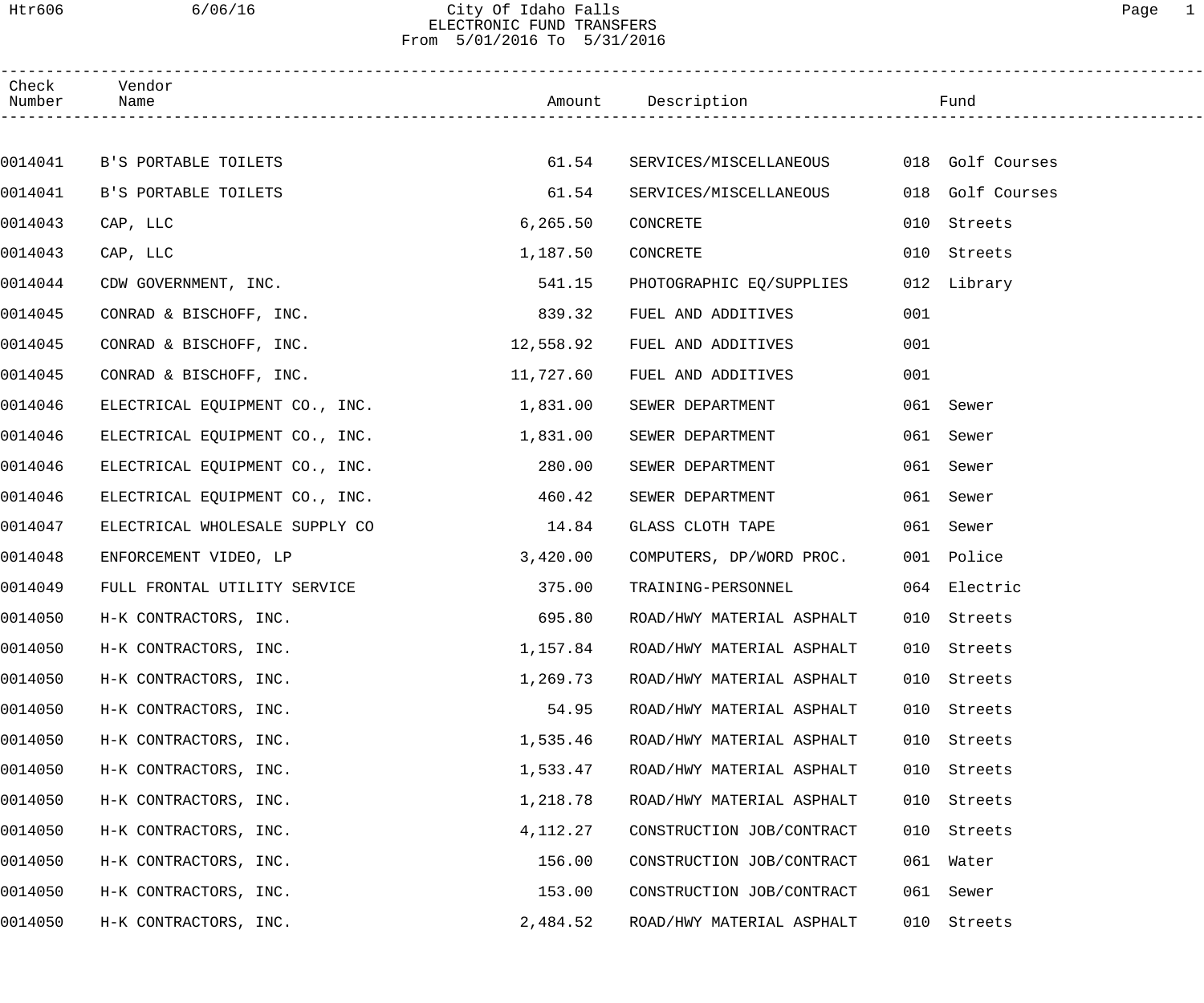#### Htr606 6/06/16 City Of Idaho Falls Page 2 ELECTRONIC FUND TRANSFERS From 5/01/2016 To 5/31/2016

| Check<br>Number | Vendor<br>Name                |           | Amount Description        |     | Fund                         |
|-----------------|-------------------------------|-----------|---------------------------|-----|------------------------------|
|                 |                               |           |                           |     |                              |
| 0014051         | HANG TEN CUSTOM EMBROIDERY    | 96.00     | CLOTHING & APPAREL        |     | 064 Electric                 |
| 0014052         | INTERMOUNTAIN CLAIMS, INC.    | 51,328.40 | ACCT RMBRS 4/11-4/24/16   | 019 | Self-Insurance               |
| 0014053         | INTERMOUNTAIN LOCK & SECURITY | 88.95     | DOOR LOCK AND CYLINDER    |     | 001 General Services         |
| 0014054         | JACK'S TIRE & OIL, INC.       | 1,239.80  | EQ REPAIR AND MAINT       |     | 001 General Services         |
| 0014054         | JACK'S TIRE & OIL, INC.       | 2,910.74  | EQ REPAIR AND MAINT       |     | 001 General Services         |
| 0014054         | JACK'S TIRE & OIL, INC.       | 1,790.00  | AIRPORT MAINTENANCE       |     | 060 Airport                  |
| 0014054         | JACK'S TIRE & OIL, INC.       | 150.00    | EQ REPAIR AND MAINT       |     | 001 General Services         |
| 0014054         | JACK'S TIRE & OIL, INC.       | 10.00     | VEHICLE AND EQUIP. MAINT. |     | 001 General Services         |
| 0014054         | JACK'S TIRE & OIL, INC.       | 10.00     | VEHICLE AND EQUIP. MAINT. |     | 001 General Services         |
| 0014055         | LASER XPRESS                  | 333.00    | TONER CARTRIDGE & CLEANIN | 063 | Ambulance                    |
| 0014056         | NUMBER ONE PRINTING & SIGN    | 410.10    | PRINTING                  |     | 011 Recreation               |
| 0014056         | NUMBER ONE PRINTING & SIGN    | 52.94     | INSPECTION FORMS          | 061 | Sewer                        |
| 0014057         | PORTER'S OFFICE PRODUCTS      | 62.69     | OFFICE SUPPLIES, GENERAL  | 001 | Public Works GIS             |
| 0014057         | PORTER'S OFFICE PRODUCTS      | 327.86    | OFFICE SUPPLIES, GENERAL  |     | 001 Public Works Engineering |
| 0014057         | PORTER'S OFFICE PRODUCTS      | 17.84     | OFFICE SUPPLIES, GENERAL  |     | 001 Planning & Building      |
| 0014057         | PORTER'S OFFICE PRODUCTS      | 1,189.00  | FURNITURE                 |     | 011 Recreation               |
| 0014057         | PORTER'S OFFICE PRODUCTS      | 141.64    | FURNITURE                 |     | 060 Airport                  |
| 0014057         | PORTER'S OFFICE PRODUCTS      | 114.92    | OFFICE SUPPLIES, GENERAL  |     | 060 Airport                  |
| 0014057         | PORTER'S OFFICE PRODUCTS      | 194.98    | FURNITURE                 |     | 060 Airport                  |
| 0014057         | PORTER'S OFFICE PRODUCTS      | 513.14    | OFFICE SUPPLIES, GENERAL  |     | 001 Planning & Building      |
| 0014057         | PORTER'S OFFICE PRODUCTS      | 421.24    | EASELS (2)                |     | 001 Fire                     |
| 0014057         | PORTER'S OFFICE PRODUCTS      | 51.96     | CREDIT CARD TAPE FOR PINE |     | 018 Golf Courses             |
| 0014057         | PORTER'S OFFICE PRODUCTS      | 51.96     | CREDIT CARD TAPE FOR SAND |     | 018 Golf Courses             |
| 0014058         | R & R PRODUCTS, INC.          | 345.32    | EQ REPAIR AND MAINT       |     | 001 General Services         |
| 0014059         | ROCKY MOUNTAIN TURF & IND.    | 526.58    | EQ REPAIR AND MAINT       |     | 001 General Services         |
| 0014059         | ROCKY MOUNTAIN TURF & IND.    | 18.46     | FREIGHT                   |     | 001 General Services         |
|                 |                               |           |                           |     |                              |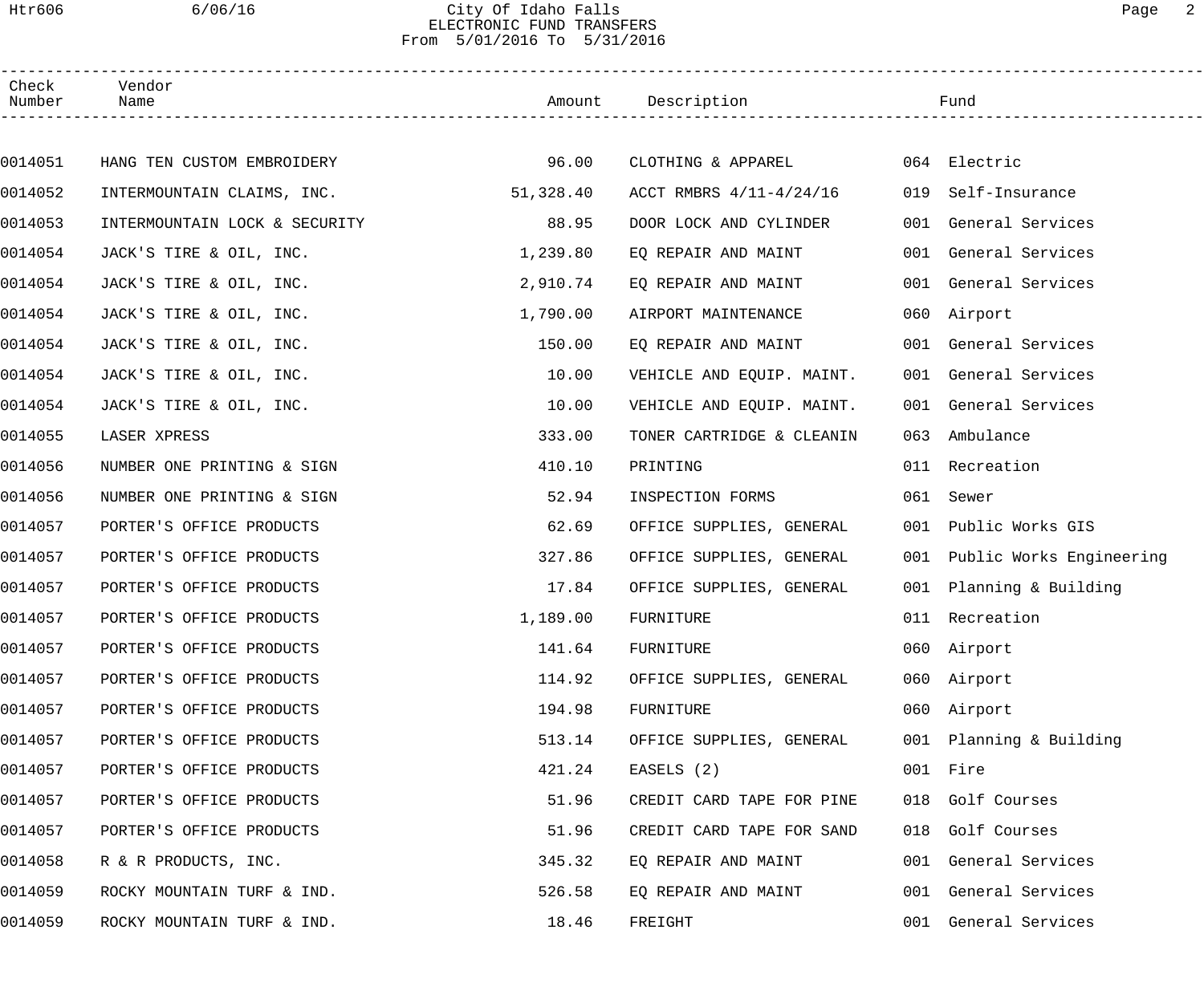#### Htr606 6/06/16 City Of Idaho Falls Page 3 ELECTRONIC FUND TRANSFERS From 5/01/2016 To 5/31/2016

| Check<br>Number | Vendor<br>Name              |          | Amount Description          |     | Fund                 |  |
|-----------------|-----------------------------|----------|-----------------------------|-----|----------------------|--|
|                 |                             |          |                             |     |                      |  |
| 0014059         | ROCKY MOUNTAIN TURF & IND.  | 39.94    | EQ REPAIR AND MAINT         |     | 001 General Services |  |
| 0014059         | ROCKY MOUNTAIN TURF & IND.  | 11.45    | FREIGHT                     |     | 001 General Services |  |
| 0014060         | SHOPKO, LLC                 | 403.21   | OPTICAL EQUIP & SUPPLIES    |     | 001 General Services |  |
| 0014061         | SILVER CREEK SUPPLY, LLC    | 16.77    | SPRINKLER REPAIR            |     | 064 Electric         |  |
| 0014062         | SIRCHIE FINGER PRINT LABS   | 167.85   | BUILDING SUP/REPR/MAINT.    |     | 001 Police           |  |
| 0014063         | SNAKE RIVER AUTO GLASS      | 170.00   | VEHICLE AND EQUIP. MAINT.   |     | 001 General Services |  |
| 0014063         | SNAKE RIVER AUTO GLASS      | 50.00    | VEHICLE AND EQUIP. MAINT.   |     | 001 General Services |  |
| 0014064         | T AND T LAWN SERVICES, LLC  | 175.00   | SERVICES/MISCELLANEOUS      |     | 012 Library          |  |
| 0014065         | TACOMA SCREW PRODUCTS, INC. | 44.36    | EQ REPAIR AND MAINT         |     | 001 General Services |  |
| 0014065         | TACOMA SCREW PRODUCTS, INC. | 5.50     | GARAGE SHOP SUPPLIES        | 001 | General Services     |  |
| 0014065         | TACOMA SCREW PRODUCTS, INC. | 22.78    | SS SOCKET HD SCREW A2       | 061 | Sewer                |  |
| 0014065         | TACOMA SCREW PRODUCTS, INC. | 61.07    | RIBBED THIRD 5/16-18        |     | 060 Airport          |  |
| 0014065         | TACOMA SCREW PRODUCTS, INC. | 33.02    | RIBBED THIRD 1/4-20         |     | 060 Airport          |  |
| 0014065         | TACOMA SCREW PRODUCTS, INC. | 47.08    | JIG SAW BLADES, DIVDERS, CL |     | 060 Airport          |  |
| 0014065         | TACOMA SCREW PRODUCTS, INC. | 44.62    | THREAD CHECKER              |     | 060 Airport          |  |
| 0014065         | TACOMA SCREW PRODUCTS, INC. | 60.13    | AIRFLOW KNEE PADS           |     | 060 Airport          |  |
| 0014065         | TACOMA SCREW PRODUCTS, INC. | 67.26    | SPRAY ADHESIVE              |     | 060 Airport          |  |
| 0014065         | TACOMA SCREW PRODUCTS, INC. | 82.35    | WRENCH SET PERFORMANCE TO   |     | 060 Airport          |  |
| 0014065         | TACOMA SCREW PRODUCTS, INC. | 15.38    | LOCTITE MEDIUM STRENGTH     |     | 060 Airport          |  |
| 0014065         | TACOMA SCREW PRODUCTS, INC. | 70.33    | SS HEX CAP SCREW 18-8       |     | 061 Water            |  |
| 0014065         | TACOMA SCREW PRODUCTS, INC. | 38.96    | SS HEX FULL NUT 18-8        |     | 061 Water            |  |
| 0014065         | TACOMA SCREW PRODUCTS, INC. | 17.94    | BRASS HEX FULL NUT          |     | 061 Water            |  |
| 0014066         | TETON COMMUNICATIONS, INC.  | 397.00   | RADIO & COMMUNICATION       |     | 001 Parks            |  |
| 0014067         | TMC CONTRACTORS             | 375.38   | ROAD/HWY MATERIAL ASPHALT   | 010 | Streets              |  |
| 0014068         | VALCOM (VLCM)               | 2,950.00 | RADIO & COMMUNICATION       |     | 001 Data Processing  |  |
| 0014068         | VALCOM (VLCM)               | 26.30    | COMPUTERS, DP/WORD PROC.    |     | 001 Finance          |  |
|                 |                             |          |                             |     |                      |  |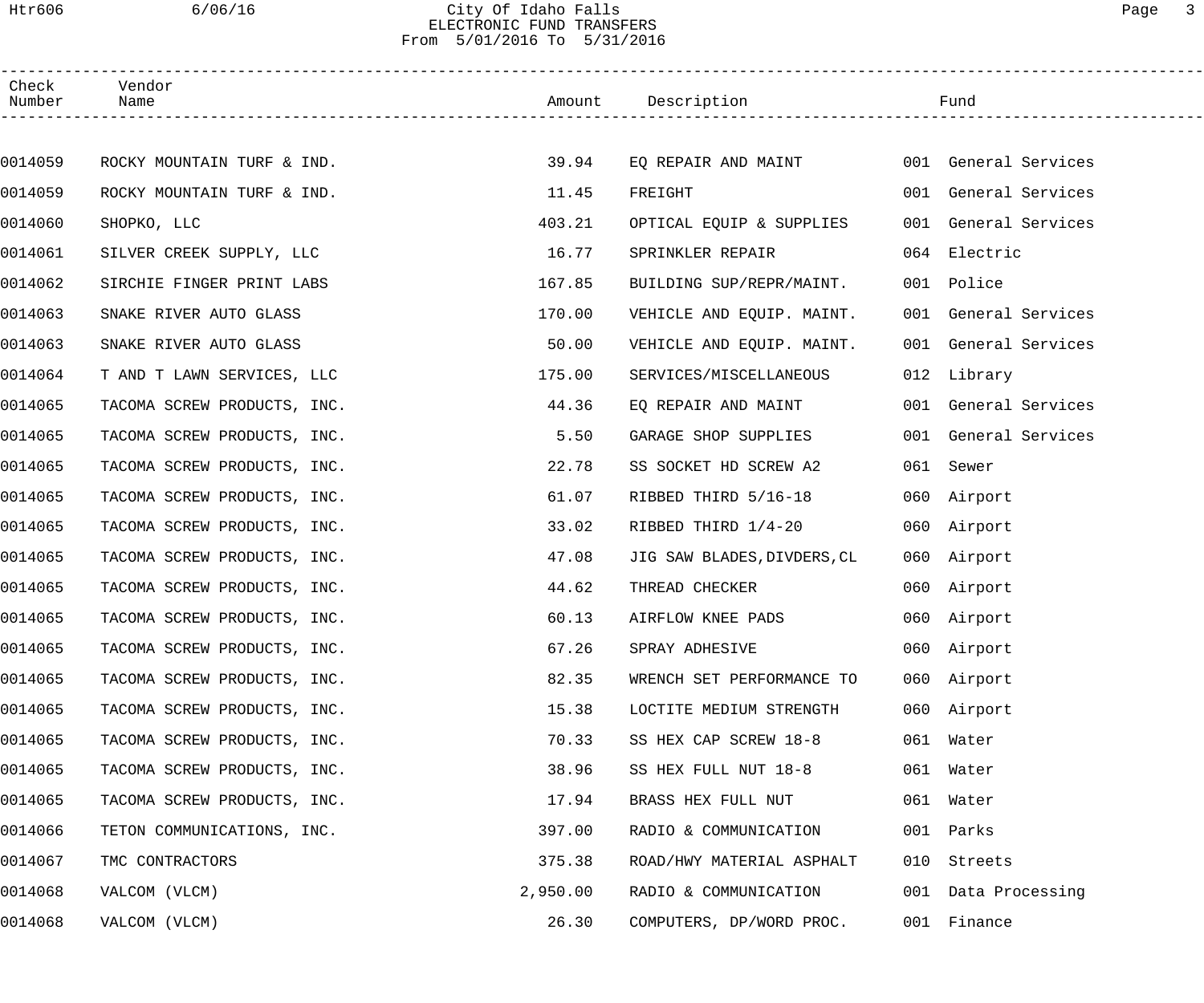#### Htr606 6/06/16 City Of Idaho Falls Page 4 ELECTRONIC FUND TRANSFERS From 5/01/2016 To 5/31/2016

| Check<br>Number | Vendor<br>Name                 |           | Amount Description        |     | Fund                 |  |
|-----------------|--------------------------------|-----------|---------------------------|-----|----------------------|--|
|                 |                                |           |                           |     |                      |  |
| 0014068         | VALCOM (VLCM)                  | 1,348.01  | COMPUTERS, DP/WORD PROC.  |     | 001 Parks            |  |
| 0014068         | VALCOM (VLCM)                  | 1,348.01  | COMPUTERS, DP/WORD PROC.  |     | 001 Parks            |  |
| 0014068         | VALCOM (VLCM)                  | 373.26    | COMPUTERS, DP/WORD PROC.  |     | 001 Finance          |  |
| 0014068         | VALCOM (VLCM)                  | 68.73     | COMPUTERS, DP/WORD PROC.  |     | 001 Finance          |  |
| 0014069         | WALKER AND ASSOCIATES, INC.    | 6,848.06  | NETWORK EQUIPMENT         |     | 001 Data Processing  |  |
| 0014070         | AUTOMOTIVE TRAINING GROUP, THE | 398.00    | TRAINING-PERSONNEL        |     | 001 General Services |  |
| 0014071         | BATTERIES PLUS                 | 116.95    | SUBSTATIONS               |     | 001 Police           |  |
| 0014071         | BATTERIES PLUS                 | 341.64    | HARDWARE MISCELLANEOUS    |     | 064 Electric         |  |
| 0014071         | BATTERIES PLUS                 | 78.48     | ELECTRONIC EQUIPMENT      |     | 064 Electric         |  |
| 0014071         | BATTERIES PLUS                 | 95.50     | ELECTRONIC EQUIPMENT      |     | 064 Electric         |  |
| 0014072         | CAP, LLC                       | 4,662.40  | CONCRETE                  |     | 010 Streets          |  |
| 0014073         | CLEARS, INC.                   | 20.00     | SERVICES/MISCELLANEOUS    |     | 001 Police           |  |
| 0014074         | CONRAD & BISCHOFF, INC.        | 12,555.60 | FUEL AND ADDITIVES        | 001 |                      |  |
| 0014074         | CONRAD & BISCHOFF, INC.        | 13,515.29 | FUEL AND ADDITIVES        | 001 |                      |  |
| 0014074         | CONRAD & BISCHOFF, INC.        | 201.11    | FUEL AND ADDITIVES        |     | 001 General Services |  |
| 0014075         | D & S ELECTRICAL SUPPLY CO     | 17.11     | ELECTRICAL EQUIP/SUPPLIES |     | 001 General Services |  |
| 0014075         | D & S ELECTRICAL SUPPLY CO     | 564.00    | ELECTRICAL EQUIP/SUPPLIES |     | 001 General Services |  |
| 0014075         | D & S ELECTRICAL SUPPLY CO     | 1,038.96  | HARDWARE                  | 064 |                      |  |
| 0014076         | ELECTRICAL WHOLESALE SUPPLY CO | 36.68     | ELECTRICAL EQUIP/SUPPLIES |     | 001 General Services |  |
| 0014076         | ELECTRICAL WHOLESALE SUPPLY CO | 275.25    | ELECTRICAL EQUIP/SUPPLIES |     | 001 General Services |  |
| 0014076         | ELECTRICAL WHOLESALE SUPPLY CO | 4.36      | ELECTRICAL EQUIP/SUPPLIES |     | 001 General Services |  |
| 0014076         | ELECTRICAL WHOLESALE SUPPLY CO | 52.59     | ELECTRICAL EQUIP/SUPPLIES |     | 001 General Services |  |
| 0014076         | ELECTRICAL WHOLESALE SUPPLY CO | 57.83     | ELECTRICAL EQUIP/SUPPLIES |     | 001 General Services |  |
| 0014076         | ELECTRICAL WHOLESALE SUPPLY CO | 31.63     | ELECTRICAL EQUIP/SUPPLIES |     | 001 General Services |  |
| 0014076         | ELECTRICAL WHOLESALE SUPPLY CO | 48.20     | ELECTRICAL EQUIP/SUPPLIES |     | 001 General Services |  |
| 0014076         | ELECTRICAL WHOLESALE SUPPLY CO | 4.78      | ELECTRICAL EQUIP/SUPPLIES |     | 001 General Services |  |
|                 |                                |           |                           |     |                      |  |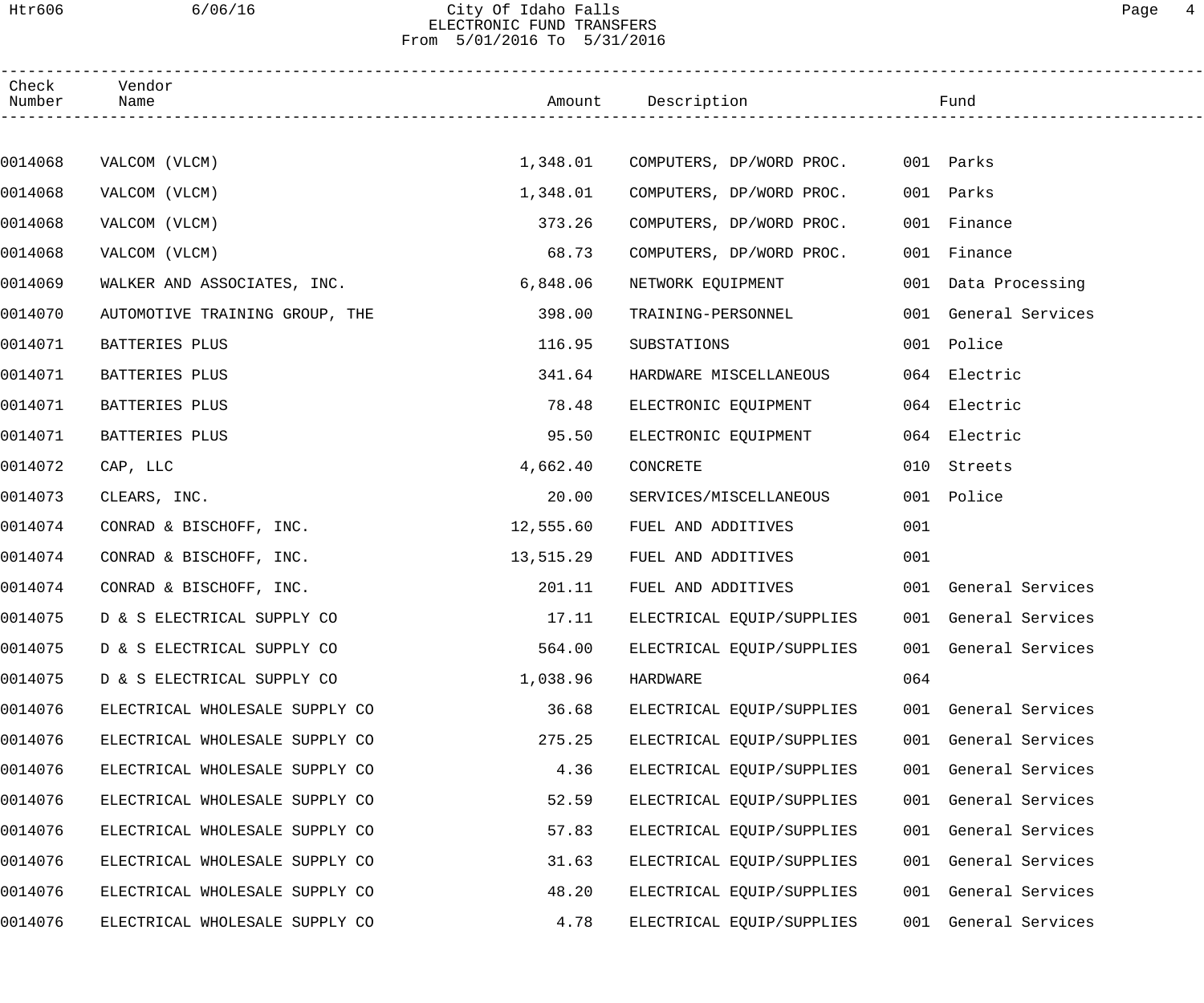#### Htr606 6/06/16 City Of Idaho Falls Page 5 ELECTRONIC FUND TRANSFERS From 5/01/2016 To 5/31/2016

| Check<br>Number | Vendor<br>Name                 |          | Amount Description        |     | Fund                    |  |
|-----------------|--------------------------------|----------|---------------------------|-----|-------------------------|--|
|                 |                                |          |                           |     |                         |  |
| 0014076         | ELECTRICAL WHOLESALE SUPPLY CO | 46.93    | ELECTRICAL EQUIP/SUPPLIES |     | 001 General Services    |  |
| 0014076         | ELECTRICAL WHOLESALE SUPPLY CO | 243.65   | ELECTRICAL EQUIP/SUPPLIES |     | 001 General Services    |  |
| 0014076         | ELECTRICAL WHOLESALE SUPPLY CO | 2.93     | ELECTRICAL EQUIP/SUPPLIES |     | 001 General Services    |  |
| 0014076         | ELECTRICAL WHOLESALE SUPPLY CO | 67.69    | ELECTRICAL EQUIP/SUPPLIES |     | 001 General Services    |  |
| 0014076         | ELECTRICAL WHOLESALE SUPPLY CO | 30.23    | ELECTRICAL EQUIP/SUPPLIES |     | 001 General Services    |  |
| 0014076         | ELECTRICAL WHOLESALE SUPPLY CO | 206.74   | ELECTRICAL EQUIP/SUPPLIES |     | 001 General Services    |  |
| 0014076         | ELECTRICAL WHOLESALE SUPPLY CO | 128.29   | TOOL REPAIRED             | 061 | Sewer                   |  |
| 0014077         | FALLS PRINTING COMPANY, LLC    | 1,487.60 | PRINTING                  |     | 001 Planning & Building |  |
| 0014077         | FALLS PRINTING COMPANY, LLC    | 1,151.93 | PROMOTION ITEMS           |     | 012 Library             |  |
| 0014078         | FIRE SERVICES OF IDAHO, INC.   | 40.00    | FIRE PROTECT EQ/SUP/MAINT |     | 001 General Services    |  |
| 0014078         | FIRE SERVICES OF IDAHO, INC.   | 44.85    | FIRE PROTECT EQ/SUP/MAINT |     | 001 General Services    |  |
| 0014078         | FIRE SERVICES OF IDAHO, INC.   | 79.00    | FIRE PROTECT EQ/SUP/MAINT |     | 001 General Services    |  |
| 0014078         | FIRE SERVICES OF IDAHO, INC.   | 13.65    | FIRE PROTECT EQ/SUP/MAINT |     | 001 General Services    |  |
| 0014079         | H-K CONTRACTORS, INC.          | 721.27   | ROAD/HWY MATERIAL ASPHALT | 010 | Streets                 |  |
| 0014079         | H-K CONTRACTORS, INC.          | 1,307.69 | ROAD/HWY MATERIAL ASPHALT | 010 | Streets                 |  |
| 0014079         | H-K CONTRACTORS, INC.          | 964.54   | ROAD/HWY MATERIAL ASPHALT |     | 010 Streets             |  |
| 0014079         | H-K CONTRACTORS, INC.          | 361.14   | ROAD/HWY MATERIAL ASPHALT |     | 010 Streets             |  |
| 0014080         | HANG TEN CUSTOM EMBROIDERY     | 62.38    | CLOTHING & APPAREL        |     | 064 Electric            |  |
| 0014080         | HANG TEN CUSTOM EMBROIDERY     | 101.62   | CLOTHING & APPAREL        |     | 064 Electric            |  |
| 0014081         | INTERMOUNTAIN LOCK & SECURITY  | 81.75    | SCHLAGE KEYS AND BLANKS   |     | 001 General Services    |  |
| 0014083         | JACK'S TIRE & OIL, INC.        | 40.00    | VEHICLE AND EQUIP. MAINT. |     | 001 General Services    |  |
| 0014083         | JACK'S TIRE & OIL, INC.        | 20.00    | VEHICLE AND EQUIP. MAINT. |     | 001 General Services    |  |
| 0014083         | JACK'S TIRE & OIL, INC.        | 124.00   | VEHICLE AND EQUIP. MAINT. |     | 001 General Services    |  |
| 0014083         | JACK'S TIRE & OIL, INC.        | 81.00    | VEHICLE AND EQUIP. MAINT. |     | 001 General Services    |  |
| 0014083         | JACK'S TIRE & OIL, INC.        | 316.01   | VEHICLE AND EQUIP. MAINT. |     | 001 General Services    |  |
| 0014083         | JACK'S TIRE & OIL, INC.        | 140.00   | GARAGE SHOP SUPPLIES      |     | 001 General Services    |  |
|                 |                                |          |                           |     |                         |  |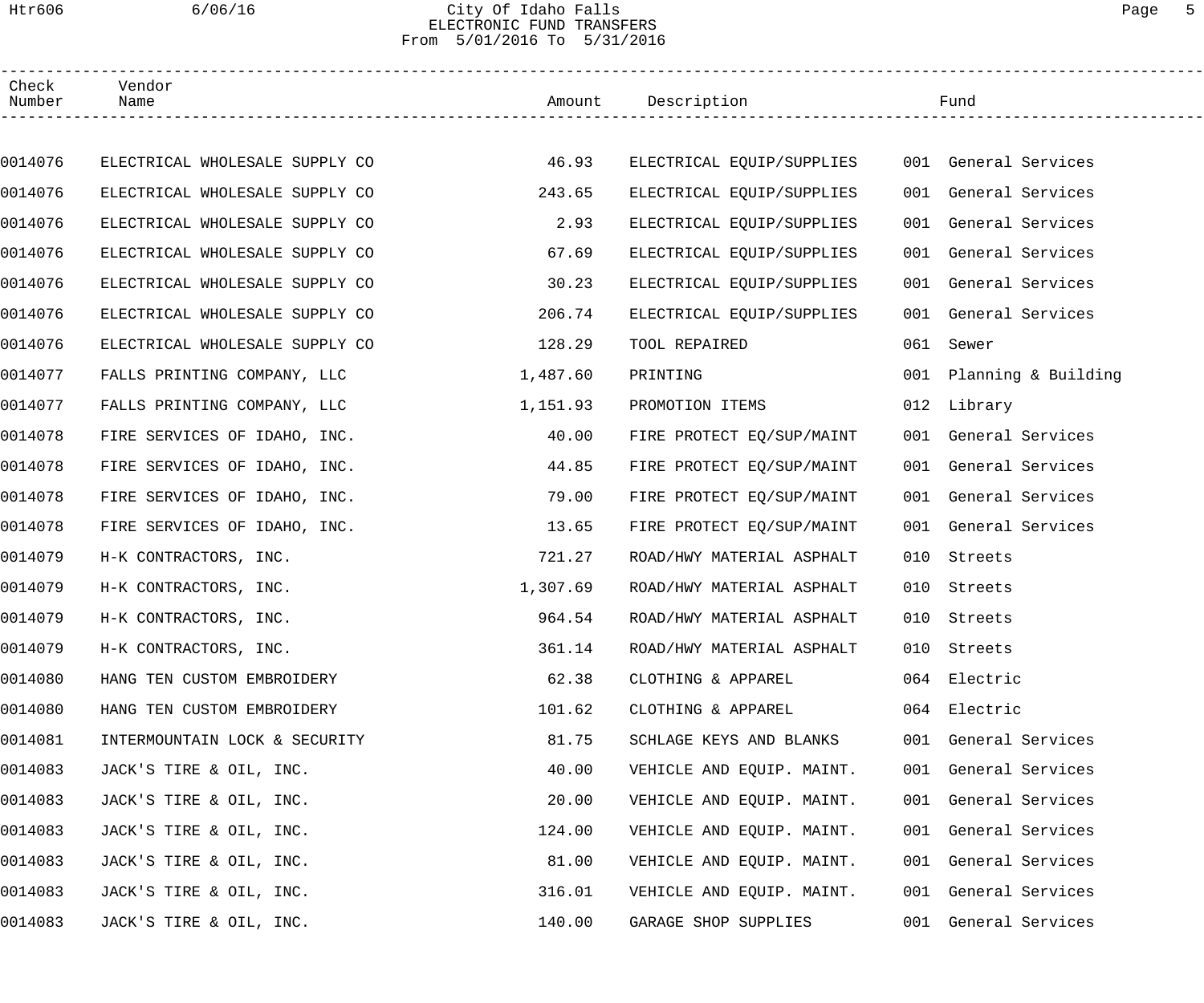#### Htr606 6/06/16 City Of Idaho Falls Page 6 ELECTRONIC FUND TRANSFERS From 5/01/2016 To 5/31/2016

| Check<br>Number | Vendor<br>Name              |          | Amount Description       |     | Fund                 |
|-----------------|-----------------------------|----------|--------------------------|-----|----------------------|
|                 |                             |          |                          |     |                      |
| 0014084         | JET TERMINAL SERVICES, INC. | 1,390.78 | MAINTENANCE CONTRACT-EQ  |     | 060 Airport          |
| 0014085         | KENYON REFRIGERATION, LLC   | 455.03   | AIRPORT MAINTENANCE      |     | 060 Airport          |
| 0014085         | KENYON REFRIGERATION, LLC   | 973.96   | AIRPORT MAINTENANCE      |     | 060 Airport          |
| 0014085         | KENYON REFRIGERATION, LLC   | 251.88   | AIRPORT MAINTENANCE      |     | 060 Airport          |
| 0014086         | PORTER'S OFFICE PRODUCTS    | 81.89    | OFFICE SUPPLIES, GENERAL |     | 001 General Services |
| 0014086         | PORTER'S OFFICE PRODUCTS    | 56.20    | OFFICE SUPPLIES, GENERAL |     | 001 General Services |
| 0014086         | PORTER'S OFFICE PRODUCTS    | 16.36    | OFFICE SUPPLIES, GENERAL |     | 001 Mayor            |
| 0014086         | PORTER'S OFFICE PRODUCTS    | 35.44    | OFFICE SUPPLIES, GENERAL |     | 064 Electric         |
| 0014086         | PORTER'S OFFICE PRODUCTS    | 57.60    | OFFICE SUPPLIES, GENERAL |     | 064 Electric         |
| 0014086         | PORTER'S OFFICE PRODUCTS    | 130.46   | OFFICE SUPPLIES, GENERAL |     | 064 Electric         |
| 0014086         | PORTER'S OFFICE PRODUCTS    | 53.16    | OFFICE SUPPLIES, GENERAL |     | 064 Electric         |
| 0014086         | PORTER'S OFFICE PRODUCTS    | 94.00    | OFFICE SUPPLIES, GENERAL |     | 064 Electric         |
| 0014086         | PORTER'S OFFICE PRODUCTS    | 42.25    | OFFICE SUPPLIES          |     | 001 Parks            |
| 0014087         | R & R PRODUCTS, INC.        | 656.30   | EQ REPAIR AND MAINT      |     | 001 General Services |
| 0014087         | R & R PRODUCTS, INC.        | 586.05   | EQ REPAIR AND MAINT      | 001 |                      |
| 0014088         | ROAD RUNNER SPRAYING        | 2,880.00 | AIRPORT MAINTENANCE      |     | 060 Airport          |
| 0014089         | ROBERTSON SUPPLY, INC.      | 28.38    | FREIGHT                  |     | 001 General Services |
| 0014089         | ROBERTSON SUPPLY, INC.      | 768.67   | PLUMBING EQUIP/SUPPLIES  |     | 001 General Services |
| 0014089         | ROBERTSON SUPPLY, INC.      | 41.39    | PLUMBING EQUIP/SUPPLIES  |     | 001 General Services |
| 0014089         | ROBERTSON SUPPLY, INC.      | 8.53     | PLUMBING EQUIP/SUPPLIES  |     | 001 General Services |
| 0014089         | ROBERTSON SUPPLY, INC.      | 22.68    | PLUMBING EQUIP/SUPPLIES  |     | 001 General Services |
| 0014089         | ROBERTSON SUPPLY, INC.      | 30.56    | PLUMBING EQUIP/SUPPLIES  |     | 001 General Services |
| 0014089         | ROBERTSON SUPPLY, INC.      | 16.94    | PLUMBING EQUIP/SUPPLIES  |     | 001 General Services |
| 0014089         | ROBERTSON SUPPLY, INC.      | 15.73    | FREIGHT                  |     | 001 General Services |
| 0014089         | ROBERTSON SUPPLY, INC.      | 148.17   | PLUMBING EQUIP/SUPPLIES  |     | 001 General Services |
| 0014090         | ROCKY MOUNTAIN TURF & IND.  | 35.32    | EQ REPAIR AND MAINT      |     | 001 General Services |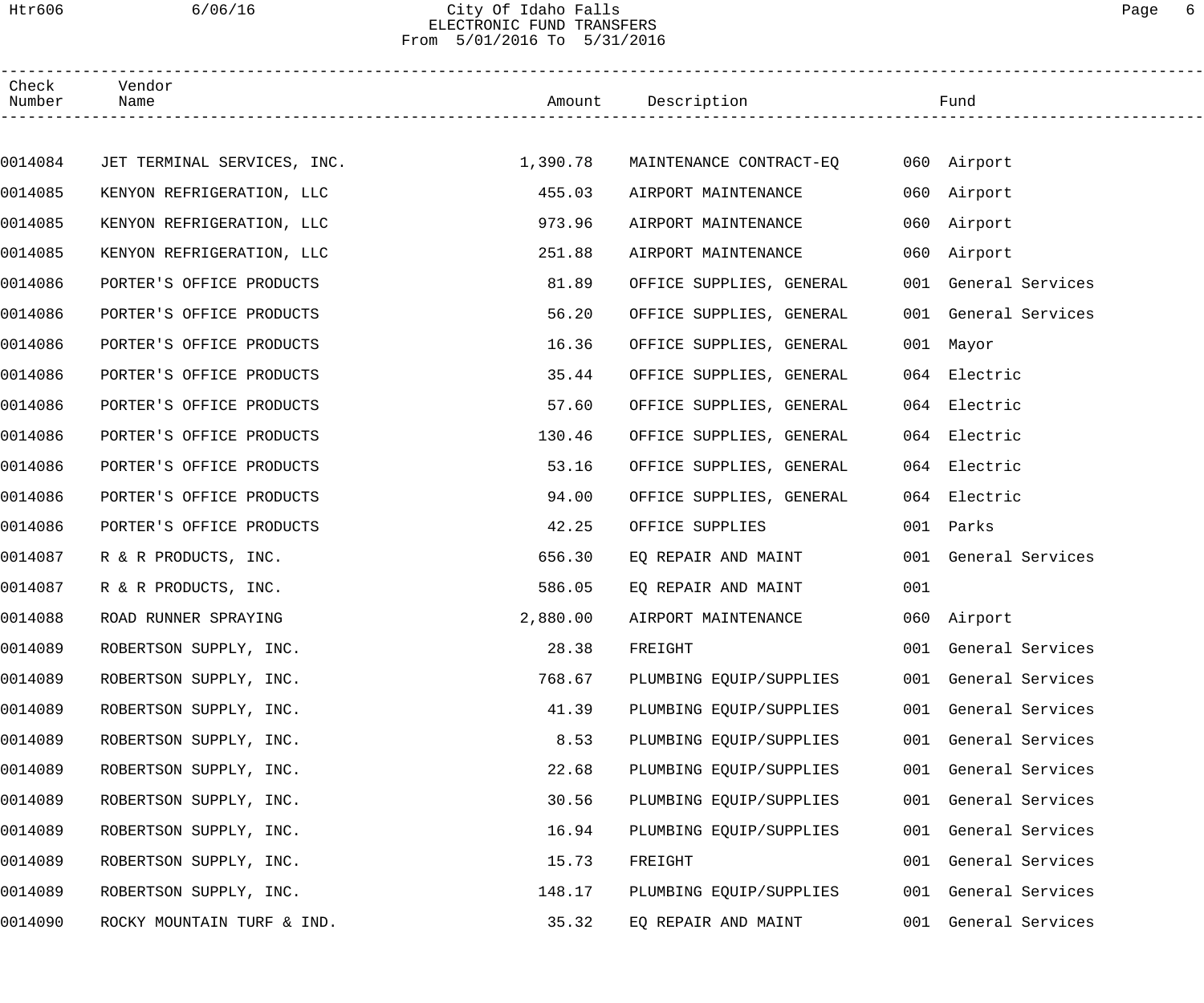#### Htr606 6/06/16 City Of Idaho Falls Page 7 ELECTRONIC FUND TRANSFERS From 5/01/2016 To 5/31/2016

| Check<br>Number | Vendor<br>Name                    |           | Amount Description         |     | Fund                         |  |
|-----------------|-----------------------------------|-----------|----------------------------|-----|------------------------------|--|
|                 |                                   |           |                            |     |                              |  |
| 0014090         | ROCKY MOUNTAIN TURF & IND.        | 13.13     | FREIGHT                    |     | 001 General Services         |  |
| 0014090         | ROCKY MOUNTAIN TURF & IND.        | 39.94     | EQ REPAIR AND MAINT        |     | 001 General Services         |  |
| 0014090         | ROCKY MOUNTAIN TURF & IND.        | 12.45     | FREIGHT                    |     | 001 General Services         |  |
| 0014091         | SNAKE RIVER AUTO GLASS            | 200.00    | VEHICLE AND EQUIP. MAINT.  |     | 001 General Services         |  |
| 0014092         | SPECIALTY CONSTRUCTION SUPPLY LLC | 8.34      | PURPLE SPRAY MARKING PAIN  |     | 001 Public Works Engineering |  |
| 0014093         | T. J. SPORTS                      | 187.04    | SHIRTS FOR DISPATCH APPRE  |     | 001 Police                   |  |
| 0014094         | TACOMA SCREW PRODUCTS, INC.       | 43.14     | TOOLS, HAND POWER/NONPOWER |     | 001 General Services         |  |
| 0014094         | TACOMA SCREW PRODUCTS, INC.       | 65.28     | HARDWARE MISCELLANEOUS     |     | 001 General Services         |  |
| 0014094         | TACOMA SCREW PRODUCTS, INC.       | 53.61     | TOOLS, HAND POWER/NONPOWER |     | 001 General Services         |  |
| 0014094         | TACOMA SCREW PRODUCTS, INC.       | 33.28     | TOOLS, HAND POWER/NONPOWER |     | 001 General Services         |  |
| 0014094         | TACOMA SCREW PRODUCTS, INC.       | 29.97     | HARDWARE MISCELLANEOUS     |     | 001 General Services         |  |
| 0014094         | TACOMA SCREW PRODUCTS, INC.       | 3.36      | HARDWARE MISCELLANEOUS     |     | 001 General Services         |  |
| 0014094         | TACOMA SCREW PRODUCTS, INC.       | 18.86     | HARDWARE MISCELLANEOUS     |     | 001 General Services         |  |
| 0014094         | TACOMA SCREW PRODUCTS, INC.       | 15.14     | HARDWARE MISCELLANEOUS     |     | 001 General Services         |  |
| 0014094         | TACOMA SCREW PRODUCTS, INC.       | 50.14     | HARDWARE MISCELLANEOUS     |     | 001 General Services         |  |
| 0014094         | TACOMA SCREW PRODUCTS, INC.       | 9.93      | HEX INSERT BIT 1", STEEL   |     | 061 Sewer                    |  |
| 0014095         | TETON COMMUNICATIONS, INC.        | 567.62    | RADIO & COMMUNICATION      |     | 064 Electric                 |  |
| 0014095         | TETON COMMUNICATIONS, INC.        | 46.50     | POLICE EQUIP & SUPPLIES    |     | 001 Police                   |  |
| 0014095         | TETON COMMUNICATIONS, INC.        | 46.50     | POLICE EQUIP & SUPPLIES    | 001 | Police                       |  |
| 0014095         | TETON COMMUNICATIONS, INC.        | 572.25    | POLICE EQUIP & SUPPLIES    | 001 | Police                       |  |
| 0014095         | TETON COMMUNICATIONS, INC.        | 92.65     | POLICE EQUIP & SUPPLIES    |     | 001 Police                   |  |
| 0014096         | TMC CONTRACTORS                   | 42,277.20 | CONSTRUCTION JOB/CONTRACT  |     | 010 Streets                  |  |
| 0014096         | TMC CONTRACTORS                   | 62,692.29 | CONSTRUCTION JOB/CONTRACT  |     | 061 Water                    |  |
| 0014097         | TOP HAT, INC.                     | 3,927.35  | ACCIDENT REPAIRS, FLEET    |     | 001 General Services         |  |
| 0014098         | TYNDALE COMPANY, INC.             | 132.20    | CLOTHING & APPAREL         |     | 064 Electric                 |  |
| 0014099         | VALCOM (VLCM)                     | 922.71    | COMPUTERS, DP/WORD PROC.   |     | 001 Data Processing          |  |
|                 |                                   |           |                            |     |                              |  |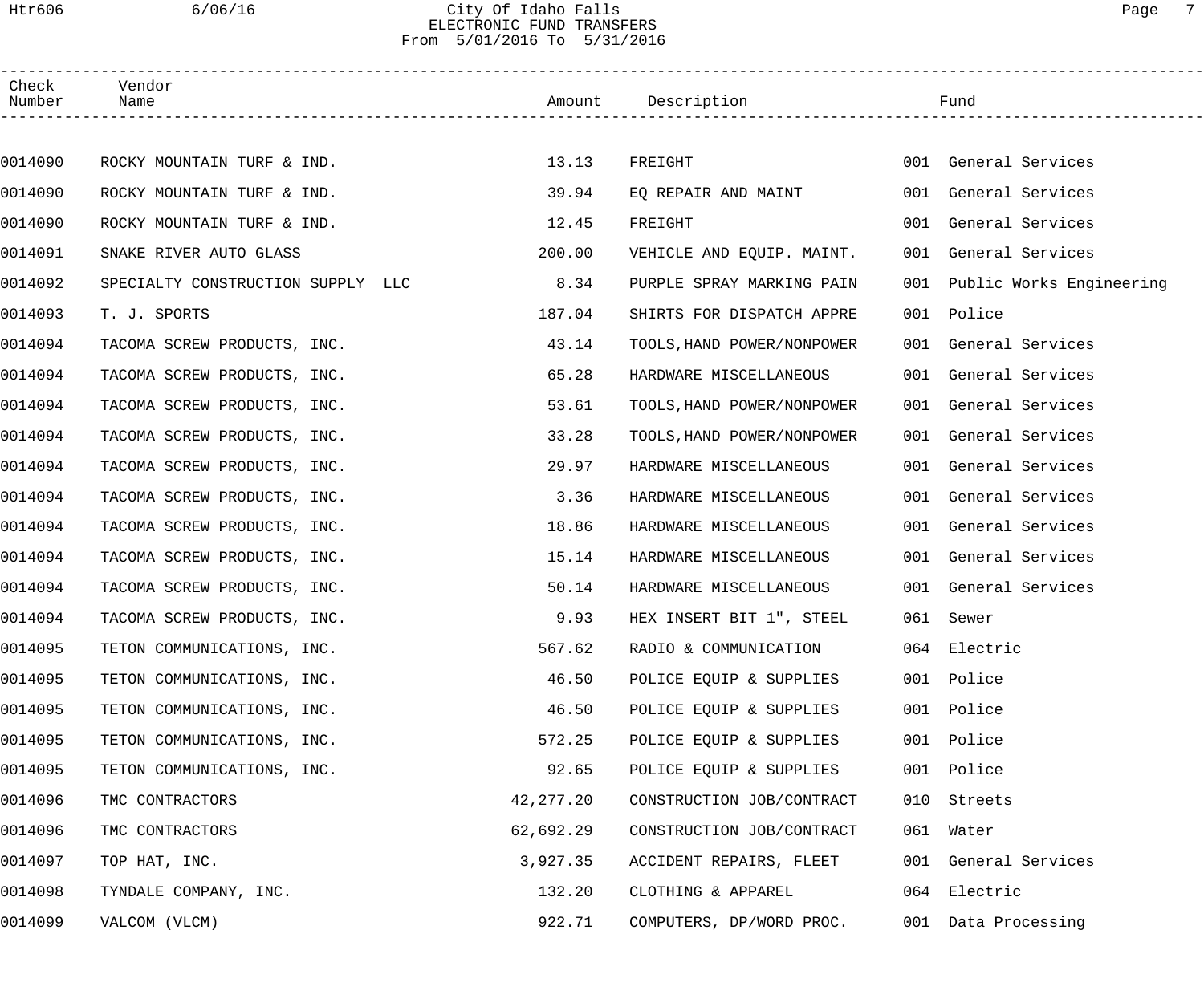#### Htr606 6/06/16 City Of Idaho Falls Page 8 ELECTRONIC FUND TRANSFERS From 5/01/2016 To 5/31/2016

| Check<br>Number | Vendor<br>Name                 |           | Amount Description        |     | Fund                         |  |
|-----------------|--------------------------------|-----------|---------------------------|-----|------------------------------|--|
|                 |                                |           |                           |     |                              |  |
| 0014100         | ACTION COLLECTION SERVICE, INC | 17.59     | SERVICES/MISCELLANEOUS    |     | 001 Treasurer                |  |
| 0014100         | ACTION COLLECTION SERVICE, INC | 5,860.48  | SERVICES/MISCELLANEOUS    | 001 | Treasurer                    |  |
| 0014101         | BATTERIES PLUS                 | 127.80    | RECLOSER BATTERY          | 064 | Electric                     |  |
| 0014102         | BDP INDUSTRIES, INC.           | 1,713.91  | WASTE WATER TREATMENT     | 061 | Sewer                        |  |
| 0014103         | BEN'S QUALITY CYCLE, LLC       | 89.80     | EQ REPAIR AND MAINT       | 001 | Parks                        |  |
| 0014104         | BONNEVILLE BLUEPRINT SUPPLY    | 420.00    | COMPUTERS, DP/WORD PROC.  |     | 001 Public Works Engineering |  |
| 0014105         | BUG COMPANY, THE               | 22.75     | FEED/BEDDING (ANIMALS)    | 001 | Parks                        |  |
| 0014105         | BUG COMPANY, THE               | 31.37     | FREIGHT                   | 001 | Parks                        |  |
| 0014105         | BUG COMPANY, THE               | 22.75     | FEED/BEDDING (ANIMALS)    | 001 | Parks                        |  |
| 0014105         | BUG COMPANY, THE               | 31.37     | FREIGHT                   | 001 | Parks                        |  |
| 0014106         | CAMPBELL'S QUALITY EXTERIORS   | 3,833.45  | WEATHERIZATIO PRO/RADFORD |     | 015 Elect Light Public Purp  |  |
| 0014107         | CONRAD & BISCHOFF, INC.        | 12,152.56 | FUEL AND ADDITIVES        | 001 |                              |  |
| 0014107         | CONRAD & BISCHOFF, INC.        | 14,128.96 | FUEL AND ADDITIVES        | 001 |                              |  |
| 0014107         | CONRAD & BISCHOFF, INC.        | 518.70    | FUEL AND ADDITIVES        |     | 064 Electric                 |  |
| 0014108         | D & S ELECTRICAL SUPPLY CO     | 116.00    | ELECTRICAL EQUIP/SUPPLIES |     | 001 General Services         |  |
| 0014109         | DAVIES AQUA-CHEM SUPPLY CO.    | 357.20    | GASES / TREATMENTS        |     | 011 Recreation               |  |
| 0014109         | DAVIES AQUA-CHEM SUPPLY CO.    | 3,017.66  | GASES / TREATMENTS        |     | 011 Recreation               |  |
| 0014109         | DAVIES AQUA-CHEM SUPPLY CO.    | 178.60    | GASES / TREATMENTS        |     | 011 Recreation               |  |
| 0014109         | DAVIES AQUA-CHEM SUPPLY CO.    | 213.50    | GASES / TREATMENTS        | 011 | Recreation                   |  |
| 0014110         | DIG LINE, INC.                 | 348.57    | SERVICES/MISCELLANEOUS    |     | 061 Water                    |  |
| 0014110         | DIG LINE, INC.                 | 348.56    | SERVICES/MISCELLANEOUS    |     | 061 Sewer                    |  |
| 0014110         | DIG LINE, INC.                 | 697.13    | SERVICES/MISCELLANEOUS    | 064 | Electric                     |  |
| 0014111         | ELECTRICAL EQUIPMENT CO., INC. | 79.40     | SEWER DEPARTMENT          |     | 061 Sewer                    |  |
| 0014112         | ELECTRICAL WHOLESALE SUPPLY CO | 20.39     | ELECTRICAL EQUIP/SUPPLIES |     | 001 General Services         |  |
| 0014112         | ELECTRICAL WHOLESALE SUPPLY CO | 56.05     | ELECTRICAL EQUIP/SUPPLIES |     | 001 General Services         |  |
| 0014112         | ELECTRICAL WHOLESALE SUPPLY CO | 34.72     | ELECTRICAL EQUIP/SUPPLIES | 001 | General Services             |  |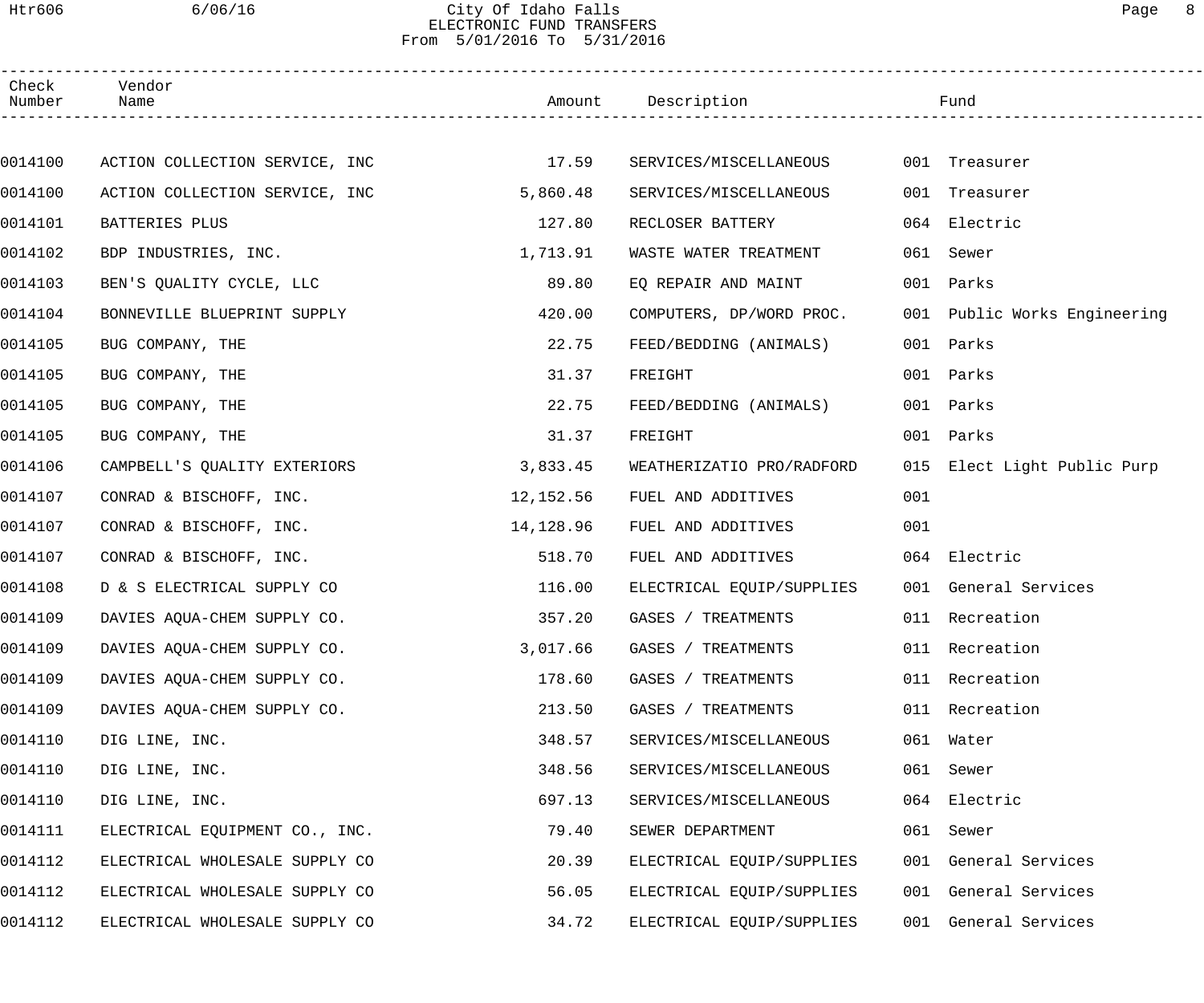#### Htr606 6/06/16 City Of Idaho Falls Page 9 ELECTRONIC FUND TRANSFERS From 5/01/2016 To 5/31/2016

| Check<br>Number | Vendor<br>Name                 |           | Amount Description                             |     | Fund                 |
|-----------------|--------------------------------|-----------|------------------------------------------------|-----|----------------------|
|                 |                                |           |                                                |     |                      |
| 0014112         | ELECTRICAL WHOLESALE SUPPLY CO | 58.57     | ELECTRICAL EQUIP/SUPPLIES 001 General Services |     |                      |
| 0014112         | ELECTRICAL WHOLESALE SUPPLY CO | 139.23    | ELECTRICAL EQUIP/SUPPLIES                      |     | 001 General Services |
| 0014112         | ELECTRICAL WHOLESALE SUPPLY CO | $69.92 -$ | ELECTRICAL EQUIP/SUPPLIES                      |     | 001 General Services |
| 0014112         | ELECTRICAL WHOLESALE SUPPLY CO | 19.32     | MISCELLANEOUS PRODUCTS                         |     | 001 General Services |
| 0014112         | ELECTRICAL WHOLESALE SUPPLY CO | 12.58     | ELECTRICAL EQUIP/SUPPLIES                      |     | 001 General Services |
| 0014112         | ELECTRICAL WHOLESALE SUPPLY CO | 13.68     | ELECTRICAL EQUIP/SUPPLIES                      |     | 001 General Services |
| 0014112         | ELECTRICAL WHOLESALE SUPPLY CO | 24.56     | ELECTRICAL EQUIP/SUPPLIES                      |     | 001 General Services |
| 0014112         | ELECTRICAL WHOLESALE SUPPLY CO | 129.04    | ELECTRICAL EQUIP/SUPPLIES                      |     | 001 General Services |
| 0014113         | FIRE SERVICES OF IDAHO, INC.   | 96.00     | FIRE PROTECT EQ/SUP/MAINT                      |     | 001 General Services |
| 0014113         | FIRE SERVICES OF IDAHO, INC.   | 25.35     | FIRE PROTECT EQ/SUP/MAINT                      |     | 001 General Services |
| 0014113         | FIRE SERVICES OF IDAHO, INC.   | 158.00    | FIRE PROTECT EQ/SUP/MAINT                      |     | 001 General Services |
| 0014114         | H-K CONTRACTORS, INC.          | 100.40    | ROAD/HWY MATERIAL ASPHALT                      | 010 | Streets              |
| 0014114         | H-K CONTRACTORS, INC.          | 965.53    | ROAD/HWY MATERIAL ASPHALT                      | 010 | Streets              |
| 0014114         | H-K CONTRACTORS, INC.          | 1,155.36  | ROAD/HWY MATERIAL ASPHALT                      | 010 | Streets              |
| 0014114         | H-K CONTRACTORS, INC.          | 849.16    | ROAD/HWY MATERIAL ASPHALT                      | 010 | Streets              |
| 0014114         | H-K CONTRACTORS, INC.          | 1,635.87  | ROAD/HWY MATERIAL ASPHALT                      |     | 010 Streets          |
| 0014115         | HANG TEN CUSTOM EMBROIDERY     | 1,085.00  | CLOTHING & APPAREL                             |     | 001 Parks            |
| 0014116         | INTERMOUNTAIN CLAIMS, INC.     | 29,827.98 | ACCT RMBRS 4/25-5/8/16                         | 019 | Self-Insurance       |
| 0014117         | LEONARD PETROLEUM EQUIP, INC.  | 132.48    | EQ REPAIR AND MAINT                            |     | 001 General Services |
| 0014117         | LEONARD PETROLEUM EQUIP, INC.  | 18.66     | EQ REPAIR AND MAINT                            |     | 001 General Services |
| 0014118         | MINERT & ASSOCIATES, INC       | 65.00     | DRUG SCREEN MARCH 2016                         |     | 001 Non Departmental |
| 0014118         | MINERT & ASSOCIATES, INC       | 105.00    | DRUG SCREEN MARCH 2016                         |     | 061 Sewer            |
| 0014118         | MINERT & ASSOCIATES, INC       | 225.00    | DRUG SCREEN MARCH 2016                         | 062 | Sanitation           |
| 0014118         | MINERT & ASSOCIATES, INC       | 226.00    | DRUG SCREEN APRIL 2016                         |     | 001 Fire             |
| 0014118         | MINERT & ASSOCIATES, INC       | 120.00    | DRUG SCREEN APRIL 2016                         | 061 | Sewer                |
| 0014118         | MINERT & ASSOCIATES, INC       | 115.00    | DRUG SCREEN APRIL 2016                         |     | 010 Streets          |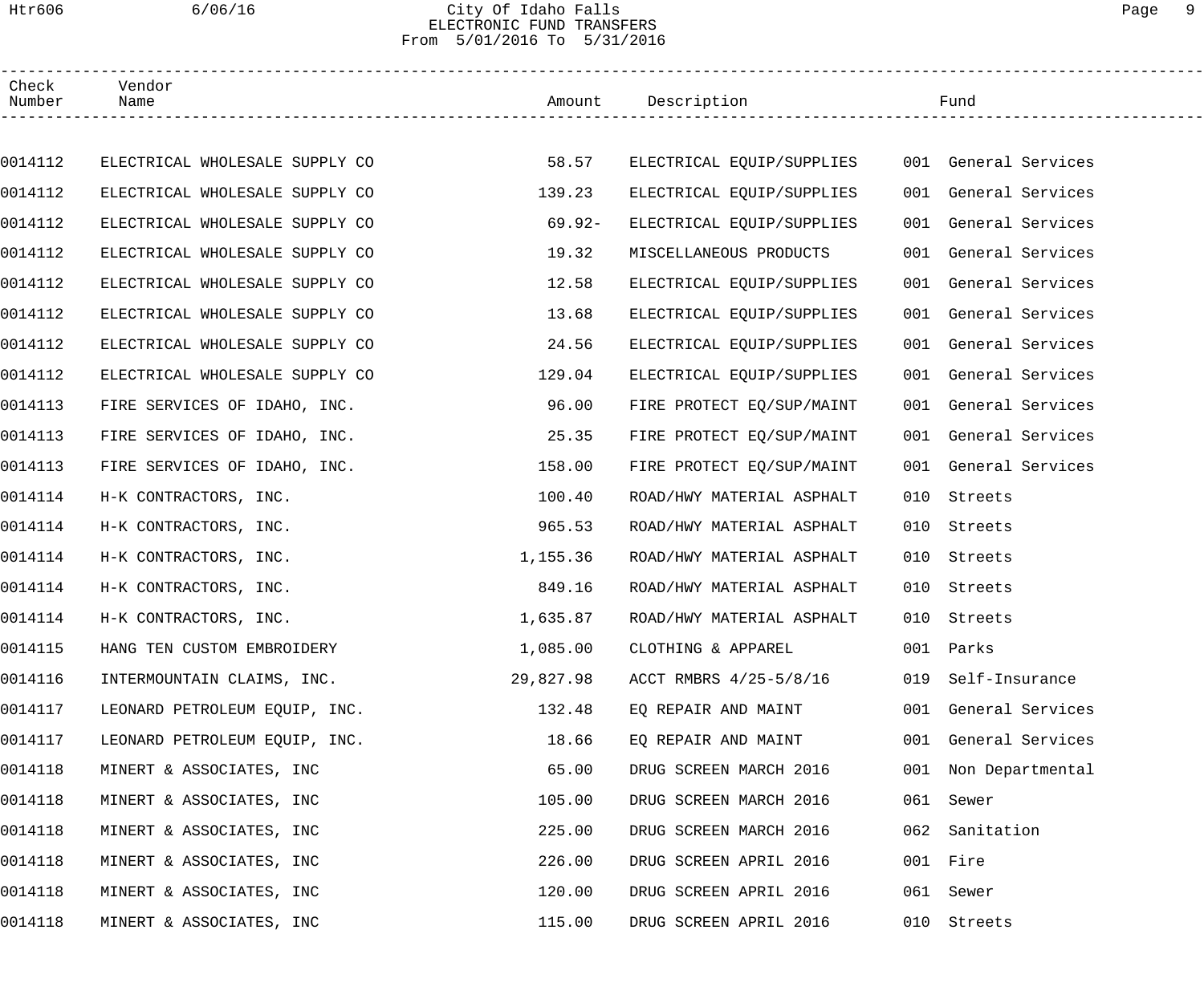#### Htr606 6/06/16 City Of Idaho Falls Page 10 ELECTRONIC FUND TRANSFERS From 5/01/2016 To 5/31/2016

| Check<br>Number | Vendor<br>Name             |           | Amount Description       |     | Fund                         |  |
|-----------------|----------------------------|-----------|--------------------------|-----|------------------------------|--|
|                 |                            |           |                          |     |                              |  |
| 0014118         | MINERT & ASSOCIATES, INC   | 130.00    | DRUG SCREEN APRIL 2016   |     | 064 Electric                 |  |
| 0014119         | ONE CALL LOCATORS, LTD     | 10,091.16 | SERVICES/MISCELLANEOUS   |     | 064 Electric                 |  |
| 0014119         | ONE CALL LOCATORS, LTD     | 545.80    | SERVICES/MISCELLANEOUS   | 064 | Electric                     |  |
| 0014120         | PORTER'S OFFICE PRODUCTS   | 688.00    | FURNITURE                |     | 001 Data Processing          |  |
| 0014120         | PORTER'S OFFICE PRODUCTS   | 392.00    | FURNITURE                |     | 001 Data Processing          |  |
| 0014120         | PORTER'S OFFICE PRODUCTS   | 281.88    | OFFICE SUPPLIES, GENERAL | 011 | Recreation                   |  |
| 0014120         | PORTER'S OFFICE PRODUCTS   | 87.65     | PARKS & RECREATION MISC. | 001 | Parks                        |  |
| 0014120         | PORTER'S OFFICE PRODUCTS   | 310.66    | OFFICE SUPPLIES, GENERAL |     | 001 Planning & Building      |  |
| 0014120         | PORTER'S OFFICE PRODUCTS   | 116.64    | OFFICE SUPPLIES, GENERAL | 001 | Public Works Engineering     |  |
| 0014120         | PORTER'S OFFICE PRODUCTS   | 283.47    | OFFICE SUPPLIES, GENERAL |     | 001 Public Works Engineering |  |
| 0014120         | PORTER'S OFFICE PRODUCTS   | 358.77    | FURNITURE                |     | 001 Public Works Engineering |  |
| 0014120         | PORTER'S OFFICE PRODUCTS   | $70.94-$  | OFFICE SUPPLIES, GENERAL | 001 | Treasurer                    |  |
| 0014120         | PORTER'S OFFICE PRODUCTS   | 106.41    | OFFICE SUPPLIES, GENERAL | 001 | Treasurer                    |  |
| 0014120         | PORTER'S OFFICE PRODUCTS   | 35.47     | OFFICE SUPPLIES, GENERAL | 001 | Treasurer                    |  |
| 0014120         | PORTER'S OFFICE PRODUCTS   | $27.47-$  | OFFICE SUPPLIES, GENERAL | 001 | Treasurer                    |  |
| 0014120         | PORTER'S OFFICE PRODUCTS   | 120.00    | PARKS - LAMINATOR        |     | 001 Parks                    |  |
| 0014120         | PORTER'S OFFICE PRODUCTS   | 120.00    | HORT. - LAMINATOR        |     | 001 Parks                    |  |
| 0014120         | PORTER'S OFFICE PRODUCTS   | 119.99    | WEED - LAMINATOR         |     | 001 Parks                    |  |
| 0014120         | PORTER'S OFFICE PRODUCTS   | 39.87     | LAMINATOR POUCHES        | 001 | Parks                        |  |
| 0014120         | PORTER'S OFFICE PRODUCTS   | 39.87     | LAMINATOR POUCHES        | 001 | Parks                        |  |
| 0014120         | PORTER'S OFFICE PRODUCTS   | 39.86     | LAMINATOR POUCHES        | 001 | Parks                        |  |
| 0014121         | POS SUPPLY SOLUTIONS       | 152.76    | PAPER                    |     | 012 Library                  |  |
| 0014122         | ROBERTSON SUPPLY, INC.     | 64.17     | PLUMBING EQUIP/SUPPLIES  |     | 001 General Services         |  |
| 0014122         | ROBERTSON SUPPLY, INC.     | 148.17    | PLUMBING EQUIP/SUPPLIES  |     | 001 General Services         |  |
| 0014123         | ROCKY MOUNTAIN TURF & IND. | 81.97     | EQ REPAIR AND MAINT      | 001 |                              |  |
| 0014123         | ROCKY MOUNTAIN TURF & IND. | 125.08    | EQ REPAIR AND MAINT      |     | 001 General Services         |  |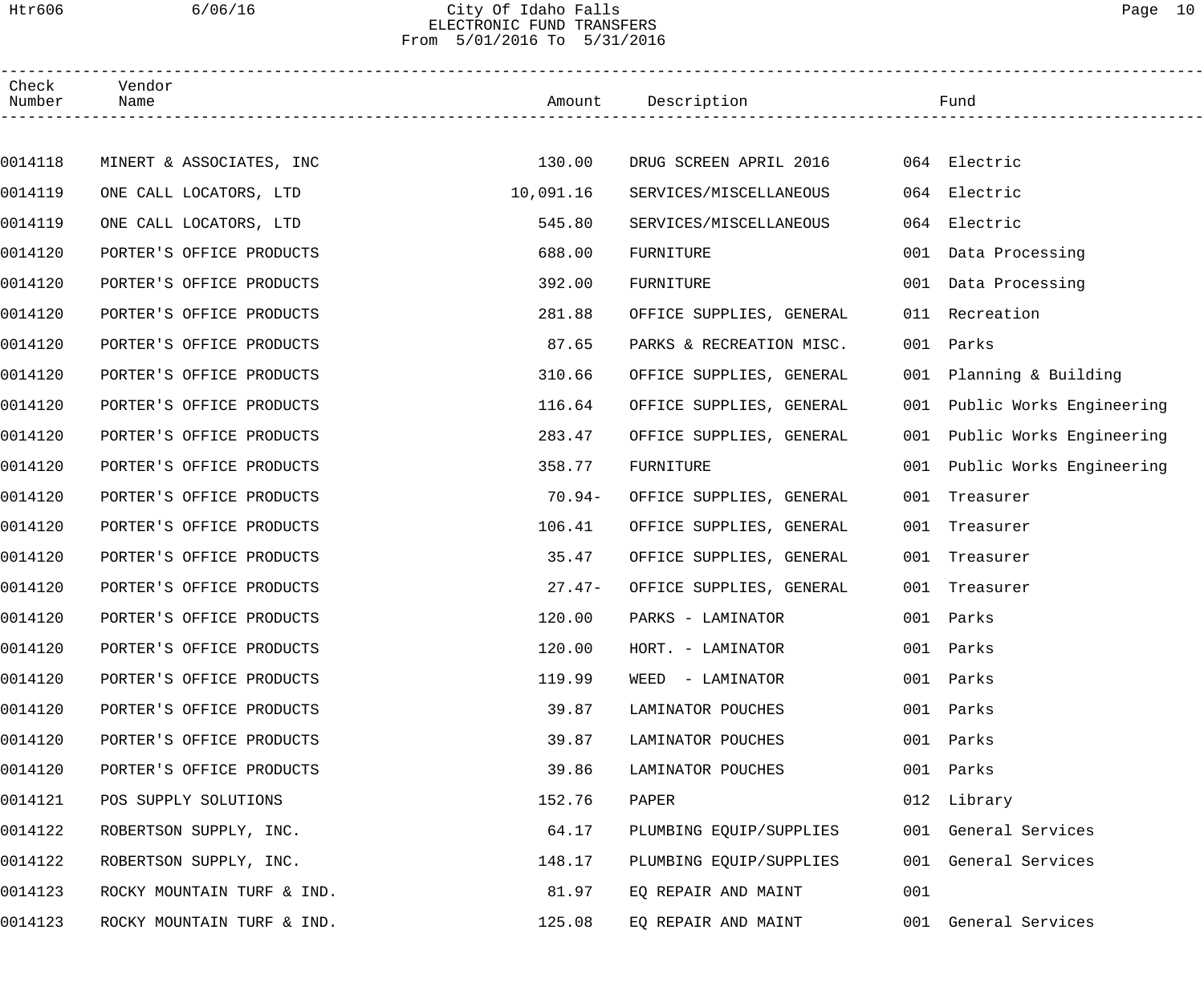#### Htr606 6/06/16 City Of Idaho Falls Page 11 ELECTRONIC FUND TRANSFERS From 5/01/2016 To 5/31/2016

| Check<br>Number | Vendor<br>Name                    |          | Amount Description        |     | Fund                 |
|-----------------|-----------------------------------|----------|---------------------------|-----|----------------------|
|                 |                                   |          |                           |     |                      |
| 0014123         | ROCKY MOUNTAIN TURF & IND.        | 12.45    | FREIGHT                   |     | 001 General Services |
| 0014124         | SCION COMPUTER SYSTEMS, LLP       | 199.99   | 500 GB SSD                |     | 061 Sewer            |
| 0014125         | SHADOW TRACKERS                   | 2,970.00 | PROFESSIONAL/PERSONAL SRV |     | 001 Non Departmental |
| 0014126         | SILVER CREEK SUPPLY, LLC          | 172.35   | FITTINGS-GALVANIZED-IRR   |     | 001 Parks            |
| 0014127         | SNAKE RIVER AUTO GLASS            | 20.00    | VEHICLE AND EQUIP. MAINT. |     | 001 General Services |
| 0014128         | SPECIALTY CONSTRUCTION SUPPLY LLC | 148.65   | TAPE, CRACKFILLER 6 GAL   |     | 001 Parks            |
| 0014129         | TACOMA SCREW PRODUCTS, INC.       | 24.29    | GLOSS WHITE ENAMEL        |     | 061 Sewer            |
| 0014129         | TACOMA SCREW PRODUCTS, INC.       | .66      | SCREWS                    |     | 061 Sewer            |
| 0014129         | TACOMA SCREW PRODUCTS, INC.       | 66.17    | HARDWARE MISCELLANEOUS    |     | 001 General Services |
| 0014129         | TACOMA SCREW PRODUCTS, INC.       | 31.29    | HARDWARE MISCELLANEOUS    |     | 001 General Services |
| 0014129         | TACOMA SCREW PRODUCTS, INC.       | 2.11     | HARDWARE MISCELLANEOUS    |     | 001 General Services |
| 0014130         | TETON COMMUNICATIONS, INC.        | 105.00   | ELECTRONIC EQUIPMENT      |     | 064 Electric         |
| 0014130         | TETON COMMUNICATIONS, INC.        | 590.00   | RADIO & COMMUNICATION     |     | 064 Electric         |
| 0014130         | TETON COMMUNICATIONS, INC.        | 295.00   | RADIO & COMMUNICATION     |     | 064 Electric         |
| 0014131         | THATCHER COMPANY                  | 6,540.00 | GASES / TREATMENTS        |     | 061 Sewer            |
| 0014131         | THATCHER COMPANY                  | 4,312.69 | GASES / TREATMENTS        |     | 061 Sewer            |
| 0014132         | TOP HAT, INC.                     | 5,106.01 | ACCIDENT REPAIRS, FLEET   |     | 001 General Services |
| 0014133         | VALCOM (VLCM)                     | 65.20    | COMPUTERS, DP/WORD PROC.  |     | 001 Human Resources  |
| 0014133         | VALCOM (VLCM)                     | 130.40   | COMPUTERS, DP/WORD PROC.  |     | 001 Human Resources  |
| 0014133         | VALCOM (VLCM)                     | 265.44   | COMPUTERS, DP/WORD PROC.  | 001 | Non Departmental     |
| 0014133         | VALCOM (VLCM)                     | 452.40   | COMPUTERS, DP/WORD PROC.  | 001 | Non Departmental     |
| 0014133         | VALCOM (VLCM)                     | 45.00    | COMPUTERS, DP/WORD PROC.  |     | 001 Human Resources  |
| 0014133         | VALCOM (VLCM)                     | 1,367.79 | COMPUTERS, DP/WORD PROC.  |     | 001 Human Resources  |
| 0014134         | ALIAH DVM, RHONDA                 | 3,150.00 | VET CONSULTING/TREATMENT  | 001 | Parks                |
| 0014135         | ALMETEK INDUSTRIES, INC.          | 3,271.50 | HARDWARE MISCELLANEOUS    | 064 | Electric             |
| 0014136         | B'S PORTABLE TOILETS              | 61.54    | SERVICES/MISCELLANEOUS    | 018 | Golf Courses         |
|                 |                                   |          |                           |     |                      |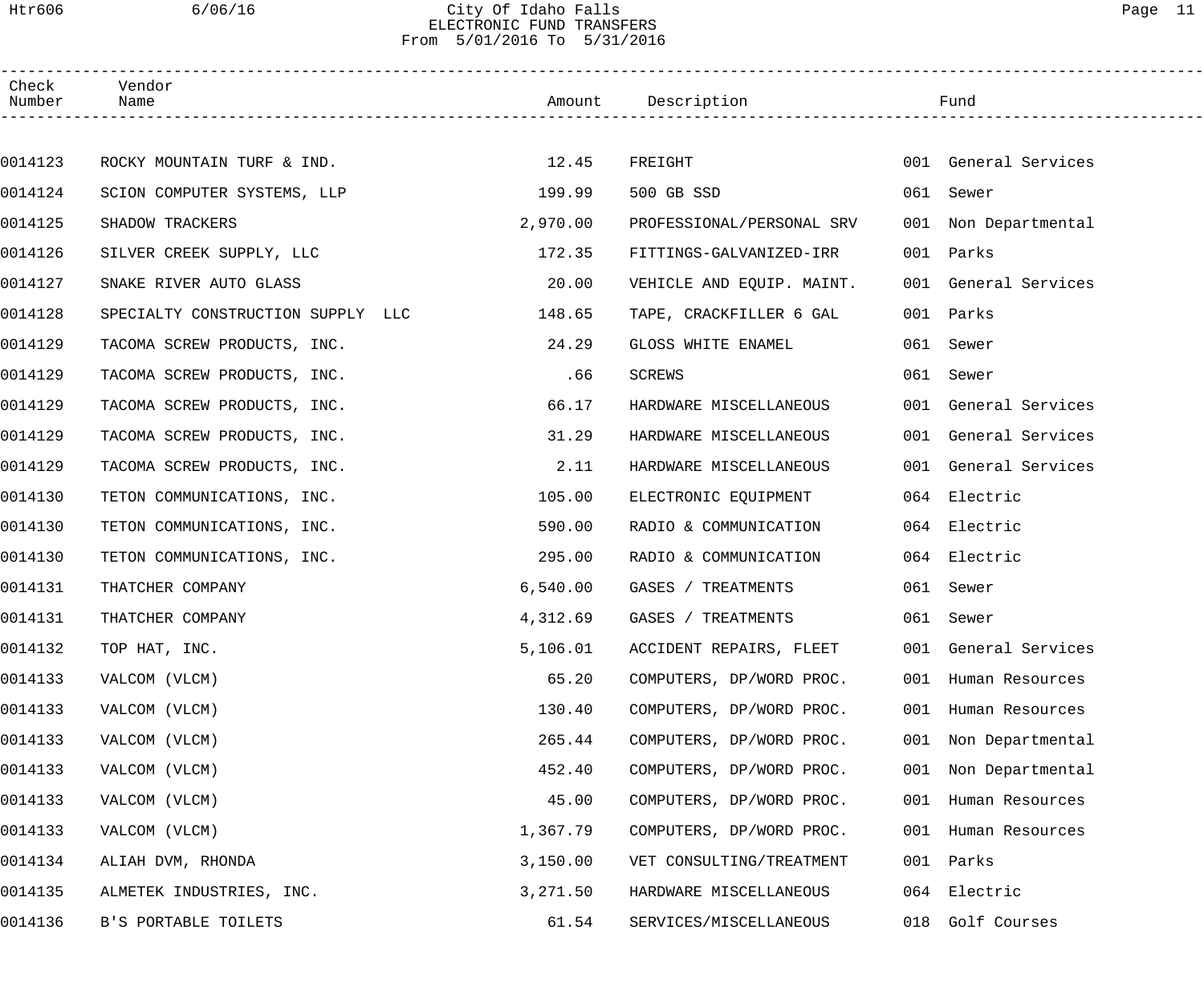#### Htr606 6/06/16 City Of Idaho Falls Page 12 ELECTRONIC FUND TRANSFERS From 5/01/2016 To 5/31/2016

| Check<br>Number | Vendor<br>Name                 |           | Amount Description           |     | Fund                        |  |
|-----------------|--------------------------------|-----------|------------------------------|-----|-----------------------------|--|
|                 |                                |           |                              |     |                             |  |
| 0014136         | B'S PORTABLE TOILETS           | 61.54     | SERVICES/MISCELLANEOUS       |     | 018 Golf Courses            |  |
| 0014137         | BATTERIES PLUS                 | 43.14     | 9V LITHIUM JACKETED          |     | 061 Water                   |  |
| 0014137         | BATTERIES PLUS                 | 119.90    | 9.6V NMH 1 PACK POWEREX      |     | 061 Water                   |  |
| 0014137         | BATTERIES PLUS                 | 25.20     | C ALKALINE BULK              |     | 061 Water                   |  |
| 0014138         | CAMPBELL'S QUALITY EXTERIORS   | 4,975.00  | HEAT PUMP PRGM/MORITZ        |     | 015 Elect Light Public Purp |  |
| 0014139         | CAP, LLC                       | 157.50    | CONCRETE                     | 010 | Streets                     |  |
| 0014139         | CAP, LLC                       | 3,330.50  | CONCRETE                     | 010 | Streets                     |  |
| 0014139         | CAP, LLC                       | 6,283.50  | CONCRETE                     | 010 | Streets                     |  |
| 0014139         | CAP, LLC                       | 6,497.10  | CONCRETE                     | 010 | Streets                     |  |
| 0014140         | CDW GOVERNMENT, INC.           | 5,661.96  | COMPUTERS, DP/WORD PROC.     |     | 061 Water                   |  |
| 0014140         | CDW GOVERNMENT, INC.           | 1,620.16  | COMPUTERS, DP/WORD PROC.     |     | 061 Water                   |  |
| 0014141         | CONRAD & BISCHOFF, INC.        | 237.60    | FUEL AND ADDITIVES           | 001 |                             |  |
| 0014141         | CONRAD & BISCHOFF, INC.        | 7,182.40  | FUEL AND ADDITIVES           | 001 |                             |  |
| 0014141         | CONRAD & BISCHOFF, INC.        | 7,182.40  | FUEL AND ADDITIVES           | 001 |                             |  |
| 0014141         | CONRAD & BISCHOFF, INC.        | 13,185.60 | FUEL AND ADDITIVES           | 001 |                             |  |
| 0014141         | CONRAD & BISCHOFF, INC.        |           | 13,299.46 FUEL AND ADDITIVES | 001 |                             |  |
| 0014141         | CONRAD & BISCHOFF, INC.        | 15,059.48 | FUEL AND ADDITIVES           | 001 |                             |  |
| 0014141         | CONRAD & BISCHOFF, INC.        | 1,031.00  | GARAGE SHOP SUPPLIES         |     | 001 General Services        |  |
| 0014142         | D & S ELECTRICAL SUPPLY CO     | 20.81     | ELECTRICAL EQUIP/SUPPLIES    |     | 001 General Services        |  |
| 0014142         | D & S ELECTRICAL SUPPLY CO     | 35.16     | ELECTRICAL EQUIP/SUPPLIES    |     | 001 General Services        |  |
| 0014142         | D & S ELECTRICAL SUPPLY CO     | 524.21    | ELECTRICAL EQUIP/SUPPLIES    |     | 001 General Services        |  |
| 0014143         | ELECTRICAL WHOLESALE SUPPLY CO | 4.62      | ELECTRICAL EQUIP/SUPPLIES    |     | 001 General Services        |  |
| 0014143         | ELECTRICAL WHOLESALE SUPPLY CO | 15.02     | TOOLS, HAND POWER/NONPOWER   |     | 001 General Services        |  |
| 0014143         | ELECTRICAL WHOLESALE SUPPLY CO | 376.63    | ELECTRICAL EQUIP/SUPPLIES    |     | 001 General Services        |  |
| 0014143         | ELECTRICAL WHOLESALE SUPPLY CO | 5.13      | ELECTRICAL EQUIP/SUPPLIES    |     | 001 General Services        |  |
| 0014143         | ELECTRICAL WHOLESALE SUPPLY CO | 19.25     | TOOLS, HAND POWER/NONPOWER   | 001 | General Services            |  |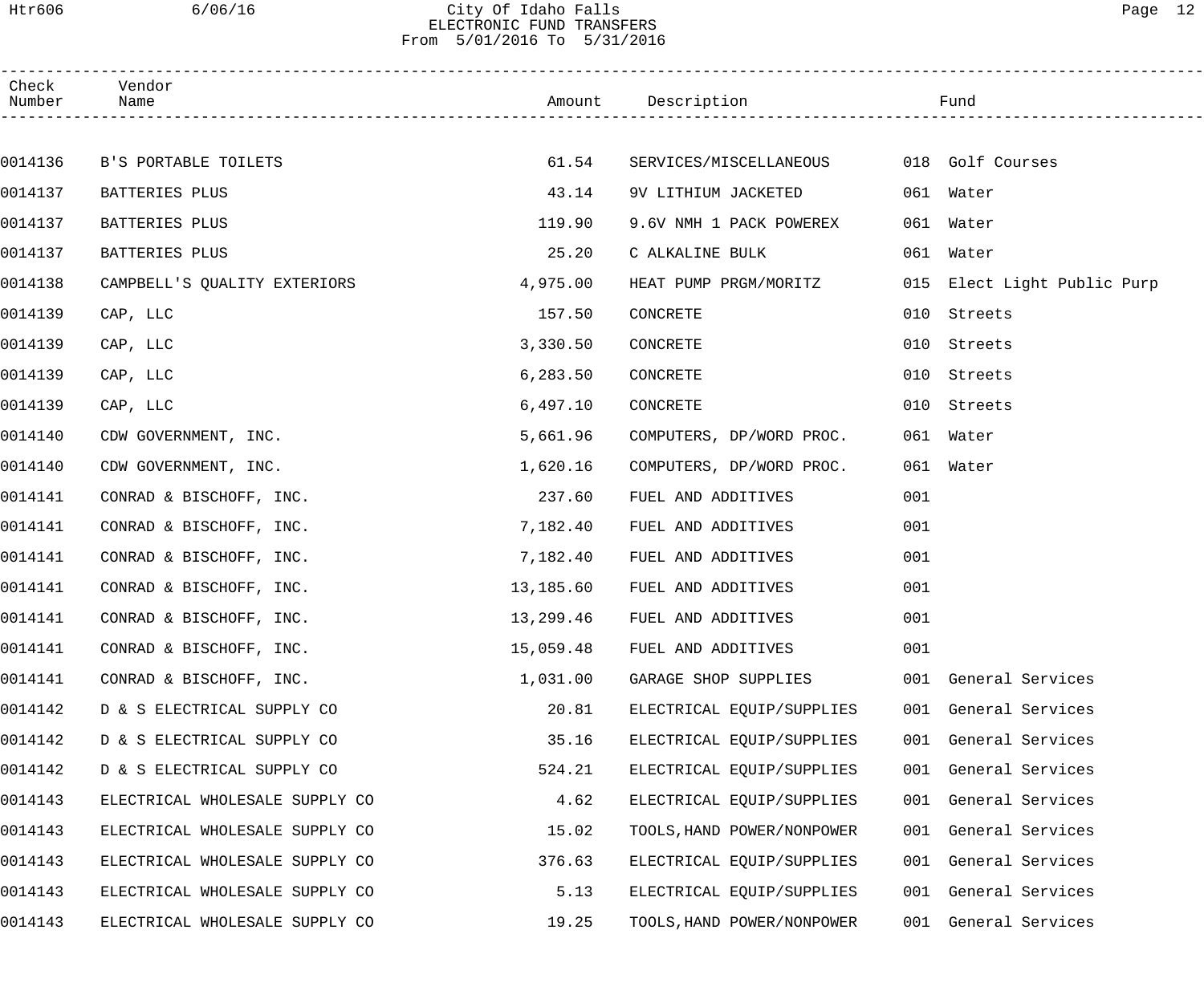# Htr606 6/06/16 City Of Idaho Falls Page 13 ELECTRONIC FUND TRANSFERS From 5/01/2016 To 5/31/2016

| Check<br>Number | Vendor<br>Name                 |           | Amount Description        |     | Fund                 |  |
|-----------------|--------------------------------|-----------|---------------------------|-----|----------------------|--|
|                 |                                |           |                           |     |                      |  |
| 0014143         | ELECTRICAL WHOLESALE SUPPLY CO | 6.34      | ELECTRICAL EQUIP/SUPPLIES |     | 001 General Services |  |
| 0014143         | ELECTRICAL WHOLESALE SUPPLY CO | 9.17      | ELECTRICAL EQUIP/SUPPLIES |     | 001 General Services |  |
| 0014143         | ELECTRICAL WHOLESALE SUPPLY CO | $157.81-$ | ELECTRICAL EQUIP/SUPPLIES |     | 001 General Services |  |
| 0014143         | ELECTRICAL WHOLESALE SUPPLY CO | 6.99      | ELECTRICAL EQUIP/SUPPLIES |     | 001 General Services |  |
| 0014143         | ELECTRICAL WHOLESALE SUPPLY CO | 4.29      | ELECTRICAL EQUIP/SUPPLIES |     | 001 General Services |  |
| 0014143         | ELECTRICAL WHOLESALE SUPPLY CO | 147.28    | ELECTRICAL EQUIP/SUPPLIES |     | 001 General Services |  |
| 0014143         | ELECTRICAL WHOLESALE SUPPLY CO | 128.27    | ELECTRICAL EQUIP/SUPPLIES |     | 001 General Services |  |
| 0014143         | ELECTRICAL WHOLESALE SUPPLY CO | 7.10      | ELECTRICAL EQUIP/SUPPLIES |     | 001 General Services |  |
| 0014143         | ELECTRICAL WHOLESALE SUPPLY CO | 394.32    | ELECTRICAL EQUIP/SUPPLIES |     | 064 Electric         |  |
| 0014143         | ELECTRICAL WHOLESALE SUPPLY CO | 28.92     | ELECTRICAL EQUIP/SUPPLIES |     | 064 Electric         |  |
| 0014144         | ENERGY AUTHORITY INC., THE     | 87,862.00 | ELEC/IF POWER             |     | 064 Electric         |  |
| 0014145         | FOREMOST PROMOTIONS            | 577.72    | PROMOTION ITEMS           |     | 001 Police           |  |
| 0014145         | FOREMOST PROMOTIONS            | 169.83    | PROMOTION ITEMS           |     | 001 Police           |  |
| 0014146         | H-K CONTRACTORS, INC.          | 100.40    | ROAD/HWY MATERIAL ASPHALT | 010 | Streets              |  |
| 0014146         | H-K CONTRACTORS, INC.          | 980.02    | ROAD/HWY MATERIAL ASPHALT | 010 | Streets              |  |
| 0014146         | H-K CONTRACTORS, INC.          | 1,023.47  | ROAD/HWY MATERIAL ASPHALT |     | 010 Streets          |  |
| 0014146         | H-K CONTRACTORS, INC.          | 1,055.94  | ROAD/HWY MATERIAL ASPHALT |     | 010 Streets          |  |
| 0014146         | H-K CONTRACTORS, INC.          | 442.56    | ROAD/HWY MATERIAL ASPHALT |     | 010 Streets          |  |
| 0014146         | H-K CONTRACTORS, INC.          | 1,137.87  | ROAD/HWY MATERIAL ASPHALT |     | 010 Streets          |  |
| 0014147         | IDAHO CANVAS PRODUCTS, INC.    | 348.60    | FIRE TRUCK HOSE BED COVER |     | 001 Fire             |  |
| 0014148         | INTERMOUNTAIN CLAIMS, INC.     | 7,109.97  | ACCT RMBRS 5/9-5/15/16    |     | 019 Self-Insurance   |  |
| 0014149         | INTERMOUNTAIN LOCK & SECURITY  | 391.46    | PADLOCKS, ETC. FOR THE SH |     | 001 General Services |  |
| 0014150         | JACK'S TIRE & OIL, INC.        | 20.00     | VEHICLE AND EQUIP. MAINT. |     | 001 General Services |  |
| 0014150         | JACK'S TIRE & OIL, INC.        | 5.00      | VEHICLE AND EQUIP. MAINT. |     | 001 General Services |  |
| 0014150         | JACK'S TIRE & OIL, INC.        | 10.00     | VEHICLE AND EQUIP. MAINT. |     | 001 General Services |  |
| 0014150         | JACK'S TIRE & OIL, INC.        | 10.00     | VEHICLE AND EQUIP. MAINT. |     | 001 General Services |  |
|                 |                                |           |                           |     |                      |  |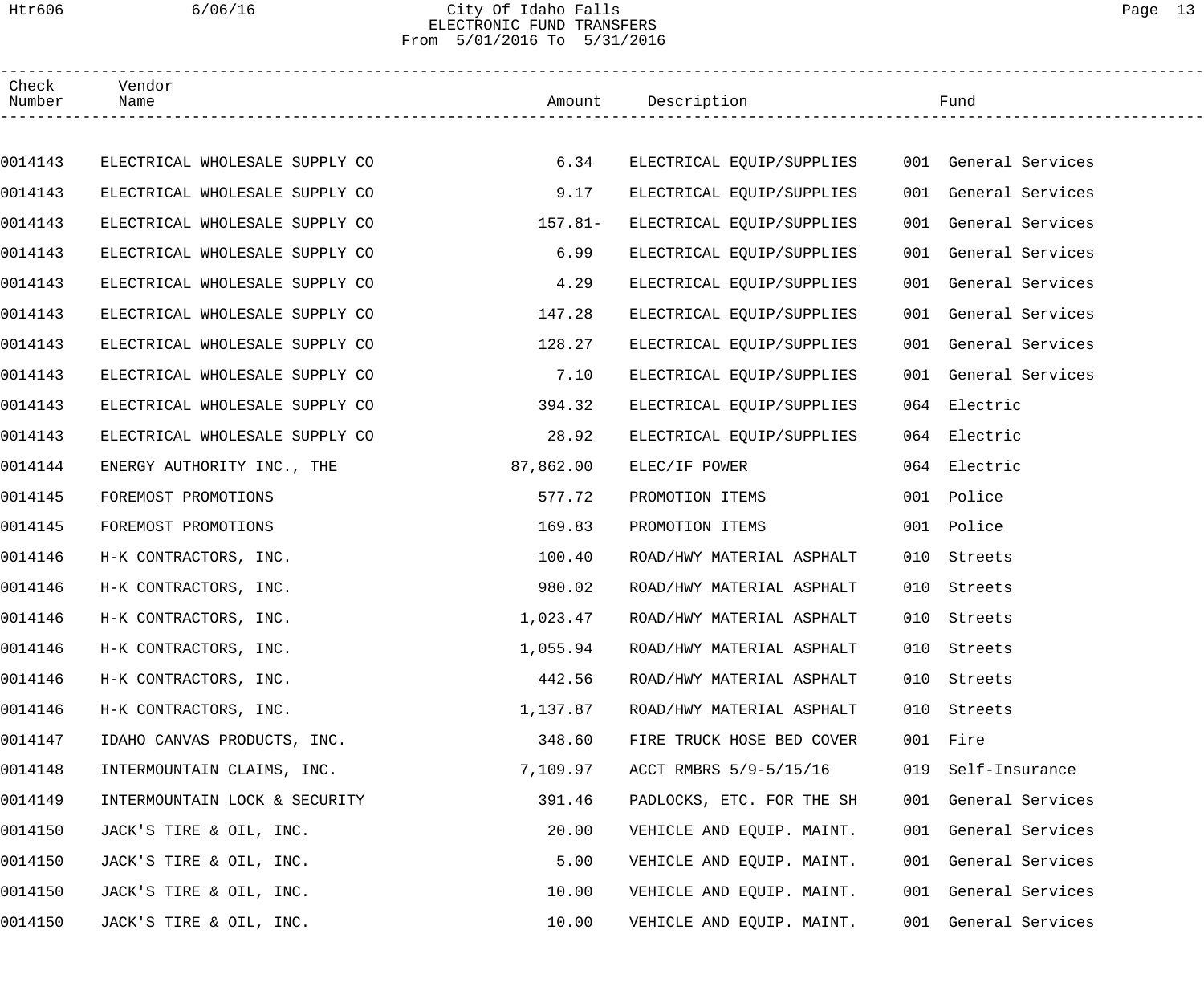### Htr606 6/06/16 City Of Idaho Falls Page 14 ELECTRONIC FUND TRANSFERS From 5/01/2016 To 5/31/2016

| Check<br>Number | Vendor                  |          |                                                |     |                      |  |
|-----------------|-------------------------|----------|------------------------------------------------|-----|----------------------|--|
|                 |                         |          |                                                |     |                      |  |
| 0014150         | JACK'S TIRE & OIL, INC. | 10.00    | VEHICLE AND EQUIP. MAINT. 001 General Services |     |                      |  |
| 0014150         | JACK'S TIRE & OIL, INC. | 2,442.56 | EQ REPAIR AND MAINT                            |     | 001 General Services |  |
| 0014150         | JACK'S TIRE & OIL, INC. | 978.76   | EQ REPAIR AND MAINT                            |     | 001 General Services |  |
| 0014151         | MIDWEST TAPE, LLC       | 9.99     | AUDIOVISUAL/PUBLICATION                        |     | 012 Library          |  |
| 0014151         | MIDWEST TAPE, LLC       | 19.99    | AUDIOVISUAL/PUBLICATION                        |     | 012 Library          |  |
| 0014151         | MIDWEST TAPE, LLC       | 250.93   | AUDIOVISUAL/PUBLICATION                        |     | 012 Library          |  |
| 0014151         | MIDWEST TAPE, LLC       | 60.98    | AUDIOVISUAL/PUBLICATION                        |     | 012 Library          |  |
| 0014151         | MIDWEST TAPE, LLC       | 192.74   | AUDIOVISUAL/PUBLICATION                        |     | 012 Library          |  |
| 0014151         | MIDWEST TAPE, LLC       | 84.73    | AUDIOVISUAL/PUBLICATION                        |     | 012 Library          |  |
| 0014151         | MIDWEST TAPE, LLC       | 125.91   | AUDIOVISUAL/PUBLICATION                        |     | 012 Library          |  |
| 0014151         | MIDWEST TAPE, LLC       | 195.09   | AUDIOVISUAL/PUBLICATION                        |     | 012 Library          |  |
| 0014151         | MIDWEST TAPE, LLC       | 14.99    | AUDIOVISUAL/PUBLICATION                        |     | 012 Library          |  |
| 0014151         | MIDWEST TAPE, LLC       | 9.99     | AUDIOVISUAL/PUBLICATION                        |     | 012 Library          |  |
| 0014151         | MIDWEST TAPE, LLC       | 14.99    | AUDIOVISUAL/PUBLICATION                        |     | 012 Library          |  |
| 0014151         | MIDWEST TAPE, LLC       | 9.99     | AUDIOVISUAL/PUBLICATION                        |     | 012 Library          |  |
| 0014151         | MIDWEST TAPE, LLC       | 701.78   | AUDIOVISUAL/PUBLICATION                        |     | 012 Library          |  |
| 0014151         | MIDWEST TAPE, LLC       | 71.98    | AUDIOVISUAL/PUBLICATION                        |     | 012 Library          |  |
| 0014151         | MIDWEST TAPE, LLC       | 34.99    | AUDIOVISUAL/PUBLICATION                        |     | 012 Library          |  |
| 0014151         | MIDWEST TAPE, LLC       | 19.97    | AUDIOVISUAL/PUBLICATION                        |     | 012 Library          |  |
| 0014151         | MIDWEST TAPE, LLC       | 299.10   | AUDIOVISUAL/PUBLICATION                        |     | 012 Library          |  |
| 0014151         | MIDWEST TAPE, LLC       | 147.25   | AUDIOVISUAL/PUBLICATION                        |     | 012 Library          |  |
| 0014151         | MIDWEST TAPE, LLC       | 39.19    | AUDIOVISUAL/PUBLICATION                        |     | 012 Library          |  |
| 0014151         | MIDWEST TAPE, LLC       | 622.16   | AUDIOVISUAL/PUBLICATION                        |     | 012 Library          |  |
| 0014151         | MIDWEST TAPE, LLC       | 311.78   | AUDIOVISUAL/PUBLICATION                        |     | 012 Library          |  |
| 0014151         | MIDWEST TAPE, LLC       | 22.99    | AUDIOVISUAL/PUBLICATION                        | 012 | Library              |  |
| 0014151         | MIDWEST TAPE, LLC       | 1,604.95 | MISCELLANEOUS PRODUCTS                         |     | 012 Library          |  |
|                 |                         |          |                                                |     |                      |  |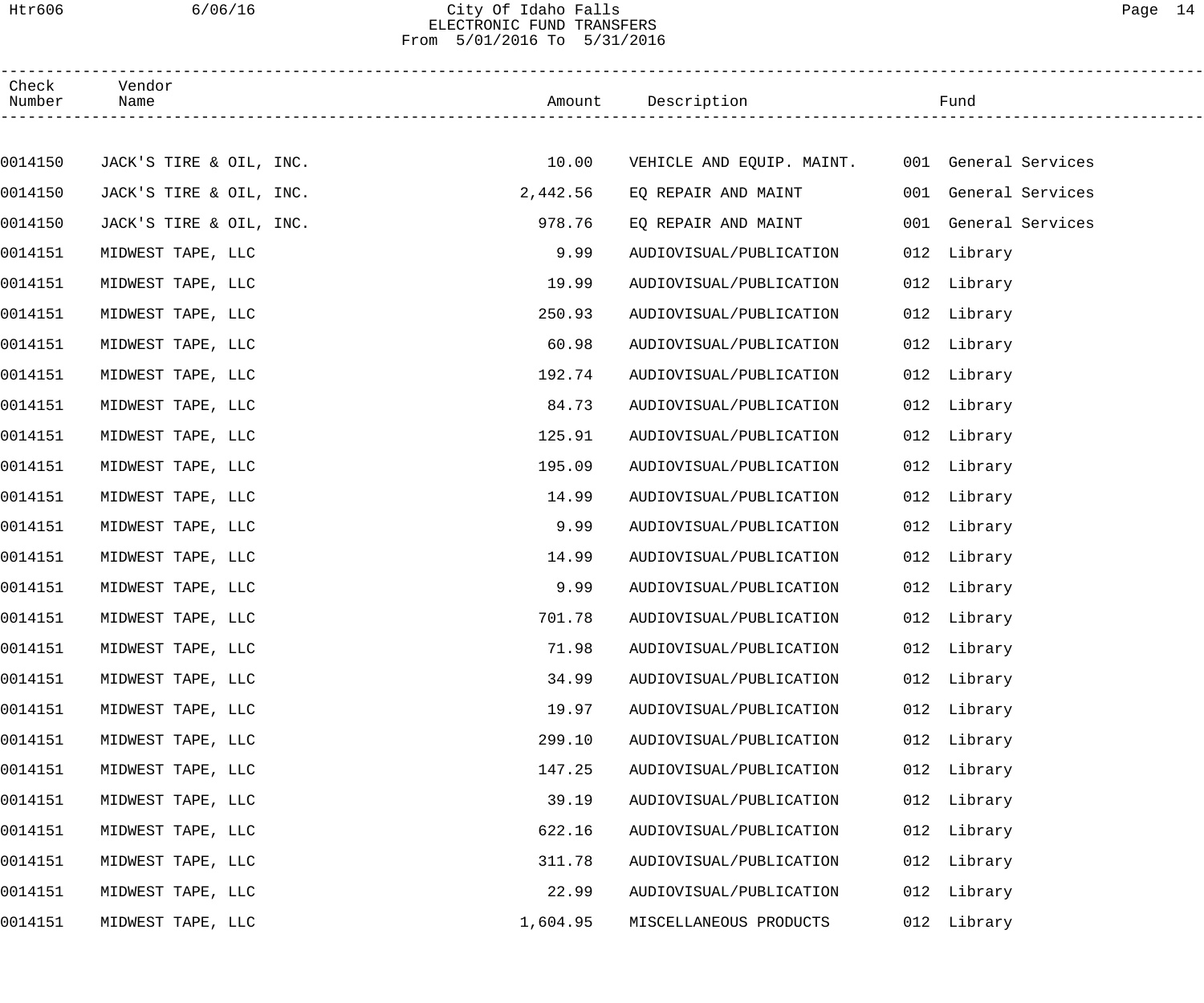## Htr606 6/06/16 City Of Idaho Falls Page 15 ELECTRONIC FUND TRANSFERS From 5/01/2016 To 5/31/2016

| Check<br>Number | Vendor<br>Name                           |           | Amount Description                 | Fund                         |
|-----------------|------------------------------------------|-----------|------------------------------------|------------------------------|
|                 |                                          |           |                                    |                              |
| 0014151         | MIDWEST TAPE, LLC                        | 809.90    | MISCELLANEOUS PRODUCTS 012 Library |                              |
| 0014151         | MIDWEST TAPE, LLC                        | 99.99     | AUDIOVISUAL/PUBLICATION            | 012 Library                  |
| 0014151         | MIDWEST TAPE, LLC                        | 469.90    | AUDIOVISUAL/PUBLICATION            | 012 Library                  |
| 0014151         | MIDWEST TAPE, LLC                        | 69.98     | AUDIOVISUAL/PUBLICATION            | 012 Library                  |
| 0014151         | MIDWEST TAPE, LLC                        | 421.85    | AUDIOVISUAL/PUBLICATION            | 012 Library                  |
| 0014151         | MIDWEST TAPE, LLC                        | 141.56    | AUDIOVISUAL/PUBLICATION            | 012 Library                  |
| 0014151         | MIDWEST TAPE, LLC                        | 34.38     | AUDIOVISUAL/PUBLICATION            | 012 Library                  |
| 0014151         | MIDWEST TAPE, LLC                        | 411.95    | AUDIOVISUAL/PUBLICATION            | 012 Library                  |
| 0014151         | MIDWEST TAPE, LLC                        | 238.32    | AUDIOVISUAL/PUBLICATION            | 012 Library                  |
| 0014151         | MIDWEST TAPE, LLC                        | 61.55     | AUDIOVISUAL/PUBLICATION            | 012 Library                  |
| 0014151         | MIDWEST TAPE, LLC                        | 107.91    | AUDIOVISUAL/PUBLICATION            | 012 Library                  |
| 0014152         | MISKIN'S PROFESSIONAL CLEANING LLC       | 3,517.00  | PROFESSIONAL/PERSONAL SRV          | 064 Electric                 |
| 0014154         | NUMBER ONE PRINTING & SIGN               | 37.50     | OFFICE SUPPLIES, GENERAL           | 064 Electric                 |
| 0014154         | NUMBER ONE PRINTING & SIGN               | 37.50     | OFFICE SUPPLIES, GENERAL           | 064 Electric                 |
| 0014154         | NUMBER ONE PRINTING & SIGN               | 37.50     | OFFICE SUPPLIES, GENERAL           | 064 Electric                 |
| 0014155         | PACIFIC WEST CONSTRUCTION, INC. 1,778.87 |           | CONSTRUCTION JOB/CONTRACT          | 001 General Services         |
| 0014155         | PACIFIC WEST CONSTRUCTION, INC.          | 17,688.09 | CONSTRUCTION JOB/CONTRACT          | 001 General Services         |
| 0014156         | PORTER'S OFFICE PRODUCTS                 | 134.80    | OFFICE SUPPLIES, GENERAL           | 060 Airport                  |
| 0014156         | PORTER'S OFFICE PRODUCTS                 | 78.36     | FOLDERS, STAPLER                   | 001 Fire                     |
| 0014156         | PORTER'S OFFICE PRODUCTS                 | 238.04    | OFFICE SUPPLIES, GENERAL           | 001 Public Works Engineering |
| 0014156         | PORTER'S OFFICE PRODUCTS                 | 121.88    | OFFICE SUPPLIES, GENERAL           | 001 General Services         |
| 0014156         | PORTER'S OFFICE PRODUCTS                 | 985.41    | OFFICE SUPPLIES, GENERAL           | 064 Electric                 |
| 0014156         | PORTER'S OFFICE PRODUCTS                 | 109.80    | OFFICE SUPPLIES, GENERAL           | 064 Electric                 |
| 0014156         | PORTER'S OFFICE PRODUCTS                 | 203.20    | FURNITURE                          | 064 Electric                 |
| 0014157         | R & R PRODUCTS, INC.                     | 515.20    | EQ REPAIR AND MAINT                | 001 General Services         |
| 0014158         | REEVES COMPANY, INC.                     | 94.99     | NAME TAGS FOR ROB & RICK           | 001 Fire                     |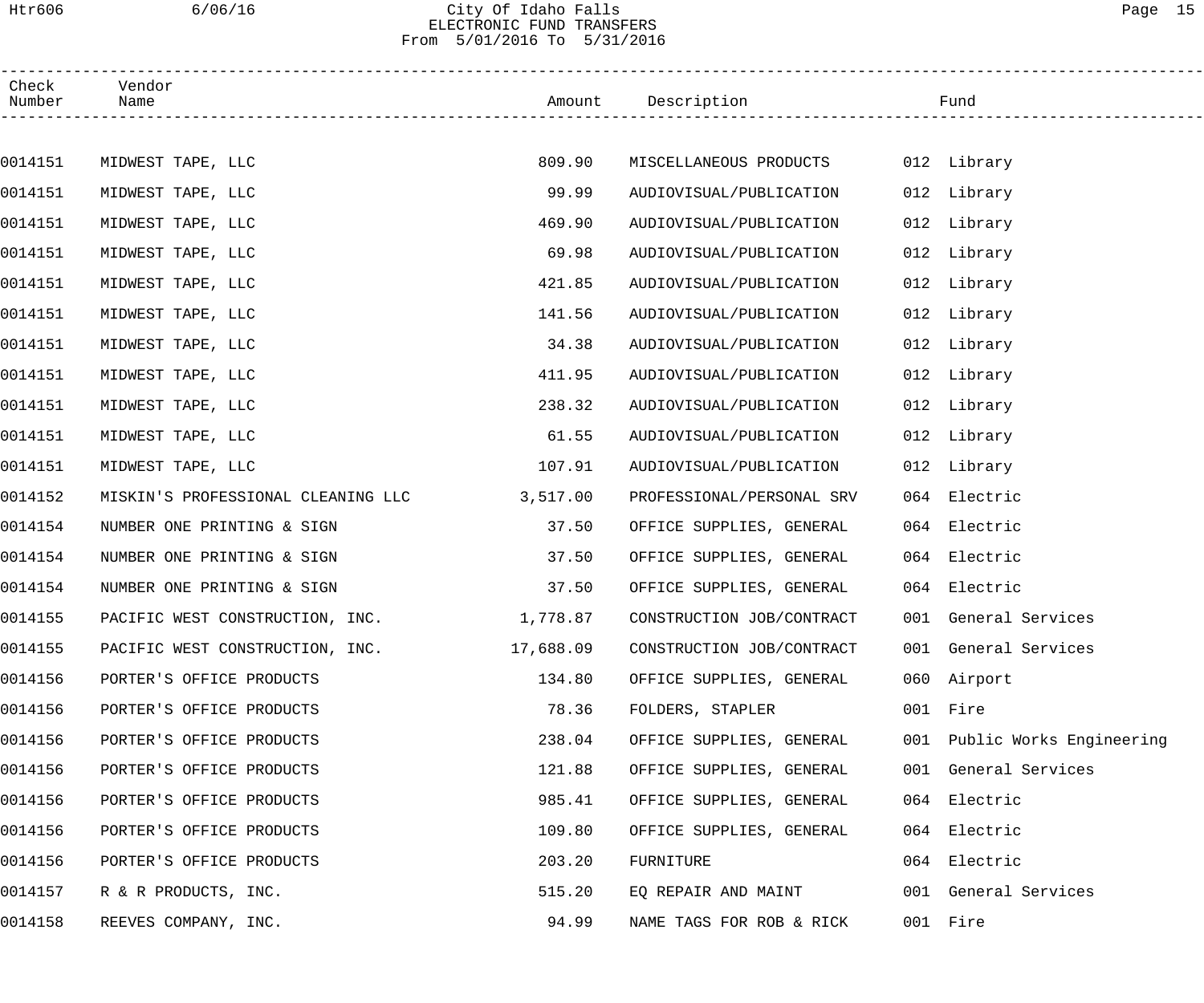### Htr606 6/06/16 City Of Idaho Falls Page 16 ELECTRONIC FUND TRANSFERS From 5/01/2016 To 5/31/2016

| Check<br>Number | Vendor<br>Name                    |           | Amount Description         |     | Fund                 |
|-----------------|-----------------------------------|-----------|----------------------------|-----|----------------------|
|                 |                                   |           |                            |     |                      |
| 0014158         | REEVES COMPANY, INC.              | 124.57    | NAME TAGS-JACOBSEN, HARMER |     | 001 Fire             |
| 0014159         | ROBINSON AUTO GLASS EXPERTS INC   | 12.00     | GLASS & GLAZING SUPPLIES   |     | 001 General Services |
| 0014159         | ROBINSON AUTO GLASS EXPERTS INC   | 75.00     | SERVICES/MISCELLANEOUS     |     | 001 General Services |
| 0014160         | ROCKY MOUNTAIN TURF & IND.        | 855.61    | EQ REPAIR AND MAINT        |     | 001 General Services |
| 0014160         | ROCKY MOUNTAIN TURF & IND.        | 329.82    | EQ REPAIR AND MAINT        |     | 001 General Services |
| 0014160         | ROCKY MOUNTAIN TURF & IND.        | 23.47     | FREIGHT                    |     | 001 General Services |
| 0014160         | ROCKY MOUNTAIN TURF & IND.        | 770.88    | EO REPAIR AND MAINT        |     | 001 General Services |
| 0014160         | ROCKY MOUNTAIN TURF & IND.        | 17.47     | FREIGHT                    |     | 001 General Services |
| 0014160         | ROCKY MOUNTAIN TURF & IND.        | 635.79    | EQ REPAIR AND MAINT        |     | 001 General Services |
| 0014160         | ROCKY MOUNTAIN TURF & IND.        | 16.00     | FREIGHT                    |     | 001 General Services |
| 0014160         | ROCKY MOUNTAIN TURF & IND.        | 712.95    | EQ REPAIR AND MAINT        |     | 001 General Services |
| 0014160         | ROCKY MOUNTAIN TURF & IND.        | 27.56     | FREIGHT                    |     | 001 General Services |
| 0014160         | ROCKY MOUNTAIN TURF & IND.        | 586.10    | EQ REPAIR AND MAINT        |     | 001 General Services |
| 0014160         | ROCKY MOUNTAIN TURF & IND.        | 881.54    | EQ REPAIR AND MAINT        |     | 001 General Services |
| 0014160         | ROCKY MOUNTAIN TURF & IND.        | 16.70     | FREIGHT                    |     | 001 General Services |
| 0014160         | ROCKY MOUNTAIN TURF & IND.        | 643.97    | EQ REPAIR AND MAINT        |     | 001 General Services |
| 0014160         | ROCKY MOUNTAIN TURF & IND.        | 54.90     | FREIGHT                    |     | 001 General Services |
| 0014160         | ROCKY MOUNTAIN TURF & IND.        | 169.09    | EQ REPAIR AND MAINT        |     | 001 General Services |
| 0014160         | ROCKY MOUNTAIN TURF & IND.        | 26.64     | FREIGHT                    |     | 001 General Services |
| 0014160         | ROCKY MOUNTAIN TURF & IND.        | 32.52     | EQ REPAIR AND MAINT        |     | 001 General Services |
| 0014160         | ROCKY MOUNTAIN TURF & IND.        | 11.15     | FREIGHT                    |     | 001 General Services |
| 0014161         | SILVER CREEK SUPPLY, LLC          | 109.73    | BALL VALVE, CHC VALVE PLA  |     | 061 Sewer            |
| 0014162         | SNAKE RIVER AUTO GLASS            | 170.00    | VEHICLE AND EQUIP. MAINT.  |     | 001 General Services |
| 0014163         | SNAKE RIVER RAPID WASH            | 836.30    | VEHICLE AND EQUIP. MAINT.  |     | 001 General Services |
| 0014164         | SPECIALTY CONSTRUCTION SUPPLY LLC | 13,873.00 | CONCRETE                   | 010 | Streets              |
| 0014165         | SYRINGA NETWORKS, LLC             | 450.00    | ETHERNET-INTERNET/MAY2016  | 001 |                      |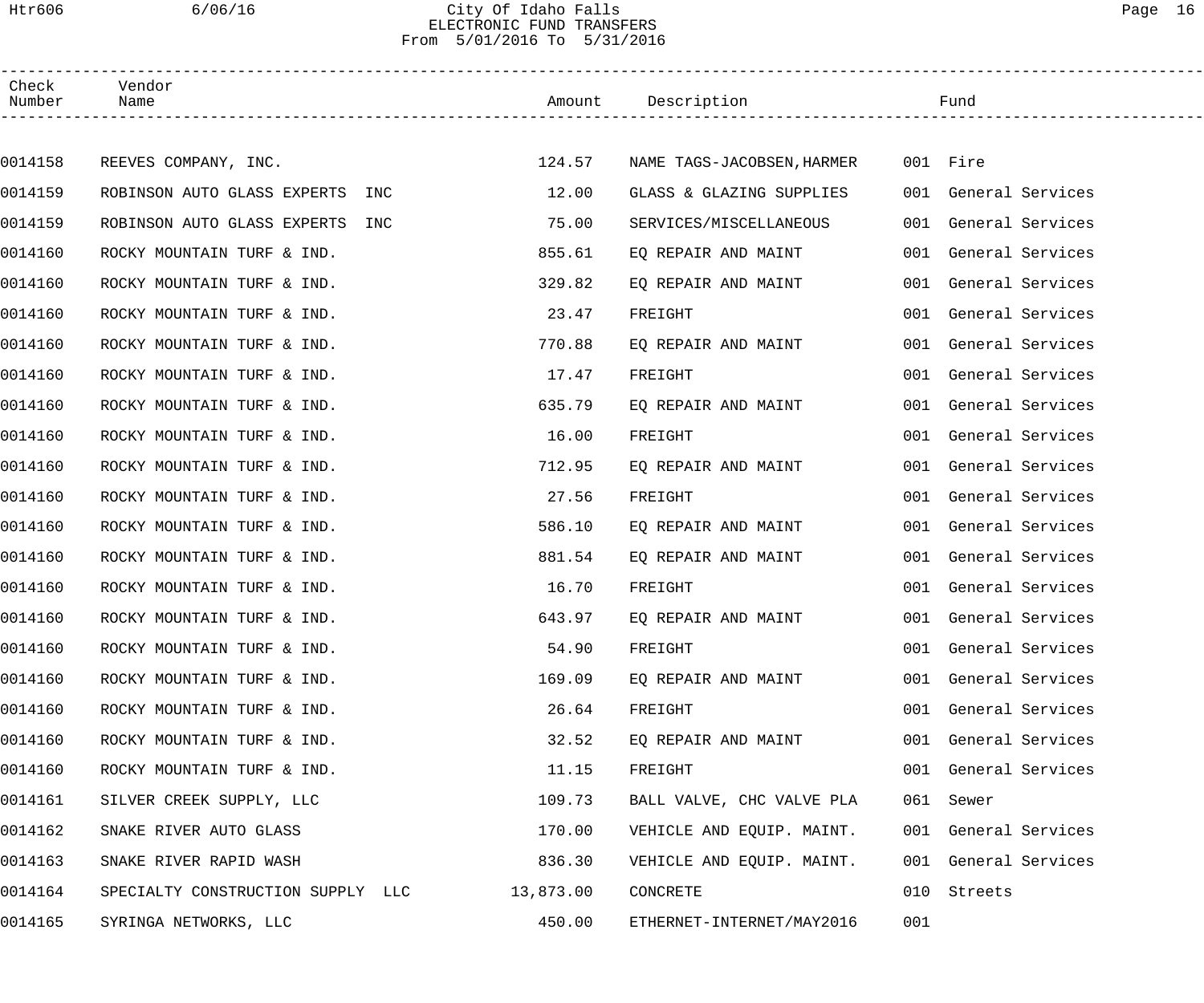#### Htr606 6/06/16 City Of Idaho Falls Page 17 ELECTRONIC FUND TRANSFERS From 5/01/2016 To 5/31/2016

| Check<br>Number | Vendor<br>Name              | Amount   | Description<br>----------------------------- | Fund                    |
|-----------------|-----------------------------|----------|----------------------------------------------|-------------------------|
|                 |                             |          |                                              |                         |
| 0014166         | T. J. SPORTS                | 4,970.15 | PROMOTION ITEMS                              | 001 Planning & Building |
| 0014167         | TACOMA SCREW PRODUCTS, INC. | 15.38    | HARDWARE MISCELLANEOUS                       | 001 General Services    |
| 0014167         | TACOMA SCREW PRODUCTS, INC. | 30.34    | STEEL HEX TAP BOLT GR5                       | 061 Water               |
| 0014167         | TACOMA SCREW PRODUCTS, INC. | 3.56     | STEEL HEX FULL NUT                           | 061 Water               |
| 0014167         | TACOMA SCREW PRODUCTS, INC. | 1.73     | STEEL USS FLAT WASHER                        | 061 Water               |
| 0014168         | THATCHER COMPANY            | 2,664.00 | GASES / TREATMENTS                           | 061 Water               |
| 0014168         | THATCHER COMPANY            | 2,664.00 | GASES / TREATMENTS                           | 061 Water               |
| 0014169         | TYNDALE COMPANY, INC.       | 387.20   | CLOTHING & APPAREL                           | 064 Electric            |
| 0014169         | TYNDALE COMPANY, INC.       | 169.40   | CLOTHING & APPAREL                           | 064 Electric            |
| 0014170         | VALCOM (VLCM)               | 316.59   | COMPUTERS, DP/WORD PROC.                     | 010 Streets             |
| 0014170         | VALCOM (VLCM)               | 373.26   | COMPUTERS, DP/WORD PROC.                     | 061 Water               |
| 0014170         | VALCOM (VLCM)               | 250.44   | COMPUTERS, DP/WORD PROC.                     | 061 Water               |
| 0014171         | WESTERN STATES AUTOMATION   | 1,050.32 | WASTE WATER TREATMENT                        | 061 Sewer               |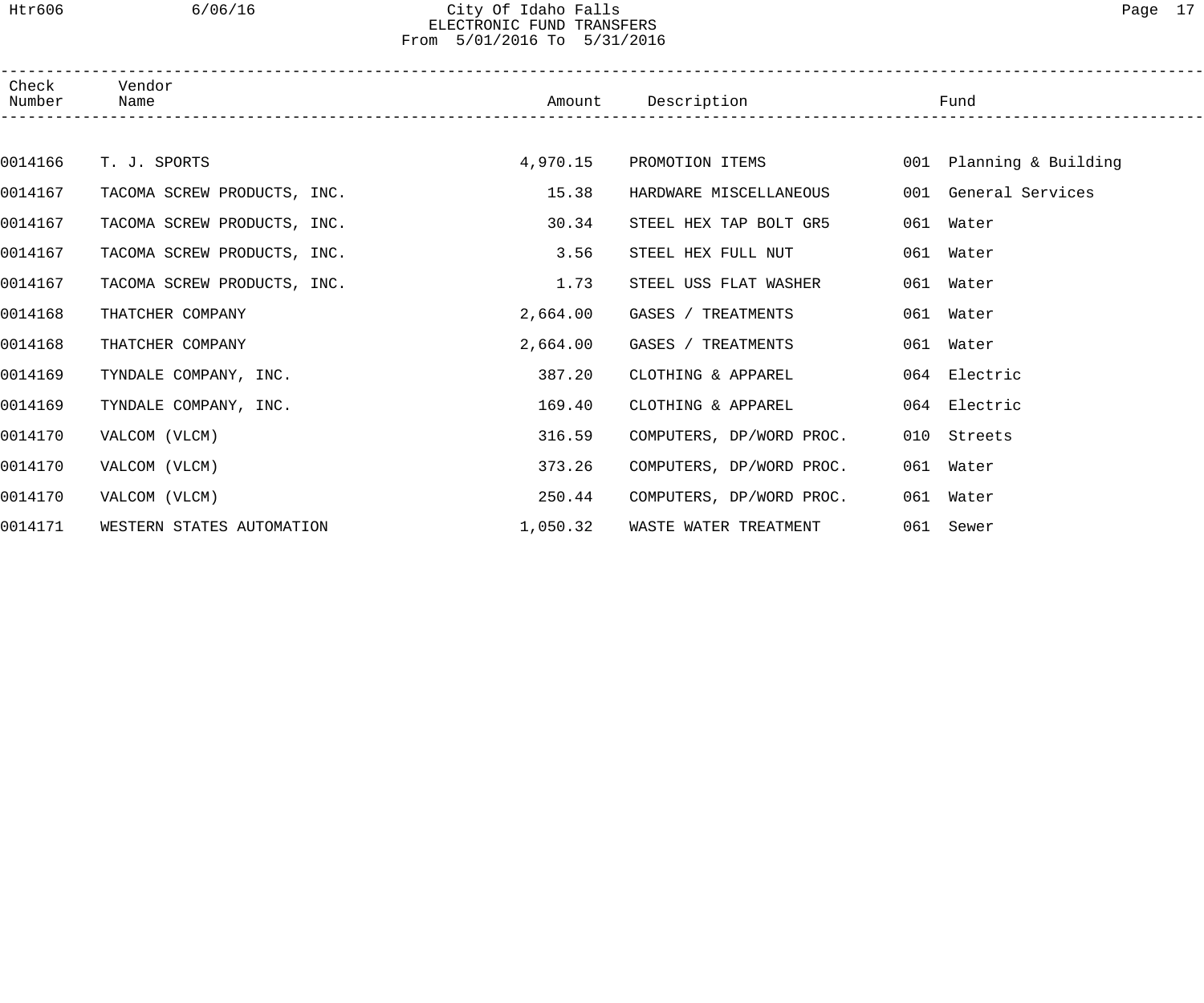# City Of Idaho Falls Summary of Electronic Transfers by Fund From 5/01/2016 To 5/31/2016

------------------------------------------------------------------------------------------------------------------------------------

| $\mathbf 1$ | General Fund           | 237,941.17  |
|-------------|------------------------|-------------|
| 10          | Street Fund            | 112,205.21  |
| 11          | Recreation Fund        | 5,647.94    |
| 12          | Library Fund           | 9,754.59    |
| 15          | EL Public Purpose Fund | 8,808.45    |
| 18          | Golf Fund              | 350.08      |
| 19          | Self-Insurance Fund    | 88,266.35   |
| 60          | Airport Fund           | 8,738.90    |
| 61          | Water & Sewer Fund     | 96,170.53   |
| 62          | Sanitation Fund        | 225.00      |
| 63          | Ambulance Fund         | 333.00      |
| 64          | Electric Light Fund    | 113, 418.67 |
|             |                        | 681,859.89  |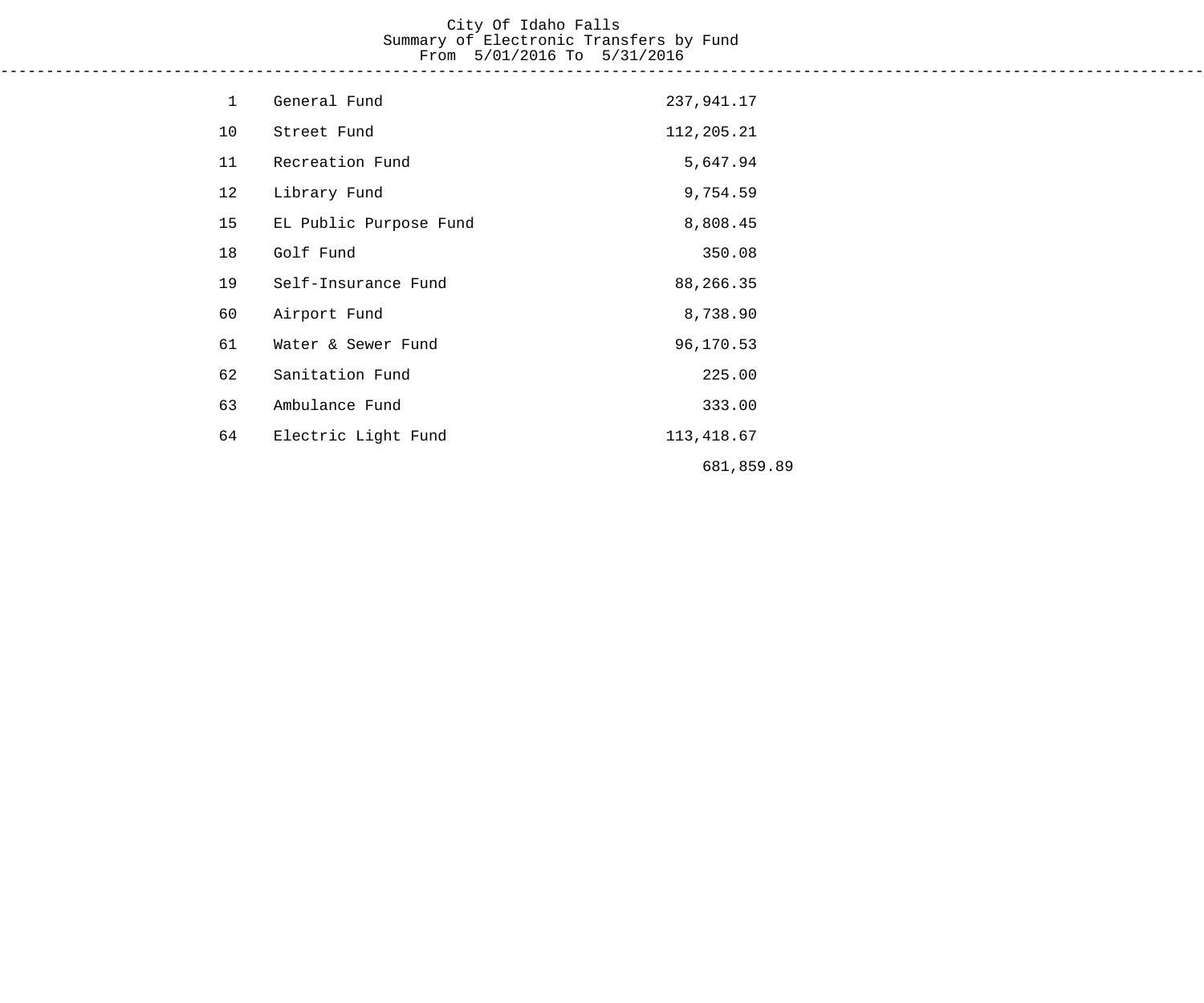| Check Vendor<br>Number Name |                                      |                            |                                                                                                                                                                                                                                                                                                                                                                                                                                                                                                                                                                                                                                                                                                                                                                                                                                           |                        |
|-----------------------------|--------------------------------------|----------------------------|-------------------------------------------------------------------------------------------------------------------------------------------------------------------------------------------------------------------------------------------------------------------------------------------------------------------------------------------------------------------------------------------------------------------------------------------------------------------------------------------------------------------------------------------------------------------------------------------------------------------------------------------------------------------------------------------------------------------------------------------------------------------------------------------------------------------------------------------|------------------------|
|                             |                                      | 11,683.58                  | 0199616 ACUSHNET COMPANY COMPANY COMPANY SUMMAN TELLER SUMMAN TELLER SUMMANY AS NEEDED BY SAND CREEK GOLF C 018 Golf Courses<br>81.83 INVENTORY AS REQUESTED BY SAGE LAKES GOL 018 Golf Courses<br>114.78 INVENTORY AS REQUESTED BY SAGE LAKES GOL 018 Golf Courses<br>2,047.80 INVENTORY AS REQUESTED BY SAGE LAKES GOL 018 Golf Courses<br>4,574.84 INVENTORY AS REQUESTED BY SAGE LAKES GOL 018 Golf Courses<br>1,819.95 INVENTORY AS REQUESTED BY SAGE LAKES GOL 018 Golf Courses<br>243.07 INVENTORY AS REQUESTED BY PINECREST GOLF 018 Golf Courses<br>991.72 INVENTORY AS REQUESTED BY PINECREST GOLF 018 Golf Courses<br>991.72 INVENTORY AS REQUESTED BY SAGE LAKES GOL 018 Golf Courses<br>596.98 INVENTORY AS REQUESTED BY SAGE LAKES GOL 018 Golf Courses<br>106.11 INVENTORY AS REQUESTED BY PINECREST GOLF 018 Golf Courses |                        |
|                             | 0199617 ADVANTAGE EYE CENTERS, INC.  | 441.98                     | 226.49 OPTICAL EQUIP & SUPPLIES 6064 Electric<br>215.49 OPTICAL EQUIP & SUPPLIES                                                                                                                                                                                                                                                                                                                                                                                                                                                                                                                                                                                                                                                                                                                                                          | 064 Electric           |
|                             | 0199618 AIR SCIENCE USA, LLC         | 119.32 FREIGHT<br>1,546.32 | 1,427.00 BUILDING SUP/REPR/MAINT. 001 Police                                                                                                                                                                                                                                                                                                                                                                                                                                                                                                                                                                                                                                                                                                                                                                                              | 001 Police             |
|                             | 0199619 AIRE FILTER PRODUCTS         | 71.73 HARDWARE             |                                                                                                                                                                                                                                                                                                                                                                                                                                                                                                                                                                                                                                                                                                                                                                                                                                           | 064                    |
| 0199620 AIRGAS USA, LLC     |                                      | 618.40                     | 163.68 WELDING SUPPLIES AS REQUIRED BY SANITATI 062 Sanitation<br>12.40 WELDING SUPPLIES AS REQUIRED BY SANITATI 062 Sanitation<br>130.80 WELDING SUPPLIES AS REQUIRED BY SANITATI 062 Sanitation<br>12.40 WELDING SUPPLIES AS REQUIRED BY SANITATI 062 Sanitation<br>112.72 PURCHASE OF OXYGEN SUPPLIES FOR CITY AMB 063 Ambulance<br>186.40 PURCHASE OF OXYGEN SUPPLIES FOR CITY AMB 063 Ambulance                                                                                                                                                                                                                                                                                                                                                                                                                                      |                        |
|                             | 0199621 ALPHAGRAPHICS OF IDAHO FALLS |                            | 211.25 PROMOTION ITEMS                                                                                                                                                                                                                                                                                                                                                                                                                                                                                                                                                                                                                                                                                                                                                                                                                    | 001 Non Departmental   |
|                             | 0199622 ALSCO (AMERICAN LINEN DIV)   | 1,016.44                   | 185.47 LAUNDRY/CLOTHING REPAIRS FOR IDAHO FALLS 001 General Services<br>202.33 LAUNDRY/CLOTHING REPAIRS FOR IDAHO FALLS 001 General Services<br>101.16 LAUNDRY/CLOTHING REPAIRS FOR IDAHO FALLS 001 General Services<br>69.86 LAUNDRY/CLOTHING REPAIRS FOR IDAHO FALLS 001 General Services<br>178.24 LAUNDRY/CLOTHING REPAIRS FOR IDAHO FALLS 001 General Services<br>89.20 LAUNDRY/CLOTHING REPAIRS FOR IDAHO FALLS 001 General Services<br>91.26 WEEKLY DELIVERY AND CHANGE OUT OF ENTRAN 060 Airport<br>47.73 LAUNDRY SERVICE FOR SEWER DEPARTMENT<br>51.19 LAUNDRY SERVICE FOR SEWER DEPARTMENT                                                                                                                                                                                                                                      | 061 Sewer<br>061 Sewer |
|                             | 0199623 AMMON VETERINARY HOSPITAL    |                            | 1,390.00 SPAY/NEUTER SERVICES                                                                                                                                                                                                                                                                                                                                                                                                                                                                                                                                                                                                                                                                                                                                                                                                             | 001                    |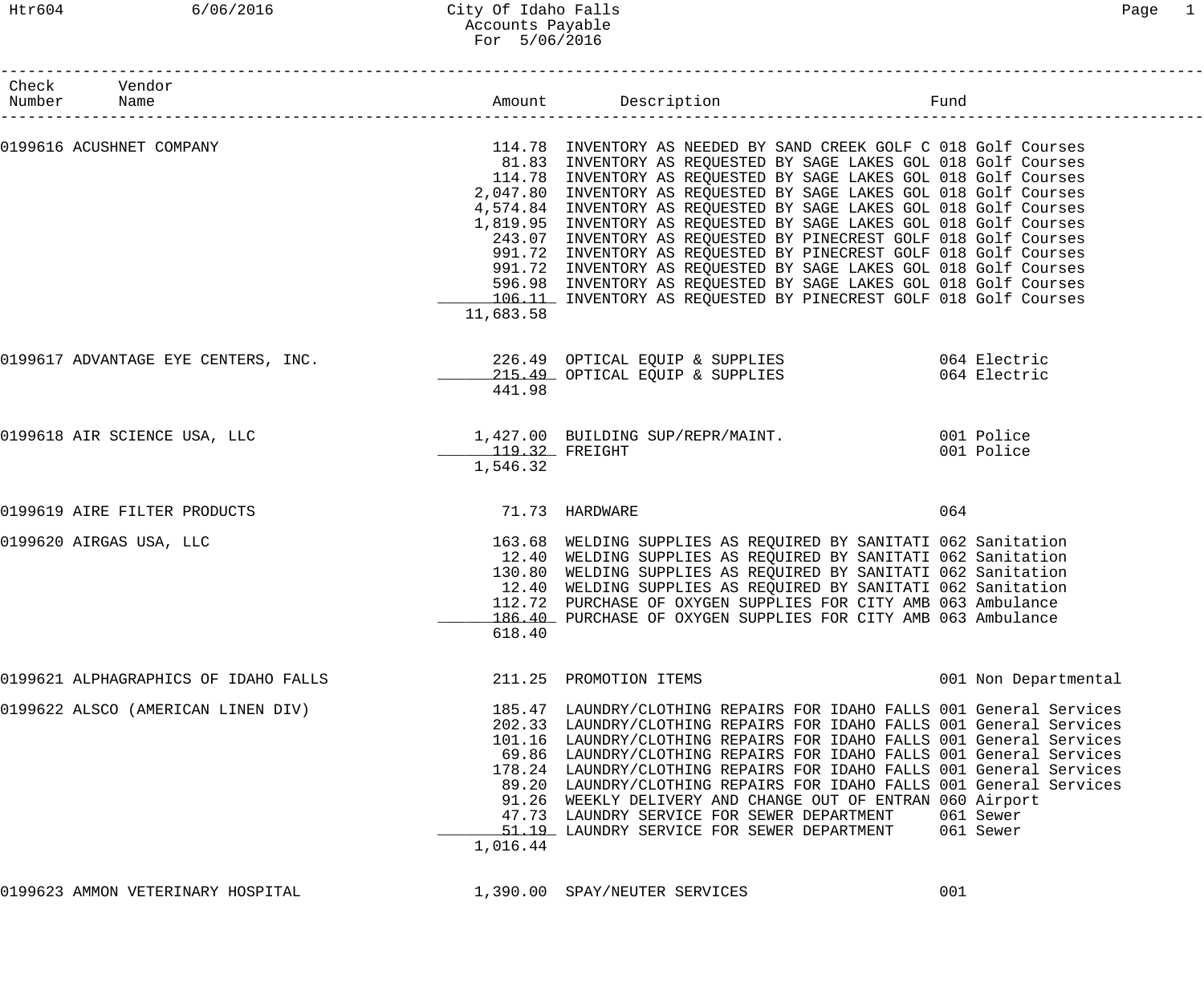------------------------------------------------------------------------------------------------------------------------------------

| аα<br>⊂ |  |
|---------|--|
|         |  |

| Check | Vendor<br>Number Name                                      |        |                                                                                                                                                                                                                   | Fund                                                         |
|-------|------------------------------------------------------------|--------|-------------------------------------------------------------------------------------------------------------------------------------------------------------------------------------------------------------------|--------------------------------------------------------------|
|       | 0199624 BANNOCK ANIMAL MEDICAL 115.00 SPAY/NEUTER SERVICES |        |                                                                                                                                                                                                                   | 001                                                          |
|       | 0199625 BARNES & NOBLE                                     |        | 156.80 BOOK-PRIDE & OWNERSHIP (4                                                                                                                                                                                  | 001 Fire                                                     |
|       | 0199626 BATTERIES PLUS                                     | 449.85 | 102.95 PARTS AS REQUESTED BY CITY OF IDAHO FALL 001 General Services                                                                                                                                              |                                                              |
|       | 0199627 BLUE GROUND NORTHWEST, LLC. 4,244.98 ELEC/IF POWER |        |                                                                                                                                                                                                                   | 064 Electric                                                 |
|       | 0199628 BROADWAY FORD, INC.                                | 152.59 | 41.56 PARTS AND MINOR SUBLET REPAIRS AS REQUES 001 General Services<br>11.20 PARTS AND MINOR SUBLET REPAIRS AS REQUES 001 General Services<br>99.83 PARTS AND MINOR SUBLET REPAIRS AS REQUES 001 General Services |                                                              |
|       | 0199629 BROADWAY VETERINARY CLINIC                         | 310.00 | 65.00 SPAY/NEUTER SERVICES<br>150.00 SPAY/NEUTER SERVICES<br>95.00 SPAY/NEUTER SERVICES                                                                                                                           | 001<br>001<br>001                                            |
|       | 0199630 BROWNELLS, INC.                                    | 618.59 | 15.95 FREIGHT<br>602.64 POLICE EQUIP & SUPPLIES                                                                                                                                                                   | 001 Police<br>001 Police                                     |
|       | 0199631 BUDGET YARDSCAPING                                 | 720.00 | 120.00 SERVICES/MISCELLANEOUS 064 Electric<br>100.00 SERVICES/MISCELLANEOUS<br>150.00 SERVICES/MISCELLANEOUS<br>120.00 SERVICES/MISCELLANEOUS<br>230.00 SERVICES/MISCELLANEOUS                                    | 064 Electric<br>064 Electric<br>064 Electric<br>064 Electric |
|       | 0199632 C & B OPERATIONS, LLC                              | 90.36  | 81.74 PARTS AND MINOR SUBLET REAPIRS AS REQUES 001 General Services<br>8.62 PARTS AND MINOR SUBLET REAPIRS AS REOUES 001 General Services                                                                         |                                                              |
|       | 0199633 CALLAWAY GOLF SALES COMPANY                        |        | 843.07 INVENTORY AS REQUESTED BY PINECREST GOLF 018 Golf Courses                                                                                                                                                  |                                                              |
|       | 0199634 CLUB INCORPORATED                                  |        | 492.83 REIMBURSEMENTS                                                                                                                                                                                             | 001 Planning & Building                                      |
|       | 0199635 CNA SURETY                                         |        | 60.00 SUBSCRIPTIONS                                                                                                                                                                                               | 001 Police                                                   |
|       | 0199636 CODALE ELECTRIC SUPPLY, INC.                       |        | 330.00 HARDWARE<br>654.60 HARDWARE<br>13,790.00 FIBER OPTIC MATERIAL                                                                                                                                              | 064 Electric<br>064<br>064                                   |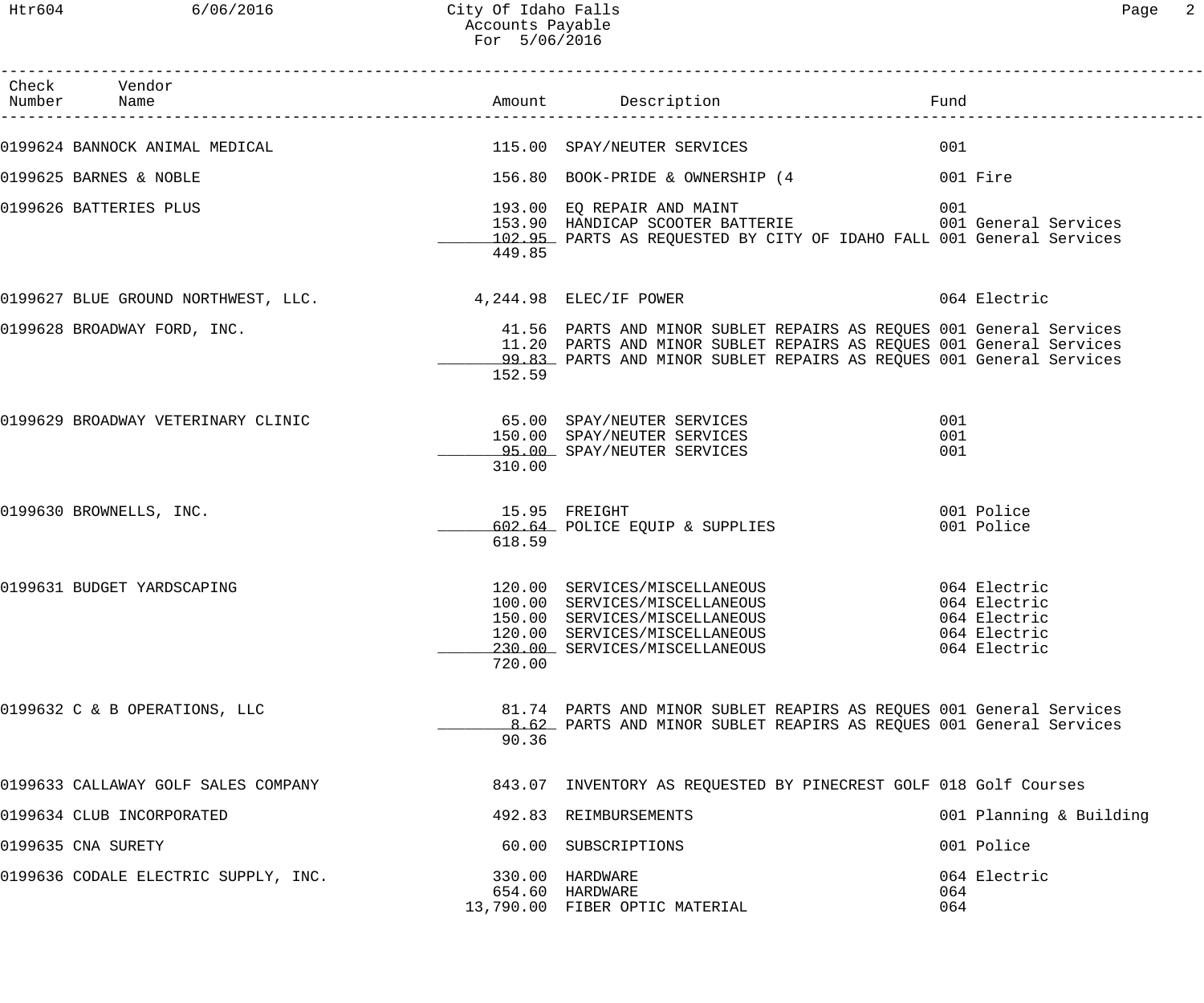# Htr604 6/06/2016 City Of Idaho Falls Companies of the Page 3 Accounts Payable For 5/06/2016

| Check Vendor<br>Number Name                            |                                                   | Amount Description                                                                                                                                                                                                                                                                                                                                                                                                                                                                                                                 | Fund                   |
|--------------------------------------------------------|---------------------------------------------------|------------------------------------------------------------------------------------------------------------------------------------------------------------------------------------------------------------------------------------------------------------------------------------------------------------------------------------------------------------------------------------------------------------------------------------------------------------------------------------------------------------------------------------|------------------------|
| 0199636 CODALE ELECTRIC SUPPLY, INC. 2,634.75 HARDWARE | 40,880.00 POLES<br>1,618.00 HARDWARE<br>59,907.35 |                                                                                                                                                                                                                                                                                                                                                                                                                                                                                                                                    | 064<br>064<br>064      |
|                                                        | 125.00                                            | 105.00 SPAY/NEUTER SERVICES                                                                                                                                                                                                                                                                                                                                                                                                                                                                                                        | 001<br>001             |
| 0199638 DISH NETWORK                                   |                                                   | 124.00 MONTHLY CABLE BILLS FOR THE AIRPORT 060 Airport                                                                                                                                                                                                                                                                                                                                                                                                                                                                             |                        |
| 0199639 DOMINO'S PIZZA - DBA                           |                                                   | 135.35 PIZZA AND DELIVERY CHARGES FOR BIRTHDAY 011 Recreation                                                                                                                                                                                                                                                                                                                                                                                                                                                                      |                        |
| 0199640 DOROTHY STARK LONGHURST                        |                                                   | 25.00 RFND FEE/PARKS & REC                                                                                                                                                                                                                                                                                                                                                                                                                                                                                                         | 001                    |
| 0199641 DYNAMIC BRANDS                                 | 450.00                                            | 270.00 INVENTORY AS REQUESTED BY SAGE LAKES GOL 018 Golf Courses<br>180.00 INVENTORY AS REQUESTED BY SAGE LAKES GOL 018 Golf Courses                                                                                                                                                                                                                                                                                                                                                                                               |                        |
| 0199642 EMPRES HEALTHCARE MANAGEMENT                   |                                                   | 72.26 RFND OVERPYMT/STROUD                                                                                                                                                                                                                                                                                                                                                                                                                                                                                                         | 063                    |
| 0199643 ENERGY LABORATORIES, INC.                      | 1,084.00                                          | 264.00 LABORATORY ANALYSIS AT WASTEWATER TREATM 061 Sewer<br>300.00 LABORATORY ANALYSIS AT WASTEWATER TREATM 061 Sewer<br>520.00 LABORATORY ANALYSIS AT WASTEWATER TREATM 061 Sewer                                                                                                                                                                                                                                                                                                                                                |                        |
| 0199644 FALLS FERTILIZER, INC.                         | 44.00 HI-LIGHT BLUE                               |                                                                                                                                                                                                                                                                                                                                                                                                                                                                                                                                    | 064 Electric           |
|                                                        | 3,551.29                                          | 3,318.90 RESALE ITEMS                                                                                                                                                                                                                                                                                                                                                                                                                                                                                                              | 001 Parks<br>001 Parks |
| 0199646 FIRST RESPONDERS                               |                                                   | 714.60 CLOTHING & APPAREL                                                                                                                                                                                                                                                                                                                                                                                                                                                                                                          | 001 Fire               |
| 0199647 FLEETPRIDE, INC.                               | 2,149.58                                          | 400.49 PARTS AS REQUESTED BY CITY OF IDAHO FALL 001 General Services<br>159.50 PARTS AS REQUESTED BY CITY OF IDAHO FALL 001 General Services<br>88.37 PARTS AS REQUESTED BY CITY OF IDAHO FALL 001 General Services<br>9.35 PARTS AS REQUESTED BY CITY OF IDAHO FALL 001 General Services<br>677.35 PARTS AS REQUESTED BY CITY OF IDAHO FALL 001 General Services<br>16.18 PARTS AS REQUESTED BY CITY OF IDAHO FALL 001 General Services<br>68.74 PARTS AS REQUESTED BY CITY OF IDAHO FALL 001 General Services<br>729.60 HARDWARE | 064                    |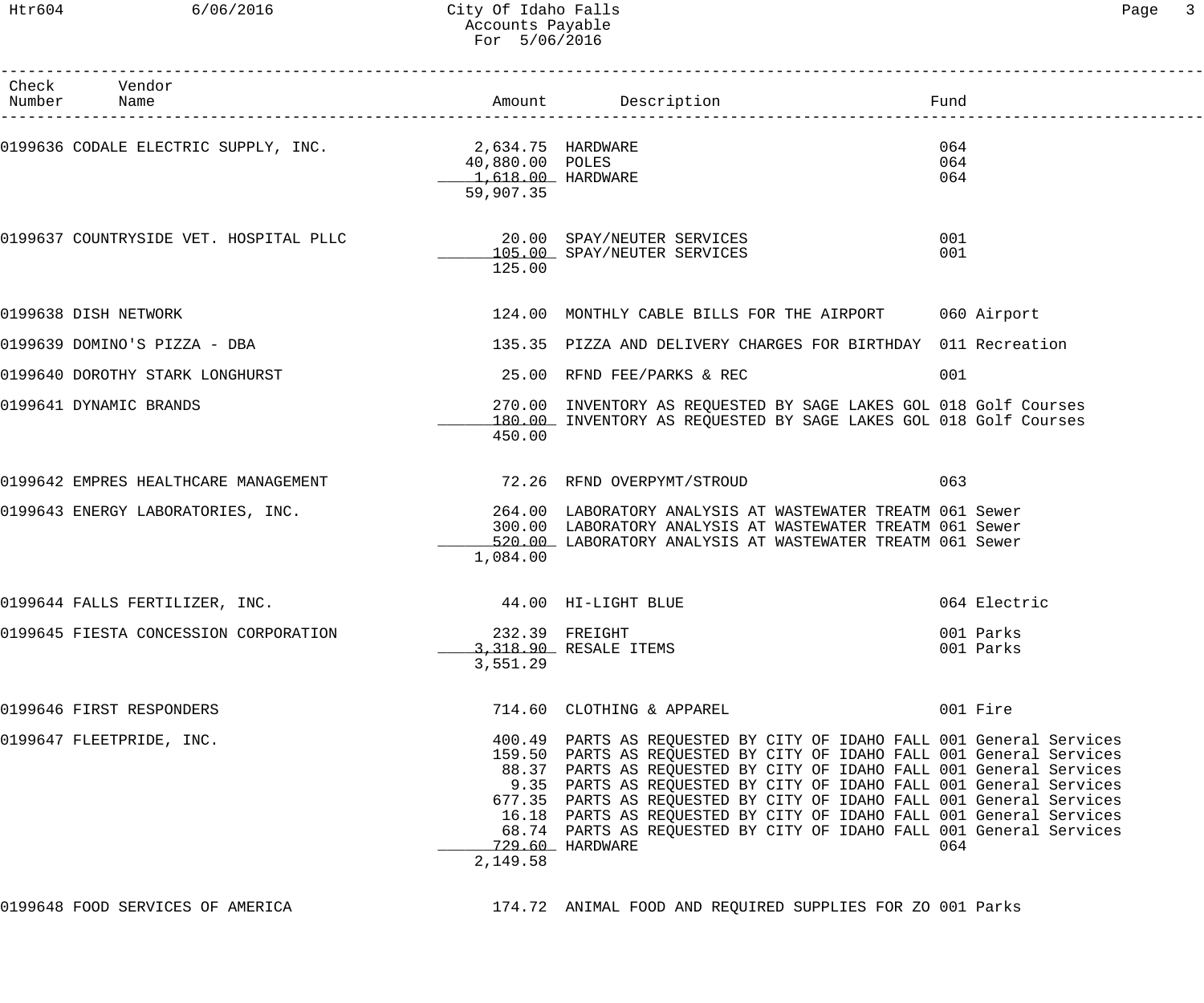#### Htr604 6/06/2016 City Of Idaho Falls Page 4 Accounts Payable For 5/06/2016

| Check Vendor<br>Number Name                             |          |                                                                                                                                                                                                                                                                                                                                                                                                                                                                                    |                                                                                                                                                                                                    |
|---------------------------------------------------------|----------|------------------------------------------------------------------------------------------------------------------------------------------------------------------------------------------------------------------------------------------------------------------------------------------------------------------------------------------------------------------------------------------------------------------------------------------------------------------------------------|----------------------------------------------------------------------------------------------------------------------------------------------------------------------------------------------------|
|                                                         | 899.82   | 0199648 FOOD SERVICES OF AMERICA THE SERVICE SUPPLIES OF ANIMAL FOOD AND REQUIRED SUPPLIES FOR ZO 001 Parks<br>185.62 ANIMAL FOOD AND REQUIRED SUPPLIES FOR ZO 001 Parks<br>230.97 ANIMAL FOOD AND REQUIRED SUPPLIES FOR ZO 001 Parks<br>188.50 ANIMAL FOOD AND REQUIRED SUPPLIES FOR ZO 001 Parks                                                                                                                                                                                 |                                                                                                                                                                                                    |
| 0199649 FREIGHTLINER OF UTAH                            | 380.19   | 100.77 PARTS AS REQUESTED BY CITY OF IDAHO FALL 001 General Services<br>33.68 PARTS AS REQUESTED BY CITY OF IDAHO FALL 001 General Services<br>245.74 PARTS AS REQUESTED BY CITY OF IDAHO FALL 001 General Services                                                                                                                                                                                                                                                                |                                                                                                                                                                                                    |
| 0199650 GENERAL PACIFIC, INC. 2331.66 SAFETY EQUIPMENT  |          |                                                                                                                                                                                                                                                                                                                                                                                                                                                                                    | 064 Electric                                                                                                                                                                                       |
| 0199651 GLOBAL SOUND PRODUCTIONS                        |          | 6,650.00 PROFESSIONAL/PERSONAL SRV                                                                                                                                                                                                                                                                                                                                                                                                                                                 | 001 Parks                                                                                                                                                                                          |
| 0199652 GRIMES HORTICULTURE, INC.                       | 620.27   | 343.82 NURSERY STOCK & SUPPLIES<br>276.45 NURSERY STOCK & SUPPLIES                                                                                                                                                                                                                                                                                                                                                                                                                 | 001 Parks<br>001 Parks                                                                                                                                                                             |
| 0199653 HARBOR FREIGHT - STORE #332 39.94 GLOVES, MISC. |          |                                                                                                                                                                                                                                                                                                                                                                                                                                                                                    | 062 Sanitation                                                                                                                                                                                     |
| 0199654 HOLDEN, KIDWELL, HAHN & CRAPO                   |          | 560.00 CANAL TRAILS                                                                                                                                                                                                                                                                                                                                                                                                                                                                | 001 Parks                                                                                                                                                                                          |
| 0199655 HOME DEPOT                                      | 1,048.95 | 61.63 TOTE,TIDE PODS,CLORAX,FLO<br>119.15 POWER SPIN,LIGHTER,FLOOR<br>119.00 KEYPAD LEVER SCHLAHE CAM<br>102.08 BUTANE TORCH/REFILL, FLUSH<br>66.84 GLUE, CLAMPS, CLAMP, ETC.<br>98.91 ANT BAIT, MOUNTING AND ELE<br>87.68 SPLICING TADE GABLE TIES<br>87.68 SPLICING TAPE, CABLE TIES,<br>48.81 DEWALT MAXIFIT SET, HUSKY<br>41.64 SILICONE DRY SPRAY LUBE<br>53.88 BLASTER DYR LUBE<br>41.82 SPEC DRY LUBE SPRAY<br>37.94 SQUEEGEE PUSHBROOM<br>169.57 SHOP VAC, CLEAING SUPPLIE | 060 Airport<br>060 Airport<br>060 Airport<br>060 Airport<br>060 Airport<br>060 Airport<br>060 Airport<br>060 Airport<br>060 Airport<br>060 Airport<br>060 Airport<br>060 Airport<br>062 Sanitation |
| 0199656 HONNEN EQUIPMENT COMPANY                        |          | 40.01 PARTS AND MINOR SUBLET REPAIRS AS REQUES 001 General Services                                                                                                                                                                                                                                                                                                                                                                                                                |                                                                                                                                                                                                    |
| 0199657 HUGHES FIRE EQUIPMENT, INC.                     | 668.02   | 153.79 PARTS AS REQUESTED BY CITY OF IDAHO FALL 001 General Services<br>9.89 PARTS AS REQUESTED BY CITY OF IDAHO FALL 001 General Services<br>139.00 PARTS AS REQUESTED BY CITY OF IDAHO FALL 001 General Services<br>85.90 PARTS AS REQUESTED BY CITY OF IDAHO FALL 001 General Services<br>202.22 PARTS AS REQUESTED BY CITY OF IDAHO FALL 001 General Services<br>77.22 PARTS AS REQUESTED BY CITY OF IDAHO FALL 001 General Services                                           |                                                                                                                                                                                                    |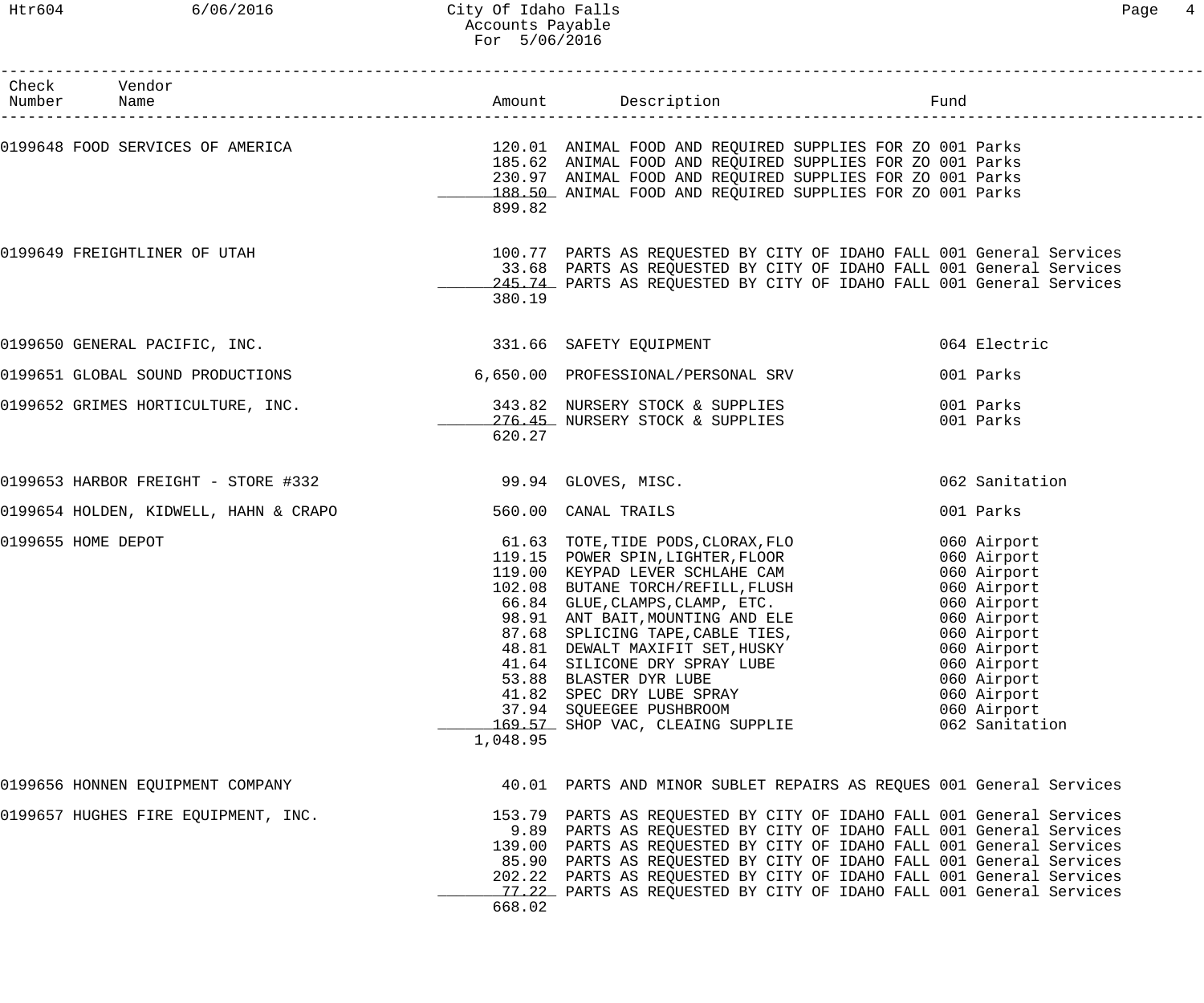| Check Vendor<br>Number Name                                                |        |                                                                                                                                                                                                                                                                                                                                                                                                                                                                                                                                                                                                                                                                                                                                    |                                                                      |
|----------------------------------------------------------------------------|--------|------------------------------------------------------------------------------------------------------------------------------------------------------------------------------------------------------------------------------------------------------------------------------------------------------------------------------------------------------------------------------------------------------------------------------------------------------------------------------------------------------------------------------------------------------------------------------------------------------------------------------------------------------------------------------------------------------------------------------------|----------------------------------------------------------------------|
|                                                                            |        |                                                                                                                                                                                                                                                                                                                                                                                                                                                                                                                                                                                                                                                                                                                                    |                                                                      |
|                                                                            |        |                                                                                                                                                                                                                                                                                                                                                                                                                                                                                                                                                                                                                                                                                                                                    |                                                                      |
|                                                                            |        |                                                                                                                                                                                                                                                                                                                                                                                                                                                                                                                                                                                                                                                                                                                                    |                                                                      |
| 0199660 IDAHO FALLS CIVITAN CLUB                                           |        | 100.00 MEMBER DUES 2ND QTR - JEF                                                                                                                                                                                                                                                                                                                                                                                                                                                                                                                                                                                                                                                                                                   | 001 Fire                                                             |
|                                                                            |        |                                                                                                                                                                                                                                                                                                                                                                                                                                                                                                                                                                                                                                                                                                                                    | 012 Library                                                          |
| 0199662 IDAHO FALLS PETERBILT                                              | 115.42 | 130.42 EQ REPAIR AND MAINT<br>25.00 FREIGHT<br>40.00- EO REPAIR AND MAINT<br>40.00- EQ REPAIR AND MAINT                                                                                                                                                                                                                                                                                                                                                                                                                                                                                                                                                                                                                            | 001 General Services<br>001 General Services<br>001 General Services |
|                                                                            |        | 0199663 IDAHO GOLF ASSOCIATION INC. 20.00 PARKS & RECREATION MISC. 2018 Golf Courses                                                                                                                                                                                                                                                                                                                                                                                                                                                                                                                                                                                                                                               |                                                                      |
| 0199664 IDAHO SOD                                                          |        | 108.00 PURCHASE OF SOD AS REQUESTED BY WATER DE 061 Water                                                                                                                                                                                                                                                                                                                                                                                                                                                                                                                                                                                                                                                                          |                                                                      |
| 0199665 IDAHO STEEL PRODUCTS CO., INC. 6,940.00 SERVICES/MISCELLANEOUS     |        |                                                                                                                                                                                                                                                                                                                                                                                                                                                                                                                                                                                                                                                                                                                                    | 012 Library                                                          |
| 0199666 IDAHO TRANSPORTATION DEPARTMNT 10,000.00 CONSTRUCTION JOB/CONTRACT |        |                                                                                                                                                                                                                                                                                                                                                                                                                                                                                                                                                                                                                                                                                                                                    | 042 Street Capital Imp                                               |
|                                                                            |        |                                                                                                                                                                                                                                                                                                                                                                                                                                                                                                                                                                                                                                                                                                                                    | 001 Parks                                                            |
| 0199668 INTERPRETIVE SOLUTIONS, INC.                                       |        | 3,500.00 PROFESSIONAL/PERSONAL SRV                                                                                                                                                                                                                                                                                                                                                                                                                                                                                                                                                                                                                                                                                                 | 001 Parks                                                            |
| 0199669 JAMES D HOLMAN                                                     |        | 880.00 CURB & GUTTER/HOLMAN                                                                                                                                                                                                                                                                                                                                                                                                                                                                                                                                                                                                                                                                                                        | 010 Streets                                                          |
| 0199670 JC GOLF ACCESSORIES                                                |        | 718.58 INVENTORY AS REQUESTED BY SAGE LAKES GOL 018 Golf Courses                                                                                                                                                                                                                                                                                                                                                                                                                                                                                                                                                                                                                                                                   |                                                                      |
| 0199671 KEY-LINE AUTOMOTIVE WAREHOUSE                                      | 412.58 | 116.48 PARTS AS REQUESTED BY CITY OF IDAHO FALL 001 General Services<br>192.49 PARTS AS REQUESTED BY CITY OF IDAHO FALL 001 General Services<br>84.49 PARTS AS REQUESTED BY CITY OF IDAHO FALL 001 General Services<br>3.61 PARTS AS REQUESTED BY CITY OF IDAHO FALL 001 General Services<br>4.78 PARTS AS REQUESTED BY CITY OF IDAHO FALL 001 General Services<br>62.00- PARTS AS REQUESTED BY CITY OF IDAHO FALL 001 General Services<br>22.93 PARTS AS REQUESTED BY CITY OF IDAHO FALL 001 General Services<br>18.76 PARTS AS REQUESTED BY CITY OF IDAHO FALL 001 General Services<br>7.29 PARTS AS REQUESTED BY CITY OF IDAHO FALL 001 General Services<br>23.75 PARTS AS REQUESTED BY CITY OF IDAHO FALL 001 General Services |                                                                      |
| 0199672 KIWANIS CLUB OF IDAHO FALLS                                        |        | 140.00 MEMBERSHIP DUES AND FEES FOR IDAHO FALLS 012 Library                                                                                                                                                                                                                                                                                                                                                                                                                                                                                                                                                                                                                                                                        |                                                                      |
| 0199673 KNIFE RIVER CORPORATION-NORTHWEST                                  |        | 880.50 CONSTRUCTION JOB/CONTRACT                                                                                                                                                                                                                                                                                                                                                                                                                                                                                                                                                                                                                                                                                                   | 061 Water                                                            |
| 0199674 LOWE'S COMMERCIAL SERVICES                                         |        | 37.97 MAILBOX POST WINTER DAMAG                                                                                                                                                                                                                                                                                                                                                                                                                                                                                                                                                                                                                                                                                                    | 010 Streets                                                          |
| 0199675 MARSHALL'S TILE & STONE, INC.                                      |        | 51.63 TILE AND FREIGHT FOR THE                                                                                                                                                                                                                                                                                                                                                                                                                                                                                                                                                                                                                                                                                                     | 001 General Services                                                 |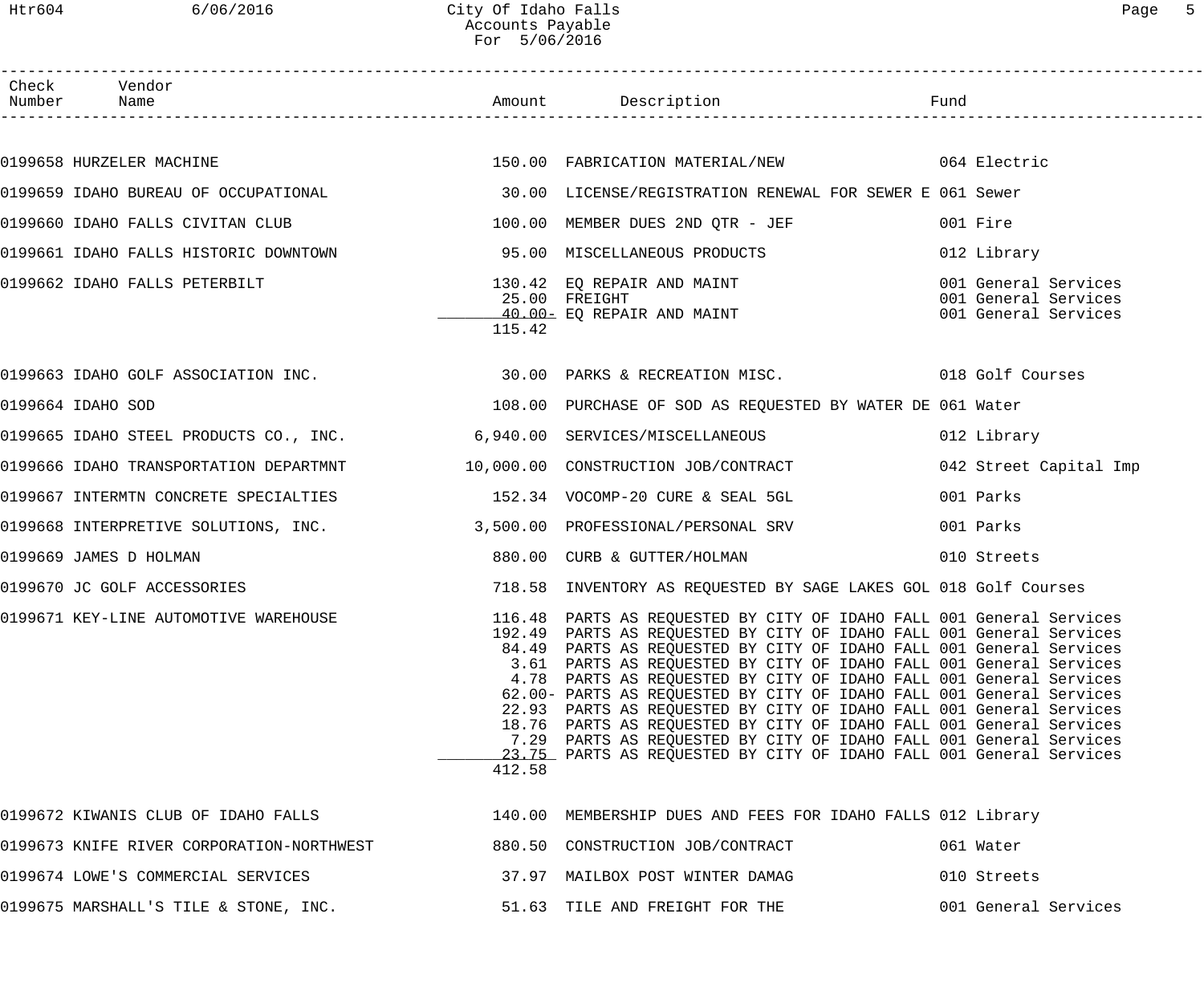# Htr604 6/06/2016 City Of Idaho Falls Content of Content of Page 6 Accounts Payable For 5/06/2016

| <sup>n</sup> herk<br>imber" | Name | חנור | $\sim$ | Tunc |
|-----------------------------|------|------|--------|------|

------------------------------------------------------------------------------------------------------------------------------------

| 0199676 MCFARLAND CASCADE              | 28,248.00 POLES         |                                                                                                                                                                                                                                                                                                                                                                                                                                                                                                                                                                                                                                                                                                                                                                                                                                                                                                                                                                                                                                                                                                                                                                                                                   | 064                    |
|----------------------------------------|-------------------------|-------------------------------------------------------------------------------------------------------------------------------------------------------------------------------------------------------------------------------------------------------------------------------------------------------------------------------------------------------------------------------------------------------------------------------------------------------------------------------------------------------------------------------------------------------------------------------------------------------------------------------------------------------------------------------------------------------------------------------------------------------------------------------------------------------------------------------------------------------------------------------------------------------------------------------------------------------------------------------------------------------------------------------------------------------------------------------------------------------------------------------------------------------------------------------------------------------------------|------------------------|
| 0199677 MEL'S LOCK & KEY               | 69.40                   | 9.40 MAKE KEYS AND REPAIR LOCKS AS REQUESTED 001 General Services<br>60.00 MAKE KEYS AND REPAIR LOCKS AS REQUESTED 001 General Services                                                                                                                                                                                                                                                                                                                                                                                                                                                                                                                                                                                                                                                                                                                                                                                                                                                                                                                                                                                                                                                                           |                        |
| 0199678 MOUNTAIN VALLEY FLOOR MATS LLC | 460.40                  | 24.25 LAUNDRY SERVICE/MATS FOR BUILDING MAINTE 001 General Services<br>50.90 LAUNDRY SERVICE/MATS FOR BUILDING MAINTE 001 General Services<br>24.25 LAUNDRY SERVICE/MATS FOR BUILDING MAINTE 001 General Services<br>50.90 LAUNDRY SERVICE/MATS FOR BUILDING MAINTE 001 General Services<br>34.85 LAUNDRY SERVICE/MATS FOR BUILDING MAINTE 001 General Services<br>6.00 LAUNDRY SERVICE/MATS FOR BUILDING MAINTE 001 General Services<br>24.25 LAUNDRY SERVICE/MATS FOR BUILDING MAINTE 001 General Services<br>50.90 LAUNDRY SERVICE/MATS FOR BUILDING MAINTE 001 General Services<br>24.25 LAUNDRY SERVICE/MATS FOR BUILDING MAINTE 001 General Services<br>50.90 LAUNDRY SERVICE/MATS FOR BUILDING MAINTE 001 General Services<br>5.75 LAUNDRY SERVICE/MATS FOR BUILDING MAINTE 001 General Services<br>17.15 CLEANING AND RENTAL FLOOR MATS FOR ANIMA 001 Police<br>34.85 LAUNDRY SERVICE/MATS FOR BUILDING MAINTE 001 General Services<br>6.00 LAUNDRY SERVICE/MATS FOR BUILDING MAINTE 001 General Services<br>18.40 LAUNDRY SERVICE/MATS FOR STREET DEPARTME 010 Streets<br>18.40 LAUNDRY SERVICE/MATS FOR SANITATION DEPA 062 Sanitation<br>18.40 LAUNDRY SERVICE/MATS FOR SANITATION DEPA 062 Sanitation |                        |
| 0199679 MOWER OFFICE SYSTEMS           |                         | 612.00 PRINTER INK AS REQUESTED BY AQUATIC CENT 011 Recreation                                                                                                                                                                                                                                                                                                                                                                                                                                                                                                                                                                                                                                                                                                                                                                                                                                                                                                                                                                                                                                                                                                                                                    |                        |
| 0199680 MURRAY, SMITH & ASSOC, INC.    | 31,795.88               | 453.00 CONSTRUCTION JOB/CONTRACT<br>31, 342.88 PROFESSIONAL/PERSONAL SRV                                                                                                                                                                                                                                                                                                                                                                                                                                                                                                                                                                                                                                                                                                                                                                                                                                                                                                                                                                                                                                                                                                                                          | 061 Sewer<br>061 Sewer |
| 0199681 MUSCO SPORTS LIGHTING, LLC     | 58.16 FREIGHT<br>934.16 | 876.00 LIGHTING EQUIPMENT                                                                                                                                                                                                                                                                                                                                                                                                                                                                                                                                                                                                                                                                                                                                                                                                                                                                                                                                                                                                                                                                                                                                                                                         | 001 Parks<br>001 Parks |
| 0199682 NAPA AUTO PARTS                | 90.79                   | 8.79 PARTS AS REQUESTED BY CITY OF IDAHO FALL 001 General Services<br>19.35 PARTS AS REQUESTED BY CITY OF IDAHO FALL 001 General Services<br>10.29 PARTS AS REQUESTED BY CITY OF IDAHO FALL 001 General Services<br>15.49 PARTS AS REQUESTED BY CITY OF IDAHO FALL 001 General Services<br>10.58 PARTS AS REQUESTED BY CITY OF IDAHO FALL 001 General Services<br>26.29 PARTS AS REQUESTED BY CITY OF IDAHO FALL 001 General Services                                                                                                                                                                                                                                                                                                                                                                                                                                                                                                                                                                                                                                                                                                                                                                             |                        |

0199683 NAT'L ALLIANCE OF PRESERVE COMM. 150.00 MEMBERSHIPS 6 001 Planning & Building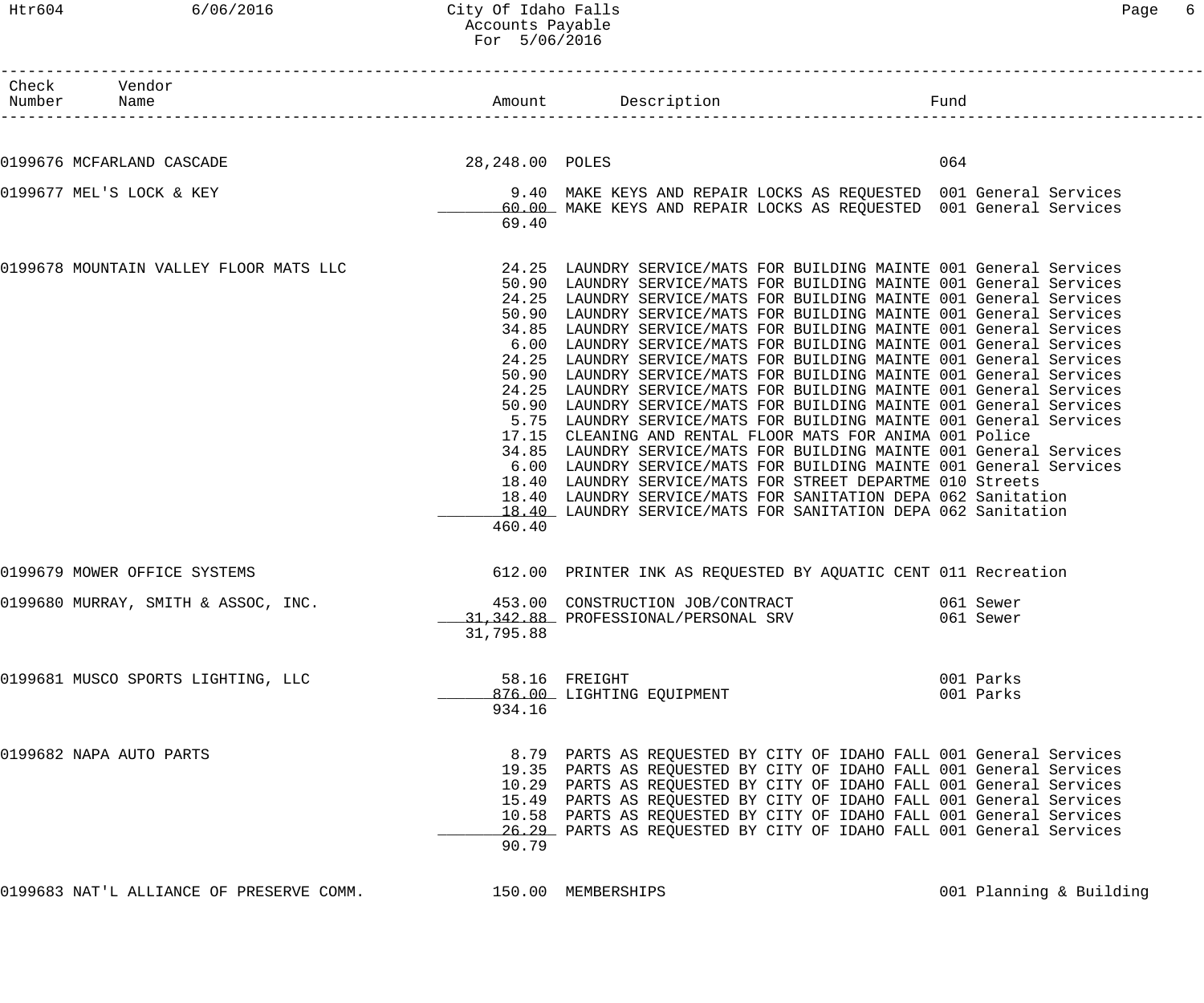Htr604 6/06/2016 City Of Idaho Falls Page 7 Accounts Payable For 5/06/2016

| Check Vendor<br>Number Name                                  |                                                                                                                                                           |                                                                                                                                                                                                                                                                                                                                                                                                                                                                                                 | Fund | -----------------------------                                                                                                                                                                                                                                                                                |
|--------------------------------------------------------------|-----------------------------------------------------------------------------------------------------------------------------------------------------------|-------------------------------------------------------------------------------------------------------------------------------------------------------------------------------------------------------------------------------------------------------------------------------------------------------------------------------------------------------------------------------------------------------------------------------------------------------------------------------------------------|------|--------------------------------------------------------------------------------------------------------------------------------------------------------------------------------------------------------------------------------------------------------------------------------------------------------------|
| 0199684 NEWMAN SIGNS, INC.                                   | 525.70 SIGNS                                                                                                                                              |                                                                                                                                                                                                                                                                                                                                                                                                                                                                                                 | 001  |                                                                                                                                                                                                                                                                                                              |
| 0199685 NIKE GOLF                                            | 1,018.85                                                                                                                                                  | 148.48 INVENTORY AS REQUESTED BY SAGE LAKES GOL 018 Golf Courses<br>41.74 INVENTORY AS REQUESTED BY PINECREST GOLF 018 Golf Courses<br>828.63 INVENTORY AS REQUESTED BY PINECREST GOLF 018 Golf Courses                                                                                                                                                                                                                                                                                         |      |                                                                                                                                                                                                                                                                                                              |
| 0199686 NORCO, INC. - IDAHO FALLS 23.16 COMPRESSED OXYGEN    | 134.40                                                                                                                                                    | 111.24 WELDING SUPPLIES                                                                                                                                                                                                                                                                                                                                                                                                                                                                         |      | 001 Parks<br>062 Sanitation                                                                                                                                                                                                                                                                                  |
| 0199687 NORTHWEST PUBLIC POWER ASSOC. 4 110.00 ELEC/IF POWER |                                                                                                                                                           |                                                                                                                                                                                                                                                                                                                                                                                                                                                                                                 |      | 064 Electric                                                                                                                                                                                                                                                                                                 |
| 0199688 NOVAK, KATHLEEN M.                                   |                                                                                                                                                           | 5,442.00 PROFESSIONAL/PERSONAL SRV                                                                                                                                                                                                                                                                                                                                                                                                                                                              |      | 001 Mayor                                                                                                                                                                                                                                                                                                    |
| 0199689 PENNOCK, DAVID SHEFFIELD                             |                                                                                                                                                           | 3,526.98 PROFESSIONAL/PERSONAL SRV                                                                                                                                                                                                                                                                                                                                                                                                                                                              |      | 001 Parks                                                                                                                                                                                                                                                                                                    |
| 0199690 PING GOLF COMPANY, INC.                              | 859.63                                                                                                                                                    | 74.89 INVENTORY AS REQUESTED BY PINECREST GOLF 018 Golf Courses<br>453.27 INVENTORY AS REQUESTED BY SAGE LAKES GOL 018 Golf Courses<br>331.47 INVENTORY AS REQUESTED BY PINECREST GOLF 018 Golf Courses                                                                                                                                                                                                                                                                                         |      |                                                                                                                                                                                                                                                                                                              |
| 0199691 PIPECO, INC.                                         | 447.41                                                                                                                                                    | 195.83 MISC PARTS FOR PIPE/SPRIN 6001 Parks<br>63.94 PS 10' ADJ HUNTER<br>17.64 CLAMPS, NOZZLES, VALVES<br>170.00 ROTOR HUNTER PC/FC                                                                                                                                                                                                                                                                                                                                                            |      | 060 Airport<br>060 Airport<br>060 Airport                                                                                                                                                                                                                                                                    |
| 0199692 PLATT ELECTRIC / REXEL, INC.                         | 155.43<br>87.37<br>10.63<br>30.16<br>343.33<br>208.35<br>158.38<br>178.52<br>32.63<br>28.33<br>305.20<br>19.75<br>15.46<br>1.68<br>9.69<br>306.08<br>5.55 | 420.36 HARDWARE MISCELLANEOUS<br>HARDWARE MISCELLANEOUS<br>2.95 HARDWARE MISCELLANEOUS<br>HARDWARE<br>HARDWARE MISCELLANEOUS<br>HARDWARE MISCELLANEOUS<br>HARDWARE MISCELLANEOUS<br>HARDWARE MISCELLANEOUS<br>HARDWARE MISCELLANEOUS<br>HARDWARE MISCELLANEOUS<br>HARDWARE MISCELLANEOUS<br>HARDWARE MISCELLANEOUS<br>ELEC/IF POWER<br>HARDWARE MISCELLANEOUS<br>HARDWARE MISCELLANEOUS<br>HARDWARE MISCELLANEOUS<br>HARDWARE MISCELLANEOUS<br>HARDWARE MISCELLANEOUS<br>HARDWARE MISCELLANEOUS |      | 064 Electric<br>064 Electric<br>064 Electric<br>064 Electric<br>064 Electric<br>064 Electric<br>064 Electric<br>064 Electric<br>064 Electric<br>064 Electric<br>064 Electric<br>064 Electric<br>064 Electric<br>064 Electric<br>064 Electric<br>064 Electric<br>064 Electric<br>064 Electric<br>064 Electric |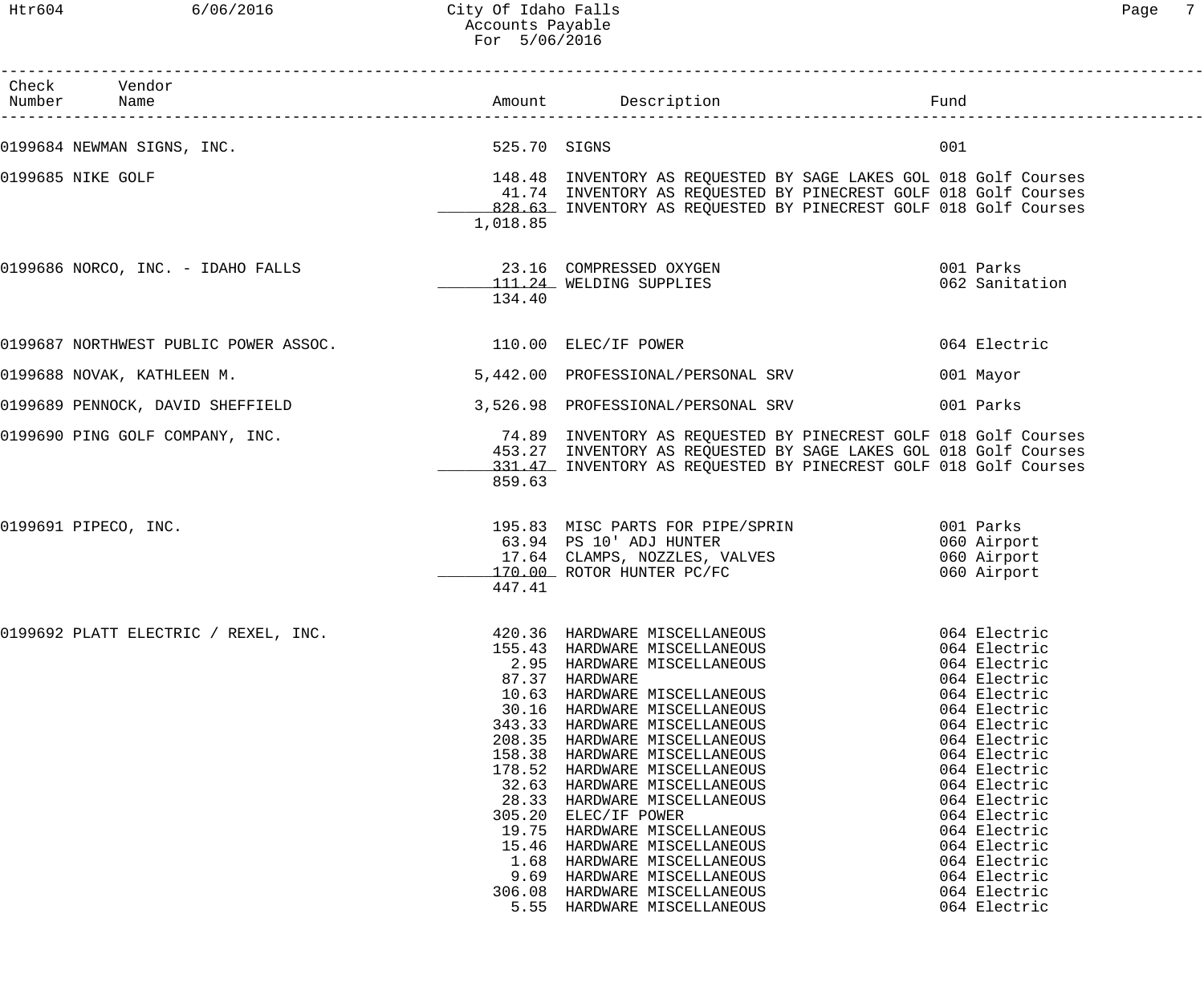#### Htr604 6/06/2016 City Of Idaho Falls Page 8 Accounts Payable For 5/06/2016

| Check Vendor<br>Number Name                                                                  |                         |                                                                                       |                                              |
|----------------------------------------------------------------------------------------------|-------------------------|---------------------------------------------------------------------------------------|----------------------------------------------|
|                                                                                              |                         |                                                                                       |                                              |
|                                                                                              | 4,383.41                |                                                                                       |                                              |
| 0199693 POWER ENGINEERING COMPANY,INC. 492.50 AIR CONDITIONING/HEATING 6001 General Services |                         |                                                                                       |                                              |
| 0199694 PUKKA GOLF COMPANY                                                                   |                         | 2,424.00 INVENTORY AS REQUESTED BY PINECREST GOLF 018 Golf Courses                    |                                              |
| 0199695 R & S DISTRIBUTING                                                                   |                         | 338.96 JANITORIAL ITEMS FOR THE AQUATIC CENTER 011 Recreation                         |                                              |
| 0199696 RHODEHOUSE CONSTRUCTION, INC. 22,430.59 CONSTRUCTION JOB/CONTRACT                    |                         |                                                                                       | 061 Sewer                                    |
| 0199697 ROCKNAKS HARDWARE PLUS, INC. 10.98 SPRAY PAINT, STENCIL                              |                         |                                                                                       | 061 Sewer                                    |
| 0199698 RODENT PRO.COM, LLC                                                                  | 87.00 FREIGHT<br>748.25 | 661.25 FEED/BEDDING (ANIMALS) 001 Parks                                               | 001 Parks                                    |
| 0199699 RON SAYER DODGE, INC.                                                                |                         | 81.25 PARTS AND MINOR SUBLET REPAIRS AS REQUES 001 General Services                   |                                              |
| 0199700 RUDD & COMPANY PLLC                                                                  |                         | 3,000.00 PROFESSIONAL/PERSONAL SRV                                                    | 001 Finance                                  |
| 0199701 RUSH TRUCK CENTERS, INC.                                                             |                         | 353.60 PARTS AS REQUESTED BY CITY OF IDAHO FALL 001 General Services                  |                                              |
| 0199702 Shantel Brundy                                                                       |                         | 300.00 HEDGEHOG - 2 YOUNG FEMALE                                                      | 001 Parks                                    |
| 0199703 SAFEWAY SIGN COMPANY                                                                 | 1,220.40 SIGNS          |                                                                                       | 001                                          |
| 0199704 SHELLEY VETERINARY HOSPITAL                                                          |                         | 600.00 SPAY/NEUTER SERVICES                                                           | 001                                          |
| 0199705 SHERWIN-WILLIAMS COMPANY                                                             |                         | 40.22 WASTE WATER TREATMENT                                                           | 061 Sewer                                    |
| 0199706 SKILLPATH/NST                                                                        |                         | 89.00 TRAINING-PERSONNEL<br>89.00 TRAINING-PERSONNEL<br>31.90 AUDIOVISUAL/PUBLICATION | 064 Electric<br>064 Electric<br>064 Electric |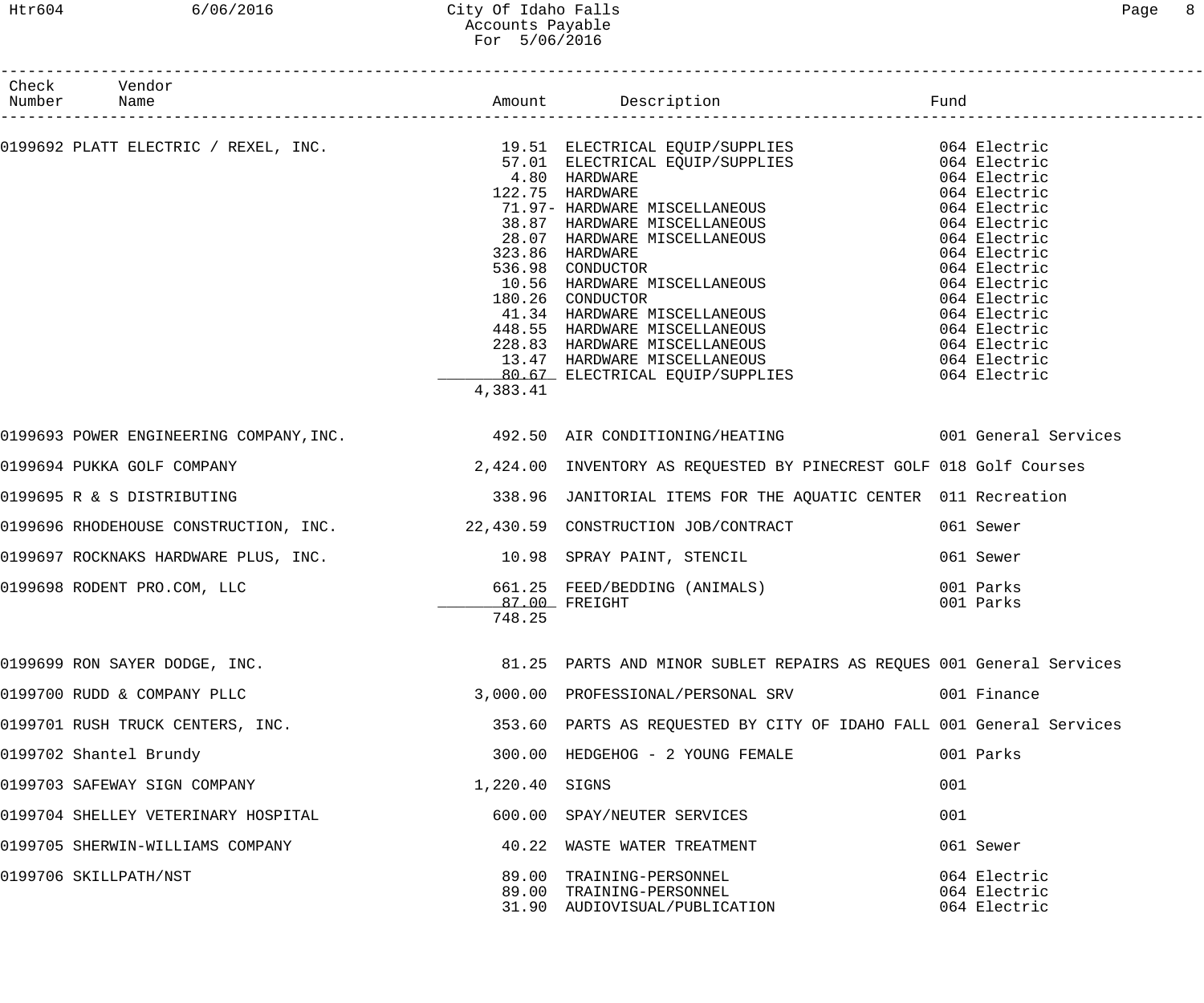------------------------------------------------------------------------------------------------------------------------------------

| Check<br>Number          | Vendor                             |          |                                                                                                                                                                                                                                                                              | Fund      |                            |
|--------------------------|------------------------------------|----------|------------------------------------------------------------------------------------------------------------------------------------------------------------------------------------------------------------------------------------------------------------------------------|-----------|----------------------------|
|                          |                                    | 241.80   | 0199706 SKILLPATH/NST 1064 Electric                                                                                                                                                                                                                                          |           |                            |
|                          |                                    |          | 0199707 SL MITCHELL LLC <b>CONTROL CONTROLS SUBBER AVERE</b> PROTECT 950.00 BUILDING SUP/REPR/MAINT. THE SUPPOSE ON General Services                                                                                                                                         |           |                            |
|                          |                                    |          |                                                                                                                                                                                                                                                                              |           | 062 Sanitation             |
| 0199709 STEVEN LOPEZ     |                                    |          | 770.00 CURB & GUTTER/LOPEZ                                                                                                                                                                                                                                                   |           | 010 Streets                |
|                          | 0199710 SUN MOUNTAIN SPORTS, INC.  | 258.56   | 75.41 INVENTORY AS REQUESTED BY SAND CREEK GOL 018 Golf Courses<br>8.00 INVENTORY AS REQUESTED BY SAGE LAKES GOL 018 Golf Courses<br>44.05 INVENTORY AS REQUESTED BY SAGE LAKES GOL 018 Golf Courses<br>131.10 INVENTORY AS REQUESTED BY SAGE LAKES GOL 018 Golf Courses     |           |                            |
|                          |                                    | 686.00   | 0199711 SUPERIOR PRINTING AND DESIGN 116.00 CLOTHING & APPAREL 199711 SUPERIOR PARKS<br>270.00 CLOTHING & APPAREL                                                                                                                                                            | 001 Parks |                            |
| 0199712 SYMBOL ARTS, LLC |                                    |          | 80.00 IDAHO MEDAL OF HONOR FOR                                                                                                                                                                                                                                               |           | 001 Fire                   |
| 0199713 T-O ENGINEERS    |                                    | 6,868.50 | 787.50 PROFESSIONAL/PERSONAL SRV<br>5,331.00 PROFESSIONAL/PERSONAL SRV 060 Airport<br>750.00 PROFESSIONAL/PERSONAL SRV                                                                                                                                                       |           | 060 Airport<br>060 Airport |
|                          | 0199714 TAYLOR MADE GOLF COMPANY   | 1,019.33 | 163.42 INVENTORY AS REQUESTED BY PINECREST GOLF 018 Golf Courses<br>104.63 INVENTORY AS REQUESTED BY PINECREST GOLF 018 Golf Courses<br>513.46 INVENTORY AS REQUESTED BY PINECREST GOLF 018 Golf Courses<br>237.82 INVENTORY AS REQUESTED BY PINECREST GOLF 018 Golf Courses |           |                            |
| 0199715 TED TROESHER     |                                    |          | 49.67 RFND OVERBILLING/DUMPSTER                                                                                                                                                                                                                                              | 062       |                            |
|                          | 0199716 TETON CLEANERS AND LAUNDRY | 18.00    | 12.00 LAUNDRY SERVICE FOR CITY OF IDAHO FALLS 062 Sanitation<br>6.00 LAUNDRY SERVICE FOR CITY OF IDAHO FALLS 062 Sanitation                                                                                                                                                  |           |                            |
|                          | 0199717 TETON MICROBIOLOGY LAB     |          | 270.00 LABORATORY ANALYSIS FOR WATER SAMPLES                                                                                                                                                                                                                                 |           | 061 Water                  |
|                          | 0199718 TOUR EDGE GOLF MFG., INC.  |          | 396.72 INVENTORY AS REQUESTED BY SAGE LAKES GOL 018 Golf Courses                                                                                                                                                                                                             |           |                            |
|                          | 0199719 U-HAUL INTERNATIONAL INC.  | 208.62   | 168.30 PROPANE AS NEEDED FOR EQUIPMENT AND SHOP 001 General Services<br>40.32 PROPANE AS REQUESTED BY THE STREET DEPAR 010 Streets                                                                                                                                           |           |                            |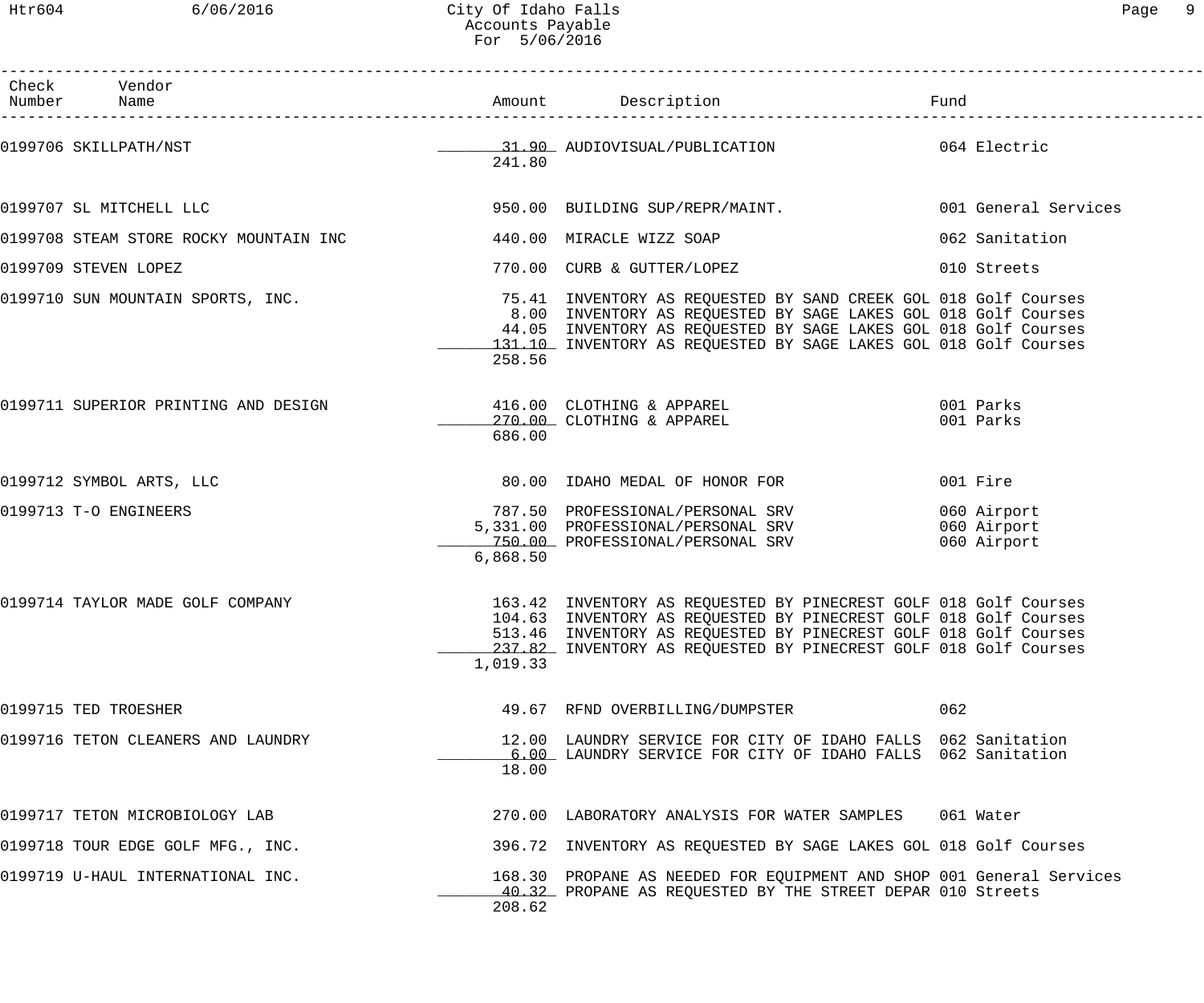Htr604 6/06/2016 City Of Idaho Falls Page 10 Accounts Payable For 5/06/2016

|               | Check Vendor<br>Number Name                                                 |                                                | Amount Description                                                                                     | Fund                                                          |
|---------------|-----------------------------------------------------------------------------|------------------------------------------------|--------------------------------------------------------------------------------------------------------|---------------------------------------------------------------|
|               |                                                                             |                                                |                                                                                                        |                                                               |
| 0199720 UAMPS |                                                                             |                                                | 38,967.52 A&G/ESG/INCENTIVE-MAR2016 015 Elect Light Public Purp                                        |                                                               |
| 0199721 ULINE |                                                                             |                                                | 124.28 MISCELLANEOUS PRODUCTS                                                                          | 001 Planning & Building                                       |
|               | 0199722 UNITED INDUSTRIES, INC.                                             | 25.00 FREIGHT<br>1,268.40 HARDWARE<br>1,293.40 |                                                                                                        | 011 Recreation<br>011 Recreation                              |
|               | 0199723 UNITED PARCEL SERVICE                                               | 29.62 FREIGHT                                  |                                                                                                        | 064 Electric                                                  |
|               | 0199724 UNITED STATES GOLF ASSOC, INC. $1,600.00$ PROFESSIONAL/PERSONAL SRV | 3,200.00                                       | 1,600.00 PROFESSIONAL/PERSONAL SRV                                                                     | 018 Golf Courses<br>018 Golf Courses                          |
|               | 0199725 UNIVERSITY OF IDAHO                                                 | 425.00                                         | 30.00 FREIGHT<br>395.00 NURSERY STOCK & SUPPLIES                                                       | 001 Parks<br>001 Parks                                        |
|               | 0199726 WATER DISTRICT 120                                                  |                                                | 780.85 MEMBERSHIPS                                                                                     | 061 Water                                                     |
|               | 0199727 WAXIE SANITARY SUPPLY                                               | 1,250.00 APPLIANCES<br>2,936.38                | 1,686.38 CUSTODIAL SUPPLIES/EQUIP                                                                      | 001 General Services<br>060 Airport                           |
|               | 0199728 WEIDNER & ASSOCIATES                                                | 169.37 FREIGHT<br>2,849.88                     | 2,680.51 WASTE WATER TREATMENT                                                                         | 061 Sewer<br>061 Sewer                                        |
|               | 0199729 WILKIE, CRAIG                                                       |                                                | 165.00 VEHICLE AND EQUIP. MAINT.                                                                       | 001 General Services                                          |
|               | 0199730 WILLOWCREEK ANIMAL HOSPITAL PC                                      | 210.00                                         | 20.00 SPAY/NEUTER SERVICES<br>105.00 SPAY/NEUTER SERVICES<br>85.00 SPAY/NEUTER SERVICES                | 001<br>001<br>001                                             |
|               | 0199731 WISHPETS COMPANY, LTD                                               |                                                | 184.29 RESALE ITEMS                                                                                    | 001 Parks                                                     |
|               | 0199732 WITTMAN ENTERPRISES, LLC                                            |                                                | 14,282.73 MONTHLY CHARGES FOR AMBULANCE BILLING SE 063 Ambulance                                       |                                                               |
|               | 0199733 4SIGHT SECURITY & SMART HOME                                        | 5,978.94                                       | 179.94 SECURITY SYSTEM/SERVICE<br>2,000.08 SECURITY SYSTEM/SERVICE<br>3,798.92 SECURITY SYSTEM/SERVICE | 001 Non Departmental<br>001 Treasurer<br>001 Non Departmental |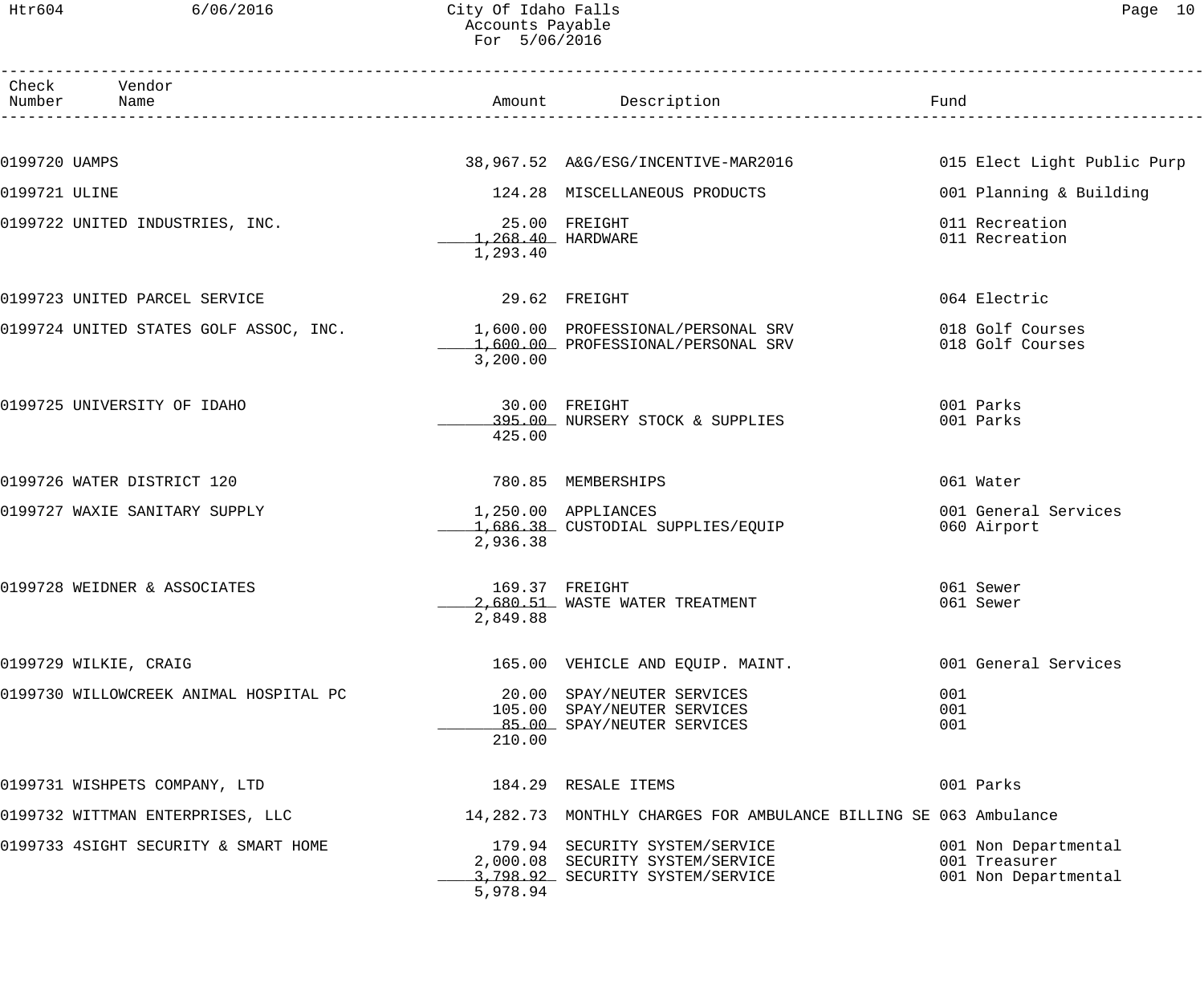| Htr604          |                | 6/06/2016 | City Of Idaho Falls<br>Accounts Payable<br>For 5/13/2016 |             |      | Page 11 |  |
|-----------------|----------------|-----------|----------------------------------------------------------|-------------|------|---------|--|
| Check<br>Number | Vendor<br>Name |           | Amount                                                   | Description | Fund |         |  |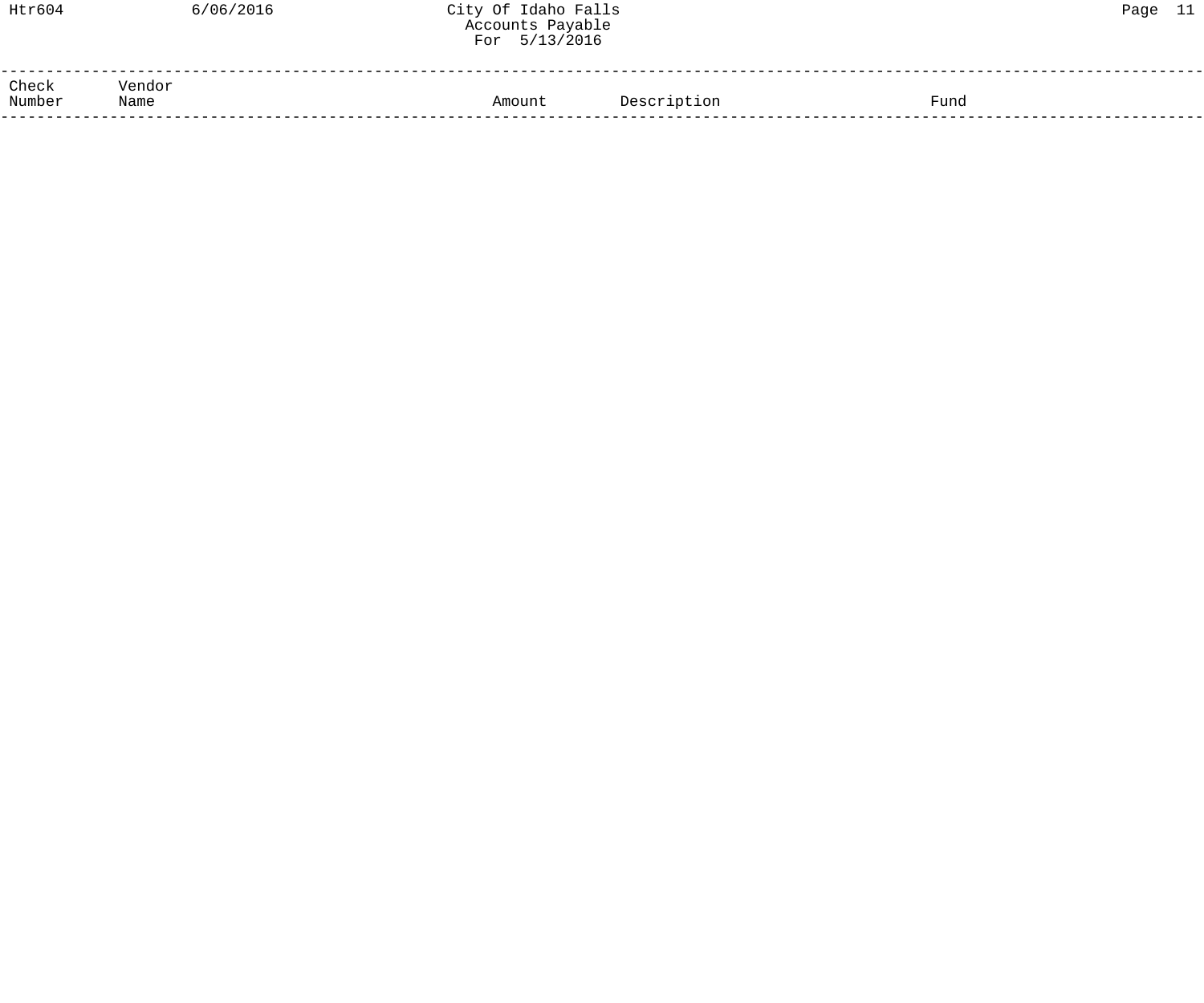# Htr604 6/06/2016 City Of Idaho Falls Page 12 Accounts Payable For 5/13/2016

| Check Vendor<br>Number Name                                         |                                                                           |                                                                                                                                                                                                                                                                                                                                                                    |                                                                                                                                               |
|---------------------------------------------------------------------|---------------------------------------------------------------------------|--------------------------------------------------------------------------------------------------------------------------------------------------------------------------------------------------------------------------------------------------------------------------------------------------------------------------------------------------------------------|-----------------------------------------------------------------------------------------------------------------------------------------------|
|                                                                     | 714.70                                                                    | 0199734 ACUSHNET COMPANY COMPANY COMPANY COMES SUBSERVERT AS REQUESTED BY PINECREST GOLF 018 Golf Courses<br>596.98 INVENTORY AS REQUESTED BY PINECREST GOLF 018 Golf Courses                                                                                                                                                                                      |                                                                                                                                               |
| 0199735 ADVANCE AUTO PARTS                                          | 165.60                                                                    | 18.60 EQ REPAIR AND MAINT<br>147.00 EQ REPAIR AND MAINT                                                                                                                                                                                                                                                                                                            | 001<br>001                                                                                                                                    |
| 0199736 AIRGAS USA, LLC                                             |                                                                           | 277.91 WELDING SUPPLIES AS REQUIRED BY SANITATI 062 Sanitation                                                                                                                                                                                                                                                                                                     |                                                                                                                                               |
|                                                                     |                                                                           | 0199737 ALL AMERICAN CLEANING & REST. 11,757.13 PROFESSIONAL/PERSONAL SRV 001 General Services                                                                                                                                                                                                                                                                     |                                                                                                                                               |
|                                                                     | 791.13                                                                    | 0199738 ALSCO (AMERICAN LINEN DIV)            504.25 CLOTHING & APPAREL             001 General Services<br>95.00 CLOTHING & APPAREL                95.00<br>91.26 WEEKLY DELIVERY AND CHANGE OUT OF ENTRAN 060 Airport<br>47.60 LAUNDRY SERVICE FOR SEWER DEPARTMENT 061 Sewer<br>48.35 LAUNDRY SERVICE FOR SEWER DEPARTMENT 061 Sewer<br>4.67 CLOTHING & APPAREL | 064 Electric                                                                                                                                  |
| 0199739 AMERICAN PUBLIC POWER ASSOC. 208.00 AUDIOVISUAL/PUBLICATION |                                                                           |                                                                                                                                                                                                                                                                                                                                                                    | 064 Electric                                                                                                                                  |
| 0199740 ANIXTER INC.                                                | 21,799.00 HARDWARE<br>3,676.30 HARDWARE<br>2,655.00 HARDWARE<br>36,430.11 | 180.00 HARDWARE<br>475.00 HARDWARE<br>453.25 HARDWARE<br>775.00 FIBER OPTIC MATERIAL<br>296.23 TOOLS, HAND POWER/NONPOWER<br>9.83 TOOLS, HAND POWER/NONPOWER<br>249.00 HARDWARE MISCELLANEOUS<br>220.00 HARDWARE MISCELLANEOUS<br>5,595.00 SUBSTATIONS<br>46.50 TOOLS, HAND POWER/NONPOWER                                                                         | 064<br>064<br>064<br>064<br>064 Electric<br>064 Electric<br>064 Electric<br>064 Electric<br>064<br>064<br>064<br>064 Electric<br>064 Electric |
| 0199741 BAKER, ROGER J                                              |                                                                           | 60.00 THEATRICAL EQUIPMENT                                                                                                                                                                                                                                                                                                                                         | 001 General Services                                                                                                                          |
| 0199742 BARNES & NOBLE                                              |                                                                           | 375.19 AUDIOVISUAL/PUBLICATION                                                                                                                                                                                                                                                                                                                                     | 064 Electric                                                                                                                                  |
| 0199743 BOMGAR CORPORATION                                          |                                                                           | 8,086.50 COMPUTERS, DP/WORD PROC.                                                                                                                                                                                                                                                                                                                                  | 001 Data Processing                                                                                                                           |
| 0199744 BONNEVILLE CO. ROAD & BRIDGE                                |                                                                           | 2,133.00 FUEL AND ADDITIVES                                                                                                                                                                                                                                                                                                                                        | 001 General Services                                                                                                                          |
| 0199745 BONNEVILLE COUNTY                                           |                                                                           | 550.00 LEASE AGREEMENT/MAY 2016                                                                                                                                                                                                                                                                                                                                    | 001                                                                                                                                           |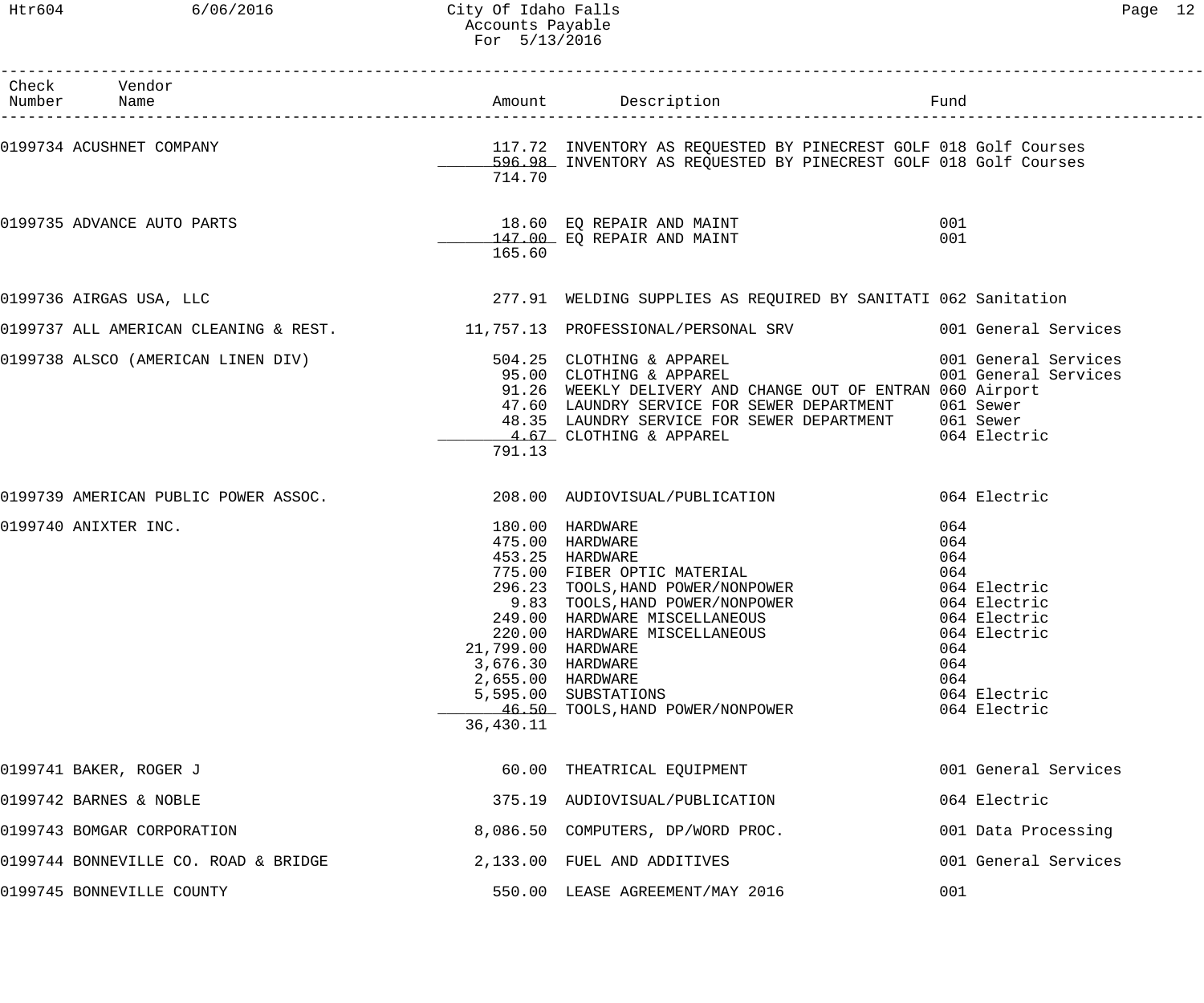Htr604 6/06/2016 City Of Idaho Falls Page 13 Accounts Payable For 5/13/2016

| Check Vendor<br>Number Name                                            |                                                                                                         |                                                                                                                                                                                                                                                                                                                      | Fund                                                                                                                     |
|------------------------------------------------------------------------|---------------------------------------------------------------------------------------------------------|----------------------------------------------------------------------------------------------------------------------------------------------------------------------------------------------------------------------------------------------------------------------------------------------------------------------|--------------------------------------------------------------------------------------------------------------------------|
|                                                                        |                                                                                                         | 0199746 BONNEVILLE COUNTY SHERIFF TERREST STRING STRING TO FUEL AND ADDITIVES THE STRING ON General Services                                                                                                                                                                                                         |                                                                                                                          |
| 0199747 BROADWAY FORD, INC.                                            | 580.02                                                                                                  | 84.73 PARTS AND MINOR SUBLET REPAIRS AS REQUES 001 General Services<br>396.12 PARTS AND MINOR SUBLET REPAIRS AS REQUES 001 General Services<br>90.00 PARTS AND MINOR SUBLET REPAIRS AS REQUES 001 General Services<br>9.17 PARTS AND MINOR SUBLET REPAIRS AS REQUES 001 General Services                             |                                                                                                                          |
|                                                                        | 5,432.76                                                                                                | 0199748 CALLAWAY GOLF SALES COMPANY 124.00- INVENTORY AS REQUESTED BY PINECREST GOLF 018 Golf Courses<br>89.98- INVENTORY AS REQUESTED BY PINECREST GOLF 018 Golf Courses<br>414.04- INVENTORY AS REQUESTED BY PINECREST GOLF 018 Golf Courses<br>6,060.78 INVENTORY AS REQUESTED BY PINECREST GOLF 018 Golf Courses |                                                                                                                          |
|                                                                        |                                                                                                         | 0199749 CALLBACK STAFFING SOLUTIONS LLC 219.24 SERVICES FOR STAFFING PROGRAM FOR FIRE D 063 Ambulance                                                                                                                                                                                                                |                                                                                                                          |
|                                                                        |                                                                                                         |                                                                                                                                                                                                                                                                                                                      | 001 General Services                                                                                                     |
| 0199751 COBRA PUMA GOLF, INC.                                          |                                                                                                         | 595.74 INVENTORY AS REQUESTED BY PINECREST GOLF 018 Golf Courses                                                                                                                                                                                                                                                     |                                                                                                                          |
| 0199752 CODALE ELECTRIC SUPPLY, INC. 22,423.69 CONDUCTOR               | 21,662.80 CONDUCTOR<br>20,341.05 CONDUCTOR<br>7,435.68 CONDUCTOR<br>$29,586.39$ CONDUCTOR<br>101,449.61 |                                                                                                                                                                                                                                                                                                                      | 064<br>064<br>064<br>064<br>064                                                                                          |
| 0199753 COLSON SIGNS                                                   |                                                                                                         | 780.00 AUTO/TRK MAINT/ACCESS.                                                                                                                                                                                                                                                                                        | 063 Ambulance                                                                                                            |
| 0199754 DAVEY TREE SURGERY COMPANY 25,884.85 CONSTRUCTION JOB/CONTRACT |                                                                                                         |                                                                                                                                                                                                                                                                                                                      | 064 Electric                                                                                                             |
| 0199755 DAWSON, TERRY                                                  |                                                                                                         | 1,150.00 PROFESSIONAL/PERSONAL SRV                                                                                                                                                                                                                                                                                   | 001 Data Processing                                                                                                      |
| 0199756 DC ELECTRIC, INC.                                              |                                                                                                         | 235.00 MAINTENANCE AS REQUESTED BY AIRPORT MAIN 060 Airport                                                                                                                                                                                                                                                          |                                                                                                                          |
| 0199757 DENNINGS SHOWKASE                                              | 5,668.88                                                                                                | 1,908.00 APPLIANCE PRGM/RADFORD<br>1,164.94 APPLIANCE PRGM/JENSEN<br>634.94 APPLIANCE PRGM/HEILESON<br>1,961.00 APPLIANCE PRGM/HATFIELD                                                                                                                                                                              | 015 Elect Light Public Purp<br>015 Elect Light Public Purp<br>015 Elect Light Public Purp<br>015 Elect Light Public Purp |
| 0199758 DEPATCO, INC.                                                  |                                                                                                         | 9,814.64 CONSTRUCTION JOB/CONTRACT                                                                                                                                                                                                                                                                                   | 001 Parks                                                                                                                |
| 0199759 ECONOLITE CONTROL PRODUCTS INC                                 |                                                                                                         | $1,273.00$ ELEC/IF POWER                                                                                                                                                                                                                                                                                             | 064 Electric                                                                                                             |
| 0199760 ENERGY LABORATORIES, INC.                                      |                                                                                                         | 75.00 LABORATORY ANALYSIS AT WASTEWATER TREATM 061 Sewer                                                                                                                                                                                                                                                             |                                                                                                                          |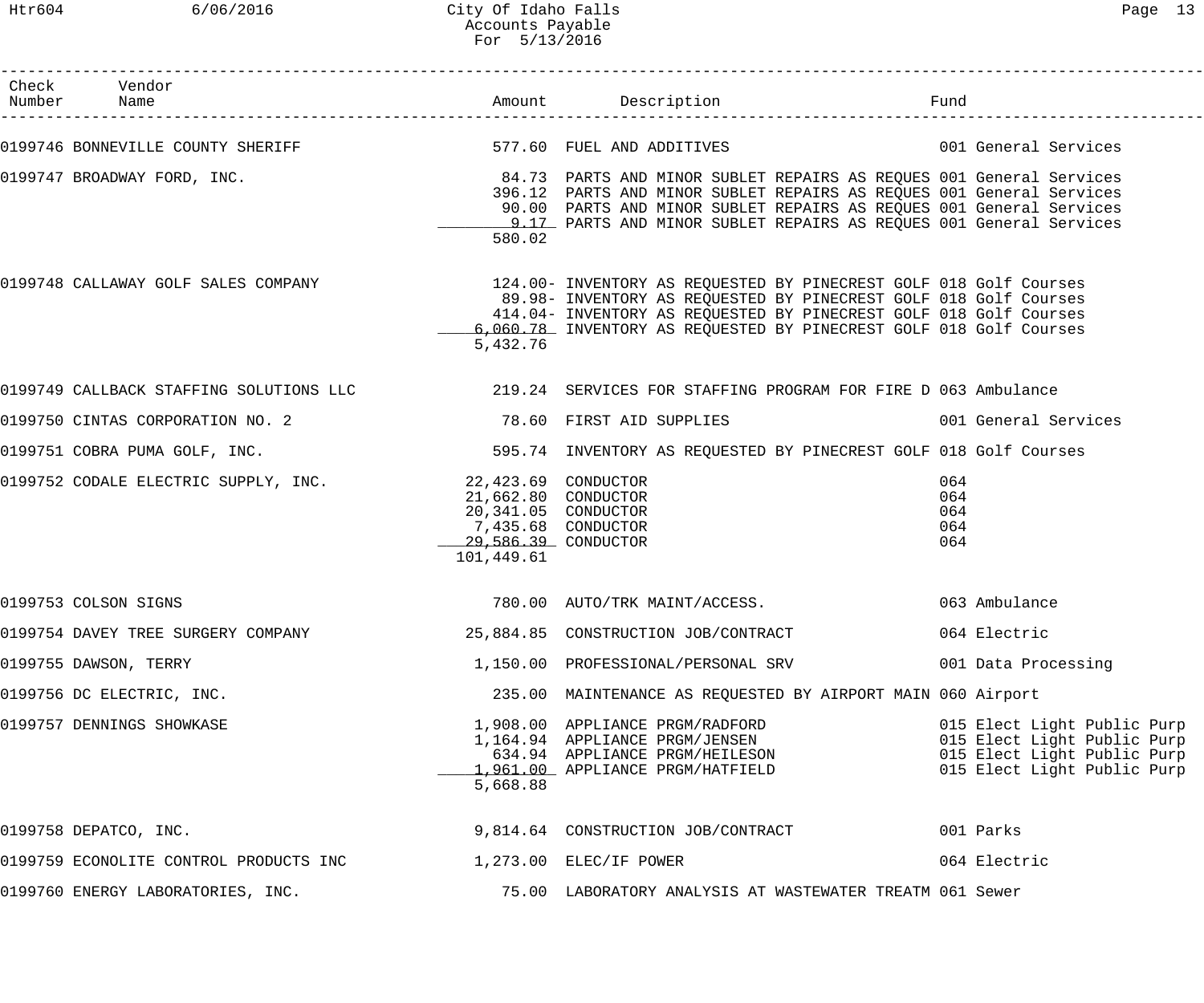| Check Vendor<br>Number Name<br>-------------------- |                    | Amount Description                                                                                                                                                                                                                                                                                                                                                                                                                                                                                                                                                                                                                                                                                                                                                                                                                                                                                                                                                                                                                                                                                                                                                                                                                                                                                                      | Fund |                                                                                                              |
|-----------------------------------------------------|--------------------|-------------------------------------------------------------------------------------------------------------------------------------------------------------------------------------------------------------------------------------------------------------------------------------------------------------------------------------------------------------------------------------------------------------------------------------------------------------------------------------------------------------------------------------------------------------------------------------------------------------------------------------------------------------------------------------------------------------------------------------------------------------------------------------------------------------------------------------------------------------------------------------------------------------------------------------------------------------------------------------------------------------------------------------------------------------------------------------------------------------------------------------------------------------------------------------------------------------------------------------------------------------------------------------------------------------------------|------|--------------------------------------------------------------------------------------------------------------|
|                                                     |                    | 0199761 FARWEST LINE SPECIALTIES                               176.80 HARDWARE MISCELLANEOUS                               064 Electric                                                                                                                                                                                                                                                                                                                                                                                                                                                                                                                                                                                                                                                                                                                                                                                                                                                                                                                                                                                                                                                                                                                                                                                 |      |                                                                                                              |
| 0199762 FEDERAL EXPRESS CORP                        | 253.78             | 63.43 EXPRESS MAIL/MARCH 2016<br>62.92 EXPRESS MAIL/MARCH 2016<br>$001$ 1.<br>060 Airport<br>060 Airport<br>061 Sewer<br>34.50 EXPRESS MAIL/MARCH 2016<br>23.41 EXPRESS MAIL/APRIL 2016<br>69.52 EXPRESS MAIL/MARCH 2016                                                                                                                                                                                                                                                                                                                                                                                                                                                                                                                                                                                                                                                                                                                                                                                                                                                                                                                                                                                                                                                                                                |      |                                                                                                              |
| 0199763 FERGUSON ENTERPRISES, INC.                  | 1,198.32           | 20.67 MISCELLANEOUS PLUMBING SUPPLIES FOR BLDG 001 General Services<br>323.99 MISCELLANEOUS PLUMBING SUPPLIES FOR BLDG 001 General Services<br>239.50 MISCELLANEOUS PLUMBING SUPPLIES FOR BLDG 001 General Services<br>176.58 MISCELLANEOUS PLUMBING SUPPLIES FOR BLDG 001 General Services<br>62.40 MISCELLANEOUS PLUMBING SUPPLIES FOR BLDG 001 General Services<br>215.01 MISCELLANEOUS PLUMBING SUPPLIES FOR BLDG 001 General Services<br>108.00 MISCELLANEOUS PLUMBING SUPPLIES FOR BLDG 001 General Services<br>39.44 MISCELLANEOUS PLUMBING SUPPLIES FOR BLDG 001 General Services<br>12.73 MISCELLANEOUS PLUMBING SUPPLIES FOR BLDG 001 General Services                                                                                                                                                                                                                                                                                                                                                                                                                                                                                                                                                                                                                                                        |      |                                                                                                              |
| 0199764 FIRST RESPONDERS                            | 24.00<br>14,285.71 | 32.90 ALTERATIONS AND/OR EMBROIDERY TO POLICE 001 Police<br>32.90 ALTERATIONS AND/OR EMBROIDERY TO POLICE 001 Police<br>32.90 ALTERATIONS AND/OR EMBROIDERY TO POLICE 001 Police<br>32.90 ALTERATIONS AND/OR EMBROIDERY TO POLICE 001 Police<br>14.00 ALTERATIONS AND/OR EMBROIDERY TO POLICE 001 Police<br>14.90 ALTERATIONS AND/OR EMBROIDERY TO POLICE 001 Police<br>32.90 ALTERATIONS AND/OR EMBROIDERY TO POLICE 001 Police<br>46.00 ALTERATIONS AND/OR EMBROIDERY TO POLICE 001 Police<br>14.90 ALTERATIONS AND/OR EMBROIDERY TO POLICE 001 Police<br>32.90 ALTERATIONS AND/OR EMBROIDERY TO POLICE 001 Police<br>8.00 ALTERATIONS AND/OR EMBROIDERY TO POLICE 001 Police<br>ALTERATIONS AND/OR EMBROIDERY TO POLICE 001 Police<br>16.00 ALTERATIONS AND/OR EMBROIDERY TO POLICE 001 Police<br>32.90 ALTERATIONS AND/OR EMBROIDERY TO POLICE 001 Police<br>32.90 ALTERATIONS AND/OR EMBROIDERY TO POLICE 001 Police<br>32.90 ALTERATIONS AND/OR EMBROIDERY TO POLICE 001 Police<br>18.00 ALTERATIONS AND/OR EMBROIDERY TO POLICE 001 Police<br>11.00 ALTERATIONS AND/OR EMBROIDERY TO POLICE<br>151.14 CLOTHING & APPAREL<br>5,040.96 CLOTHING & APPAREL<br>753.00 CLOTHING & APPAREL<br>6,445.92 CLOTHING & APPAREL<br>125.61 CLOTHING & APPAREL<br>586.18 CLOTHING & APPAREL<br>720.00 BUILDING SUP/REPR/MAINT. |      | 001 Police<br>001 Police<br>001 Police<br>001 Police<br>001 Police<br>001 Police<br>001 Police<br>001 Police |

0199765 FISHER'S TECHNOLOGY 329.36 MAINTENANCE CONTRACT-EQ 064 Electric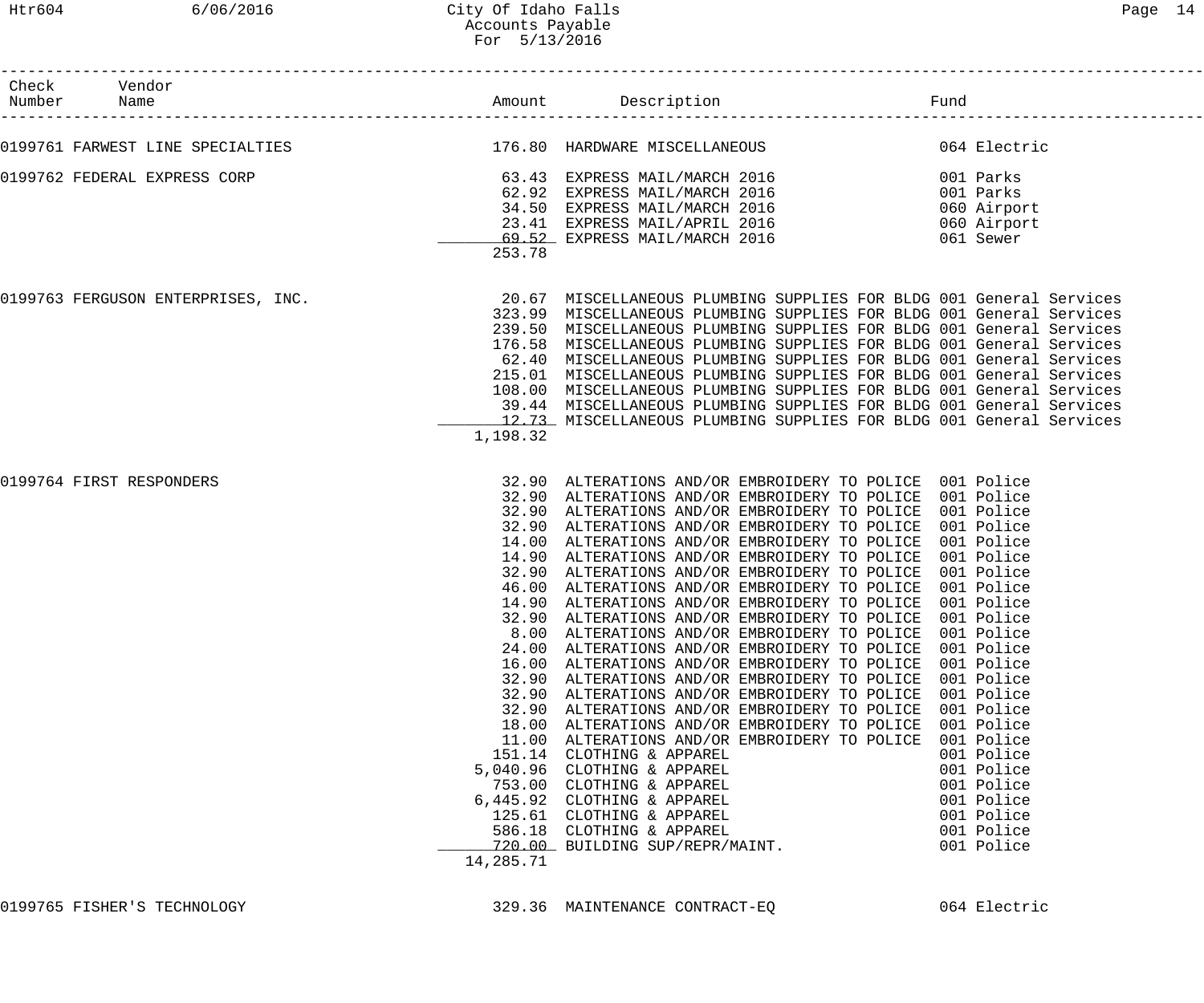------------------------------------------------------------------------------------------------------------------------------------

| Check<br>Number | Vendor<br>Name                      |          | Amount Description                                                                                                                                                                                                                                                                                                                                                                                                                                                                                                                                                                                                                                                                                                                                                                                                                              | Fund                                                                 |
|-----------------|-------------------------------------|----------|-------------------------------------------------------------------------------------------------------------------------------------------------------------------------------------------------------------------------------------------------------------------------------------------------------------------------------------------------------------------------------------------------------------------------------------------------------------------------------------------------------------------------------------------------------------------------------------------------------------------------------------------------------------------------------------------------------------------------------------------------------------------------------------------------------------------------------------------------|----------------------------------------------------------------------|
|                 | 0199765 FISHER'S TECHNOLOGY         | 763.91   | 43.46 MAINTENANCE CONTRACT-EQ<br>173.81 MAINTENANCE CONTRACT-EQ 064 Electric                                                                                                                                                                                                                                                                                                                                                                                                                                                                                                                                                                                                                                                                                                                                                                    | 064 Electric                                                         |
|                 | 0199766 FLEETPRIDE, INC.            | 1,463.48 | 302.50 EQ REPAIR AND MAINT<br>1,457.43 PARTS AS REQUESTED BY CITY OF IDAHO FALL 001 General Services<br>20.00 PARTS AS REQUESTED BY CITY OF IDAHO FALL 001 General Services<br>38.08 PARTS AS REQUESTED BY CITY OF IDAHO FALL 001 General Services<br>11.20 PARTS AS REQUESTED BY CITY OF IDAHO FALL 001 General Services<br>9.25 PARTS AS REQUESTED BY CITY OF IDAHO FALL 001 General Services<br>145.35 PARTS AS REQUESTED BY CITY OF IDAHO FALL 001 General Services<br>800.00- PARTS AS REQUESTED BY CITY OF IDAHO FALL 001 General Services<br>150.60 PARTS AS REQUESTED BY CITY OF IDAHO FALL 001 General Services<br>124.74 PARTS AS REQUESTED BY CITY OF IDAHO FALL 001 General Services<br>33.77 PARTS AS REQUESTED BY CITY OF IDAHO FALL 001 General Services<br>29.44- PARTS AS REQUESTED BY CITY OF IDAHO FALL 001 General Services | 001                                                                  |
|                 | 0199767 FLIGHTVIEW, INC.            |          | 1,100.00 PROFESSIONAL/PERSONAL SRV                                                                                                                                                                                                                                                                                                                                                                                                                                                                                                                                                                                                                                                                                                                                                                                                              | 060 Airport                                                          |
|                 | 0199768 FREIGHTLINER OF UTAH        | 2,490.33 | 2,704.44 EQ REPAIR AND MAINT<br>53.20- EQ REPAIR AND MAINT<br>160.91- EQ REPAIR AND MAINT                                                                                                                                                                                                                                                                                                                                                                                                                                                                                                                                                                                                                                                                                                                                                       | 001 General Services<br>001 General Services<br>001 General Services |
|                 | 0199769 GAYLEN DENNING              |          | 58.32 MILEAGE CLAIM/APRIL 2016                                                                                                                                                                                                                                                                                                                                                                                                                                                                                                                                                                                                                                                                                                                                                                                                                  | 018 Golf Courses                                                     |
|                 | 0199770 GEORGIA OPTICS LLC          |          | 1,259.97 BUILDING SUP/REPR/MAINT.                                                                                                                                                                                                                                                                                                                                                                                                                                                                                                                                                                                                                                                                                                                                                                                                               | 001 Police                                                           |
|                 | 0199771 GLOBAL TOUR GOLF            | 314.10   | 10.00 FREIGHT<br>10.00 PARKS & RECREATION MISC.                                                                                                                                                                                                                                                                                                                                                                                                                                                                                                                                                                                                                                                                                                                                                                                                 | 018 Golf Courses<br>018 Golf Courses                                 |
|                 | 0199772 GRIMES HORTICULTURE, INC.   |          | 4,812.19 MISCELLANEOUS PLANTS, PLUGS AND SEEDS AS 001 Parks                                                                                                                                                                                                                                                                                                                                                                                                                                                                                                                                                                                                                                                                                                                                                                                     |                                                                      |
|                 | 0199773 GUSTAVE A. LARSON COMPANY   | 582.99   | 24.69 HVAC SUPPLIES AS REQUESTED BY BUILDING M 001 General Services<br>58.80 HVAC SUPPLIES AS REQUESTED BY BUILDING M 001 General Services<br>19.55 HVAC SUPPLIES AS REQUESTED BY BUILDING M 001 General Services<br>479.95 HVAC SUPPLIES AS REQUESTED BY BUILDING M 001 General Services                                                                                                                                                                                                                                                                                                                                                                                                                                                                                                                                                       |                                                                      |
|                 | 0199774 HACH COMPANY, INC.          |          | 9,762.00 WASTE WATER TREATMENT                                                                                                                                                                                                                                                                                                                                                                                                                                                                                                                                                                                                                                                                                                                                                                                                                  | 061 Sewer                                                            |
|                 | 0199775 HARBOR FREIGHT - STORE #332 |          | 59.34 FIBERTGLASS HANDLE PULASK                                                                                                                                                                                                                                                                                                                                                                                                                                                                                                                                                                                                                                                                                                                                                                                                                 | 001 Parks                                                            |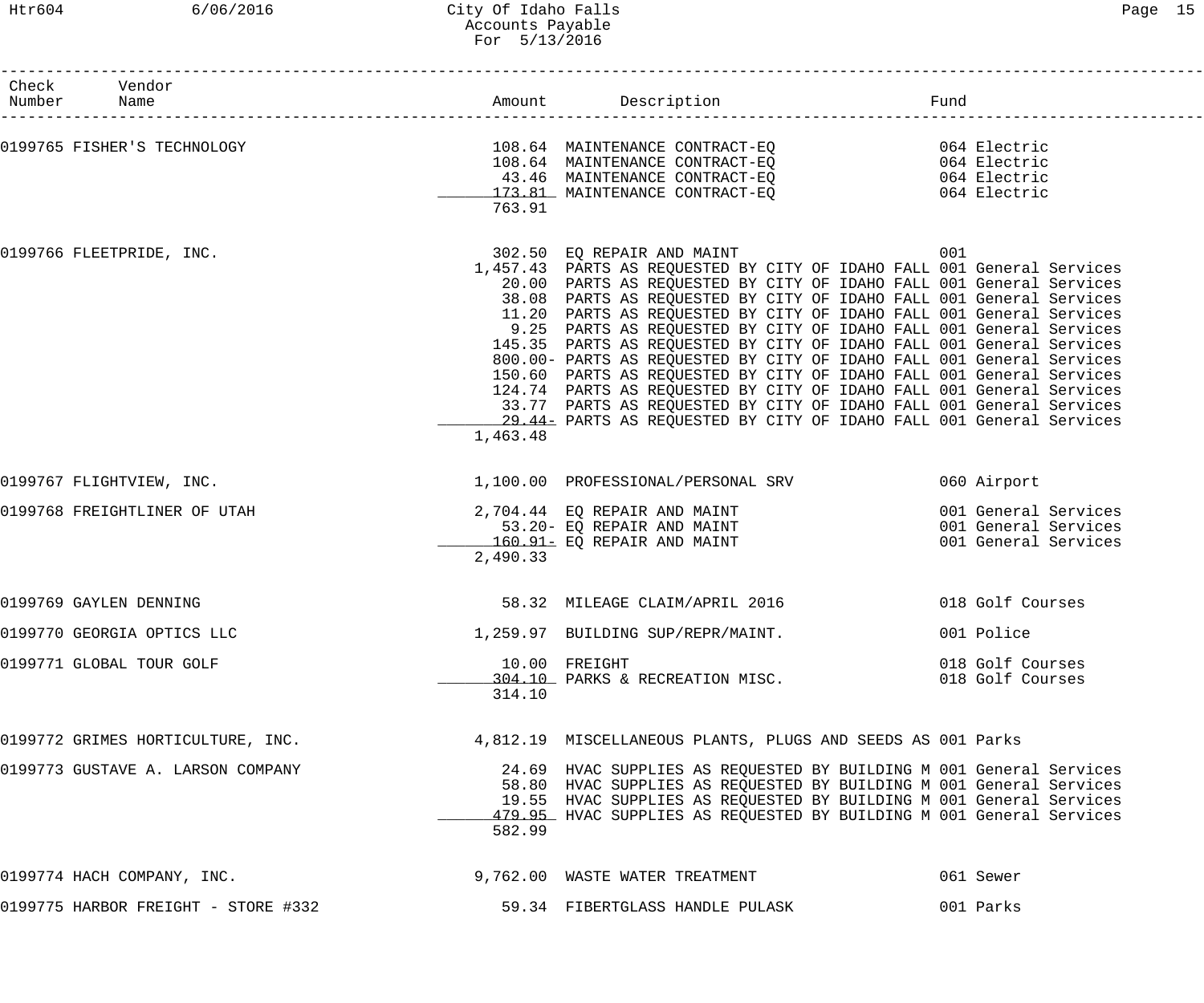### Htr604 6/06/2016 City Of Idaho Falls Page 16 Accounts Payable For 5/13/2016

| ∍aαe |  | 6 |
|------|--|---|
|      |  |   |

| Check Vendor<br>Number Name            |          | Amount Description                                                                                                                                                                                                                                           | Fund                                 |
|----------------------------------------|----------|--------------------------------------------------------------------------------------------------------------------------------------------------------------------------------------------------------------------------------------------------------------|--------------------------------------|
| 0199776 HARRIS PUBLISHING              | 1,200.00 | 225.00 PROMOTION ITEMS<br>975.00 ELEC/IF POWER                                                                                                                                                                                                               | 001 Non Departmental<br>064 Electric |
|                                        | 4,655.53 | 0199777 HDR ENGINEERING, INC. 2010 1997.63 PROFESSIONAL/PERSONAL SRV 3064 Electric<br>817.90 PROFESSIONAL/PERSONAL SRV                                                                                                                                       | 064 Electric                         |
|                                        | 450.00   | 0199778 HENDRICKSONS TOWING, INC. THE READ MALL TOW SERVICE - CITY VEHICLES AS REQUESTED 001 General Services<br>75.00 TOW SERVICE - CITY VEHICLES AS REQUESTED 001 General Services<br>300.00 TOW SERVICE - CITY VEHICLES AS REQUESTED 001 General Services |                                      |
| 0199779 HEWLETT PACKARD COMPANY        |          | 865.83 COMPUTERS, DP/WORD PROC.                                                                                                                                                                                                                              | 060 Airport                          |
| 0199780 HOLDEN, KIDWELL, HAHN & CRAPO  |          | 5,485.36 PROFESSIONAL/PERSONAL SRV                                                                                                                                                                                                                           | 061 Water                            |
| 0199781 HOLST TRUCK & AUTO WRECKING    |          | 100.00 EQ REPAIR AND MAINT                                                                                                                                                                                                                                   | 001 General Services                 |
| 0199782 HOME DEPOT                     |          | 53.01 HOOKS, DRILLS BITS, LINKS                                                                                                                                                                                                                              | 062 Sanitation                       |
| 0199783 HOWARD EQUIPMENT & SUPPLY      | 1,631.89 | 33.56 PURCHASE OF ANIMAL FOOD AND SUPPLIES FOR 001 Parks<br>496.23 PURCHASE OF ANIMAL FOOD AND SUPPLIES FOR 001 Parks<br>16.78 PURCHASE OF ANIMAL FOOD AND SUPPLIES FOR 001 Parks<br>1.085.32 PURCHASE OF ANIMAL FOOD AND SUPPLIES FOR 001 Parks             |                                      |
|                                        |          | 0199784 HYDRO CONSULTING AND MAINTENANCE 105,990.25 CONSTRUCTION JOB/CONTRACT 664 Electric                                                                                                                                                                   |                                      |
| 0199785 IDAHO BOARD OF PROF ENGINEERS  |          | 100.00 SUBSCRIPTIONS                                                                                                                                                                                                                                         | 064 Electric                         |
| 0199786 IDAHO DEPT OF HEALTH & WELFARE |          | 90.00 PROFESSIONAL/PERSONAL SRV                                                                                                                                                                                                                              | 061 Sewer                            |
| 0199787 IDAHO FALLS CIVITAN CLUB       |          | 100.00 MEMBERSHIPS                                                                                                                                                                                                                                           | 001 Mayor                            |
| 0199788 IDAHO FALLS PETERBILT          | 298.93   | 271.29 EQ REPAIR AND MAINT<br>27.64 EQ REPAIR AND MAINT                                                                                                                                                                                                      | 001<br>001                           |
| 0199789 IDAHO STATE UNIVERSITY SCHOOL  |          | 1,600.00 TRAINING-PERSONNEL                                                                                                                                                                                                                                  | 001 Police                           |
| 0199790 INTERMOUNTAIN CLAIMS, INC.     |          | 4,800.00 PROFESSIONAL/PERSONAL SRV                                                                                                                                                                                                                           | 019 Self-Insurance                   |
| 0199791 IRONEX SUPPLY LTD              |          | 725.00 FREIGHT<br>11,587.70 EQUIPMENT-LRG & TURF                                                                                                                                                                                                             | 010 Streets<br>010 Streets           |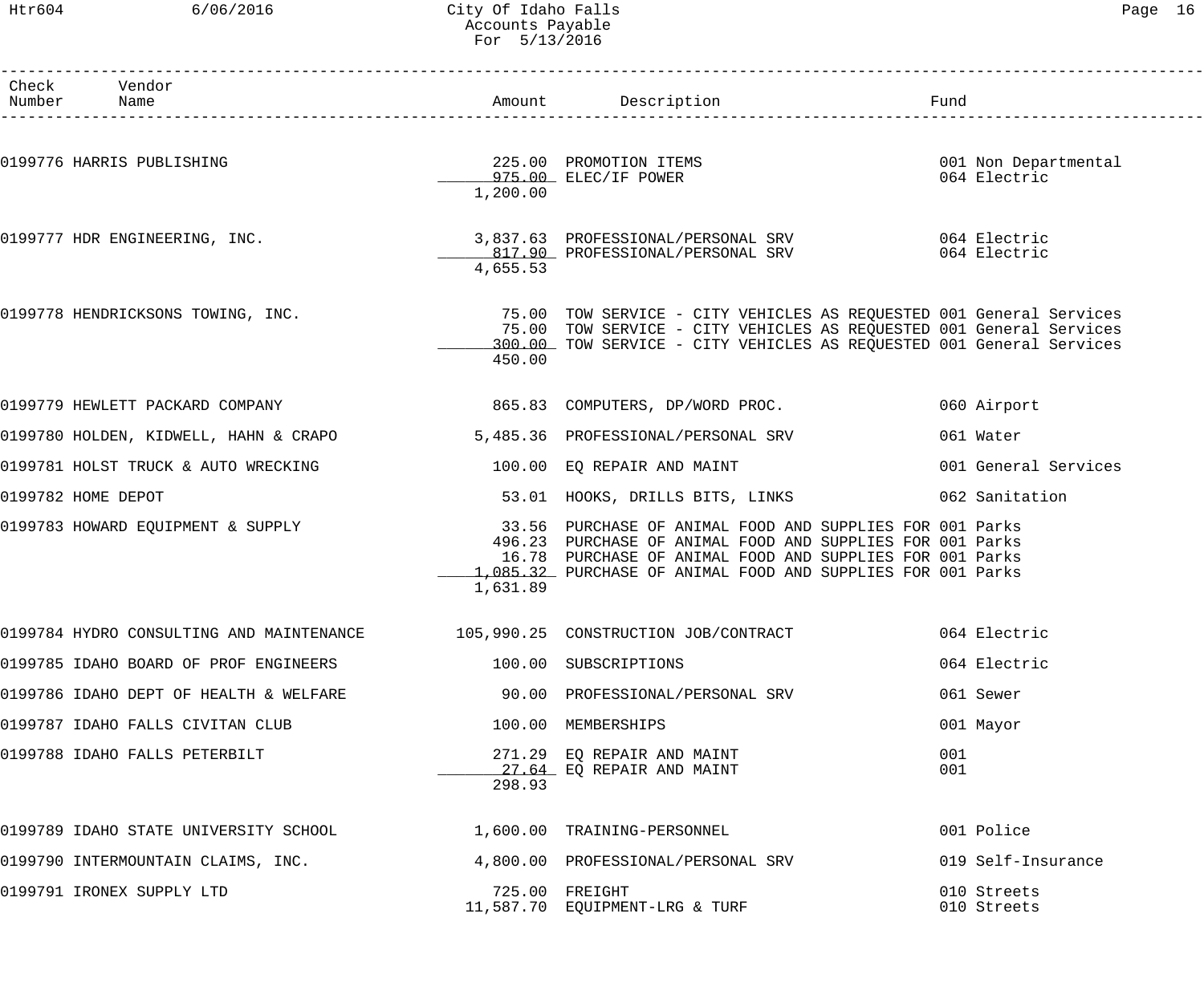# Htr604 6/06/2016 City Of Idaho Falls Page 17 Accounts Payable For 5/13/2016

| Check Vendor<br>Number Name           |           |                                                                                                                                                                                                                                                                                                                                                                                                                                                                                          |                            |
|---------------------------------------|-----------|------------------------------------------------------------------------------------------------------------------------------------------------------------------------------------------------------------------------------------------------------------------------------------------------------------------------------------------------------------------------------------------------------------------------------------------------------------------------------------------|----------------------------|
| 0199791 IRONEX SUPPLY LTD             | 13,462.70 | 800.00 FREIGHT<br>350.00 SERVICES/MISCELLANEOUS                                                                                                                                                                                                                                                                                                                                                                                                                                          | 010 Streets<br>010 Streets |
| 0199792 JC GOLF ACCESSORIES           |           | 176.28 INVENTORY AS REQUESTED BY PINECREST GOLF 018 Golf Courses                                                                                                                                                                                                                                                                                                                                                                                                                         |                            |
|                                       | 81.99     | 16.00 PARTS AS REQUESTED BY CITY OF IDAHO FALL 001 General Services                                                                                                                                                                                                                                                                                                                                                                                                                      |                            |
| 0199794 L-TRON CORPORATION            |           | 324.00 BUILDING SUP/REPR/MAINT.                                                                                                                                                                                                                                                                                                                                                                                                                                                          | 001 Police                 |
| 0199795 LANTERN PRESS                 | 2,057.85  | 121.05 FREIGHT<br>1,936.80 RESALE ITEMS                                                                                                                                                                                                                                                                                                                                                                                                                                                  | 001 Parks<br>001 Parks     |
| 0199796 LINKPATH COMMUNICATIONS, INC. |           | 5,037.01 ELEC/IF POWER                                                                                                                                                                                                                                                                                                                                                                                                                                                                   | 064 Electric               |
|                                       |           |                                                                                                                                                                                                                                                                                                                                                                                                                                                                                          |                            |
| 0199798 MAGIC VALLEY LABS, INC.       |           | 1,054.00 LAB ANALYSIS AS REQUESTED BY SEWER DIVIS 061 Sewer                                                                                                                                                                                                                                                                                                                                                                                                                              |                            |
| 0199799 MEL'S LOCK & KEY              | 45.25     | 30.00 MAKE KEYS AND REPAIR LOCKS AS REQUESTED 001 General Services<br>15.25 MAKE KEYS AND REPAIR LOCKS AS REQUESTED 001 General Services                                                                                                                                                                                                                                                                                                                                                 |                            |
| 0199800 MONSTER GARAGE DOOR, INC.     |           | 90.00 PROVIDE MAINTENANCE AND REPAIRS AS REQUE 060 Airport                                                                                                                                                                                                                                                                                                                                                                                                                               |                            |
| 0199801 MUZAK, LLC                    |           | 1,000.44 AIRPORT MAINTENANCE                                                                                                                                                                                                                                                                                                                                                                                                                                                             | 060 Airport                |
| 0199802 NAPA AUTO PARTS               | 90.50     | 2.29 PARTS AS REQUESTED BY CITY OF IDAHO FALL 001 General Services<br>4.58 PARTS AS REQUESTED BY CITY OF IDAHO FALL 001 General Services<br>72.55 EQ REPAIR AND MAINT<br>6.79 PARTS AS REQUESTED BY CITY OF IDAHO FALL 001 General Services<br>4.29 OIL FILTER FOR CONCRETE S                                                                                                                                                                                                            | 001<br>010 Streets         |
| 0199803 NICHE ACADEMY, LLC            |           | 945.00 COMPUTERS, DP/WORD PROC. 012 Library                                                                                                                                                                                                                                                                                                                                                                                                                                              |                            |
| 0199804 NIKE GOLF                     |           | 889.42 INVENTORY AS REQUESTED BY PINECREST GOLF 018 Golf Courses<br>640.33 INVENTORY AS REQUESTED BY SAND CREEK GOL 018 Golf Courses<br>2,088.58 INVENTORY AS REQUESTED BY SAND CREEK GOL 018 Golf Courses<br>553.41 INVENTORY AS REQUESTED BY SAND CREEK GOL 018 Golf Courses<br>148.48 INVENTORY AS REQUESTED BY SAGE LAKES GOL 018 Golf Courses<br>31.38 INVENTORY AS REQUESTED BY SAGE LAKES GOL 018 Golf Courses<br>57.28 INVENTORY AS REQUESTED BY SAGE LAKES GOL 018 Golf Courses |                            |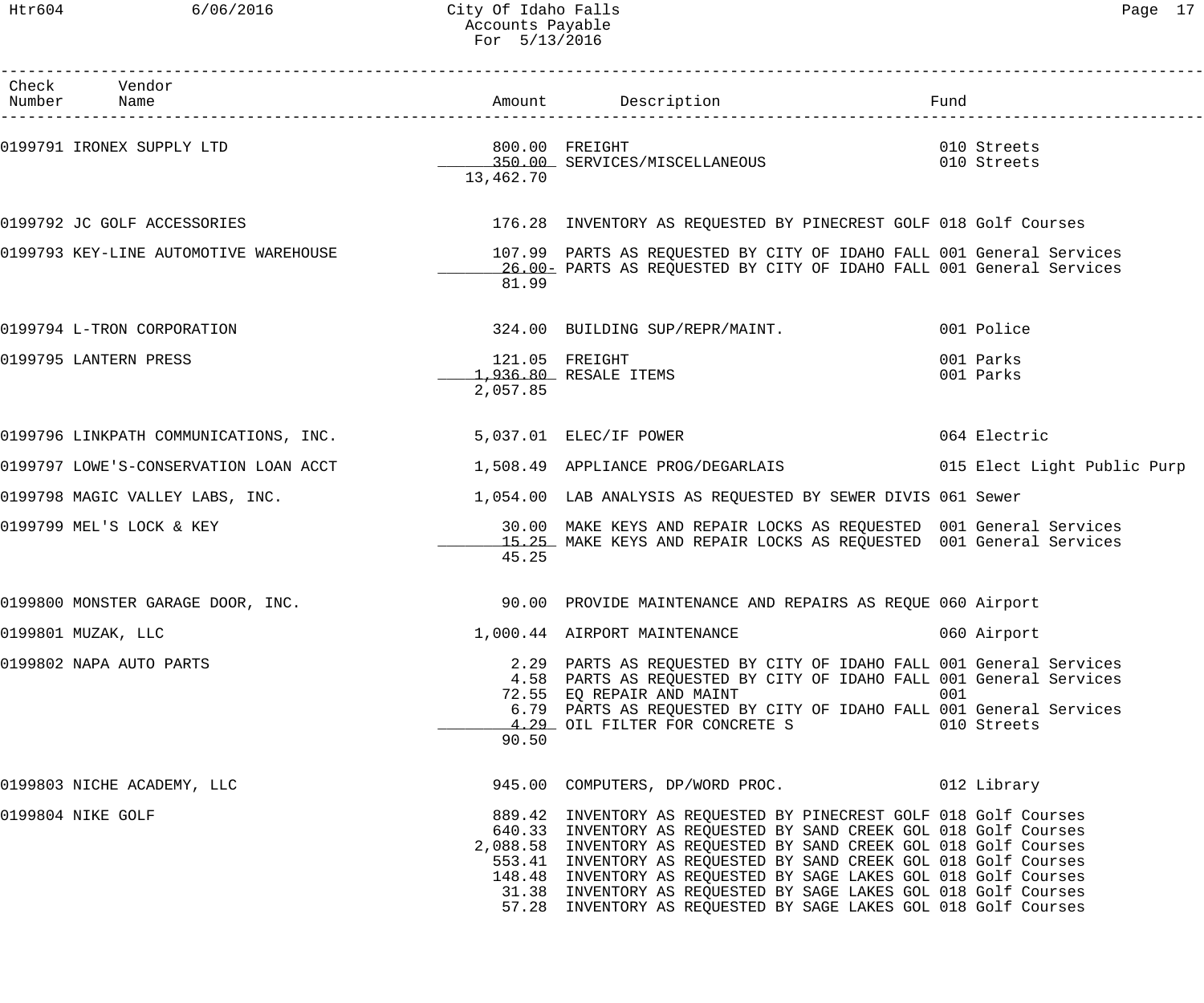# Htr604 6/06/2016 City Of Idaho Falls Page 18 Accounts Payable For 5/13/2016

| Check Vendor<br>Number Name                                                                                      |           |                                                                                                                                                                                                                                                                                                                                                                                                                                                                                       |                                                                                                                                                                                |
|------------------------------------------------------------------------------------------------------------------|-----------|---------------------------------------------------------------------------------------------------------------------------------------------------------------------------------------------------------------------------------------------------------------------------------------------------------------------------------------------------------------------------------------------------------------------------------------------------------------------------------------|--------------------------------------------------------------------------------------------------------------------------------------------------------------------------------|
| 0199804 NIKE GOLF                                                                                                | 4,859.06  | 44.56 INVENTORY AS REQUESTED BY SAGE LAKES GOL 018 Golf Courses<br>291.64 INVENTORY AS REQUESTED BY PINECREST GOLF 018 Golf Courses<br>113.98 INVENTORY AS REQUESTED BY SAGE LAKES GOL 018 Golf Courses                                                                                                                                                                                                                                                                               |                                                                                                                                                                                |
| 0199805 OMEGA RAIL MANAGEMENT, INC. 600.00 ELEC/IF POWER                                                         |           |                                                                                                                                                                                                                                                                                                                                                                                                                                                                                       | 064 Electric                                                                                                                                                                   |
|                                                                                                                  | 319.15    | 0199806 OUTSOURCE RECEIVABLES MGT ID <a>&gt;&gt;&gt;&gt;&gt;&gt; <a>&gt; <a><a>192.90</a></a></a>COLLECTIONS SERVICES FOR UTILITY ACCOUNT 001 Treasurer</a><br>126.25 COLLECTIONS SERVICES FOR UTILITY ACCOUNT 001 Treasurer                                                                                                                                                                                                                                                          |                                                                                                                                                                                |
| 0199807 PACIFICORP / ROCKY MOUNTAIN                           25,056.00 ELEC/IF POWER<br>24.265.61 ELEC/IF POWER | 49,321.61 |                                                                                                                                                                                                                                                                                                                                                                                                                                                                                       | 064 Electric<br>064 Electric                                                                                                                                                   |
| 0199808 PARTNERSHIP FOR SCIENCE & 3,500.00 MEMBERSHIPS                                                           |           |                                                                                                                                                                                                                                                                                                                                                                                                                                                                                       | 064 Electric                                                                                                                                                                   |
| 0199809 PING GOLF COMPANY, INC.                                                                                  | 1,906.78  | 526.77 INVENTORY AS REQUESTED BY SAND CREEK GOL 018 Golf Courses<br>367.55 INVENTORY AS REQUESTED BY SAND CREEK GOL 018 Golf Courses<br>7.06 INVENTORY AS REQUESTED BY SAGE LAKES GOL 018 Golf Courses<br>659.89 INVENTORY AS REQUESTED BY SAND CREEK GOL 018 Golf Courses<br>51.96 INVENTORY AS REQUESTED BY SAND CREEK GOL 018 Golf Courses<br>140.16 INVENTORY AS REQUESTED BY SAND CREEK GOL 018 Golf Courses<br>153.39 INVENTORY AS REQUESTED BY SAGE LAKES GOL 018 Golf Courses |                                                                                                                                                                                |
| 0199810 PLATT ELECTRIC / REXEL, INC.                                                                             | 249.25    | 138.63 MISCELLANEOUS ELECTRICAL SUPPLIES FOR BL 001 General Services<br>97.21 MISCELLANEOUS ELECTRICAL SUPPLIES FOR BL 001 General Services<br>13.41 MISCELLANEOUS ELECTRICAL SUPPLIES FOR BL 001 General Services                                                                                                                                                                                                                                                                    |                                                                                                                                                                                |
| 0199811 POST REGISTER, THE                                                                                       | 2,676.52  | 148.20 LEGAL NOTICES 4/1-4/30<br>$39.90$ LEGAL NOTICES $4/1-4/30$<br>204.27 LEGAL NOTICES 4/1-4/30<br>265.86 LEGAL NOTICES 4/1-4/30<br>$624.00$ LEGAL NOTICES $4/1-4/30$<br>800.00 LEGAL NOTICES $4/1-4/30$<br>$317.38$ LEGAL NOTICES $4/1-4/30$<br>276.91 LEGAL NOTICES 4/1-4/30                                                                                                                                                                                                     | 001 Planning & Building<br>001 Planning & Building<br>001 Police<br>001 Fire<br>001 Cemeteries<br>001 Public Works Engineering<br>001 Public Works Engineering<br>064 Electric |
| 0199812 PRECISION GLASS & ALUMINUM INC                                                                           |           | 2,082.48 ELEC/IF POWER                                                                                                                                                                                                                                                                                                                                                                                                                                                                | 064 Electric                                                                                                                                                                   |
| 0199813 PREVENT FIRE                                                                                             |           | 303.00 FIRE PROTECT EQ/SUP/MAINT<br>225.00 FIRE PROTECT EQ/SUP/MAINT                                                                                                                                                                                                                                                                                                                                                                                                                  | 064 Electric<br>064 Electric                                                                                                                                                   |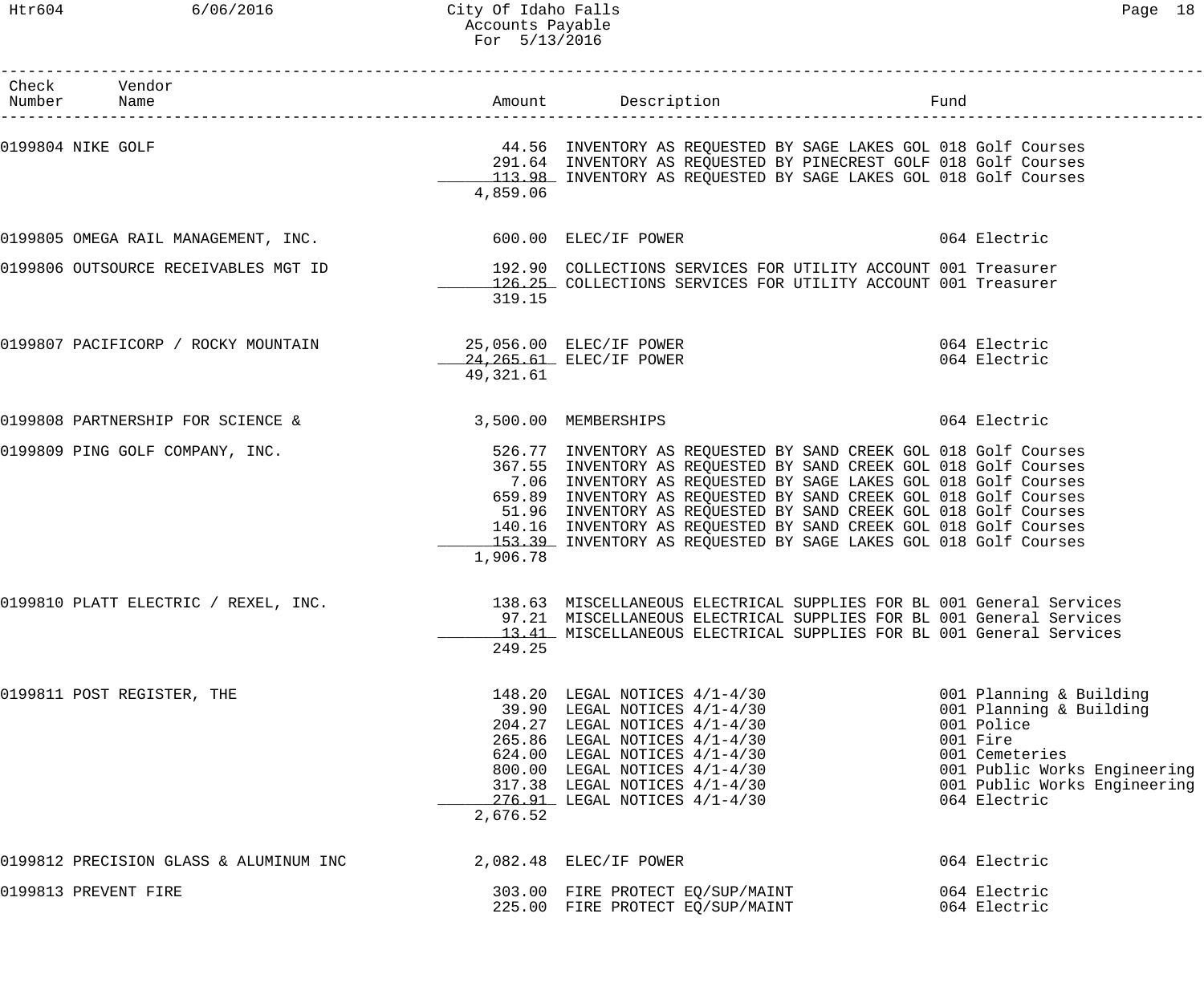# Htr604 6/06/2016 City Of Idaho Falls Page 19 Accounts Payable For 5/13/2016

| Check Vendor<br>Number Name                                               |               |                                                                                                                                                  | Fund                                                       |
|---------------------------------------------------------------------------|---------------|--------------------------------------------------------------------------------------------------------------------------------------------------|------------------------------------------------------------|
| 0199813 PREVENT FIRE                                                      |               |                                                                                                                                                  |                                                            |
|                                                                           |               |                                                                                                                                                  |                                                            |
|                                                                           |               | 2,749.55 FIRE PROTECT EQ/SUP/MAINT 064 Electric<br>70.00 FIRE PROTECT EQ/SUP/MAINT 064 Electric<br>212.00 FIRE PROTECT EQ/SUP/MAINT 064 Electric |                                                            |
|                                                                           | 3,559.55      |                                                                                                                                                  |                                                            |
| 0199814 ROCKY MOUNTAIN COMPETITIVE SOLUTION 500.00 NETWORK EQUIPMENT      |               |                                                                                                                                                  | 001 Treasurer                                              |
| 0199815 ROCKY MOUNTAIN ELECTRIC, INC. 13,693.67 CONSTRUCTION JOB/CONTRACT |               |                                                                                                                                                  | 001 Parks                                                  |
| 0199816 ROCKY MOUNTAIN POWER                                              |               | 29.42 UTILITES MAY 2016                                                                                                                          | 001 Parks                                                  |
|                                                                           |               | 1,501.17 UTILITES MAY 2016                                                                                                                       | 001 Parks                                                  |
|                                                                           |               | 787.31 UTILITES MAY 2016                                                                                                                         | 001 Parks                                                  |
|                                                                           |               | 398.72 UTILITES MAY 2016                                                                                                                         | 001 Cemeteries                                             |
|                                                                           |               | 447.59 UTILITES MAY 2016                                                                                                                         | 001 Fire                                                   |
|                                                                           |               | 581.04 UTILITES MAY 2016                                                                                                                         | 001 Cemeteries                                             |
|                                                                           |               | 229.14 UTILITES MAY 2016                                                                                                                         | 061 Sewer                                                  |
|                                                                           |               | 39.37 UTILITES MAY 2016                                                                                                                          | 061 Sewer                                                  |
|                                                                           | 4,046.68      | 32.92 UTILITES MAY 2016                                                                                                                          | 064 Electric                                               |
| 0199817 RODENT PRO.COM, LLC                                               |               | 661.25 FEED/BEDDING (ANIMALS) 001 Parks                                                                                                          |                                                            |
|                                                                           | 87.00 FREIGHT |                                                                                                                                                  | 001 Parks                                                  |
|                                                                           | 748.25        |                                                                                                                                                  |                                                            |
| 0199818 RON SAYER DODGE, INC.                                             |               | 246.60 PARTS AND MINOR SUBLET REPAIRS AS REQUES 001 General Services                                                                             |                                                            |
| 0199819 ROSE CITY LABEL                                                   |               | 155.00 PROMOTION ITEMS                                                                                                                           | 001 Police                                                 |
| 0199820 SAWTOOTH EMERGENCY VEHICLES                                       |               | 375.00 PARTS AS REQUESTED BY CITY OF IDAHO FALL 001 General Services                                                                             |                                                            |
|                                                                           | 549.49        | 174.49 PARTS AS REQUESTED BY CITY OF IDAHO FALL 001 General Services                                                                             |                                                            |
|                                                                           |               |                                                                                                                                                  |                                                            |
| 0199821 SEARS ROEBUCK & COMPANY                                           |               | 2,369.40 APPLIANCE PROG/CONNELL<br>846.94 APPLIANCE PROG/JAUSSI                                                                                  | 015 Elect Light Public Purp                                |
|                                                                           |               | 816.19 APPLIANCE PROG/THOMPSON                                                                                                                   | 015 Elect Light Public Purp<br>015 Elect Light Public Purp |
|                                                                           | 4,032.53      |                                                                                                                                                  |                                                            |
| 0199822 SNAP-ON TOOLS, INC.                                               |               | 47.45 GARAGE SHOP SUPPLIES                                                                                                                       | 001 General Services                                       |
| 0199823 SPECIALTY ENGINEERING, INC.                                       |               | 34,786.02 PROFESSIONAL/PERSONAL SRV                                                                                                              | 064 Electric                                               |
| 0199824 SUN MOUNTAIN SPORTS, INC.                                         |               | 10.45 INVENTORY AS REQUESTED BY SAGE LAKES GOL 018 Golf Courses                                                                                  |                                                            |
| 0199825 TAYLOR MADE GOLF COMPANY                                          |               | 307.81 INVENTORY AS REQUESTED BY PINECREST GOLF 018 Golf Courses                                                                                 |                                                            |
| 0199826 TETON MICROBIOLOGY LAB                                            |               | 270.00 LABORATORY ANALYSIS FOR WATER SAMPLES                                                                                                     | 061 Water                                                  |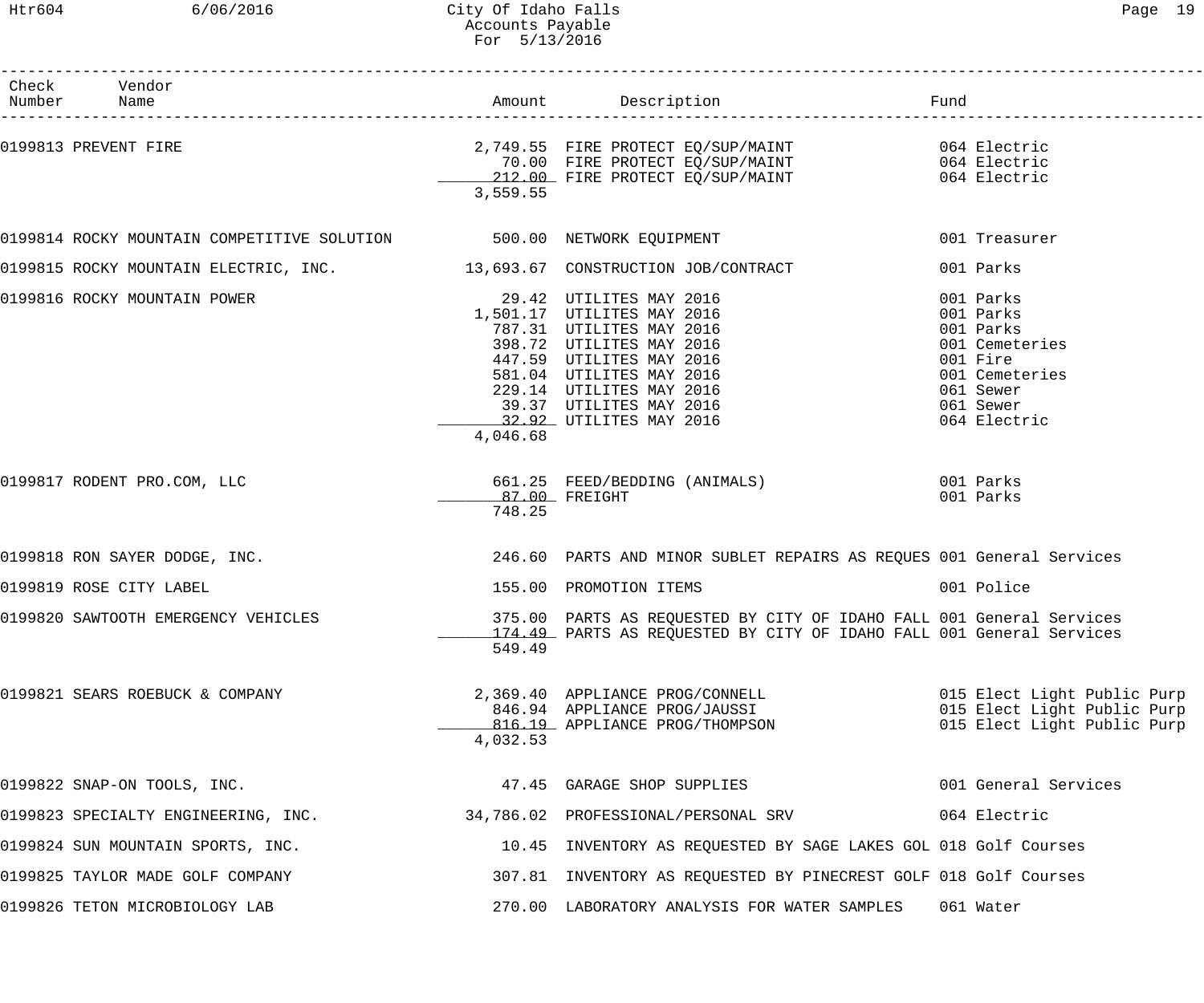Htr604 6/06/2016 City Of Idaho Falls Page 20 Accounts Payable For 5/13/2016

|               | Check Vendor<br>Number Name                                                                |                   |                                                                                                                                                                                                                                                                                                        |           |
|---------------|--------------------------------------------------------------------------------------------|-------------------|--------------------------------------------------------------------------------------------------------------------------------------------------------------------------------------------------------------------------------------------------------------------------------------------------------|-----------|
|               |                                                                                            |                   |                                                                                                                                                                                                                                                                                                        |           |
|               | 0199827 THOMPSON, REBECCA                                                                  |                   | 120.00 PROFESSIONAL/PERSONAL SRV 601 Planning & Building                                                                                                                                                                                                                                               |           |
|               | 0199828 TIFOSI OPTICS, INC.                                                                |                   | 531.85 INVENTORY AS REQUESTED BY SAND CREEK GOL 018 Golf Courses                                                                                                                                                                                                                                       |           |
|               | 0199829 TIM REINKE                                                                         |                   |                                                                                                                                                                                                                                                                                                        |           |
|               | 0199830 TRANSUNION                                                                         |                   | 25.00 PEOPLE LOCATING AS REQUESTED BY THE POLI 001 Police                                                                                                                                                                                                                                              |           |
|               | 0199831 TRIAXIS ENGINEERING, INC. 170.00 PROFESSIONAL/PERSONAL SRV 064 Electric            |                   |                                                                                                                                                                                                                                                                                                        |           |
|               | 0199832 TRUST FINANCIAL LLC (CONSERVICE FOR UTILITY ACCOUNTS 001 Treasurer                 |                   |                                                                                                                                                                                                                                                                                                        |           |
|               | 0199833 TXTWIRE COMMUNICATIONS, INC. 349.00 PROFESSIONAL/PERSONAL SRV 001 Non Departmental |                   |                                                                                                                                                                                                                                                                                                        |           |
|               | 0199834 UPS STORE #2271                                                                    | 12.45<br>68.95    | 19.86 SHIPPING SERVICES FOR IDAHO FALLS POLICE 001 Police<br>11.82 SHIPPING SERVICES FOR IDAHO FALLS POLICE 001 Police<br>8.49 SHIPPING SERVICES FOR IDAHO FALLS POLICE 001 Police<br>SHIPPING SERVICES FOR IDAHO FALLS POLICE 001 Police<br>16.33 SHIPPING SERVICES FOR IDAHO FALLS POLICE 001 Police |           |
|               | 0199835 VERIZON WIRELESS                                                                   |                   | 2,680.73 BILLING 3/24/16-4/23/16                                                                                                                                                                                                                                                                       | 001       |
|               | 0199836 VERIZON WIRELESS                                                                   |                   | 11,024.68 BILLING 3/29/16-4/28/16                                                                                                                                                                                                                                                                      | 001       |
|               | 0199837 WATER ENVIRONMENT FEDERATION 183.00 MEMBERSHIPS                                    |                   |                                                                                                                                                                                                                                                                                                        | 061 Sewer |
| 0199838 WESCO |                                                                                            | 1,004.00 HARDWARE |                                                                                                                                                                                                                                                                                                        | 064       |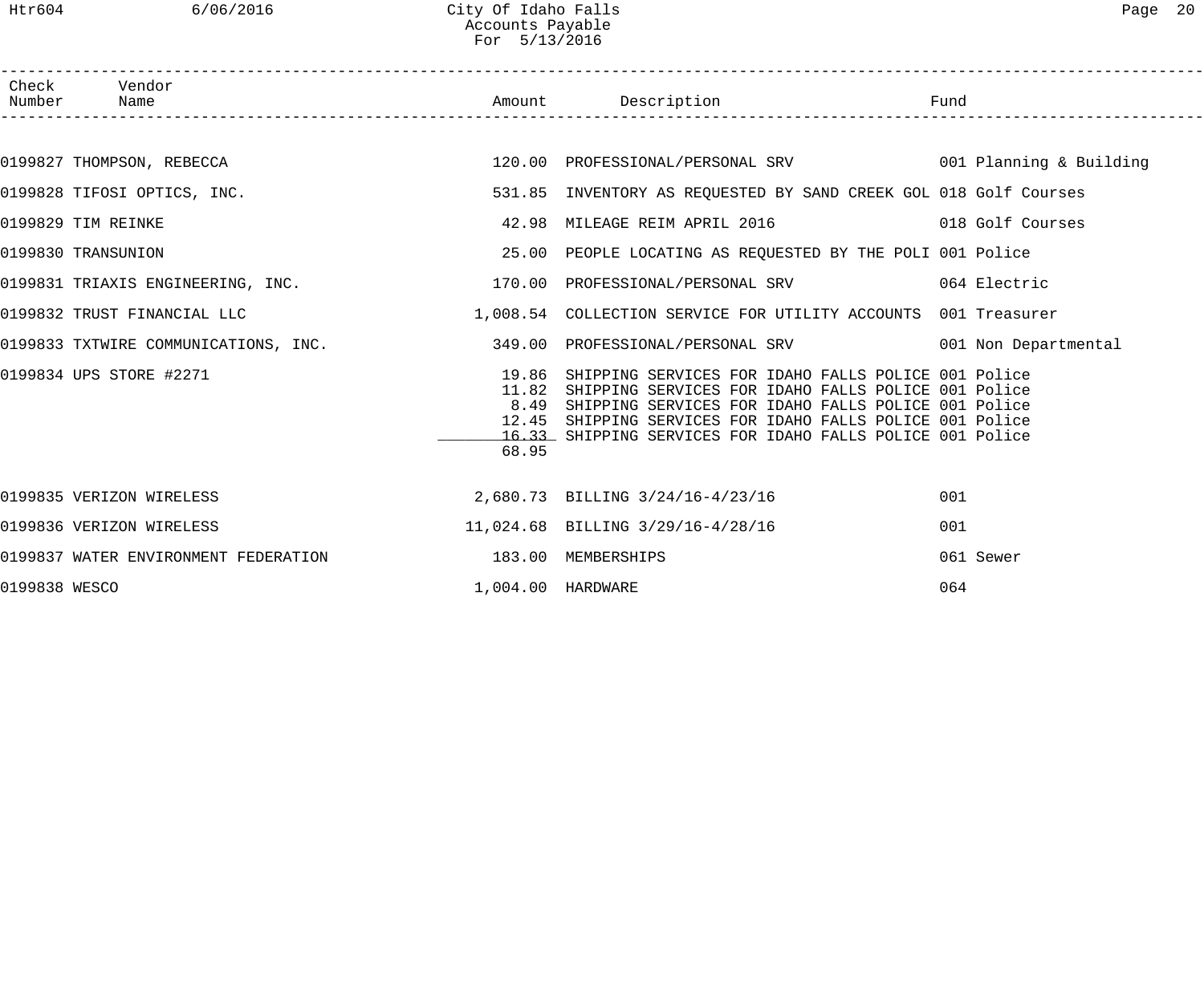# Htr604 6/06/2016 City Of Idaho Falls Page 21 Accounts Payable For 5/20/2016

| Check Vendor<br>Number Name<br>--------------------- |          |                                                                                                                                                                                                                                                                                                                                                                                                                                                                                                                                                                                                                                                                                                                                                                                         | Fund                                                                                                                                                                                                                                                                    |
|------------------------------------------------------|----------|-----------------------------------------------------------------------------------------------------------------------------------------------------------------------------------------------------------------------------------------------------------------------------------------------------------------------------------------------------------------------------------------------------------------------------------------------------------------------------------------------------------------------------------------------------------------------------------------------------------------------------------------------------------------------------------------------------------------------------------------------------------------------------------------|-------------------------------------------------------------------------------------------------------------------------------------------------------------------------------------------------------------------------------------------------------------------------|
| 0199839 ACUSHNET COMPANY                             | 882.69   | 717.96 INVENTORY AS REQUESTED BY SAGE LAKES GOL 018 Golf Courses<br>56.36 INVENTORY AS NEEDED BY SAND CREEK GOLF C 018 Golf Courses<br>108.37 INVENTORY AS NEEDED BY SAND CREEK GOLF C 018 Golf Courses                                                                                                                                                                                                                                                                                                                                                                                                                                                                                                                                                                                 |                                                                                                                                                                                                                                                                         |
| 0199840 ADVANCE AUTO PARTS                           |          | 543.75 EQ REPAIR AND MAINT 6001 General Services                                                                                                                                                                                                                                                                                                                                                                                                                                                                                                                                                                                                                                                                                                                                        |                                                                                                                                                                                                                                                                         |
| 0199841 AIRGAS USA, LLC                              | 698.44   | 164.69 PURCHASE OF OXYGEN SUPPLIES FOR CITY AMB 063 Ambulance<br>143.04 PURCHASE OF OXYGEN SUPPLIES FOR CITY AMB 063 Ambulance<br>108.90 PURCHASE OF OXYGEN SUPPLIES FOR CITY AMB 063 Ambulance<br>277.31 PURCHASE OF OXYGEN SUPPLIES FOR CITY AMB 063 Ambulance<br>4.50 PURCHASE OF OXYGEN SUPPLIES FOR CITY AMB 063 Ambulance                                                                                                                                                                                                                                                                                                                                                                                                                                                         |                                                                                                                                                                                                                                                                         |
|                                                      |          | 0199842 ALDERSON, KARST & MITRO 1,102.50 PROFESSIONAL/PERSONAL SRV 001 General Services                                                                                                                                                                                                                                                                                                                                                                                                                                                                                                                                                                                                                                                                                                 |                                                                                                                                                                                                                                                                         |
|                                                      | 97.34    | 0199843 ALSCO (AMERICAN LINEN DIV) 18.39 SUPPLIES AS REQUESTED BY PINECREST GOLF 018 Golf Courses<br>47.44 LAUNDRY SERVICE FOR SEWER DEPARTMENT 061 Sewer<br>29.51 LAUNDRY SERVICE FOR SEWER DEPARTMENT 061 Sewer<br>2.00 CLOTHING & APPAREL                                                                                                                                                                                                                                                                                                                                                                                                                                                                                                                                            | 064 Electric                                                                                                                                                                                                                                                            |
| 0199844 AMAZON.COM - CITY PURCHASES                  | 2,762.36 | 45.99- POLICE EQUIP & SUPPLIES<br>396.00 POLICE EQUIP & SUPPLIES<br>330.00 PULLE EQUIP & SUPPLIES<br>21.18 COMPUTERS, DP/WORD PROC. 001 Data Processing<br>57.34 COMPUTERS, DP/WORD PROC. 001 Data Processing<br>57.34 COMPUTERS, DP/WORD PROC. 001 Data Processing<br>57.34 COMPUTERS, DP/WORD PROC. 001<br>57.34 COMPUTERS, DP/WORD PROC.<br>251.96 COMPUTERS, DP/WORD PROC.<br>44.36 COMPUTERS, DP/WORD PROC.<br>18.00 BUILDING SUP/REPR/MAINT.<br>116.99 POLICE EQUIP & SUPPLIES<br>331.00 ELECTRONIC EQUIPMENT<br>63.42 AIRPORT MAINTENANCE<br>27.00 HARDWARE MISCELLANEOUS<br>27.00 HARDWARE MISCELLANEOUS<br>27.00 HARDWARE MISCELLANEOUS<br>749.00 OFFICE MACHINES & ACCESS.<br>27.00 HARDWARE MISCELLANEOUS<br>351.45 AUDIOVISUAL/PUBLICATION<br>70.29 AUDIOVISUAL/PUBLICATION | 001 Police<br>001 Police<br>001 Data Processing<br>001 Data Processing<br>001 Data Processing<br>001 Treasurer<br>001 Police<br>001 Fire<br>060 Airport<br>064 Electric<br>064 Electric<br>064 Electric<br>064 Electric<br>064 Electric<br>064 Electric<br>064 Electric |
| 0199845 AMERICAN INSURANCE SERVICE                   |          | 322.00 PROFESSIONAL/PERSONAL SRV<br>367.20 PROFESSIONAL/PERSONAL SRV                                                                                                                                                                                                                                                                                                                                                                                                                                                                                                                                                                                                                                                                                                                    | 001 Non Departmental<br>001 Human Resources                                                                                                                                                                                                                             |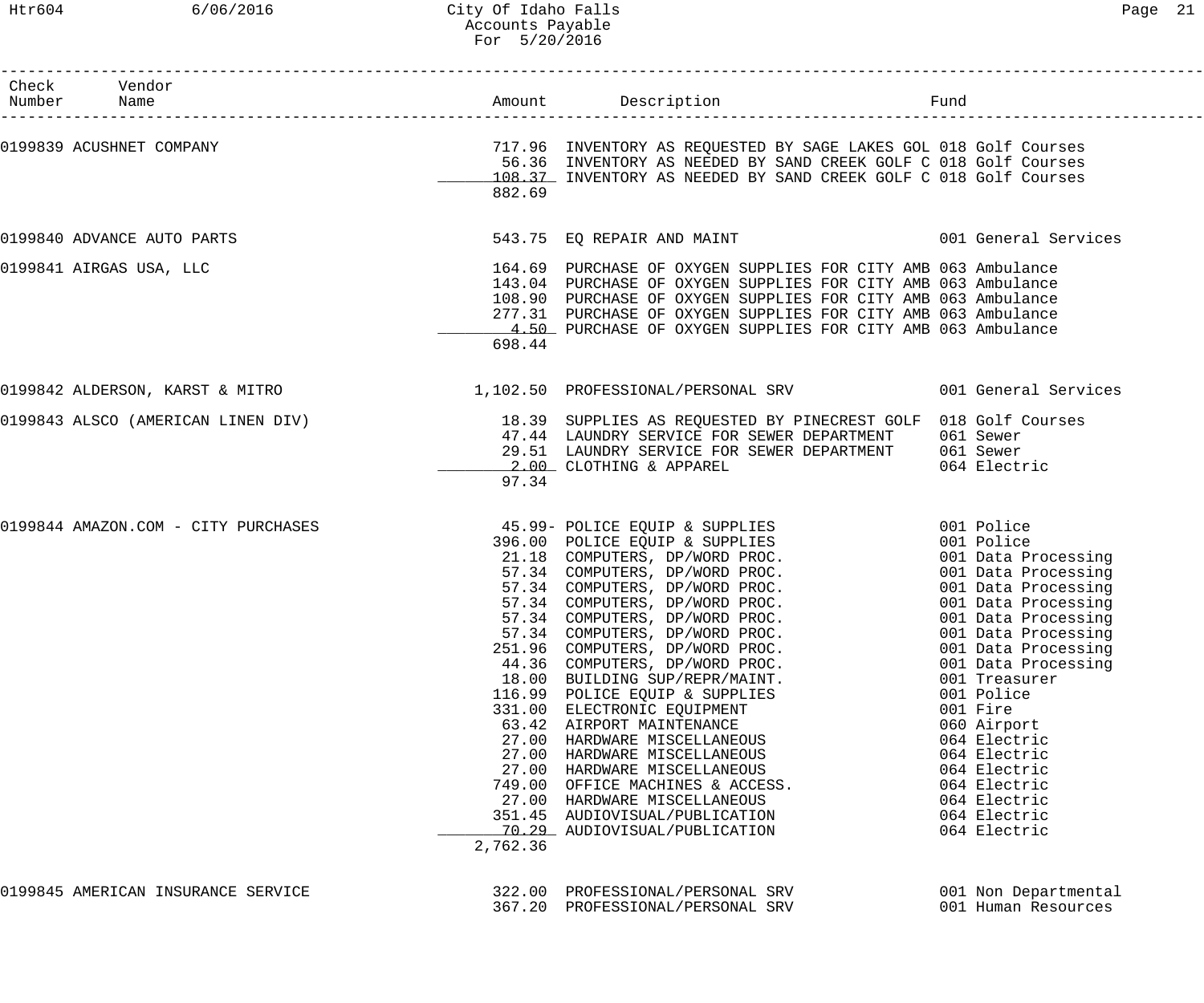| Раае | ╱ |
|------|---|
|------|---|

| Htr604          | 6/06/2016                             | City Of Idaho Falls<br>Accounts Payable<br>For 5/20/2016                                      |                                                                                                                                                                                                                                                                                                                                                               | Page 22                                      |  |
|-----------------|---------------------------------------|-----------------------------------------------------------------------------------------------|---------------------------------------------------------------------------------------------------------------------------------------------------------------------------------------------------------------------------------------------------------------------------------------------------------------------------------------------------------------|----------------------------------------------|--|
| Check<br>Number | Vendor<br>Name                        |                                                                                               | Amount Description                                                                                                                                                                                                                                                                                                                                            | Fund                                         |  |
|                 |                                       | 689.20                                                                                        |                                                                                                                                                                                                                                                                                                                                                               |                                              |  |
|                 | 0199846 AMERIGAS PROPANE              |                                                                                               | 39.98 PROPANE                                                                                                                                                                                                                                                                                                                                                 | 061 Sewer                                    |  |
|                 | 0199847 ANIMAL CARE EQUIPMENT & SRVC  | 461.84                                                                                        | 49.26 FREIGHT<br>412.58 POLICE EQUIP & SUPPLIES                                                                                                                                                                                                                                                                                                               | 001 Police<br>001 Police                     |  |
|                 | 0199848 ANIXTER INC.                  | 2,397.75 HARDWARE<br>3,739.20 HARDWARE<br>1,105.00 HARDWARE<br>2,133.75- HARDWARE<br>5,108.20 |                                                                                                                                                                                                                                                                                                                                                               | 064<br>064<br>064 Electric<br>064 Electric   |  |
|                 | 0199849 ARCHITECTURAL BUILDING SUPPLY | 693.60                                                                                        | 152.00 MISCELLANEOUS PURCHASES AS REQUESTED BY 001 General Services<br>18.00 MISCELLANEOUS PURCHASES AS REQUESTED BY 001 General Services<br>158.60 MISCELLANEOUS PURCHASES AS REQUESTED BY 001 General Services<br>30.00 MISCELLANEOUS PURCHASES AS REQUESTED BY 001 General Services<br>335.00 MISCELLANEOUS PURCHASES AS REQUESTED BY 001 General Services |                                              |  |
|                 | 0199850 ARNOLD MACHINERY CO., INC.    | 354.07                                                                                        | 325.29 EQ REPAIR AND MAINT<br>28.78 FREIGHT                                                                                                                                                                                                                                                                                                                   | 001 General Services<br>001 General Services |  |
|                 |                                       |                                                                                               | 0199851 AUTOMOTIVE CHARGING & STARTING LLC 210.40 PARTS AND MINOR SUBLET REPAIRS AS REQUES 001 General Services                                                                                                                                                                                                                                               |                                              |  |
|                 | 0199852 AUTOMOTIVE SPRINGS & OVERLOAD | 557.40                                                                                        | 489.70 PARTS AND MINOR SUBLET REPAIRS AS REQUES 001 General Services<br>67.70 PARTS AND MINOR SUBLET REPAIRS AS REQUES 001 General Services                                                                                                                                                                                                                   |                                              |  |
|                 | 0199853 BALL STORAGE & ICE, LLC       | 62.50 FOOD                                                                                    |                                                                                                                                                                                                                                                                                                                                                               | 064 Electric                                 |  |
|                 | 0199854 BANNOCK ANIMAL MEDICAL        | 200.00                                                                                        | 95.00 SPAY/NEUTER SERVICES<br>105.00 SPAY/NEUTER SERVICES                                                                                                                                                                                                                                                                                                     | 001<br>001                                   |  |
|                 | 0199855 BENSON, DAVID                 |                                                                                               | 88.00 CONTRACTED OFFICIALS                                                                                                                                                                                                                                                                                                                                    | 011 Recreation                               |  |
|                 | 0199856 BLACKFOOT ANIMAL CLINIC       |                                                                                               | 20.00 SPAY/NEUTER SERVICES                                                                                                                                                                                                                                                                                                                                    | 001                                          |  |

0199857 BLUE CROSS VETERINARY CLINIC  $\qquad 85.00$  SPAY/NEUTER SERVICES 001

0199858 BONNEVILLE COUNTY 638.40 WASTE REMOVAL AS REQUESTED BY THE SEWER 061 Sewer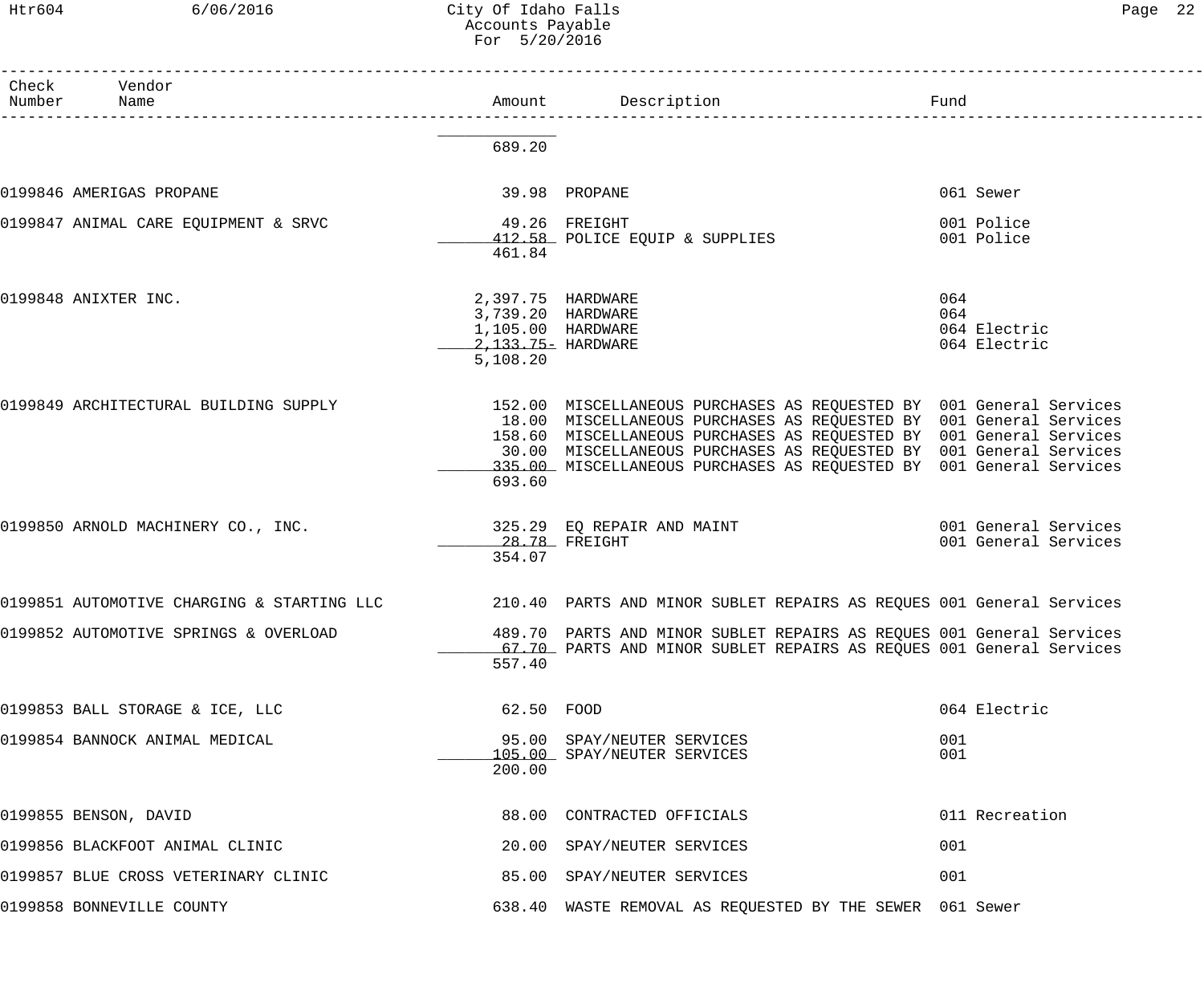Htr604 6/06/2016 City Of Idaho Falls Page 23 Accounts Payable For 5/20/2016

| Check Vendor<br>Number Name          |          |                                                                                                                                                                                                                                                                                                                                                                                                                                        | Fund                                                                                                                   |
|--------------------------------------|----------|----------------------------------------------------------------------------------------------------------------------------------------------------------------------------------------------------------------------------------------------------------------------------------------------------------------------------------------------------------------------------------------------------------------------------------------|------------------------------------------------------------------------------------------------------------------------|
| 0199858 BONNEVILLE COUNTY            | 966.72   | 128.32 FREON REMOVAL AND HAULING OF USED TIRES 062 Sanitation                                                                                                                                                                                                                                                                                                                                                                          |                                                                                                                        |
| 0199859 BOYCE, ERIC                  |          | 550.00 CONTRACTED OFFICIALS                                                                                                                                                                                                                                                                                                                                                                                                            | 011 Recreation                                                                                                         |
| 0199860 BRAD JORDAN                  |          | 95.58 MILEAGE REIMBURSEMENT                                                                                                                                                                                                                                                                                                                                                                                                            | 001 General Services                                                                                                   |
| 0199861 BROADWAY FORD, INC.          | 230.64   | 32.93 PARTS AND MINOR SUBLET REPAIRS AS REQUES 001 General Services<br>7.99 PARTS AND MINOR SUBLET REPAIRS AS REQUES 001 General Services<br>117.22 PARTS AND MINOR SUBLET REPAIRS AS REQUES 001 General Services<br>15.50 PARTS AND MINOR SUBLET REPAIRS AS REQUES 001 General Services<br>33.86 PARTS AND MINOR SUBLET REPAIRS AS REQUES 001 General Services<br>23.14 PARTS AND MINOR SUBLET REPAIRS AS REOUES 001 General Services |                                                                                                                        |
| 0199862 C & B OPERATIONS, LLC        | 98.63    | 31.14 PARTS AND MINOR SUBLET REAPIRS AS REQUES 001 General Services<br>38.91 PARTS AND MINOR SUBLET REAPIRS AS REQUES 001 General Services<br>20.00 PARTS AND MINOR SUBLET REAPIRS AS REQUES 001 General Services<br>8.58 PARTS AND MINOR SUBLET REAPIRS AS REQUES 001 General Services                                                                                                                                                |                                                                                                                        |
| 0199863 CALLAWAY GOLF SALES COMPANY  | 1,381.89 | 113.80 INVENTORY AS REQUESTED BY PINECREST GOLF 018 Golf Courses<br>106.73 INVENTORY AS REQUESTED BY PINECREST GOLF 018 Golf Courses<br>1,161.36 INVENTORY AS REQUESTED BY PINECREST GOLF 018 Golf Courses                                                                                                                                                                                                                             |                                                                                                                        |
| 0199864 CENTURYLINK                  | 1,441.69 | 45.18 RADIO-ALARM LINES/MAY2016<br>95.26 RADIO-ALARM LINES/MAY2016<br>70.00 RADIO-ALARM LINES/MAY2016<br>114.04 RADIO-ALARM LINES/MAY2016<br>85.00 RADIO-ALARM LINES/MAY2016<br>39.00 RADIO-ALARM LINES/MAY2016<br>394.80 RADIO-ALARM LINES/MAY2016<br>377.78 RADIO-ALARM LINES/MAY2016                                                                                                                                                | 011 Recreation<br>011 Recreation<br>060 Airport<br>061 Water<br>061 Water<br>061 Sewer<br>064 Electric<br>064 Electric |
| 0199865 COBRA PUMA GOLF, INC.        | 383.88   | 340.97 INVENTORY AS REQUESTED BY SAND CREEK GOL 018 Golf Courses<br>42.91 INVENTORY AS REQUESTED BY PINECREST GOLF 018 Golf Courses                                                                                                                                                                                                                                                                                                    |                                                                                                                        |
| 0199866 CODALE ELECTRIC SUPPLY, INC. |          | 21,840.50 TRANSFORMERS<br>1,149.50 TRANSFORMERS<br>2,292.00 FIBER OPTIC MATERIAL                                                                                                                                                                                                                                                                                                                                                       | 064<br>064<br>064                                                                                                      |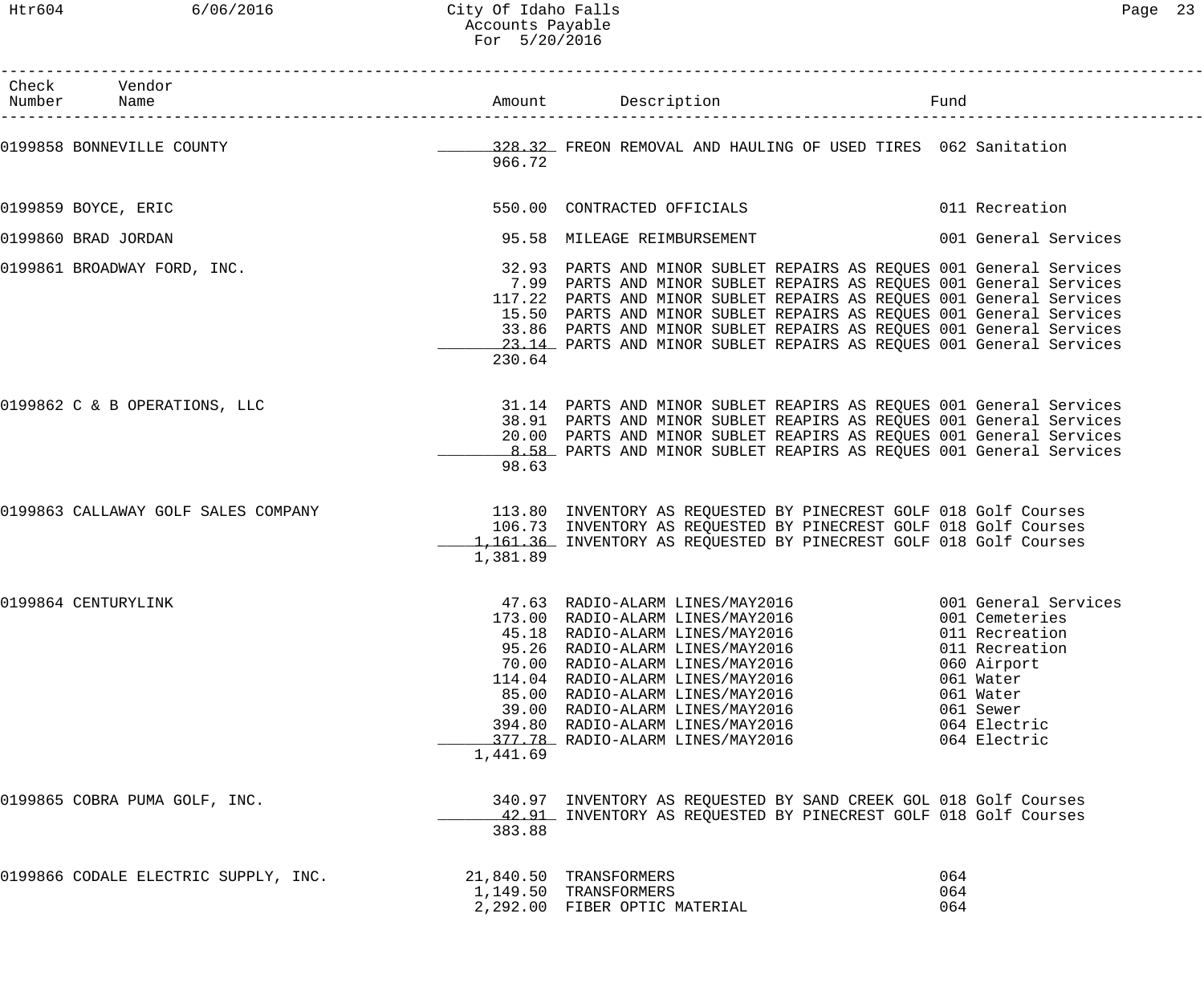# Htr604 6/06/2016 City Of Idaho Falls Page 24 Accounts Payable For 5/20/2016

| Check<br>Number | Vendor<br>Name                                                            |                 |                                                                                          |                      |
|-----------------|---------------------------------------------------------------------------|-----------------|------------------------------------------------------------------------------------------|----------------------|
|                 |                                                                           | 25,282.00       |                                                                                          |                      |
|                 | 0199867 COUNTRYSIDE VET. HOSPITAL PLLC 6 85.00 SPAY/NEUTER SERVICES       | 105.00          | 20.00 SPAY/NEUTER SERVICES                                                               | 001<br>001           |
|                 | 0199868 CR CLARK CONSTRUCTION, LLC 33,241.35 WATER DEPARTMENT             |                 |                                                                                          | 061 Water            |
|                 | 0199869 CREEKSIDE COUNSELING                                              |                 | 600.00 TRAINING-PERSONNEL                                                                | 001 Police           |
|                 | 0199870 CREO INDUSTRIAL ARTS LLC                                          | 22,412.51 SIGNS |                                                                                          | 001 Parks            |
|                 | 0199871 DAN'S ACE HARDWARE                                                |                 | 138.75 SPRAY PAINT, TAPE                                                                 | 001 Parks            |
|                 | 0199872 DAWSON, TERRY                                                     |                 | 1,000.00 PROFESSIONAL/PERSONAL SRV                                                       | 001 Data Processing  |
|                 | 0199873 DEERE & AULT CONSULTANTS, INC. 2,065.00 PROFESSIONAL/PERSONAL SRV |                 |                                                                                          | 064 Electric         |
|                 | 0199874 DESIGN WORKSHOP, INC.                                             |                 | 5,019.45 PROFESSIONAL/PERSONAL SRV                                                       | 001 Parks            |
|                 | 0199875 DEVELOPMENT WORKSHOP, INC.                                        |                 | 6,380.00 JANITORIAL SERVICES FOR CITY BUILDINGS                                          | 001 General Services |
|                 | 0199876 DIVERSIFIED STORAGE CONTAINERS 6 150.00 ELEC/IF POWER             |                 |                                                                                          | 064 Electric         |
|                 |                                                                           |                 |                                                                                          | 064 Electric         |
|                 | 0199878 DOCTORS FOSTER & SMITH, INC.                                      |                 | 50.98 FEED/BEDDING (ANIMALS)                                                             | 001 Parks            |
|                 | 0199879 DOMINO'S PIZZA - DBA                                              |                 | 40.45 PIZZA AND DELIVERY CHARGES FOR BIRTHDAY 011 Recreation                             |                      |
|                 | 0199880 EASTSIDE PET CLINIC                                               | 742.50          | 207.50 SPAY AND NEUTER SERVICES FOR THE ANIMAL 001 Police<br>535.00 SPAY/NEUTER SERVICES | 001                  |
|                 | 0199881 ECONOLITE CONTROL PRODUCTS INC 48,900.00 TRAFFIC                  |                 |                                                                                          | 064                  |
|                 | 0199882 ELECTROMARK COMPANY                                               |                 | 427.71 HARDWARE MISCELLANEOUS                                                            | 064 Electric         |
|                 | 0199883 ELISE BUTLER                                                      |                 | 704.00 CURB&GUTTER/ELISE BUTLER                                                          | 010 Streets          |
|                 | 0199884 ELLIOTT, DJ                                                       |                 | 88.00 CONTRACTED OFFICIALS                                                               | 011 Recreation       |
|                 | 0199885 ENERGY LABORATORIES, INC.                                         |                 | 835.00 LABORATORY ANALYSIS AT WASTEWATER TREATM 061 Sewer                                |                      |
|                 | 0199886 FALLS WATER COMPANY                                               |                 | 41.00 WATER SERVICE FOR FIRE STATION #2                                                  | 001 Fire             |
|                 | 0199887 FARRER, TOM                                                       |                 | 440.00 CONTRACTED OFFICIALS                                                              | 011 Recreation       |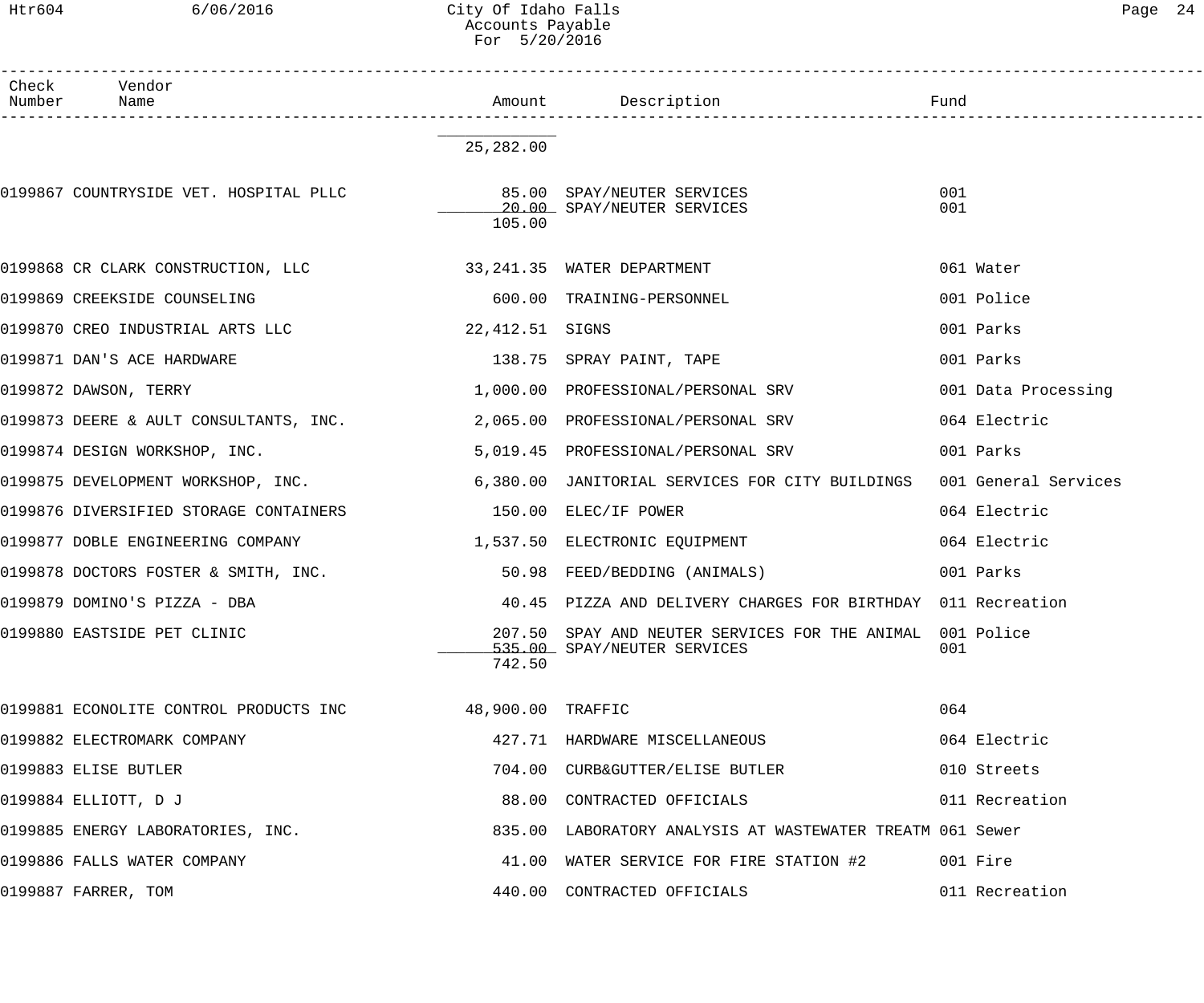# Htr604 6/06/2016 City Of Idaho Falls Page 25 Accounts Payable For 5/20/2016

| Check Vendor<br>Number Name                                                                                |          |                                                                                                                                                                                                                                                                                                                                                                                                                                                                                                                                                                                                                                                                                                                                                                                                            |                                                                                                                                                                                                                                                                                              |
|------------------------------------------------------------------------------------------------------------|----------|------------------------------------------------------------------------------------------------------------------------------------------------------------------------------------------------------------------------------------------------------------------------------------------------------------------------------------------------------------------------------------------------------------------------------------------------------------------------------------------------------------------------------------------------------------------------------------------------------------------------------------------------------------------------------------------------------------------------------------------------------------------------------------------------------------|----------------------------------------------------------------------------------------------------------------------------------------------------------------------------------------------------------------------------------------------------------------------------------------------|
| 0199888 FERGUSON ENTERPRISES, INC. 40 109.15 MISCELLANEOUS PLUMBING SUPPLIES FOR BLDG 001 General Services |          |                                                                                                                                                                                                                                                                                                                                                                                                                                                                                                                                                                                                                                                                                                                                                                                                            |                                                                                                                                                                                                                                                                                              |
| 0199889 FIN FUN MERMAID LLC                                                                                |          | 450.00 INVENTORY OF MERMAID TAILS AS REQUESTED 011 Recreation                                                                                                                                                                                                                                                                                                                                                                                                                                                                                                                                                                                                                                                                                                                                              |                                                                                                                                                                                                                                                                                              |
| 0199890 FIRST RESPONDERS                                                                                   | 445.93   | 252.03 ALTERATIONS AND/OR EMBROIDERY TO POLICE 001 Police<br>135.00 ALTERATIONS AND/OR EMBROIDERY TO POLICE 001 Police<br>26.00 ALTERATIONS AND/OR EMBROIDERY TO POLICE 001 Police<br>32.90 ALTERATIONS AND/OR EMBROIDERY TO POLICE 001 Police                                                                                                                                                                                                                                                                                                                                                                                                                                                                                                                                                             |                                                                                                                                                                                                                                                                                              |
| 0199891 FLEETPRIDE, INC.                                                                                   | 1,758.56 | 40.82 EQ REPAIR AND MAINT 001<br>108.69 EQ REPAIR AND MAINT 6001<br>59.95 PARTS AS REQUESTED BY CITY OF IDAHO FALL 001 General Services<br>490.34 PARTS AS REQUESTED BY CITY OF IDAHO FALL 001 General Services<br>10.20 PARTS AS REQUESTED BY CITY OF IDAHO FALL 001 General Services<br>13.08 PARTS AS REQUESTED BY CITY OF IDAHO FALL 001 General Services<br>145.01 PARTS AS REQUESTED BY CITY OF IDAHO FALL 001 General Services<br>25.78 PARTS AS REQUESTED BY CITY OF IDAHO FALL 001 General Services<br>27.14 PARTS AS REQUESTED BY CITY OF IDAHO FALL 001 General Services<br>48.39 PARTS AS REQUESTED BY CITY OF IDAHO FALL 001 General Services<br>237.32 PARTS AS REQUESTED BY CITY OF IDAHO FALL 001 General Services<br>551.84 PARTS AS REQUESTED BY CITY OF IDAHO FALL 001 General Services |                                                                                                                                                                                                                                                                                              |
| 0199892 GALE, MASON                                                                                        |          | 418.00 CONTRACTED OFFICIALS 6011 Recreation                                                                                                                                                                                                                                                                                                                                                                                                                                                                                                                                                                                                                                                                                                                                                                |                                                                                                                                                                                                                                                                                              |
| 0199893 GENERAL PACIFIC, INC.                                                                              |          | 25.24 FREIGHT CHARGES ON PO #79 664 Electric                                                                                                                                                                                                                                                                                                                                                                                                                                                                                                                                                                                                                                                                                                                                                               |                                                                                                                                                                                                                                                                                              |
| 0199894 GOLF CARTS UNLIMITED                                                                               | 775.22   | 703.11 GOLF CART REPAIRS AS REQUESTED BY SAND C 018 Golf Courses<br>72.11 GOLF CLUB REPAIRS AS REQUESTED BY SAGE L 018 Golf Courses                                                                                                                                                                                                                                                                                                                                                                                                                                                                                                                                                                                                                                                                        |                                                                                                                                                                                                                                                                                              |
| 0199895 GRAFFITI SOLUTIONS INC.                                                                            | 294.00   | 32.00 FREIGHT<br>262.00 PARKS & RECREATION MISC.                                                                                                                                                                                                                                                                                                                                                                                                                                                                                                                                                                                                                                                                                                                                                           | 001 Parks<br>001 Parks                                                                                                                                                                                                                                                                       |
| 0199896 GUSTAVE A. LARSON COMPANY                                                                          |          | 29.98 HVAC SUPPLIES AS REQUESTED BY BUILDING M 001 General Services                                                                                                                                                                                                                                                                                                                                                                                                                                                                                                                                                                                                                                                                                                                                        |                                                                                                                                                                                                                                                                                              |
| 0199897 HARBOR FREIGHT - STORE #332                                                                        |          | 16.99 24 IN HEAVY DUTY PUSH BRO<br>26.99 4 PC TOOL BOX SET<br>19.99 1 1/2 IN X 10 FT RTCHT TI<br>19.99 1 1/2 IN X 10 FT RTCHT TI<br>16.99 4PC ADJ LASER ETCHED WREN<br>9.99 8PC PROFESSIONAL SCREWDRI<br>7.99 12PC CUSHION GRIP SCREWDR<br>7.99 12PC CUSHION GRIP SCREWDR<br>7.99 12PC CUSHION GRIP SCREWDR<br>7.99 3PC SLIP JOINT PLIERS                                                                                                                                                                                                                                                                                                                                                                                                                                                                  | 001 Public Works Engineering<br>001 Public Works Engineering<br>001 Public Works Engineering<br>001 Public Works Engineering<br>001 Public Works Engineering<br>001 Public Works Engineering<br>001 Public Works Engineering<br>001 Public Works Engineering<br>001 Public Works Engineering |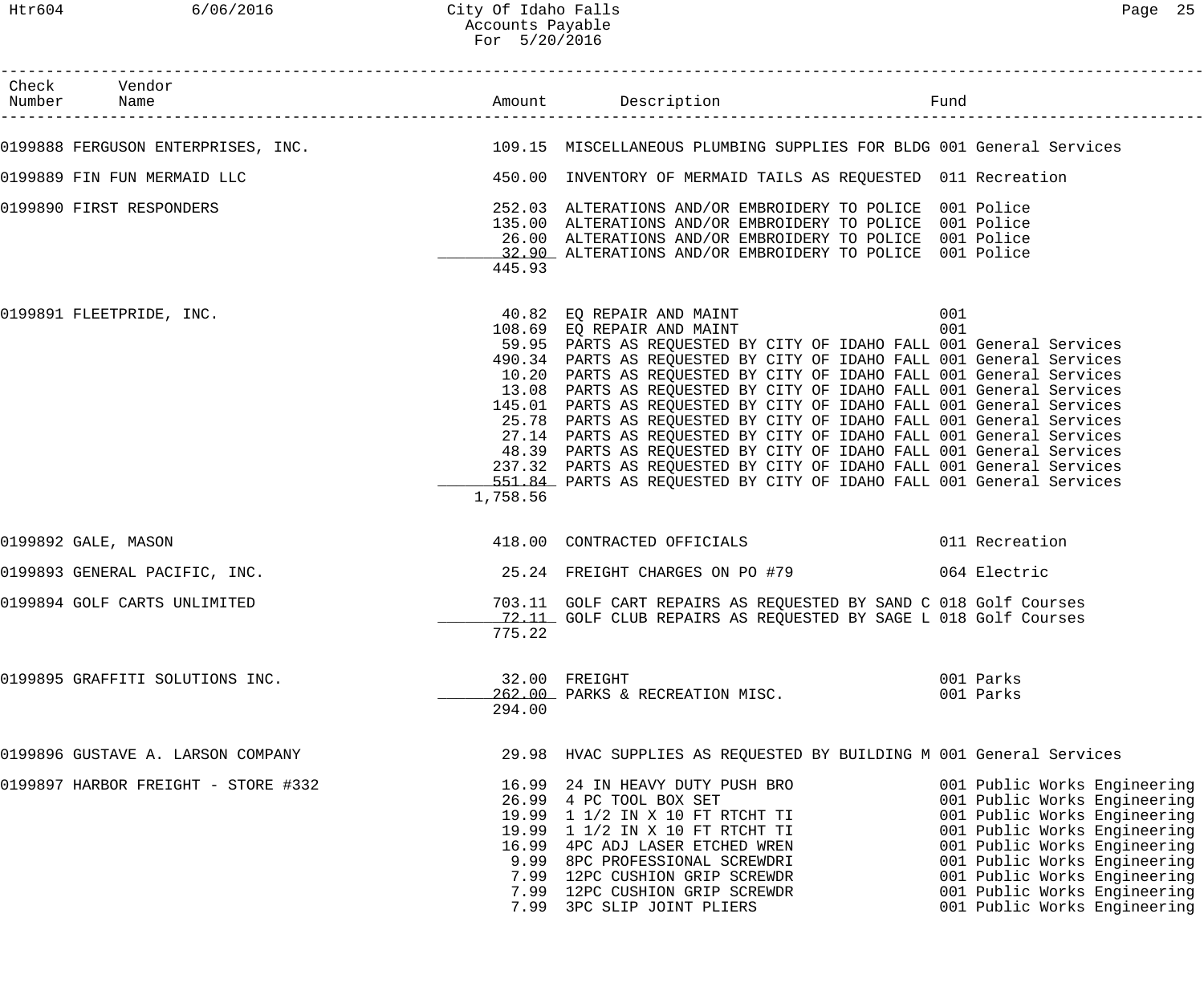## Htr604 6/06/2016 City Of Idaho Falls Page 26 Accounts Payable For 5/20/2016

| Check Vendor<br>Number Name<br>------------------- |                                                                          |                                                                                                                                                                                                                                                                                                                                                                                                     |                                                                                                                                                                                                                                |
|----------------------------------------------------|--------------------------------------------------------------------------|-----------------------------------------------------------------------------------------------------------------------------------------------------------------------------------------------------------------------------------------------------------------------------------------------------------------------------------------------------------------------------------------------------|--------------------------------------------------------------------------------------------------------------------------------------------------------------------------------------------------------------------------------|
|                                                    | 203.59                                                                   |                                                                                                                                                                                                                                                                                                                                                                                                     |                                                                                                                                                                                                                                |
|                                                    | 121,939.06                                                               | 0199898 HARRIS COMPUTER CORPORATION $\begin{array}{r} 16,514.06 \quad \text{TRAVEL/LOOGING} \ 30,000.00 \quad \text{COMPUTERS}, \text{ DP/WORD PROC.} \ 014 \quad \text{Merf} \ 55,000.00 \quad \text{COMPUTERS}, \text{ DP/WORD PROC.} \ 014 \quad \text{Merf} \ 20,000.00 \quad \text{COMPUTERS}, \text{DP/WORD PROC.} \ 014 \quad \text{Merf} \ 20,000.00 \quad \text{COMPUTERS}, \text{DP/WORD$ |                                                                                                                                                                                                                                |
| 0199899 HARRIS HEALTH INSTITUTE                    |                                                                          | 1,144.00 CURB&GUTTER/HARRIS HEALTH                                                                                                                                                                                                                                                                                                                                                                  | 010 Streets                                                                                                                                                                                                                    |
| 0199900 HARRIS PUBLISHING                          | 2,000.12 PRINTING<br>1,200.32 PRINTING<br>1,200.32 PRINTING<br>12,400.00 | 2,502.32 PRINTING<br>1,499.16 PRINTING<br>799.80 PRINTING<br>199.64 PRINTING<br>499.72 PRINTING<br>499.72 PRINTING<br>499.72 PRINTING<br>499.72 PRINTING<br>499.72 PRINTING<br>499.72 PRINTING                                                                                                                                                                                                      | 001 Parks<br>001 Parks<br>001 Parks<br>001 Parks<br>011 Recreation<br>011 Recreation<br>011 Recreation<br>018 Golf Courses<br>018 Golf Courses<br>018 Golf Courses<br>018 Golf Courses<br>018 Golf Courses<br>018 Golf Courses |
| 0199901 HEWLETT PACKARD COMPANY                    | 1,731.66                                                                 | 865.83 COMPUTERS, DP/WORD PROC.<br>865.83 COMPUTERS, DP/WORD PROC.                                                                                                                                                                                                                                                                                                                                  | 001 Non Departmental<br>001 Data Processing                                                                                                                                                                                    |
| 0199902 HILL'S PET NUTRITION SALES, INC            |                                                                          | 86.74 SHIPPING CHARGES FOR DONATED ANIMAL FOOD 001 Police                                                                                                                                                                                                                                                                                                                                           |                                                                                                                                                                                                                                |
| 0199903 HOME DEPOT                                 |                                                                          | 15.04 SPRAY PRIMER, SPRAY PAINT<br>24.98 CLEAR PLASTIC<br>223.58 14@15.97 SHOVELS                                                                                                                                                                                                                                                                                                                   | 001 Parks<br>001 Parks<br>001 Parks                                                                                                                                                                                            |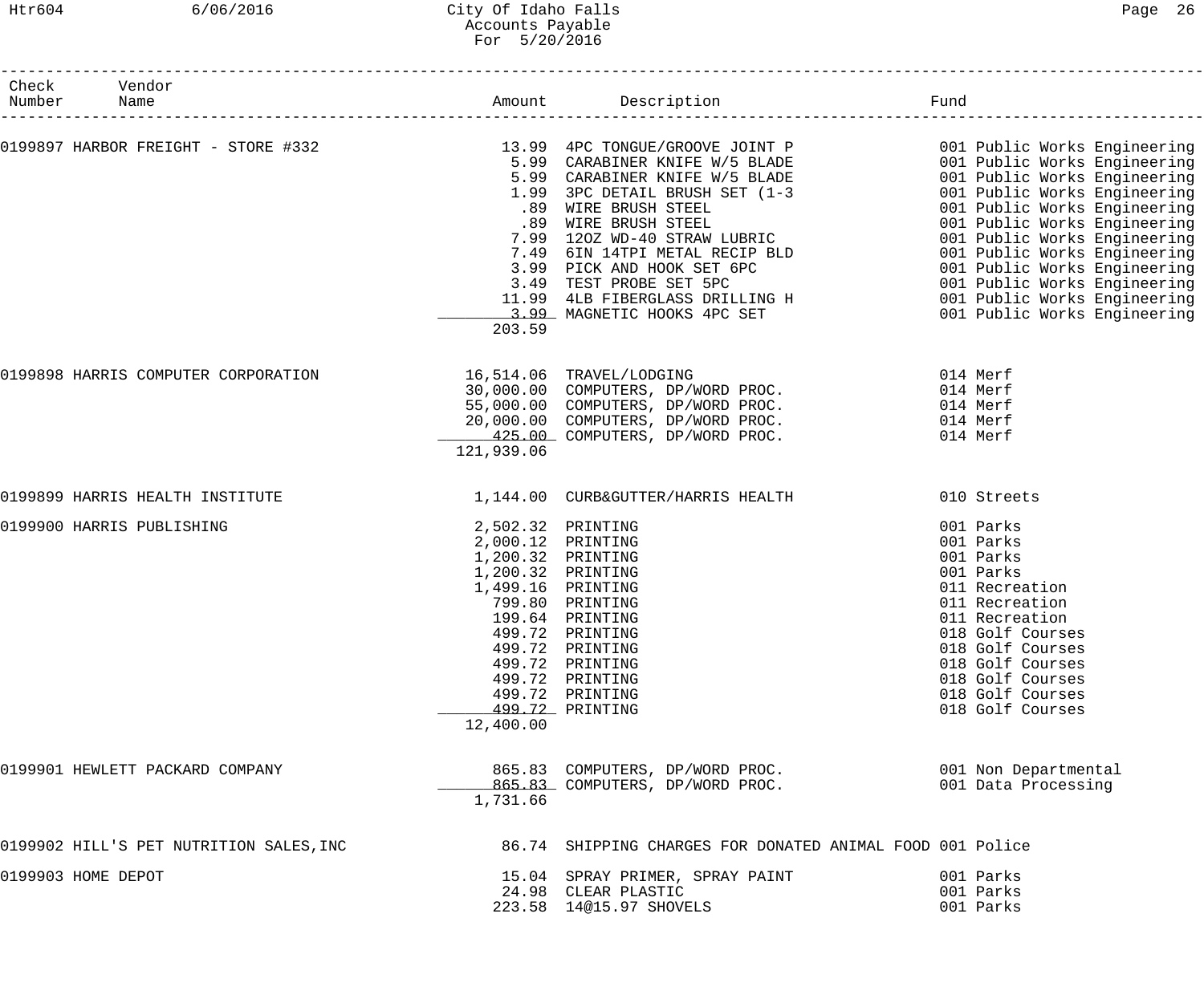### Htr604 6/06/2016 City Of Idaho Falls Page 27 Accounts Payable For 5/20/2016

| ., |  |
|----|--|
|----|--|

| Check Vendor<br>Number Name        |        |                                                                                                                        |                              |
|------------------------------------|--------|------------------------------------------------------------------------------------------------------------------------|------------------------------|
| 0199903 HOME DEPOT                 |        |                                                                                                                        |                              |
|                                    |        |                                                                                                                        |                              |
|                                    |        | 53.91 3@17.97 SHOVELS (1998) 001 Parks<br>122.40 ITEMS/CEMETERY LUBE, HACK (1998) 001 Cemeteries<br>53.60 CONCRETE MIX |                              |
|                                    |        | 53.60 CONCRETE MIX<br>2.55 HEX BOLT                                                                                    | 001 Cemeteries               |
|                                    |        |                                                                                                                        | 001 Parks                    |
|                                    |        | 99.94 HS REEL JAVA                                                                                                     | 061 Water                    |
|                                    | 596.00 |                                                                                                                        |                              |
| 0199904 HOMER, RANDY               |        | 440.00 CONTRACTED OFFICIALS                                                                                            | 011 Recreation               |
| 0199905 HORSLEY, CHRIS             |        | 220.00 CONTRACTED OFFICIALS                                                                                            | 011 Recreation               |
| 0199906 IDAHO FALLS VETERINARY     |        | 150.00 EMERGENCY SERVICES FOR POLICE DEPARTMENT 001 Police                                                             |                              |
|                                    |        | 65.00 EMERGENCY SERVICES FOR POLICE DEPARTMENT 001 Police                                                              |                              |
|                                    |        | 65.00 EMERGENCY SERVICES FOR POLICE DEPARTMENT 001 Police                                                              |                              |
|                                    |        | 100.00 EMERGENCY SERVICES FOR POLICE DEPARTMENT 001 Police                                                             |                              |
|                                    |        | 7.00 EMERGENCY SERVICES FOR POLICE DEPARTMENT 001 Police                                                               |                              |
|                                    | 387.00 |                                                                                                                        |                              |
| 0199907 IDAHO SOD                  |        | 348.00 SOD FOR COVERING GRAVES AT THE CEMETERY 001 Cemeteries                                                          |                              |
| 0199908 IDAHO TRAFFIC SAFETY, INC. |        | 110.00 MODIFY/MAKE NEW VORTAC SI                                                                                       | 060 Airport                  |
| 0199909 INTERMOUNTAIN GAS COMPANY  |        | 8.06 UTILITIES MAY 2016                                                                                                | 001 General Services         |
|                                    |        |                                                                                                                        | 001 General Services         |
|                                    |        |                                                                                                                        | 001 General Services         |
|                                    |        | 598.95 UTILITIES MAY 2016<br>27.60 UTILITIES MAY 2016<br>41.86 UTILITIES MAY 2016                                      | 001 Police                   |
|                                    |        | $1,316.70$ UTILITIES MAY 2016                                                                                          | 001 Police                   |
|                                    |        | 475.81 UTILITIES MAY 2016                                                                                              | 001 Parks                    |
|                                    |        | 446.65 UTILITIES MAY 2016                                                                                              | 001 Parks                    |
|                                    |        | 55.38 UTILITIES MAY 2016                                                                                               | 001 Parks                    |
|                                    |        | 44.88 UTILITIES MAY 2016                                                                                               | 001 Parks                    |
|                                    | 26.84  | UTILITIES MAY 2016                                                                                                     | 001 Parks                    |
|                                    |        | 188.71 UTILITIES MAY 2016                                                                                              | 001 Parks                    |
|                                    |        | 29.11 UTILITIES MAY 2016                                                                                               | 001 Parks                    |
|                                    | 86.18  | UTILITIES MAY 2016                                                                                                     | 001 Cemeteries               |
|                                    |        | 36.62 UTILITIES MAY 2016                                                                                               | 001 Cemeteries               |
|                                    | 252.09 | UTILITIES MAY 2016                                                                                                     | 001 Fire                     |
|                                    | 171.18 | UTILITIES MAY 2016                                                                                                     | 001 Fire                     |
|                                    | 391.28 | UTILITIES MAY 2016                                                                                                     | 001 Public Works Engineering |
|                                    | 130.49 | UTILITIES MAY 2016                                                                                                     | 018 Golf Courses             |
|                                    |        | 195.26 UTILITIES MAY 2016                                                                                              | 060 Airport                  |
|                                    |        | 1,837.18 UTILITIES MAY 2016                                                                                            | 060 Airport                  |
|                                    |        | 259.38 UTILITIES MAY 2016                                                                                              | 060 Airport                  |
|                                    |        | 187.96 UTILITIES MAY 2016                                                                                              |                              |
|                                    | 375.25 |                                                                                                                        | 061 Sewer                    |
|                                    |        | UTILITIES MAY 2016                                                                                                     | 061 Sewer                    |
|                                    |        | 28.35 UTILITIES MAY 2016                                                                                               | 061 Water                    |
|                                    |        | 2.81 UTILITIES MAY 2016                                                                                                | 061 Water                    |
|                                    |        | 57.65 UTILITIES MAY 2016                                                                                               | 061 Water                    |
|                                    |        | 14.07 UTILITIES MAY 2016                                                                                               | 061 Water                    |
|                                    |        |                                                                                                                        |                              |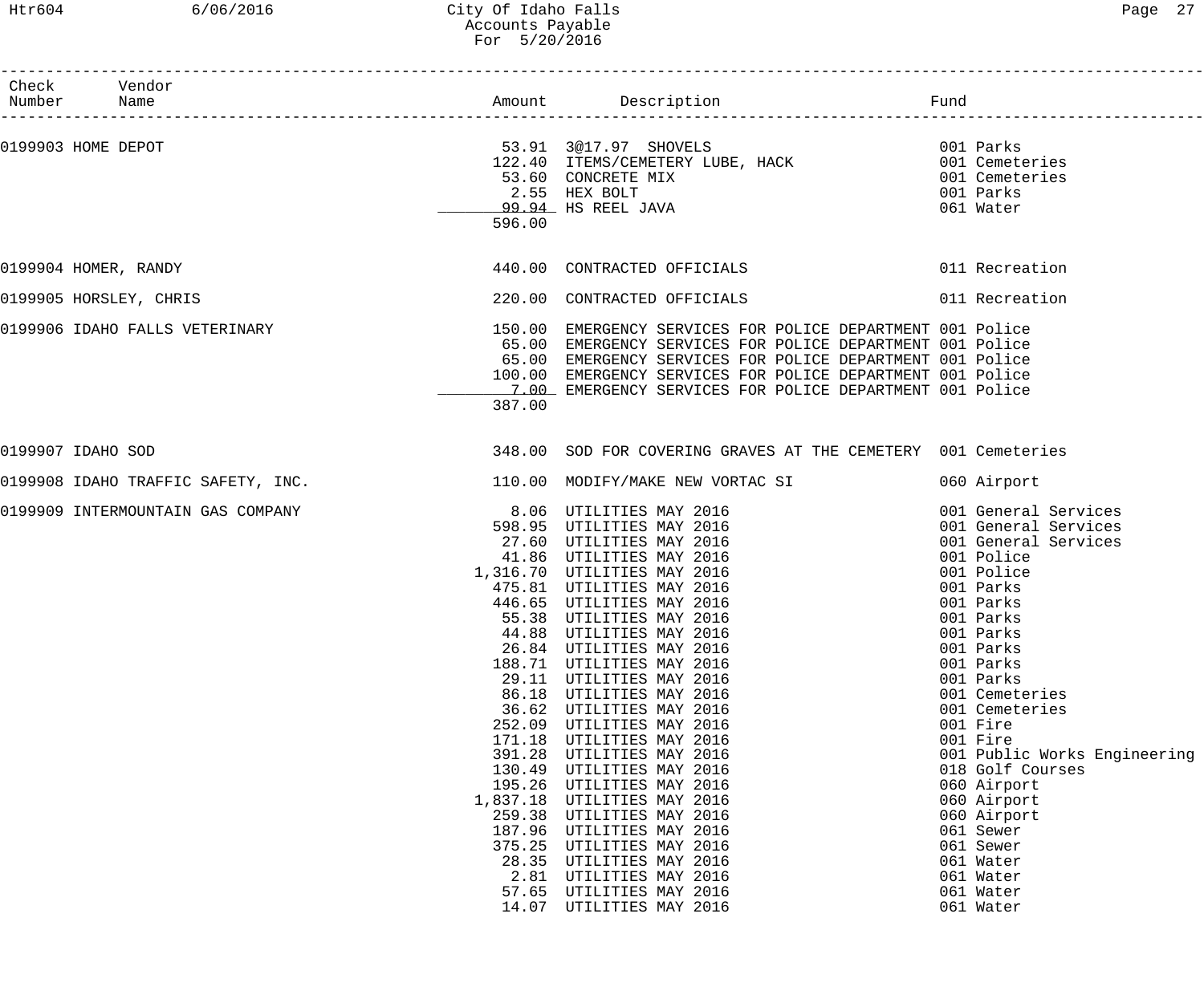Htr604 6/06/2016 City Of Idaho Falls Page 28 Accounts Payable For 5/20/2016

| Check Vendor<br>Number Name        |                   |                                                                                                                                                                                                                                                                                                                                                                                                                                                                                                                                                       |                                                                                      |
|------------------------------------|-------------------|-------------------------------------------------------------------------------------------------------------------------------------------------------------------------------------------------------------------------------------------------------------------------------------------------------------------------------------------------------------------------------------------------------------------------------------------------------------------------------------------------------------------------------------------------------|--------------------------------------------------------------------------------------|
|                                    | 7,334.18          |                                                                                                                                                                                                                                                                                                                                                                                                                                                                                                                                                       |                                                                                      |
| 0199910 J D ROOFING                |                   | 72.56 REFUND ROOF PERMIT                                                                                                                                                                                                                                                                                                                                                                                                                                                                                                                              | 001                                                                                  |
|                                    |                   | 0199911 JENKINS GLASS & DOORS, INC. 7,400.00 BUILDING SUP/REPR/MAINT.                                                                                                                                                                                                                                                                                                                                                                                                                                                                                 | 001 General Services                                                                 |
| 0199912 KENNETH DURSTINE           |                   | 1,815.00 CURB&GUTTER/K DURSTINE                                                                                                                                                                                                                                                                                                                                                                                                                                                                                                                       | 010 Streets                                                                          |
| 0199913 KIM'S CUSTOM CLUBS         | 483.00            | 110.00 GOLF CLUB REPAIRS AS REQUESTED BY SAND C 018 Golf Courses<br>75.00 GOLF CLUB REPAIRS AS REQUESTED BY SAND C 018 Golf Courses<br>5.00 GOLF CLUB REPAIRS AS REQUESTED BY SAND C 018 Golf Courses<br>150.00 GOLF CLUB REPAIRS AS REQUESTED BY SAND C 018 Golf Courses<br>45.00 GOLF CLUB REPAIRS AS REQUESTED BY SAND C 018 Golf Courses<br>40.00 GOLF CLUB REPAIRS AS REQUESTED BY SAGE L 018 Golf Courses<br>18.00 GOLF CLUB REPAIRS AS REQUESTED BY SAGE L 018 Golf Courses<br>40.00 GOLF CLUB REPAIRS AS REQUESTED BY SAGE L 018 Golf Courses |                                                                                      |
| 0199914 KINGHORN VETERINARY        | 170.00            | 85.00 SPAY/NEUTER SERIVICES<br>85.00 SPAY/NEUTER SERIVICES                                                                                                                                                                                                                                                                                                                                                                                                                                                                                            | 001<br>001                                                                           |
|                                    |                   | 0199915 KNIFE RIVER CORPORATION-NORTHWEST 41,372.50 CONSTRUCTION JOB/CONTRACT                                                                                                                                                                                                                                                                                                                                                                                                                                                                         | 061 Water                                                                            |
| 0199916 LANDON, AUSTIN             |                   | 308.00 CONTRACTED OFFICIALS                                                                                                                                                                                                                                                                                                                                                                                                                                                                                                                           | 011 Recreation                                                                       |
| 0199917 LEWIS CORPORATION          | 2,160.00 HARDWARE |                                                                                                                                                                                                                                                                                                                                                                                                                                                                                                                                                       | 064 Electric                                                                         |
| 0199918 LION GROUP, INC.           |                   | 4,845.92 CLOTHING & APPAREL                                                                                                                                                                                                                                                                                                                                                                                                                                                                                                                           | 001 Fire                                                                             |
| 0199919 LIQUIDSPRING, LLC          | 114.38            | 88.50 EQ REPAIR AND MAINT<br>$25.88$ FREIGHT                                                                                                                                                                                                                                                                                                                                                                                                                                                                                                          | 001 General Services<br>001 General Services                                         |
| 0199920 LOHSE, TIM J.              |                   | 250.00 ATTENDANT FOR PINECREST CLUBHOUSE                                                                                                                                                                                                                                                                                                                                                                                                                                                                                                              | 018 Golf Courses                                                                     |
| 0199921 LORI STANGER               |                   | 909.00 REIMBURSE SCHOOL/STANGER                                                                                                                                                                                                                                                                                                                                                                                                                                                                                                                       | 001 Treasurer                                                                        |
| 0199922 LOWE'S COMMERCIAL SERVICES | 350.77            | 55.99 SHOP VAC PARTS<br>113.05 TOOLS, HAND POWER/NONPOWER<br>29.40 TOOLS, HAND POWER/NONPOWER<br>130.77 PAINTING-EQUIP & PRODUCTS<br>21.56 PAINTING-EQUIP & PRODUCTS                                                                                                                                                                                                                                                                                                                                                                                  | 001 General Services<br>064 Electric<br>064 Electric<br>064 Electric<br>064 Electric |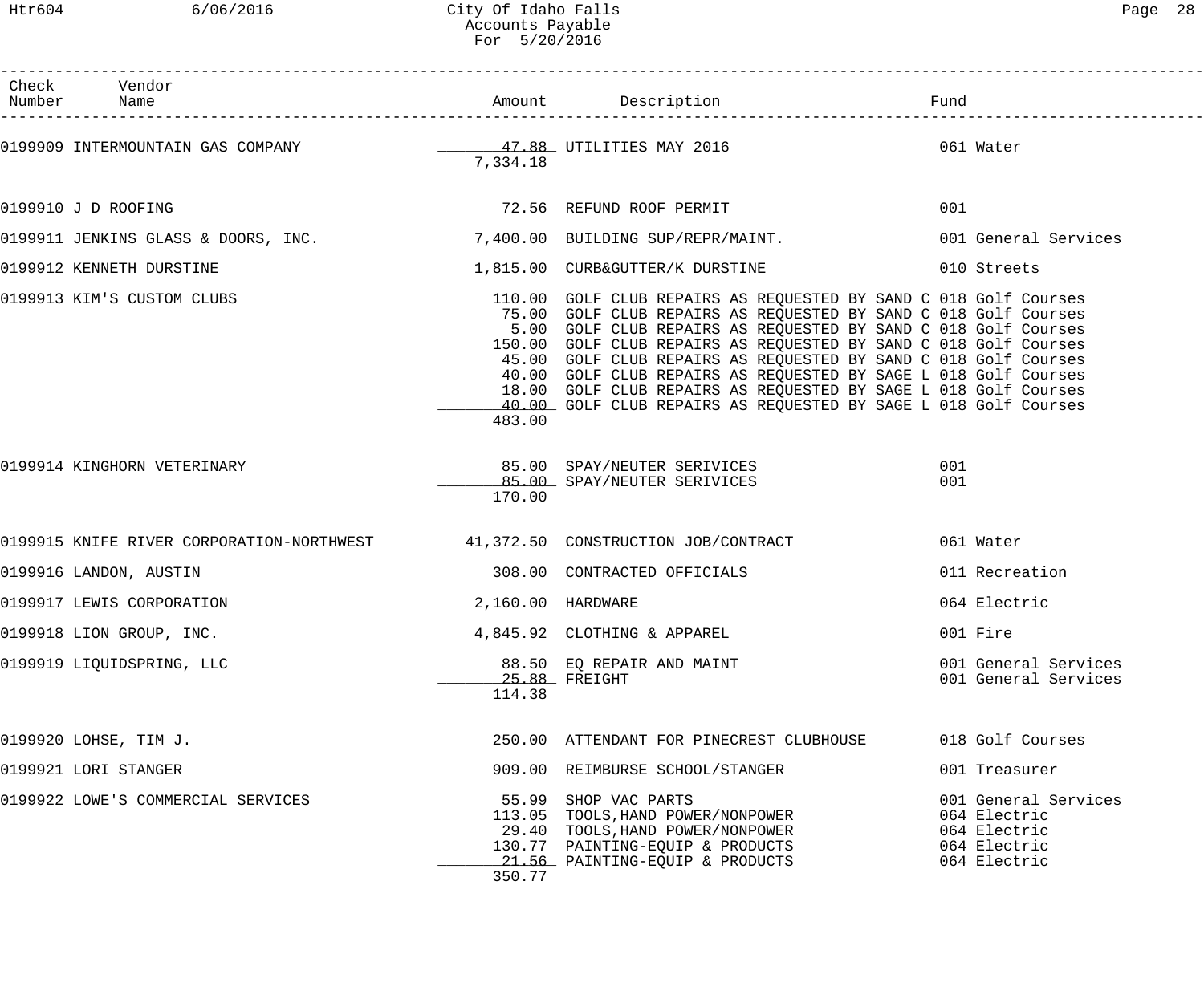# Htr604 6/06/2016 City Of Idaho Falls Page 29 Accounts Payable For 5/20/2016

| Check Vendor<br>Number Name                                                                      |             | Amount Description                                                                                                                                                                                                                                                                                                                                                                                                                                                                                                                                                                | Fund                                                         |  |
|--------------------------------------------------------------------------------------------------|-------------|-----------------------------------------------------------------------------------------------------------------------------------------------------------------------------------------------------------------------------------------------------------------------------------------------------------------------------------------------------------------------------------------------------------------------------------------------------------------------------------------------------------------------------------------------------------------------------------|--------------------------------------------------------------|--|
| 0199923 MEGGER                                                                                   |             | 416.68 ELECTRONIC EQUIPMENT<br>064 Electric                                                                                                                                                                                                                                                                                                                                                                                                                                                                                                                                       |                                                              |  |
| 0199924 MOUNTAIN RIVER VET HOSPITAL                                                              | 400.00      | 95.00 SPAY/NEUTER SERIVICES<br>95.00 SPAY/NEUTER SERIVICES<br>105.00 SPAY/NEUTER SERIVICES<br>105.00 SPAY/NEUTER SERIVICES                                                                                                                                                                                                                                                                                                                                                                                                                                                        | 001<br>001<br>001<br>001                                     |  |
| 0199925 MOUNTAIN VALLEY FLOOR MATS LLC 17.15 CLEANING AND RENTAL FLOOR MATS FOR ANIMA 001 Police | 198.15      | 34.85 LAUNDRY SERVICE/MATS FOR BUILDING MAINTE 001 General Services<br>6.00 LAUNDRY SERVICE/MATS FOR BUILDING MAINTE 001 General Services<br>34.85 LAUNDRY SERVICE/MATS FOR BUILDING MAINTE 001 General Services<br>6.00 LAUNDRY SERVICE/MATS FOR BUILDING MAINTE 001 General Services<br>5.75 LAUNDRY SERVICE/MATS FOR BUILDING MAINTE 001 General Services<br>24.25 LAUNDRY SERVICE/MATS FOR BUILDING MAINTE 001 General Services<br>50.90 LAUNDRY SERVICE/MATS FOR BUILDING MAINTE 001 General Services<br>18.40 LAUNDRY SERVICE/MATS FOR STREET DEPARTME 010 Streets          |                                                              |  |
| 0199926 MOWER OFFICE SYSTEMS                                                                     |             | 538.00 OFFICE SUPPLIES, GENERAL 601 Police                                                                                                                                                                                                                                                                                                                                                                                                                                                                                                                                        |                                                              |  |
| 0199927 NAPA AUTO PARTS                                                                          | 255.71      | 2.49 PARTS AS REQUESTED BY CITY OF IDAHO FALL 001 General Services<br>2.49 PARTS AS REQUESTED BY CITY OF IDAHO FALL 001 General Services<br>9.29 PARTS AS REQUESTED BY CITY OF IDAHO FALL 001 General Services<br>62.94 PARTS AS REQUESTED BY CITY OF IDAHO FALL 001 General Services<br>13.49 PARTS AS REQUESTED BY CITY OF IDAHO FALL 001 General Services<br>4.29 PARTS AS REQUESTED BY CITY OF IDAHO FALL 001 General Services<br>41.29 PARTS AS REQUESTED BY CITY OF IDAHO FALL 001 General Services<br>119.43 PARTS AS REQUESTED BY CITY OF IDAHO FALL 001 General Services |                                                              |  |
| 0199928 NEW IMAGE CAR WASH                                                                       | 119.00      | 65.00 DETAIL & CLEANING OF CITY OF IDAHO FALLS 001 General Services<br>54.00 DETAIL & CLEANING OF CITY OF IDAHO FALLS 001 General Services                                                                                                                                                                                                                                                                                                                                                                                                                                        |                                                              |  |
| 0199929 NORMANDY MACHINE COMPANY, INC.                                                           | 26, 185. 22 | 279.05 SUBSTATIONS<br>7,938.83- SUBSTATIONS<br>1,895.00 SUBSTATIONS<br>31,950.00 SUBSTATIONS                                                                                                                                                                                                                                                                                                                                                                                                                                                                                      | 064 Electric<br>064 Electric<br>064 Electric<br>064 Electric |  |
| 0199930 NORTHGATE VETERINARY HOSPITAL                                                            |             | 75.00 SPAY AND NEUTER SERVICES FOR THE ANIMAL 001 Police<br>30.00 SPAY AND NEUTER SERVICES FOR THE ANIMAL 001 Police<br>20.00 SPAY AND NEUTER SERVICES FOR THE ANIMAL 001 Police<br>92.00 SPAY AND NEUTER SERVICES FOR THE ANIMAL 001 Police<br>26.00 SPAY AND NEUTER SERVICES FOR THE ANIMAL 001 Police                                                                                                                                                                                                                                                                          |                                                              |  |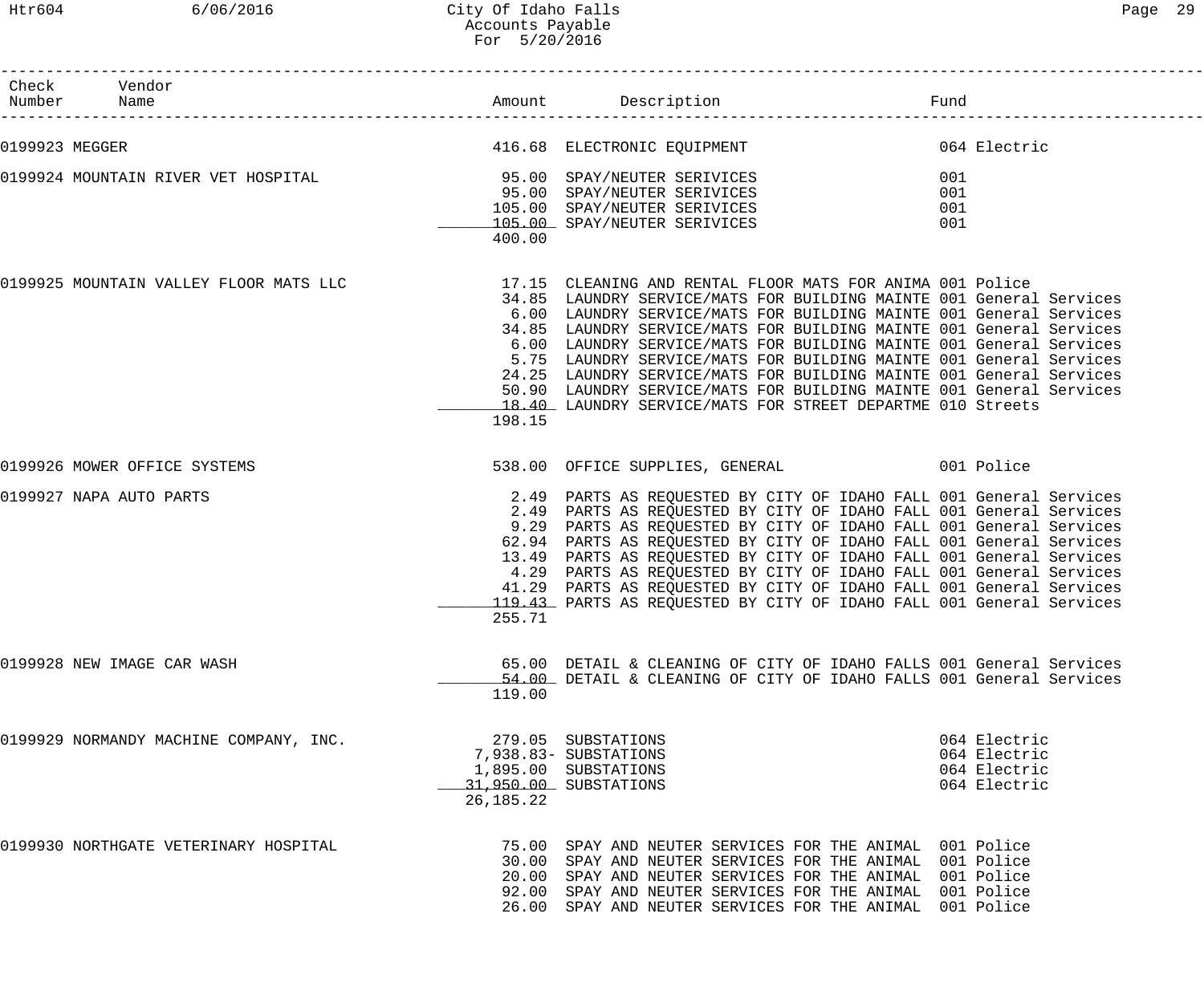| Check Vendor<br>Number Name                                                                                   |          |                                                                                                                                                                                                                                                                                                                      |                                                                                  |
|---------------------------------------------------------------------------------------------------------------|----------|----------------------------------------------------------------------------------------------------------------------------------------------------------------------------------------------------------------------------------------------------------------------------------------------------------------------|----------------------------------------------------------------------------------|
|                                                                                                               | 1,003.00 | 30.00 SPAY/NEUTER SERIVICES<br>30.00 SPAY/NEUTER SERIVICES<br>30.00 SPAY/NEUTER SERIVICES<br>30.00 SPAY/NEUTER SERIVICES<br>85.00 SPAY/NEUTER SERIVICES<br>85.00 SPAY/NEUTER SERIVICES<br>95.00 SPAY/NEUTER SERIVICES<br>95.00 SPAY/NEUTER SERIVICES<br>105.00 SPAY/NEUTER SERIVICES<br>115.00 SPAY/NEUTER SERIVICES | 001<br>001<br>001<br>001<br>001<br>001<br>001<br>001<br>001<br>001<br>001<br>001 |
|                                                                                                               |          |                                                                                                                                                                                                                                                                                                                      | 064 Electric                                                                     |
| 0199932 PIPECO, INC.                                                                                          |          | 170.78 SPRINKLER PARTS:PIPE, TAPE 661 Sewer                                                                                                                                                                                                                                                                          |                                                                                  |
|                                                                                                               | 374.99   | 0199933 PLATT ELECTRIC / REXEL, INC.                          72.99 MISCELLANEOUS ELECTRICAL SUPPLIES FOR BL 001 General Services<br>62.40 MISCELLANEOUS ELECTRICAL SUPPLIES FOR BL 001 General Services<br>Figures of Sample Servic<br>239.60 MISCELLANEOUS ELECTRICAL SUPPLIES FOR BL 001 General Services         |                                                                                  |
| 0199934 PSI ENVIRONMENTAL                                                                                     |          | 57.98 GARBAGE PICKUP FOR FIRE STATION #2 001 Fire                                                                                                                                                                                                                                                                    |                                                                                  |
| 0199935 OUALITY AUTO BODY                                                                                     |          | 813.60 ACCIDENT REPAIRS, FLEET 6001 General Services                                                                                                                                                                                                                                                                 |                                                                                  |
| 0199936 R & S DISTRIBUTING                                                                                    |          | 59.52 JANITORIAL ITEMS FOR THE AQUATIC CENTER 011 Recreation                                                                                                                                                                                                                                                         |                                                                                  |
| 0199937 RAFAEL CARLOS                                                                                         |          | 220.00 CURB&GUTTER/RAFAEL CARLOS 010 Streets                                                                                                                                                                                                                                                                         |                                                                                  |
| 0199938 ROCK SOLID LANDSCAPE DESIGN & 3,515.75 AIRPORT MAINTENANCE                                            |          |                                                                                                                                                                                                                                                                                                                      | 060 Airport                                                                      |
|                                                                                                               |          | 0199939 ROCKY MOUNTAIN COMPETITIVE SOLUTION 1,800.00 OFFICE MACHINES & ACCESS.                                                                                                                                                                                                                                       | 001 Treasurer                                                                    |
| 0199940 ROCKY MOUNTAIN POWER                                                                                  |          | 193.75 UTILITIES MAY 2016                                                                                                                                                                                                                                                                                            | 001 Parks                                                                        |
| 0199941 RON SAYER DODGE, INC.                                                                                 | 682.70   | 458.75 PARTS AND MINOR SUBLET REPAIRS AS REQUES 001 General Services<br>202.50- PARTS AND MINOR SUBLET REPAIRS AS REQUES 001 General Services<br>426.45 PARTS AND MINOR SUBLET REPAIRS AS REOUES 001 General Services                                                                                                |                                                                                  |
| 0199942 ROSSITER ELECTRIC MOTOR 6 6 6 7 7 8 8 9 3 7 8 9 7 8 8 9 3 7 8 9 3 7 8 9 3 7 8 9 3 7 8 9 3 4 7 8 9 3 4 |          |                                                                                                                                                                                                                                                                                                                      | 001 Parks                                                                        |
|                                                                                                               |          | 0199943 RTI-RESEARCH TECHNOLOGY INT'L 1,268.23 MISCELLANEOUS PRODUCTS 012 Library                                                                                                                                                                                                                                    |                                                                                  |
| 0199944 SAWTOOTH EMERGENCY VEHICLES                                                                           |          | 215.88 PARTS AS REQUESTED BY CITY OF IDAHO FALL 001 General Services<br>21.62 PARTS AS REQUESTED BY CITY OF IDAHO FALL 001 General Services                                                                                                                                                                          |                                                                                  |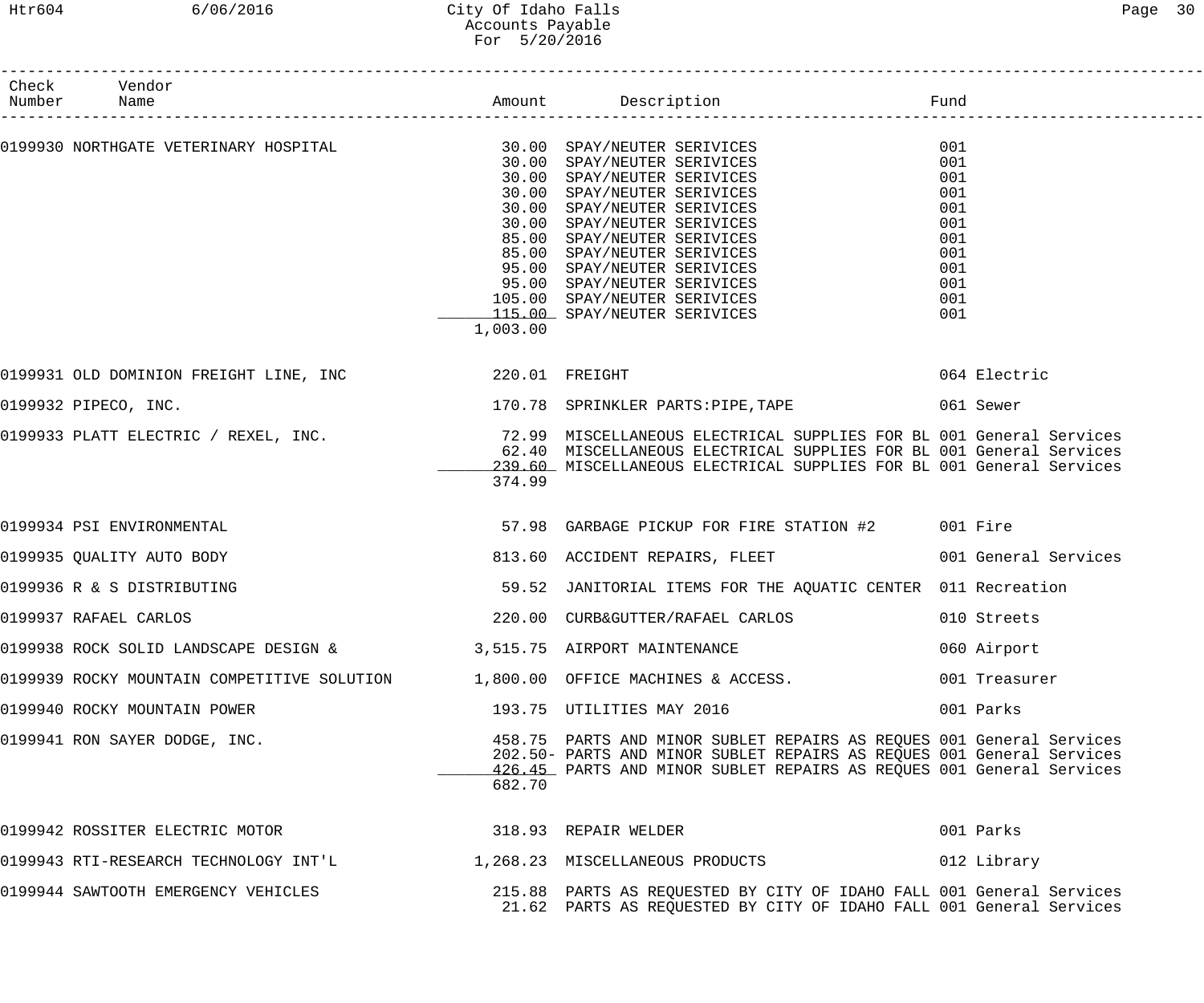# Htr604 6/06/2016 City Of Idaho Falls Page 31 Accounts Payable For 5/20/2016

| Check Vendor<br>Number Name                                         |                   | Amount Description<br>Fund                                                                                                                                                                                                                       |                                                  |
|---------------------------------------------------------------------|-------------------|--------------------------------------------------------------------------------------------------------------------------------------------------------------------------------------------------------------------------------------------------|--------------------------------------------------|
|                                                                     | 237.50            |                                                                                                                                                                                                                                                  |                                                  |
| 0199945 SHELLEY VETERINARY HOSPITAL                                 |                   | 410.00 SPAY/NEUTER SERIVICES                                                                                                                                                                                                                     | 001                                              |
| 0199946 SIDWELL, JULEE                                              |                   | 700.00 PROFESSIONAL/PERSONAL SRV                                                                                                                                                                                                                 | 001 Planning & Building                          |
| 0199947 SIGNAL FLUID SOLUTIONS, INC. 6,907.80 FUEL OIL GREASE & LUB |                   |                                                                                                                                                                                                                                                  | 064 Electric                                     |
|                                                                     | 8,258.66          | 327.25 CONTROLLERS-IRRIGATION<br>5,604.50 SPRINKLER HEADS                                                                                                                                                                                        | 001 Parks<br>001 Parks<br>001 Parks<br>001 Parks |
|                                                                     |                   | 0199949 SIX MILE ENGINEERING, PA 1,964.36 PROFESSIONAL/PERSONAL SRV 046 Traffic Light Cap Imp                                                                                                                                                    |                                                  |
| 0199950 SKYLINE ANIMAL HOSPITAL                                     |                   | 95.00 SPAY/NEUTER SERIVICES                                                                                                                                                                                                                      | 001                                              |
| 0199951 SOUTH INDUSTRIES, INC.                                      | 6,500.00 CONCRETE |                                                                                                                                                                                                                                                  | 001 Parks                                        |
| 0199952 STATE TRAILER SUPPLY                                        | 193.43            | 22.49 PARTS AS REQUESTED BY CITY OF IDAHO FALL 001 General Services<br>37.78 PARTS AS REQUESTED BY CITY OF IDAHO FALL 001 General Services<br>27.70 PARTS AS REQUESTED BY CITY OF IDAHO FALL 001 General Services<br>105.46 SHOCKS FOR TRUCK BOX | 064 Electric                                     |
| 0199953 STEVE'S RADIATOR SHOP                                       |                   | 30.00 RADIATOR REPAIRS AS REQUESTED BY CITY GA 001 General Services                                                                                                                                                                              |                                                  |
| 0199954 SUNNYSIDE GARDENS                                           | 30.51             | 10.50 PURCHASE OF TREES, PLANTS AND SHRUBS AS 001 Parks<br>20.01 PURCHASE OF TREES, PLANTS AND SHRUBS AS 001 Parks                                                                                                                               |                                                  |
| 0199955 SUNNYSIDE VETERINARY CLINIC PA.                             | 170.00            | 95.00 SPAY/NEUTER SERIVICES<br>75.00 SPAY/NEUTER SERIVICES                                                                                                                                                                                       | 001<br>001                                       |
| 0199956 SWAGIT PRODUCTIONS, LLC                                     |                   | 935.00 COMPUTERS, DP/WORD PROC.                                                                                                                                                                                                                  | 001 Data Processing                              |
| 0199957 Tiki Hut                                                    |                   | 259.00 259 HAWAIIAN SHAVE ICE                                                                                                                                                                                                                    | 012 Library                                      |
| 0199958 TETON GRAPHICS                                              |                   | 168.00 CLOTHING & APPAREL                                                                                                                                                                                                                        | 011 Recreation                                   |
| 0199959 TETON MICROBIOLOGY LAB                                      |                   | 270.00 LABORATORY ANALYSIS FOR WATER SAMPLES                                                                                                                                                                                                     | 061 Water                                        |
| 0199960 TRI-STATE HYDRAULICS INC.                                   |                   | 680.50 TOOLS, HAND POWER/NONPOWER<br>60.00 TOOLS, HAND POWER/NONPOWER                                                                                                                                                                            | 064 Electric<br>064 Electric                     |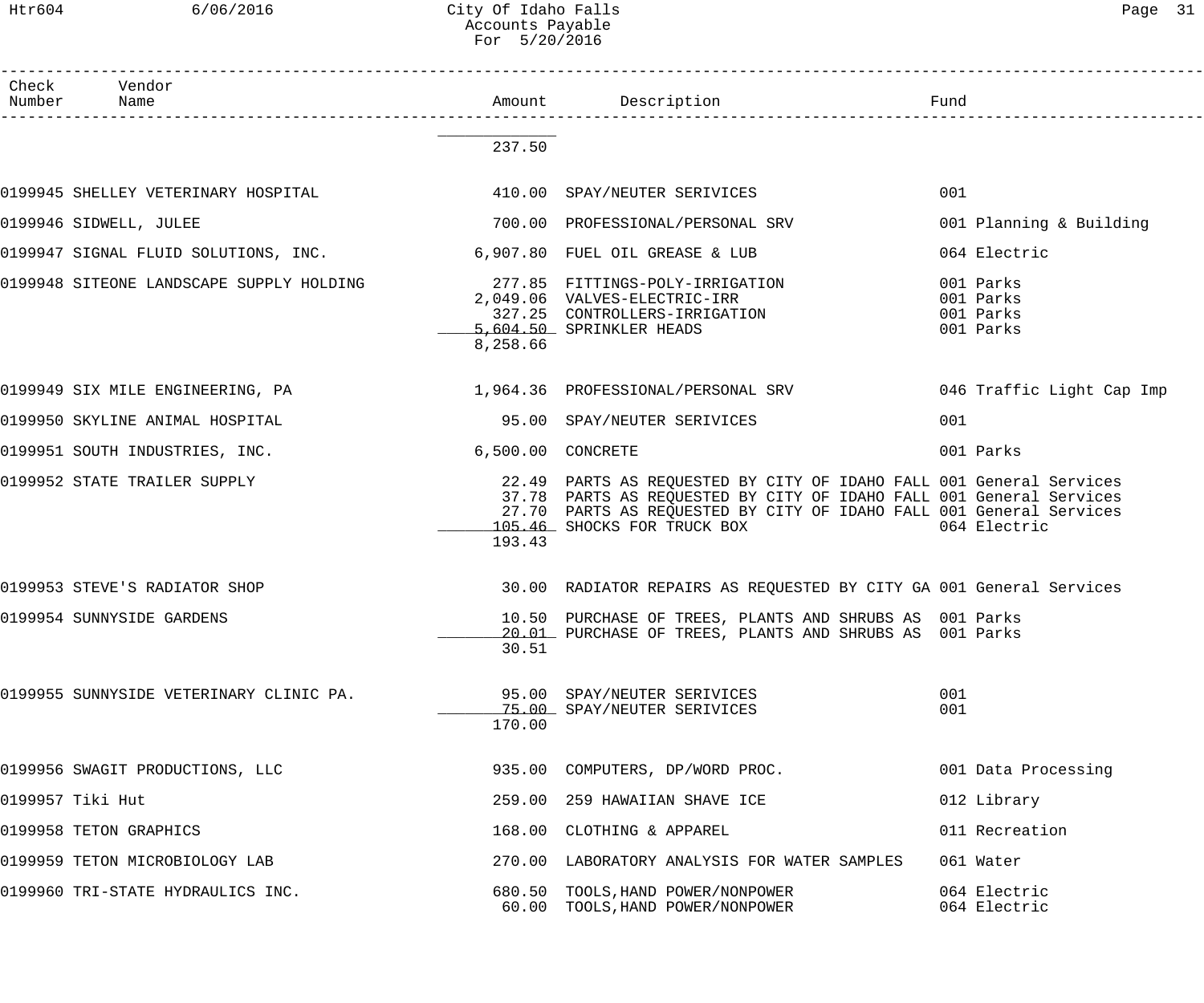# Htr604 6/06/2016 City Of Idaho Falls Content Content of Page 32 Accounts Payable For 5/20/2016

| Check Vendor<br>Number Name                                           |          |                                                                                                                                                                                                                                                                                                                                                                                                                |                                                                                                                                                                                                                                                                        |
|-----------------------------------------------------------------------|----------|----------------------------------------------------------------------------------------------------------------------------------------------------------------------------------------------------------------------------------------------------------------------------------------------------------------------------------------------------------------------------------------------------------------|------------------------------------------------------------------------------------------------------------------------------------------------------------------------------------------------------------------------------------------------------------------------|
|                                                                       | 740.50   |                                                                                                                                                                                                                                                                                                                                                                                                                |                                                                                                                                                                                                                                                                        |
|                                                                       | 484.27   | 151.89 PROPANE AS NEEDED FOR EQUIPMENT AND SHOP 001 General Services<br>147.91 PROPANE AS NEEDED FOR EQUIPMENT AND SHOP 001 General Services<br>108.65 PROPANE AS NEEDED FOR EQUIPMENT AND SHOP 001 General Services                                                                                                                                                                                           |                                                                                                                                                                                                                                                                        |
| 0199962 UNITED PARCEL SERVICE 6 10.87 FREIGHT                         |          |                                                                                                                                                                                                                                                                                                                                                                                                                | 064 Electric                                                                                                                                                                                                                                                           |
| 0199963 UPPER VALLEY VETERINARY CLINIC                                | 360.00   | 20.00 SPAY/NEUTER SERIVICES<br>95.00 SPAY/NEUTER SERIVICES<br>85.00 SPAY/NEUTER SERIVICES<br>65.00 SPAY/NEUTER SERIVICES<br>95.00 SPAY/NEUTER SERIVICES                                                                                                                                                                                                                                                        | 001<br>001<br>001<br>001<br>001                                                                                                                                                                                                                                        |
|                                                                       |          | 0199964 VALLEY GLASS CORPORATION 2,392.92 WEATHERIZATI PROG/J BERRY 015 Elect Light Public Purp                                                                                                                                                                                                                                                                                                                |                                                                                                                                                                                                                                                                        |
| 0199965 VANGUARD INSTRUMENTS CO., INC. 1,425.00 ELECTRONIC EQUIPMENT  |          |                                                                                                                                                                                                                                                                                                                                                                                                                | 064 Electric                                                                                                                                                                                                                                                           |
| 0199966 VEND TECH INTERNATIONAL, INC. 288.00 PARKS & RECREATION MISC. |          |                                                                                                                                                                                                                                                                                                                                                                                                                | 001 Parks                                                                                                                                                                                                                                                              |
| 0199967 VERIZON WIRELESS                                              |          | 200.05 BILLING FOR 4/2-5/01/16                                                                                                                                                                                                                                                                                                                                                                                 | 063 Ambulance                                                                                                                                                                                                                                                          |
| 0199968 VERNON STEEL, INC.                                            |          | 184.61 PARTS AS REQUESTED BY CITY OF IDAHO FALL 001 General Services                                                                                                                                                                                                                                                                                                                                           |                                                                                                                                                                                                                                                                        |
| 0199969 VETERINARY SPECIALTY PRODUCTS                                 |          | 669.24 FEED/BEDDING (ANIMALS)                                                                                                                                                                                                                                                                                                                                                                                  | 001 Parks                                                                                                                                                                                                                                                              |
| 0199970 WALLIS, TYSON                                                 |          | 528.00 CONTRACTED OFFICIALS                                                                                                                                                                                                                                                                                                                                                                                    | 011 Recreation                                                                                                                                                                                                                                                         |
| 0199971 WAXIE SANITARY SUPPLY                                         | 2,634.59 | 86.59 CUSTODIAL SUPPLIES/EQUIP<br>1,227.70 CUSTODIAL SUPPLIES/EQUIP<br>173.18 CUSTODIAL SUPPLIES/EQUIP<br>85.80- CUSTODIAL SUPPLIES/EQUIP<br>85.80- CUSTODIAL SUPPLIES/EQUIP<br>42.10- CUSTODIAL SUPPLIES/EQUIP<br>86.16 PRINTED CIRCUIT BOARD<br>5.81 20" BLUE CLEANER PAD<br>5.98 20" BLACK STRIP PAD<br>20.96 4' ANGLE BROOMS<br>63.65 CUSTODIAL SUPPLIES/EQUIP<br><u>1,178.26</u> CUSTODIAL SUPPLIES/EQUIP | 001 General Services<br>001 General Services<br>001 General Services<br>001 General Services<br>001 General Services<br>001 General Services<br>001 General Services<br>001 General Services<br>001 General Services<br>001 General Services<br>061 Sewer<br>061 Sewer |

0199972 WEATHERBY, HEIDE **1999972 WEATHERBY, HEIDE** 700.00 PROFESSIONAL/PERSONAL SRV 199972 WEATHERBY, HEIDE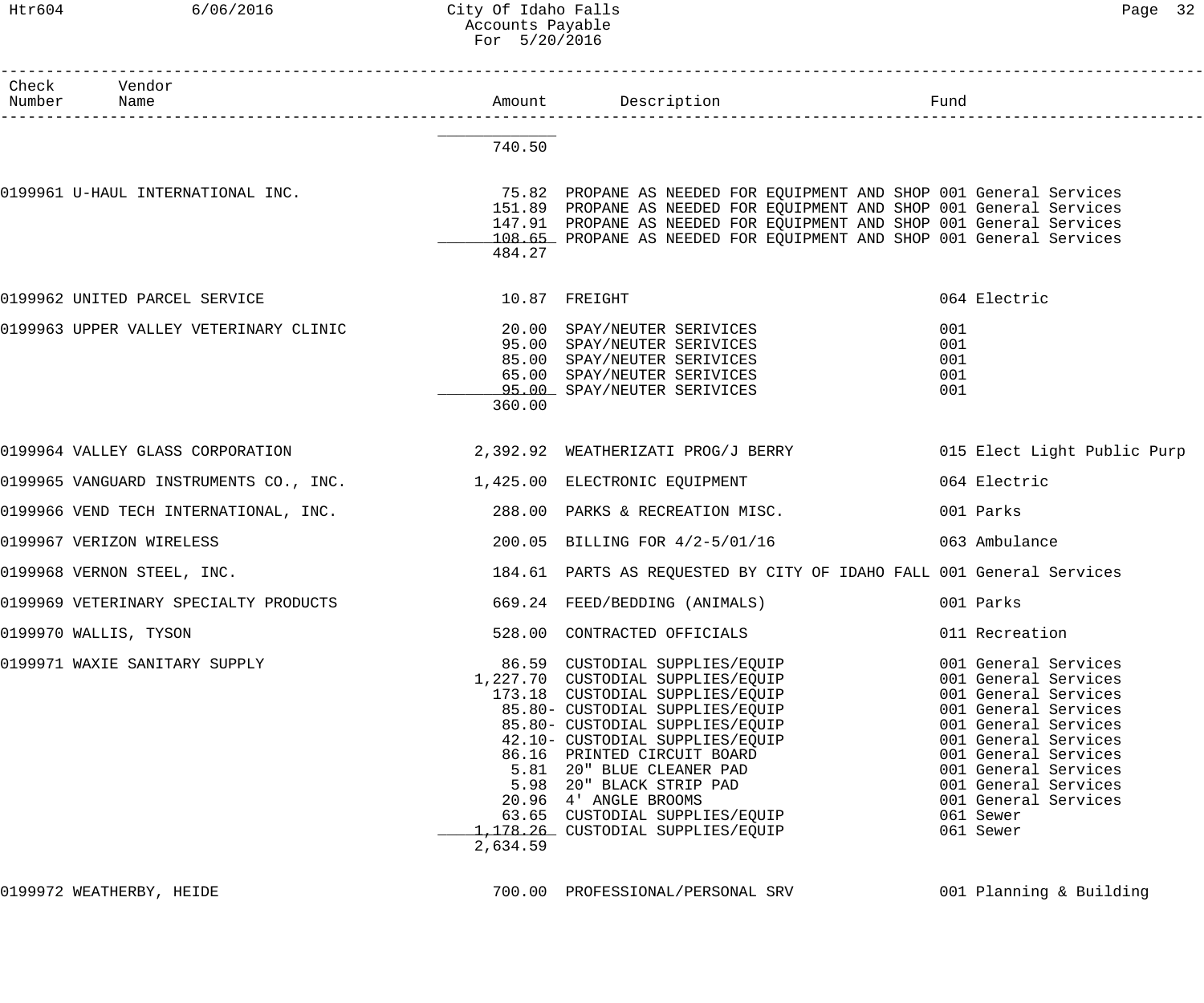| Check<br>Number | Vendor<br>Name                            | Amount          | Description                                                                                                                                | Fund                   |
|-----------------|-------------------------------------------|-----------------|--------------------------------------------------------------------------------------------------------------------------------------------|------------------------|
|                 | 0199973 WESTERN RECORDS DESTRUCTION, INC. | 81.00<br>116.00 | SHREDDING SERVICES FOR IDAHO FALLS ZOO<br>35.00 SERVICES/MISCELLANEOUS                                                                     | 001 Parks<br>001 Parks |
|                 | 0199974 WESTERN WHOLESALE INSTALLED       | 68.00           | 16.00 OVERHEAD DOOR PARTS AND LABOR AS REQUEST 001 General Services<br>52.00 OVERHEAD DOOR PARTS AND LABOR AS REQUEST 001 General Services |                        |
|                 | 0199975 WILLIAMS, TOM                     | 440.00          | CONTRACTED OFFICIALS                                                                                                                       | 011 Recreation         |
|                 | 0199976 WITTMAN ENTERPRISES, LLC          |                 | 9,130.06 MONTHLY CHARGES FOR AMBULANCE BILLING SE 063 Ambulance                                                                            |                        |
|                 | 0199977 YELLOWSTONE WELDING, LLC          |                 | 919.75 FABRICATION MATERIAL/NEW                                                                                                            | 064 Electric           |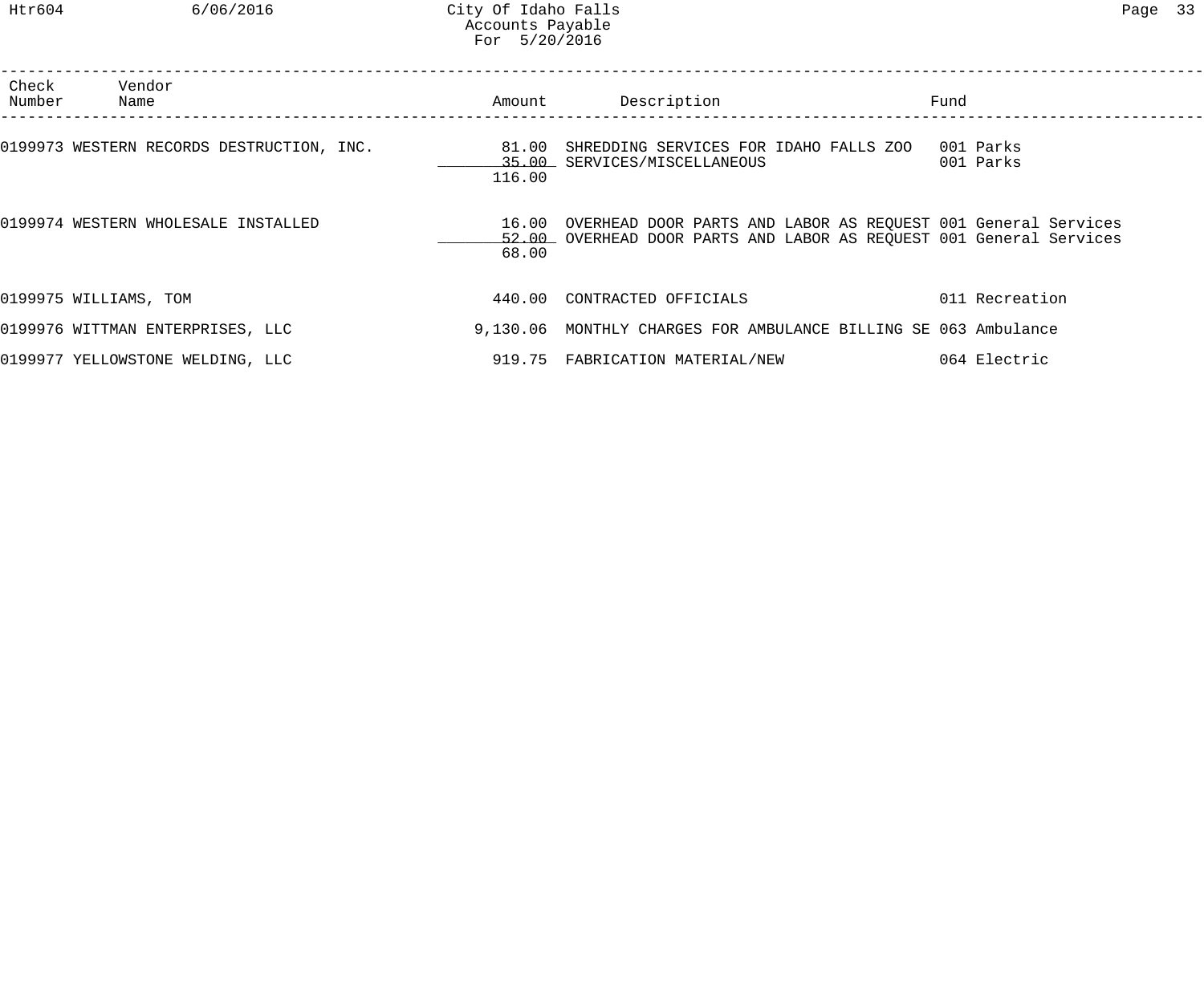# Htr604 6/06/2016 City Of Idaho Falls Page 34 Accounts Payable For 5/27/2016

| Check Vendor<br>Number Name          |                             | Amount Description                                                                                                                                                                                                                                                                                                                                                                                                                                                                                                                                                                                                                                                                                                                                                                         | Fund                                                                                                                             |
|--------------------------------------|-----------------------------|--------------------------------------------------------------------------------------------------------------------------------------------------------------------------------------------------------------------------------------------------------------------------------------------------------------------------------------------------------------------------------------------------------------------------------------------------------------------------------------------------------------------------------------------------------------------------------------------------------------------------------------------------------------------------------------------------------------------------------------------------------------------------------------------|----------------------------------------------------------------------------------------------------------------------------------|
| 0199978 ACUSHNET COMPANY             | 150.96                      | 16.44 INVENTORY AS REQUESTED BY PINECREST GOLF 018 Golf Courses<br>60.00 INVENTORY AS REQUESTED BY PINECREST GOLF 018 Golf Courses<br>3.00 INVENTORY AS REQUESTED BY PINECREST GOLF 018 Golf Courses<br>66.90 INVENTORY AS NEEDED BY SAND CREEK GOLF C 018 Golf Courses<br>4.62 INVENTORY AS NEEDED BY SAND CREEK GOLF C 018 Golf Courses                                                                                                                                                                                                                                                                                                                                                                                                                                                  |                                                                                                                                  |
| 0199979 ADVANCE AUTO PARTS           | 18.70                       | 14.90 EQ REPAIR AND MAINT<br>3.80 EQ REPAIR AND MAINT                                                                                                                                                                                                                                                                                                                                                                                                                                                                                                                                                                                                                                                                                                                                      | 001<br>001                                                                                                                       |
| 0199980 AIRGAS USA, LLC              | 446.34                      | 54.00 WELDING EQUIP/SUPPLIES<br>36.50 HARDWARE MISCELLANEOUS<br>49.81 WELDING EQUIP/SUPPLIES<br>206.41 WELDING EQUIP/SUPPLIES<br>49.81 WELDING EQUIP/SUPPLIES<br>49.81 WELDING EQUIP/SUPPLIES                                                                                                                                                                                                                                                                                                                                                                                                                                                                                                                                                                                              | 064 Electric<br>064 Electric<br>064 Electric<br>064 Electric<br>064 Electric<br>064 Electric                                     |
| 0199981 ALDERSON, KARST & MITRO      | 515.06                      | 494.00 PROFESSIONAL/PERSONAL SRV 6001 General Services<br>21.06 REIMBURSEMENTS                                                                                                                                                                                                                                                                                                                                                                                                                                                                                                                                                                                                                                                                                                             | 001 General Services                                                                                                             |
| 0199982 ALPHAGRAPHICS OF IDAHO FALLS | 69.67 PRINTING<br>1, 113.29 | 96.88 PRINTING<br>207.37 PRINTING<br>739.37 PURCHASE OF MATERIALS FOR I.F. PUBLIC LI 012 Library                                                                                                                                                                                                                                                                                                                                                                                                                                                                                                                                                                                                                                                                                           | 001 Parks<br>001 Parks<br>001 Parks                                                                                              |
|                                      |                             | 0199983 ALPINE HEATING/AC, INC. 4,975.00 HEAT PUMP PRGM/HEPWORTH 015 Elect Light Public Purp                                                                                                                                                                                                                                                                                                                                                                                                                                                                                                                                                                                                                                                                                               |                                                                                                                                  |
| 0199985 ALSCO (AMERICAN LINEN DIV)   | 75.08                       | 41.86 LAUNDRY SUPPLY AND SERVICE FOR THE FIRE 001 Fire<br>20.68 LAUNDRY SUPPLY AND SERVICE FOR THE FIRE 001 Fire<br>50.31 LAUNDRY SUPPLY AND SERVICE FOR THE FIRE<br>41.21 LAUNDRY SUPPLY AND SERVICE FOR THE FIRE<br>51.37 LAUNDRY SUPPLY AND SERVICE FOR THE FIRE<br>53.58 LAUNDRY SUPPLY AND SERVICE FOR THE FIRE<br>63.94 LAUNDRY SUPPLY AND SERVICE FOR THE FIRE<br>44.65 LAUNDRY SUPPLY AND SERVICE FOR THE FIRE<br>36.32 LAUNDRY SUPPLY AND SERVICE FOR THE FIRE<br>64.73 LAUNDRY SUPPLY AND SERVICE FOR THE FIRE<br>119.00 LAUNDRY SUPPLY AND SERVICE FOR THE FIRE<br>58.72 LAUNDRY SUPPLY AND SERVICE FOR THE FIRE<br>LAUNDRY SUPPLY AND SERVICE FOR THE FIRE<br>65.70 LAUNDRY SUPPLY AND SERVICE FOR THE FIRE 001 Fire<br>38.70 LAUNDRY SUPPLY AND SERVICE FOR THE FIRE 001 Fire | 001 Fire<br>001 Fire<br>001 Fire<br>001 Fire<br>001 Fire<br>001 Fire<br>001 Fire<br>001 Fire<br>001 Fire<br>001 Fire<br>001 Fire |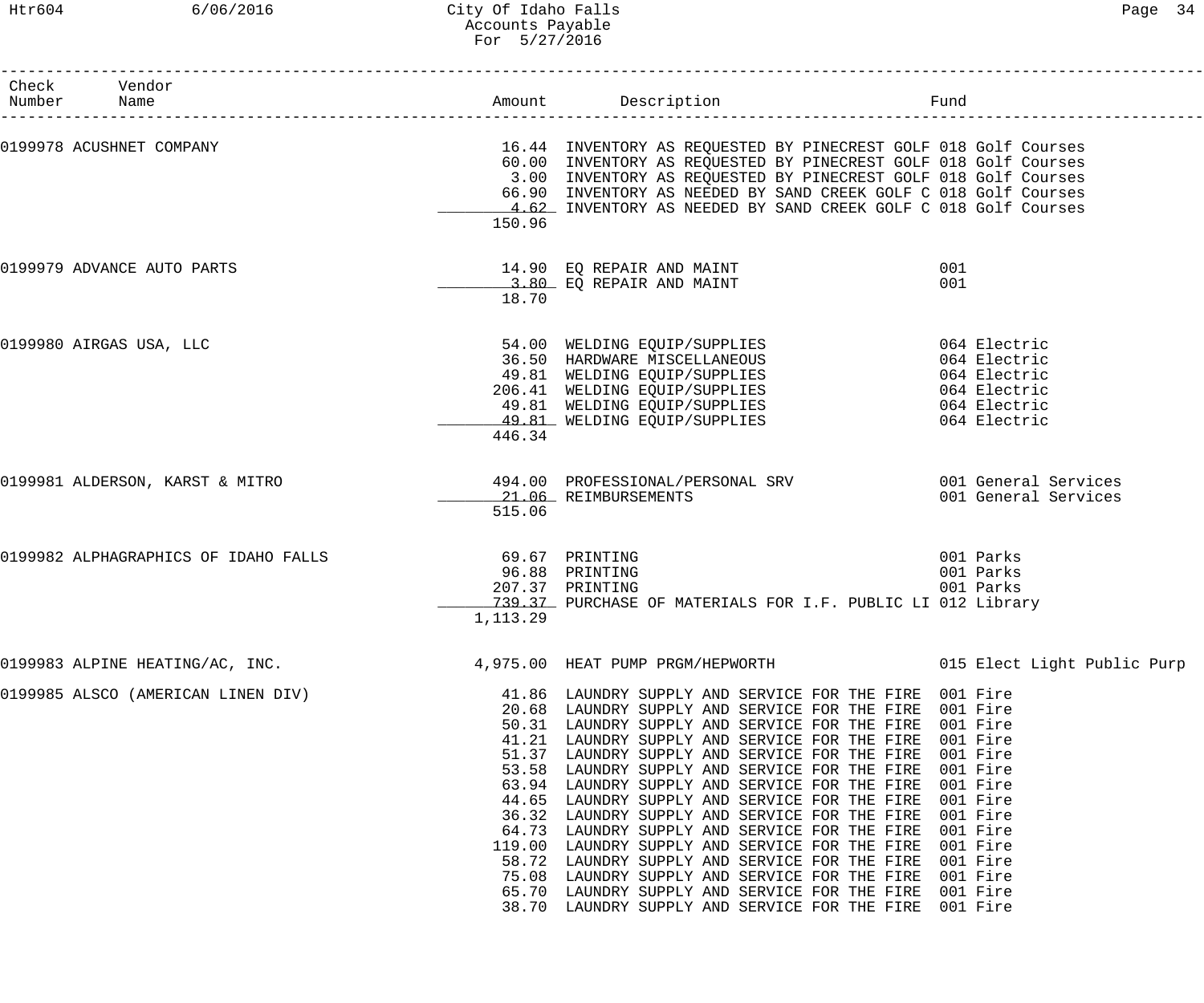### Htr604 6/06/2016 City Of Idaho Falls Page 35 Accounts Payable For 5/27/2016

| Check Vendor<br>Number Name                                                                                                                                                        |                            |                                                                                                                                                                                                                                                                                                                                                                                                                                                                                                                                                                                                                                                                                                                                                                                                                                                                                                                                                                                                                                                                                                                                                                                                |                                                                                                                                                                                                                       |
|------------------------------------------------------------------------------------------------------------------------------------------------------------------------------------|----------------------------|------------------------------------------------------------------------------------------------------------------------------------------------------------------------------------------------------------------------------------------------------------------------------------------------------------------------------------------------------------------------------------------------------------------------------------------------------------------------------------------------------------------------------------------------------------------------------------------------------------------------------------------------------------------------------------------------------------------------------------------------------------------------------------------------------------------------------------------------------------------------------------------------------------------------------------------------------------------------------------------------------------------------------------------------------------------------------------------------------------------------------------------------------------------------------------------------|-----------------------------------------------------------------------------------------------------------------------------------------------------------------------------------------------------------------------|
| --------------------<br>0199985 ALSCO (AMERICAN LINEN DIV) The Same of the U.58 LAUNDRY SUPPLY AND SERVICE FOR THE FIRE 001 Fire (01 Fire 2015) (199985 ALSCO (AMERICAN LINEN DIV) | 59.58<br>57.08<br>2,126.07 | 59.86 LAUNDRY SUPPLY AND SERVICE FOR THE FIRE 001 Fire<br>51.93 LAUNDRY SUPPLY AND SERVICE FOR THE FIRE 001 Fire<br>79.86 LAUNDRY SUPPLY AND SERVICE FOR THE FIRE<br>LAUNDRY SUPPLY AND SERVICE FOR THE FIRE<br>60.08 LAUNDRY SUPPLY AND SERVICE FOR THE FIRE<br>33.94 LAUNDRY SUPPLY AND SERVICE FOR THE FIRE<br>56.57 LAUNDRY SUPPLY AND SERVICE FOR THE FIRE 001 Fire<br>54.31 LAUNDRY SUPPLY AND SERVICE FOR THE FIRE<br>70.89 LAUNDRY SUPPLY AND SERVICE FOR THE FIRE<br>66.09 LAUNDRY SUPPLY AND SERVICE FOR THE FIRE<br>62.40 LAUNDRY SUPPLY AND SERVICE FOR THE FIRE<br>LAUNDRY SUPPLY AND SERVICE FOR THE FIRE<br>39.99 LAUNDRY SUPPLY AND SERVICE FOR THE FIRE 001 Fire<br>29.75 LAUNDRY SUPPLY AND SERVICE FOR THE FIRE 001 Fire<br>18.39 SUPPLIES AS REQUESTED BY PINECREST GOLF 018 Golf Courses<br>91.26 WEEKLY DELIVERY AND CHANGE OUT OF ENTRAN 060 Airport<br>91.26 WEEKLY DELIVERY AND CHANGE OUT OF ENTRAN 060 Airport<br>47.96 LAUNDRY SERVICE FOR SEWER DEPARTMENT 061 Sewer<br>56.12 LAUNDRY SERVICE FOR SEWER DEPARTMENT 061 Sewer<br>2.32 CLOTHING & APPAREL 064 Electric<br>80.00 CLOTHING & APPAREL 064 Electric<br>120.00 CLOTHING & APPAREL 064 Electric<br>126.07 | 001 Fire<br>001 Fire<br>001 Fire<br>001 Fire<br>001 Fire<br>001 Fire<br>001 Fire<br>001 Fire<br>001 Fire                                                                                                              |
| 0199986 AMAZON.COM - CITY PURCHASES                                                                                                                                                | 530.51                     | 6.20 COMPUTERS, DP/WORD PROC. 001 Data Processing<br>2.15 FREIGHT 001 Data Processing<br>54.99 FURNITURE 001 Data Processing<br>54.99 FURNITURE 001 Data Processing<br>54.99 FURNITURE 001 Data Processing<br>50.42 COMPUTERS, DP/WORD P<br>54.99 FURNITURE<br>54.99 FURNITURE<br>54.99 FURNITURE<br>50.42 COMPUTERS, DP/WORD PROC.<br>10.99 PAPER<br>10.99 PAPER<br>51.00 TOOLS, HAND POWER/NONPOWER<br>12.23 COMPUTERS, DP/WORD PROC.<br>5.65 FREIGHT<br>3.78 COMPUTERS, DP/WORD PROC.<br>3.16 FREIGHT<br>77.28 CLOTHING & APPAREL<br>5.50 OFFICE SUPPLIES, GENERAL<br>111.94 AQUATIC/WATER PRODUCTS<br>25.24 CUSTODIAL SUPPLIES/EOUIP                                                                                                                                                                                                                                                                                                                                                                                                                                                                                                                                                       | 001 Data Processing<br>001 Data Processing<br>001 Data Processing<br>001 Data Processing<br>001 Data Processing<br>001 Data Processing<br>001 Parks<br>001 Public Works Engineering<br>011 Recreation<br>064 Electric |
| 0199987 AMERICAN PUBLIC POWER ASSOC.                                                                                                                                               |                            | 160.00 ELEC/IF POWER                                                                                                                                                                                                                                                                                                                                                                                                                                                                                                                                                                                                                                                                                                                                                                                                                                                                                                                                                                                                                                                                                                                                                                           | 064 Electric                                                                                                                                                                                                          |
| 0199988 AMERIGAS PROPANE                                                                                                                                                           |                            | 195.00 EQ REPAIR AND MAINT                                                                                                                                                                                                                                                                                                                                                                                                                                                                                                                                                                                                                                                                                                                                                                                                                                                                                                                                                                                                                                                                                                                                                                     | 001 General Services                                                                                                                                                                                                  |
| 0199989 ANIMAL REFERENCE PATHOLOGY                                                                                                                                                 |                            | 475.58 VETERINARY LABORATORY SERVICES AS REQUES 001 Parks                                                                                                                                                                                                                                                                                                                                                                                                                                                                                                                                                                                                                                                                                                                                                                                                                                                                                                                                                                                                                                                                                                                                      |                                                                                                                                                                                                                       |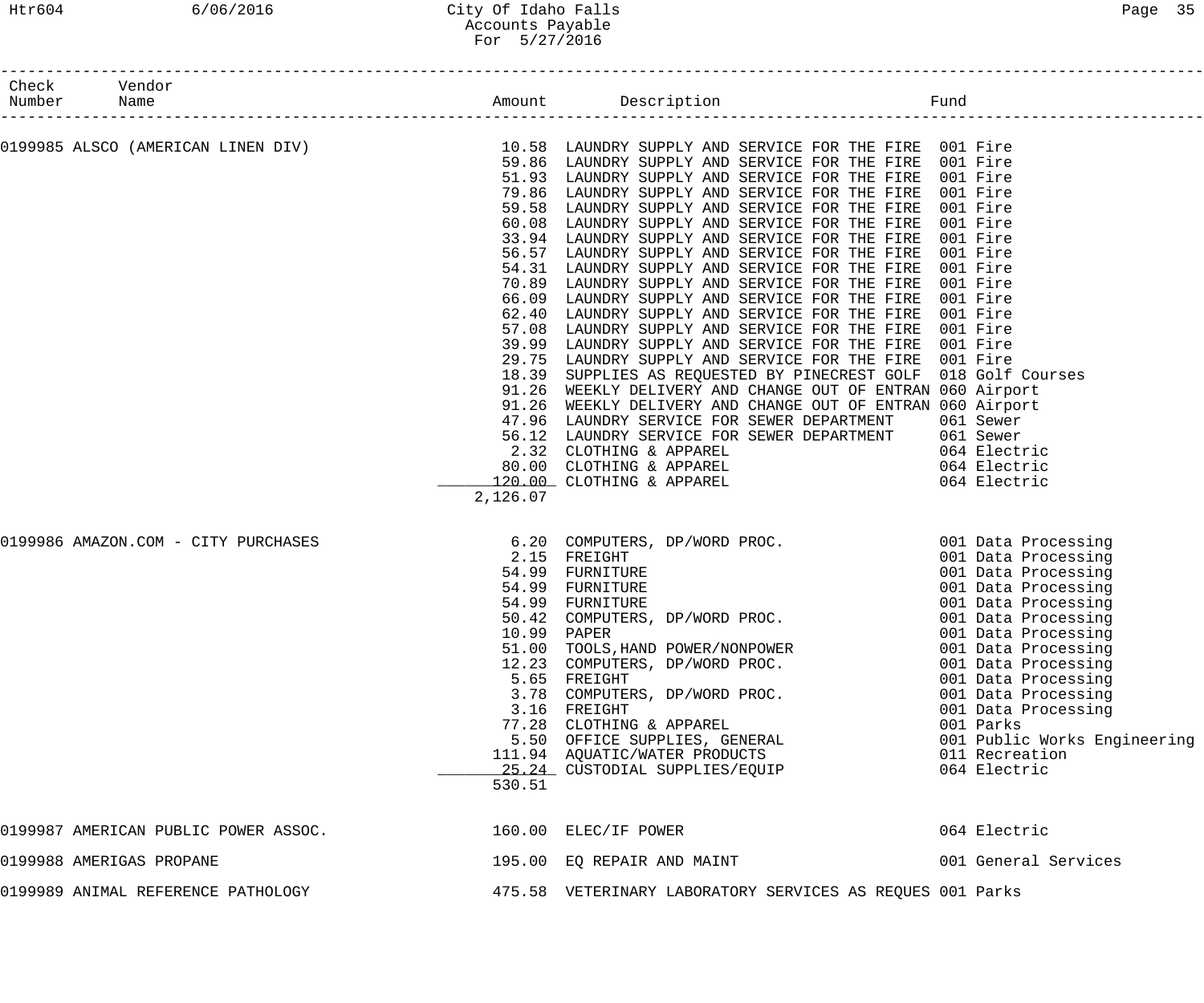### Htr604 6/06/2016 City Of Idaho Falls Page 36 Accounts Payable For 5/27/2016

| 8,400.32                                                                                                                                                         |                                                                                                                                                                                                                                                                                                                                                                                                                                                              | 064<br>064<br>064                                                                                                                                                                                                                                                                                                                                                                                                                                                                                                                                                                                                                                                                                                                                                                                                                                                                                |
|------------------------------------------------------------------------------------------------------------------------------------------------------------------|--------------------------------------------------------------------------------------------------------------------------------------------------------------------------------------------------------------------------------------------------------------------------------------------------------------------------------------------------------------------------------------------------------------------------------------------------------------|--------------------------------------------------------------------------------------------------------------------------------------------------------------------------------------------------------------------------------------------------------------------------------------------------------------------------------------------------------------------------------------------------------------------------------------------------------------------------------------------------------------------------------------------------------------------------------------------------------------------------------------------------------------------------------------------------------------------------------------------------------------------------------------------------------------------------------------------------------------------------------------------------|
|                                                                                                                                                                  |                                                                                                                                                                                                                                                                                                                                                                                                                                                              |                                                                                                                                                                                                                                                                                                                                                                                                                                                                                                                                                                                                                                                                                                                                                                                                                                                                                                  |
|                                                                                                                                                                  |                                                                                                                                                                                                                                                                                                                                                                                                                                                              |                                                                                                                                                                                                                                                                                                                                                                                                                                                                                                                                                                                                                                                                                                                                                                                                                                                                                                  |
| 425.00                                                                                                                                                           |                                                                                                                                                                                                                                                                                                                                                                                                                                                              |                                                                                                                                                                                                                                                                                                                                                                                                                                                                                                                                                                                                                                                                                                                                                                                                                                                                                                  |
|                                                                                                                                                                  |                                                                                                                                                                                                                                                                                                                                                                                                                                                              |                                                                                                                                                                                                                                                                                                                                                                                                                                                                                                                                                                                                                                                                                                                                                                                                                                                                                                  |
|                                                                                                                                                                  |                                                                                                                                                                                                                                                                                                                                                                                                                                                              |                                                                                                                                                                                                                                                                                                                                                                                                                                                                                                                                                                                                                                                                                                                                                                                                                                                                                                  |
|                                                                                                                                                                  |                                                                                                                                                                                                                                                                                                                                                                                                                                                              | 063                                                                                                                                                                                                                                                                                                                                                                                                                                                                                                                                                                                                                                                                                                                                                                                                                                                                                              |
| 1,050.00<br>756.00<br>840.00<br>840.00<br>3,780.00<br>420.00<br>252.00<br>1,008.00<br>504.00<br>1,512.00<br>1,512.00<br>756.00<br>756.00<br>1,512.00<br>1,512.00 | 2015 LANDFILL ASSMNT FEE<br>2015 LANDFILL ASSMNT FEE<br>2015 LANDFILL ASSMNT FEE<br>2015 LANDFILL ASSMNT FEE<br>2015 LANDFILL ASSMNT FEE<br>2015 LANDFILL ASSMNT FEE<br>2015 LANDFILL ASSMNT FEE<br>2015 LANDFILL ASSMNT FEE<br>2015 LANDFILL ASSMNT FEE<br>2015 LANDFILL ASSMNT FEE<br>2015 LANDFILL ASSMNT FEE<br>2015 LANDFILL ASSMNT FEE<br>2015 LANDFILL ASSMNT FEE<br>2015 LANDFILL ASSMNT FEE<br>2015 LANDFILL ASSMNT FEE<br>2015 LANDFILL ASSMNT FEE | 001 Police<br>001 Parks<br>001 Parks<br>001 Parks<br>001 Cemeteries<br>001 Parks<br>001 Parks<br>001 Parks<br>001 Parks<br>001 Cemeteries<br>001 Parks<br>001 Parks<br>001 Parks<br>001 Parks<br>001 Parks<br>001 Parks<br>001 General Services<br>001 General Services<br>001 General Services<br>001 Fire<br>001 General Services<br>011 Recreation<br>011 Recreation<br>011 Recreation<br>012 Library<br>018 Golf Courses                                                                                                                                                                                                                                                                                                                                                                                                                                                                     |
|                                                                                                                                                                  | 1,260.00                                                                                                                                                                                                                                                                                                                                                                                                                                                     | 0199990 ANIXTER INC. 2,337.00 HARDWARE<br>4,496.75 HARDWARE<br>1,116.00 HARDWARE<br>1,058.28 LAB SERVICES AS REQUESTED BY TAUTPHAUS P 001 Parks<br>0199992 ARCHITECTURAL BUILDING SUPPLY 60 S14.00 MISCELLANEOUS PURCHASES AS REQUESTED BY 001 General Services<br>0199994 AUTOMOTIVE CHARGING & STARTING LLC 80.85 PARTS AND MINOR SUBLET REPAIRS AS REQUES 001 General Services<br>326.69 INVENTORY AS REQUESTED BY PINECREST GOLF 018 Golf Courses<br>405.12 XMX970913071/REFUND<br>756.00 2015 LANDFILL ASSMNT FEE<br>1,764.00 2015 LANDFILL ASSMNT FEE<br>1,008.00 2015 LANDFILL ASSMNT FEE<br>1,512.00 2015 LANDFILL ASSMNT FEE<br>$126.00$ 2015 LANDFILL ASSMNT FEE<br>630.00 2015 LANDFILL ASSMNT FEE<br>1,512.00 2015 LANDFILL ASSMNT FEE<br>1,260.00 2015 LANDFILL ASSMNT FEE<br>756.00 2015 LANDFILL ASSMNT FEE<br>279.00 2015 LANDFILL ASSMNT FEE<br>378.00 2015 LANDFILL ASSMNT FEE |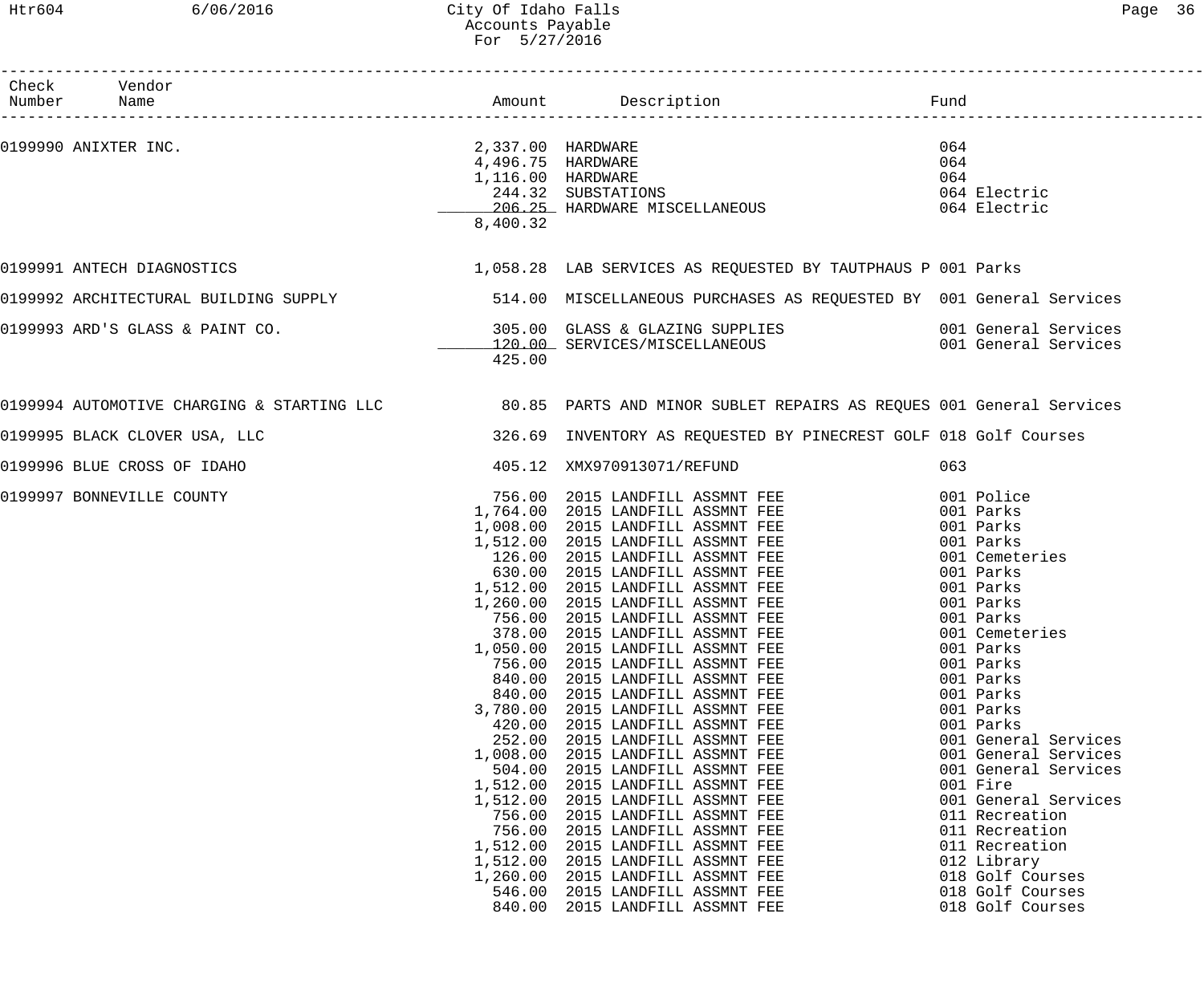### Htr604 6/06/2016 City Of Idaho Falls Page 37 Accounts Payable For 5/27/2016

| Page |  |
|------|--|
|------|--|

| Check Vendor<br>Number Name          |           |                                                                                                                                                                                                                                                                                            | Fund                         |
|--------------------------------------|-----------|--------------------------------------------------------------------------------------------------------------------------------------------------------------------------------------------------------------------------------------------------------------------------------------------|------------------------------|
| 0199997 BONNEVILLE COUNTY            | 38,682.00 | 4,914.00 2015 LANDFILL ASSMNT FEE 060 Airport<br>252.00 2015 LANDFILL ASSMNT FEE 061 Sewer<br>2,268.00 2015 LANDFILL ASSMNT FEE 061 Sewer<br>504.00 2015 LANDFILL ASSMNT FEE 061 Water<br>1,260.00 2015 LANDFILL ASSMNT FEE 064 Electr                                                     |                              |
| 0199998 BONNEVILLE COUNTY            |           | 240.54 ELEC/IF POWER                                                                                                                                                                                                                                                                       | 064 Electric                 |
| 0199999 BRADY INDUSTRIES LLC         | 2,527.66  | 1,791.13 CUSTODIAL SUPPLIES/EQUIP 060 Airport<br>34.94 CUSTODIAL SUPPLIES/EQUIP 060 Airport<br>677.49 CUSTODIAL SUPPLIES/EQUIP 064 Electric<br>24.10 SAFETY EQUIPMENT 064 Electric                                                                                                         |                              |
| 0200000 BROADWAY FORD, INC.          | 1,122.81  | 90.00 PARTS AND MINOR SUBLET REPAIRS AS REQUES 001 General Services<br>743.60 PARTS AND MINOR SUBLET REPAIRS AS REQUES 001 General Services<br>45.57 PARTS AND MINOR SUBLET REPAIRS AS REQUES 001 General Services<br>243.64 PARTS AND MINOR SUBLET REPAIRS AS REQUES 001 General Services |                              |
| 0200001 BUDGET YARDSCAPING           | 480.00    | 180.00 SERVICES/MISCELLANEOUS 064 Electric<br>100.00 SERVICES/MISCELLANEOUS<br>200.00 SERVICES/MISCELLANEOUS                                                                                                                                                                               | 064 Electric<br>064 Electric |
| 0200002 BURNS CONCRETE, INC.         | 1,598.75  | 570.50 CONCRETE DELIVERED AS REQUESTED BY WATER 061 Water<br>50.00 CONCRETE DELIVERED AS REQUESTED BY WATER 061 Water<br>888.25 CONCRETE<br>90.00 CONCRETE                                                                                                                                 | 064 Electric<br>064 Electric |
| 0200003 CALLAWAY GOLF SALES COMPANY  |           | 123.66 INVENTORY AS REQUESTED BY SAND CREEK GOL 018 Golf Courses                                                                                                                                                                                                                           |                              |
| 0200004 CARSTEN'S BAKERY             |           | 93.00 DONUTS                                                                                                                                                                                                                                                                               | 001 Parks                    |
| 0200005 CLASSY THREADS               | 685.25    | 497.75 T-SHIRTS<br>187.50 T-SHIRTS                                                                                                                                                                                                                                                         | 001 Parks<br>001 Parks       |
| 0200006 COBRA PUMA GOLF, INC.        |           | 320.18 INVENTORY AS REQUESTED BY PINECREST GOLF 018 Golf Courses                                                                                                                                                                                                                           |                              |
| 0200007 CODALE ELECTRIC SUPPLY, INC. |           | 10.00 HARDWARE MISCELLANEOUS<br>549.05 TOOLS, HAND POWER/NONPOWER                                                                                                                                                                                                                          | 064 Electric<br>064 Electric |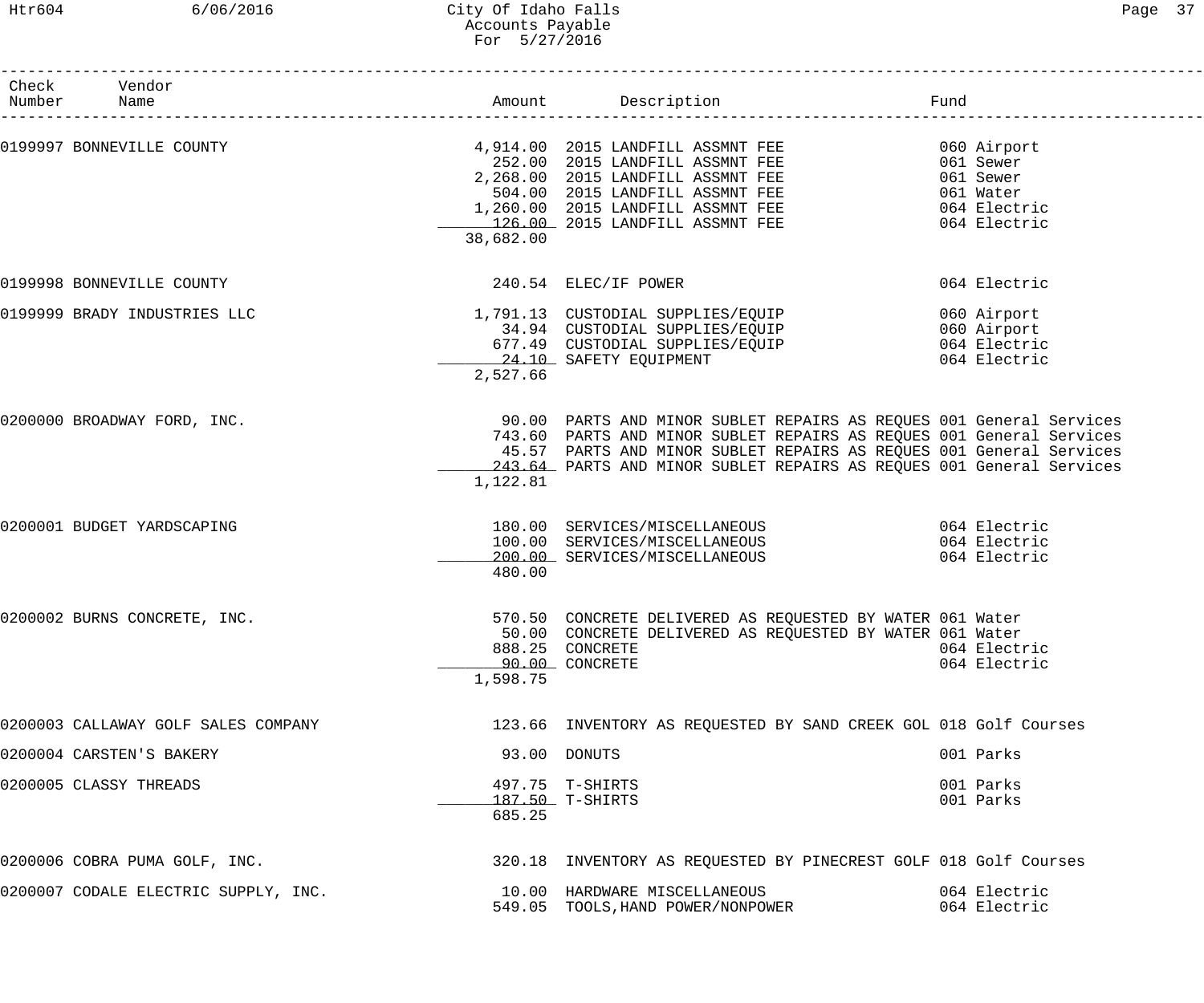|              | Check Vendor<br>Number Name                                        |                                                                                                                                                           |                                                                                                                                                                                                                                                                                                                                                                                                                                                                                                                                                                                                                                                                                                                                                                                                                                                                                                                                                                                                                                                                                                                                                                                                                                                                                                                                                                                                                                                                                                                                                                                                    |                                                                            |
|--------------|--------------------------------------------------------------------|-----------------------------------------------------------------------------------------------------------------------------------------------------------|----------------------------------------------------------------------------------------------------------------------------------------------------------------------------------------------------------------------------------------------------------------------------------------------------------------------------------------------------------------------------------------------------------------------------------------------------------------------------------------------------------------------------------------------------------------------------------------------------------------------------------------------------------------------------------------------------------------------------------------------------------------------------------------------------------------------------------------------------------------------------------------------------------------------------------------------------------------------------------------------------------------------------------------------------------------------------------------------------------------------------------------------------------------------------------------------------------------------------------------------------------------------------------------------------------------------------------------------------------------------------------------------------------------------------------------------------------------------------------------------------------------------------------------------------------------------------------------------------|----------------------------------------------------------------------------|
|              | 0200007 CODALE ELECTRIC SUPPLY, INC. 266.68 HARDWARE               | 22,401.99                                                                                                                                                 | 405.86 HARDWARE<br>700.29 CONDUCTOR<br>1,196.26 CONDUCTOR<br>810.00 HARDWARE<br>18,463.85 CONDUCTOR                                                                                                                                                                                                                                                                                                                                                                                                                                                                                                                                                                                                                                                                                                                                                                                                                                                                                                                                                                                                                                                                                                                                                                                                                                                                                                                                                                                                                                                                                                | 064 Electric<br>064 Electric<br>064<br>064<br>064 Electric<br>064 Electric |
|              | 0200008 COMPUSMART                                                 |                                                                                                                                                           | 184.95 G.SKILL VALUE SERIES 8GB 601 Data Processing                                                                                                                                                                                                                                                                                                                                                                                                                                                                                                                                                                                                                                                                                                                                                                                                                                                                                                                                                                                                                                                                                                                                                                                                                                                                                                                                                                                                                                                                                                                                                |                                                                            |
|              | 0200009 CONAN HEATING, INC.                                        |                                                                                                                                                           | 64.16 RFND PERMIT FEES                                                                                                                                                                                                                                                                                                                                                                                                                                                                                                                                                                                                                                                                                                                                                                                                                                                                                                                                                                                                                                                                                                                                                                                                                                                                                                                                                                                                                                                                                                                                                                             | 001                                                                        |
| 0200010 CRSA |                                                                    |                                                                                                                                                           | 119,489.05 CONSTRUCTION JOB/CONTRACT                                                                                                                                                                                                                                                                                                                                                                                                                                                                                                                                                                                                                                                                                                                                                                                                                                                                                                                                                                                                                                                                                                                                                                                                                                                                                                                                                                                                                                                                                                                                                               | 001 Fire                                                                   |
|              | 0200011 CRYSTAL GOLF BY FL GOLF, INC.                              | 41.50 FREIGHT<br>405.50                                                                                                                                   | 364.00 RESALE ITEMS                                                                                                                                                                                                                                                                                                                                                                                                                                                                                                                                                                                                                                                                                                                                                                                                                                                                                                                                                                                                                                                                                                                                                                                                                                                                                                                                                                                                                                                                                                                                                                                | 018 Golf Courses<br>018 Golf Courses                                       |
|              | 0200012 CUSTOMIZED ENERGY SOLUTIONS LTD. 500.00 TRAINING-PERSONNEL |                                                                                                                                                           |                                                                                                                                                                                                                                                                                                                                                                                                                                                                                                                                                                                                                                                                                                                                                                                                                                                                                                                                                                                                                                                                                                                                                                                                                                                                                                                                                                                                                                                                                                                                                                                                    | 064 Electric                                                               |
|              | 0200013 DAVIDSON TITLES, INC.                                      | 1,257.70<br>1,381.19<br>210.17<br>614.88<br>507.60<br>408.95<br>226.21<br>81.87<br>160.43<br>291.24<br>423.34<br>871.94<br>1,850.49<br>71.19<br>15,954.25 | 82.85 PURCHASE OF MATERIALS FOR THE I.F. PUBLI 012 Library<br>472.55 PURCHASE OF MATERIALS FOR THE I.F. PUBLI 012 Library<br>63.66 PURCHASE OF MATERIALS FOR THE I.F. PUBLI 012 Library<br>39.45 PURCHASE OF MATERIALS FOR THE I.F. PUBLI 012 Library<br>97.99 PURCHASE OF MATERIALS FOR THE I.F. PUBLI 012 Library<br>605.14 PURCHASE OF MATERIALS FOR THE I.F. PUBLI 012 Library<br>427.42 PURCHASE OF MATERIALS FOR THE I.F. PUBLI 012 Library<br>1,070.58 PURCHASE OF MATERIALS FOR THE I.F. PUBLI 012 Library<br>584.97 PURCHASE OF MATERIALS FOR THE I.F. PUBLI 012 Library<br>1,835.27 PURCHASE OF MATERIALS FOR THE I.F. PUBLI 012 Library<br>1,477.95 PURCHASE OF MATERIALS FOR THE I.F. PUBLI 012 Library<br>PURCHASE OF MATERIALS FOR THE I.F. PUBLI 012 Library<br>PURCHASE OF MATERIALS FOR THE I.F. PUBLI 012 Library<br>PURCHASE OF MATERIALS FOR THE I.F. PUBLI 012 Library<br>PURCHASE OF MATERIALS FOR THE I.F. PUBLI 012 Library<br>PURCHASE OF MATERIALS FOR THE I.F. PUBLI 012 Library<br>PURCHASE OF MATERIALS FOR THE I.F. PUBLI 012 Library<br>PURCHASE OF MATERIALS FOR THE I.F. PUBLI 012 Library<br>PURCHASE OF MATERIALS FOR THE I.F. PUBLI 012 Library<br>PURCHASE OF MATERIALS FOR THE I.F. PUBLI 012 Library<br>PURCHASE OF MATERIALS FOR THE I.F. PUBLI 012 Library<br>PURCHASE OF MATERIALS FOR THE I.F. PUBLI 012 Library<br>PURCHASE OF MATERIALS FOR THE I.F. PUBLI 012 Library<br>PURCHASE OF MATERIALS FOR THE I.F. PUBLI 012 Library<br>PURCHASE OF MATERIALS FOR THE I.F. PUBLI 012 Library<br>839.22 PURCHASE OF MATERIALS FOR THE I.F. PUBLI 012 Library |                                                                            |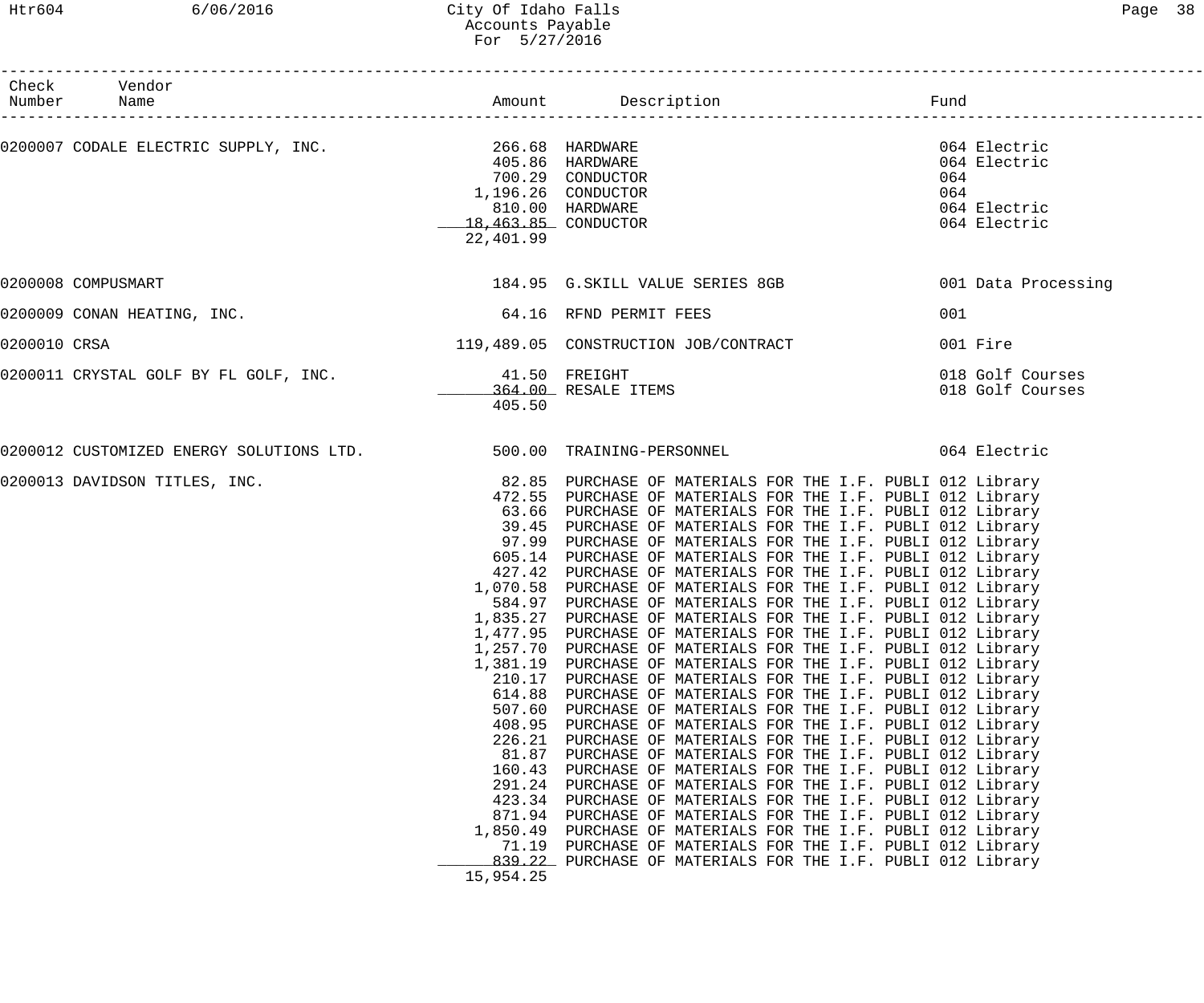| Check Vendor<br>Number Name                   |          | Amount Description                                                                                                                                                                                                                                                                                                                                                                                                                                                                                                                                                                                                                                                                                                | Fund                                         |
|-----------------------------------------------|----------|-------------------------------------------------------------------------------------------------------------------------------------------------------------------------------------------------------------------------------------------------------------------------------------------------------------------------------------------------------------------------------------------------------------------------------------------------------------------------------------------------------------------------------------------------------------------------------------------------------------------------------------------------------------------------------------------------------------------|----------------------------------------------|
| 619.01 15-347713 RFND<br>0200014 DEBRA HANSEN |          |                                                                                                                                                                                                                                                                                                                                                                                                                                                                                                                                                                                                                                                                                                                   | 063                                          |
| 0200015 DISH NETWORK                          |          | 117.00 MONTHLY CABLE BILLS FOR THE AIRPORT 060 Airport                                                                                                                                                                                                                                                                                                                                                                                                                                                                                                                                                                                                                                                            |                                              |
|                                               |          | $0200016$ DMC SALES & SUPPLY, INC. $472.50$ GARAGE SHOP SUPPLIES                                                                                                                                                                                                                                                                                                                                                                                                                                                                                                                                                                                                                                                  | 001 General Services                         |
| 0200017 DOMINO'S PIZZA - DBA                  |          | 15.78 PIZZA AND DELIVERY CHARGES FOR BIRTHDAY 011 Recreation                                                                                                                                                                                                                                                                                                                                                                                                                                                                                                                                                                                                                                                      |                                              |
| 0200018 DYNAMIC BRANDS                        |          | 1,786.00 INVENTORY AS REQUESTED BY PINECREST GOLF 018 Golf Courses                                                                                                                                                                                                                                                                                                                                                                                                                                                                                                                                                                                                                                                |                                              |
| 0200019 EASTERN IDAHO RMC                     |          | 174.00  14-336544/REFUND                                                                                                                                                                                                                                                                                                                                                                                                                                                                                                                                                                                                                                                                                          | 063                                          |
| 0200020 ENERGY LABORATORIES, INC.             | 702.00   | 300.00 LABORATORY ANALYSIS AT WASTEWATER TREATM 061 Sewer<br>60.00 LABORATORY ANALYSIS AT WASTEWATER TREATM 061 Sewer<br>132.00 LABORATORY ANALYSIS AT WASTEWATER TREATM 061 Sewer<br>210.00 LABORATORY ANALYSIS AT WASTEWATER TREATM 061 Sewer                                                                                                                                                                                                                                                                                                                                                                                                                                                                   |                                              |
| 0200021 EVELYN MAYES                          |          | 105.75    15-239817/REFUND                                                                                                                                                                                                                                                                                                                                                                                                                                                                                                                                                                                                                                                                                        | 063                                          |
| 0200022 FASTENAL COMPANY                      |          | 21.55 SCREWS                                                                                                                                                                                                                                                                                                                                                                                                                                                                                                                                                                                                                                                                                                      | 061 Sewer                                    |
| 0200023 FIRST RESPONDERS                      | 76.15    | 32.90 ALTERATIONS AND/OR EMBROIDERY TO POLICE 001 Police<br>33.25 ALTERATIONS AND/OR EMBROIDERY TO POLICE 001 Police<br>10.00 ALTERATIONS AND/OR EMBROIDERY TO POLICE 001 Police                                                                                                                                                                                                                                                                                                                                                                                                                                                                                                                                  |                                              |
| 0200024 FLEETPRIDE, INC.                      | 2,760.80 | 3,572.95 EQ REPAIR AND MAINT 6001 General Services<br>50.00 FREIGHT<br>862.15- EQ REPAIR AND MAINT                                                                                                                                                                                                                                                                                                                                                                                                                                                                                                                                                                                                                | 001 General Services<br>001 General Services |
| 0200025 FREIGHTLINER OF UTAH                  | 2,902.80 | 1,158.13 EQ REPAIR AND MAINT<br>32.40 FREIGHT<br>8.35 PARTS AS REQUESTED BY CITY OF IDAHO FALL 001 General Services<br>32.40 PARTS AS REQUESTED BY CITY OF IDAHO FALL 001 General Services<br>198.16 PARTS AS REQUESTED BY CITY OF IDAHO FALL 001 General Services<br>42.50 PARTS AS REQUESTED BY CITY OF IDAHO FALL 001 General Services<br>175.07 PARTS AS REQUESTED BY CITY OF IDAHO FALL 001 General Services<br>1,072.16 PARTS AS REQUESTED BY CITY OF IDAHO FALL 001 General Services<br>40.00 PARTS AS REQUESTED BY CITY OF IDAHO FALL 001 General Services<br>196.83 PARTS AS REQUESTED BY CITY OF IDAHO FALL 001 General Services<br>53.20 PARTS AS REQUESTED BY CITY OF IDAHO FALL 001 General Services | 001 General Services<br>001 General Services |
| 0200026 FREMONT COMMUNICATIONS LLC            |          | 40.36 BILLING 5/15/16<br>40.36 BILLING 5/15/16                                                                                                                                                                                                                                                                                                                                                                                                                                                                                                                                                                                                                                                                    | 001 General Services<br>001 Police           |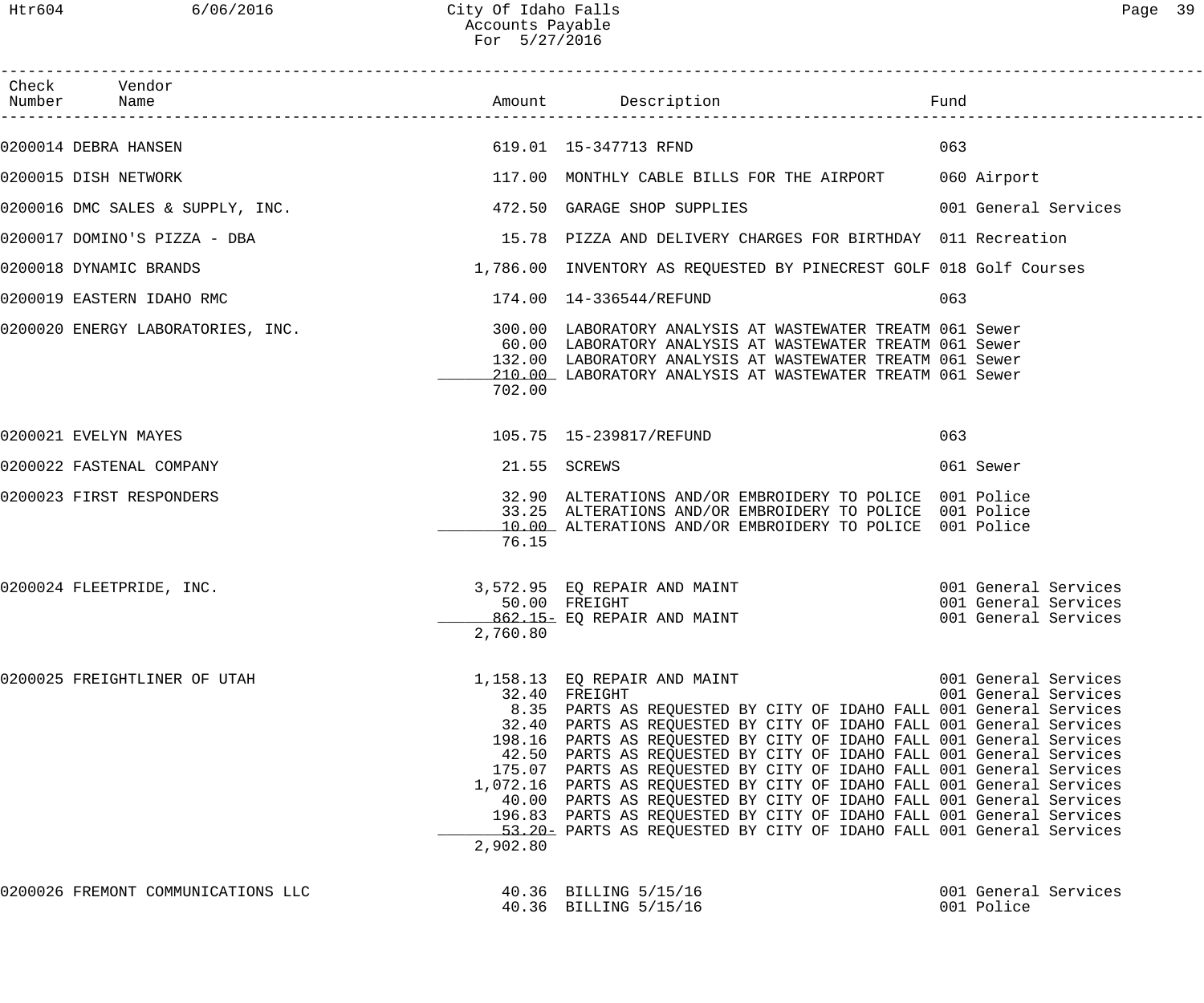# Htr604 6/06/2016 City Of Idaho Falls Page 40 Accounts Payable For 5/27/2016

| Check Vendor<br>Number Name<br>----------------------              |          |                                                                                                                                                                                                                                                 |                                                                                                                                                                                                                                                                          |
|--------------------------------------------------------------------|----------|-------------------------------------------------------------------------------------------------------------------------------------------------------------------------------------------------------------------------------------------------|--------------------------------------------------------------------------------------------------------------------------------------------------------------------------------------------------------------------------------------------------------------------------|
|                                                                    | 757.43   | 0200026 FREMONT COMMUNICATIONS LLC<br>40.36 BILLING 5/15/16<br>40.36 BILLING 5/15/16<br>37.66 BILLING 5/15/16<br>40.36 BILLING 5/15/16<br>40.36 BILLING 5/15/16<br>40.36 BILLING 5/15/16<br>40.36 BILLING 5/15/16<br>37.66 BILLING 5/15/16<br>3 | 001 Police<br>001 Police<br>001 Parks<br>001 Parks<br>001 Parks<br>001 Parks<br>001 Parks<br>001 Cemeteries<br>011 Recreation<br>018 Golf Courses<br>018 Golf Courses<br>018 Golf Courses<br>060 Airport<br>064 Electric<br>064 Electric<br>064 Electric<br>064 Electric |
| 0200027 GENERAL PACIFIC, INC. 1899 145.00 HARDWARE                 |          |                                                                                                                                                                                                                                                 | 064                                                                                                                                                                                                                                                                      |
| 0200028 GERALD A DIETRICH                                          |          | 850.00 EQUIPMENT-LRG & TURF                                                                                                                                                                                                                     | 063 Ambulance                                                                                                                                                                                                                                                            |
| 0200029 GOLF CARTS UNLIMITED                                       |          | 306.00 GOLF CART REPAIRS AS REQUESTED BY SAND C 018 Golf Courses                                                                                                                                                                                |                                                                                                                                                                                                                                                                          |
| 0200030 GRAYBAR ELECTRIC COMPANY, INC. 178.10 FIBER OPTIC MATERIAL |          |                                                                                                                                                                                                                                                 | 064                                                                                                                                                                                                                                                                      |
| 0200031 H JUNE BORGOGNO                                            |          | 85.15 15-406903 RFND                                                                                                                                                                                                                            | 063                                                                                                                                                                                                                                                                      |
| 0200032 HACH COMPANY, INC.                                         |          | 1,717.08 LABORATORY EQUIP/MATERIAL                                                                                                                                                                                                              | 061 Sewer                                                                                                                                                                                                                                                                |
| 0200033 HARRIS PUBLISHING                                          | 1,575.00 | 500.00 PROMOTION ITEMS<br>100.00 ELEC/IF POWER<br>975.00 ELEC/IF POWER                                                                                                                                                                          | 001 Parks<br>064 Electric<br>064 Electric                                                                                                                                                                                                                                |
| 0200034 HDR ENGINEERING, INC.                                      | 5,028.06 | 4,870.58 PROFESSIONAL/PERSONAL SRV<br>157.48 PROFESSIONAL/PERSONAL SRV                                                                                                                                                                          | 064 Electric<br>064 Electric                                                                                                                                                                                                                                             |
| 0200035 HENDRICKSONS TOWING, INC.                                  |          | 75.00 TOW SERVICE - CITY VEHICLES AS REQUESTED 001 General Services                                                                                                                                                                             |                                                                                                                                                                                                                                                                          |
| 0200036 HEWLETT PACKARD COMPANY                                    | 1,731.66 | 865.83 COMPUTERS, DP/WORD PROC.<br>865.83 COMPUTERS, DP/WORD PROC.                                                                                                                                                                              | 001 Finance<br>061 Water                                                                                                                                                                                                                                                 |
|                                                                    |          | 0200037 HILL'S PET NUTRITION SALES, INC 45.24 SHIPPING CHARGES FOR DONATED ANIMAL FOOD 001 Police                                                                                                                                               |                                                                                                                                                                                                                                                                          |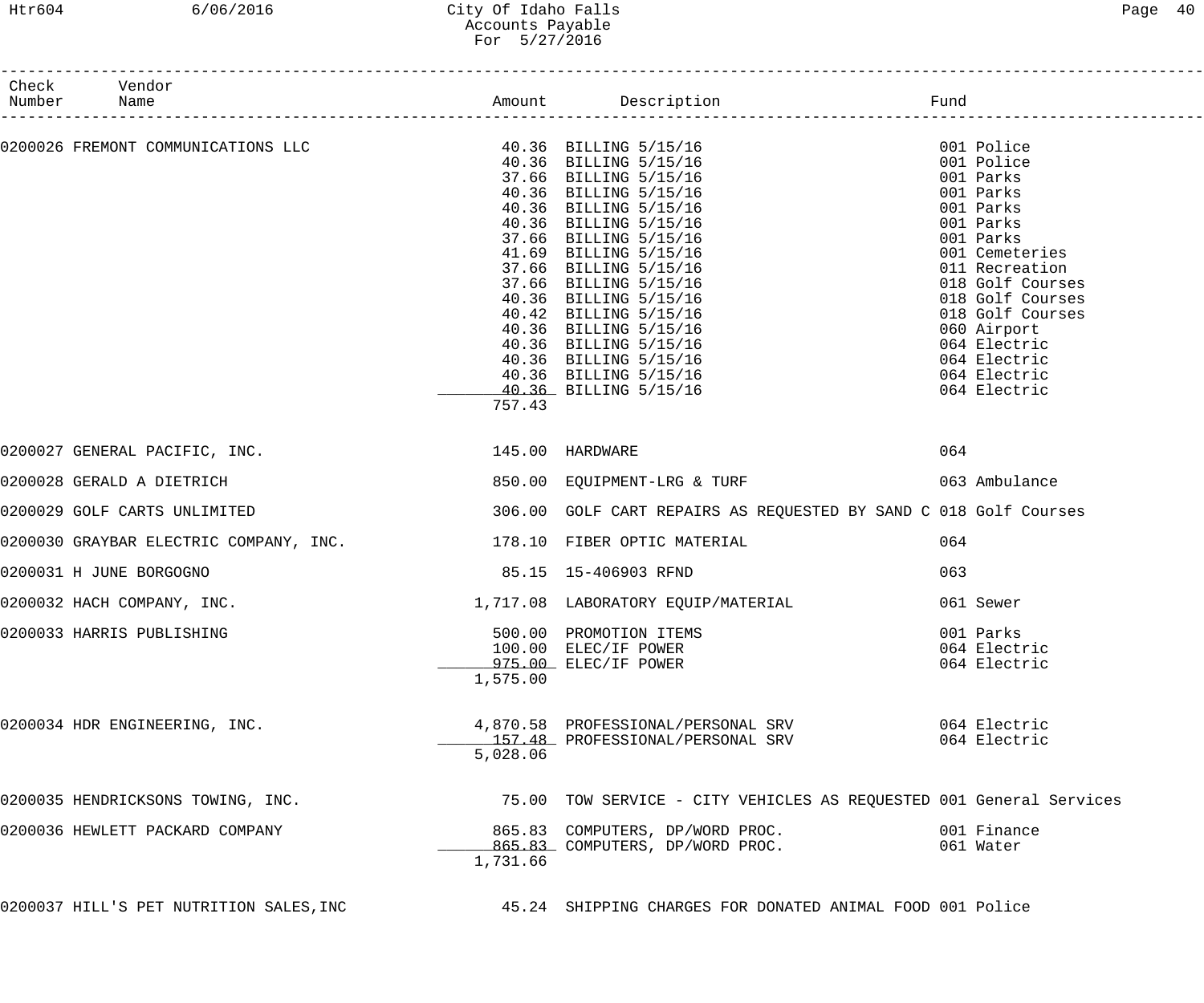### Htr604 6/06/2016 City Of Idaho Falls Page 41 Accounts Payable For 5/27/2016

| Check Vendor<br>Number Name            |          |                                                                                                                                                                                                                                                                                   | Fund                          |
|----------------------------------------|----------|-----------------------------------------------------------------------------------------------------------------------------------------------------------------------------------------------------------------------------------------------------------------------------------|-------------------------------|
|                                        |          |                                                                                                                                                                                                                                                                                   |                               |
| 0200038 HOME DEPOT                     | 1,055.49 | 444.92 FP INVSTIGATION TOOLS<br>199.00 SCRN DOOR WHITE<br>23.88 SOOR STOP, WOOD 2X4<br>33.77 SPRAY PAINT<br>22.56 SPRAY PAINT<br>279.42 WONDERBOARD 20EA, TAPCON<br>51.94 2 TRANSFER SHOVELS<br>199.00 Parks<br>279.42 WONDERBOARD 20EA, TAPCO                                    |                               |
| 0200039 HOWARD EQUIPMENT & SUPPLY      | 1,264.40 | 41.95 PURCHASE OF ANIMAL FOOD AND SUPPLIES FOR 001 Parks<br>1,222.45 PURCHASE OF ANIMAL FOOD AND SUPPLIES FOR 001 Parks                                                                                                                                                           |                               |
|                                        | 444.71   | 0200040 HUGHES FIRE EQUIPMENT, INC. THE SALL 00 PARTS AS REQUESTED BY CITY OF IDAHO FALL 001 General Services<br>83.71 PARTS AS REQUESTED BY CITY OF IDAHO FALL 001 General Services                                                                                              |                               |
| 0200041 I S P W C / L H T A C          | 280.00   |                                                                                                                                                                                                                                                                                   |                               |
|                                        |          | 0200042 IDAHO ABATEMENT & INSULATION LLC 644.00 PROFESSIONAL/PERSONAL SRV 001 Fire                                                                                                                                                                                                |                               |
|                                        |          | 0200043 IDAHO BUREAU CRIMINAL IDENT. 2,424.75 FINGERPRINT PROCESSING FOR BUSINESS LICE 001 City Clerk                                                                                                                                                                             |                               |
|                                        |          |                                                                                                                                                                                                                                                                                   | 001 Police                    |
| 0200045 IDAHO DEPT OF HEALTH & WELFARE |          | 100.00 RENEWAL-DROLLINGER, HARDY,                                                                                                                                                                                                                                                 | 063 Ambulance                 |
| 0200046 IDAHO FALLS CIVITAN CLUB       |          | 100.00 MEMBERSHIPS                                                                                                                                                                                                                                                                | 001 Fire                      |
| 0200047 IDAHO FALLS DOWNTOWN           |          | 12,500.00 MISCELLANEOUS PRODUCTS                                                                                                                                                                                                                                                  | 016 Business Improvement Dist |
| 0200048 IDAHO FALLS PETERBILT          | 474.93   | 198.43 EQ REPAIR AND MAINT<br>84.28 EQ REPAIR AND MAINT<br>192.22 EQ REPAIR AND MAINT                                                                                                                                                                                             | 001<br>001<br>001             |
| 0200049 IDAHO SOD                      |          | 232.00 SOD FOR COVERING GRAVES AT THE CEMETERY 001 Cemeteries<br>232.00 SOD FOR COVERING GRAVES AT THE CEMETERY 001 Cemeteries<br>116.00 600 SQ FT OF SOD<br>11.20 PURCHASE OF SOD AS REQUESTED BY WATER DE 061 Water<br>19.80 PURCHASE OF SOD AS REQUESTED BY WATER DE 061 Water | 001 Parks                     |

611.00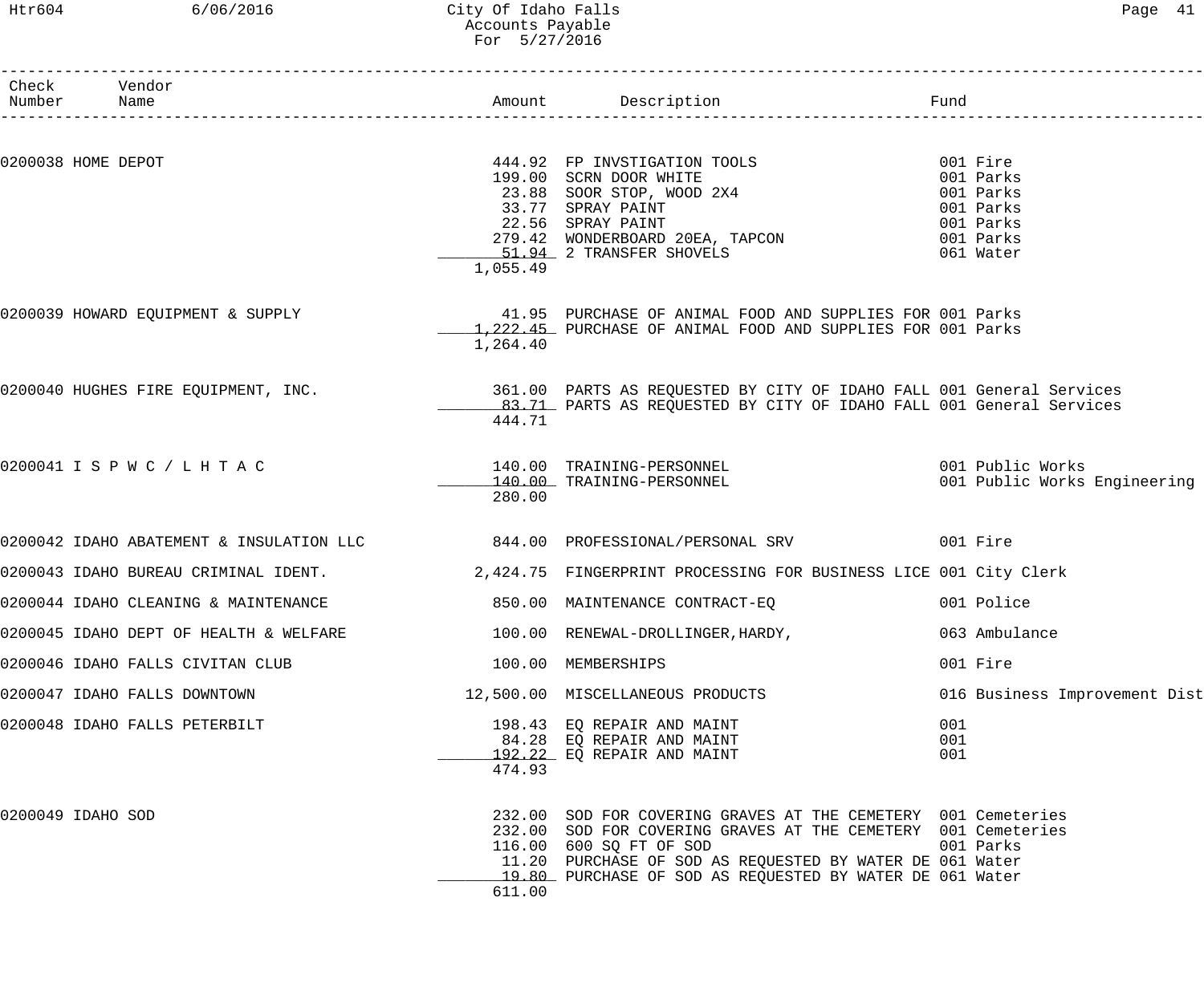### Htr604 6/06/2016 City Of Idaho Falls Page 42 Accounts Payable For 5/27/2016

| Check Vendor<br>Number Name                       |        |                                                                                                                                                                                                                                                                                                                                                                                                                                                                                                                                                                                                                                                                                                                                                                                                                                                                                                                                                           |     |                                              |
|---------------------------------------------------|--------|-----------------------------------------------------------------------------------------------------------------------------------------------------------------------------------------------------------------------------------------------------------------------------------------------------------------------------------------------------------------------------------------------------------------------------------------------------------------------------------------------------------------------------------------------------------------------------------------------------------------------------------------------------------------------------------------------------------------------------------------------------------------------------------------------------------------------------------------------------------------------------------------------------------------------------------------------------------|-----|----------------------------------------------|
| 0200050 IDAHO STATE FIRE MARSHAL                  | 30.00  | 5.00 MEMBERSHIPS<br>5.00 MEMBERSHIPS<br>5.00 MEMBERSHIPS<br>15.00 MEMBERSHIPS                                                                                                                                                                                                                                                                                                                                                                                                                                                                                                                                                                                                                                                                                                                                                                                                                                                                             |     | 001 Fire<br>001 Fire<br>001 Fire<br>001 Fire |
| 0200051 IDAHO TRAFFIC SAFETY, INC. 1,636.00 SIGNS |        |                                                                                                                                                                                                                                                                                                                                                                                                                                                                                                                                                                                                                                                                                                                                                                                                                                                                                                                                                           |     | 060 Airport                                  |
| 0200052 INGRAM LIBRARY SERVICE                    |        | 22,375.36 PURCHASE OF MATERIALS FOR THE I.F. PUBLI 012 Library                                                                                                                                                                                                                                                                                                                                                                                                                                                                                                                                                                                                                                                                                                                                                                                                                                                                                            |     |                                              |
| 0200053 IZONE (DBA)                               |        | 285.95 TRAFFIC                                                                                                                                                                                                                                                                                                                                                                                                                                                                                                                                                                                                                                                                                                                                                                                                                                                                                                                                            |     | 001 Parks                                    |
| 0200054 JVIATION, INC.                            |        | 27,999.71 PROFESSIONAL/PERSONAL SRV 060 Airport                                                                                                                                                                                                                                                                                                                                                                                                                                                                                                                                                                                                                                                                                                                                                                                                                                                                                                           |     |                                              |
| 0200055 KEY-LINE AUTOMOTIVE WAREHOUSE             | 855.41 | 19.94 PARTS AS REQUESTED BY CITY OF IDAHO FALL 001 General Services<br>27.56 PARTS AS REQUESTED BY CITY OF IDAHO FALL 001 General Services<br>258.64 PARTS AS REQUESTED BY CITY OF IDAHO FALL 001 General Services<br>37.44 PARTS AS REQUESTED BY CITY OF IDAHO FALL 001 General Services<br>5.51 PARTS AS REQUESTED BY CITY OF IDAHO FALL 001 General Services<br>45.40 PARTS AS REQUESTED BY CITY OF IDAHO FALL 001 General Services<br>100.41 PARTS AS REQUESTED BY CITY OF IDAHO FALL 001 General Services<br>177.30 PARTS AS REQUESTED BY CITY OF IDAHO FALL 001 General Services<br>23.92- PARTS AS REQUESTED BY CITY OF IDAHO FALL 001 General Services<br>8.72 PARTS AS REQUESTED BY CITY OF IDAHO FALL 001 General Services<br>147.78 PARTS AS REQUESTED BY CITY OF IDAHO FALL 001 General Services<br>2.24 PARTS AS REQUESTED BY CITY OF IDAHO FALL 001 General Services<br>48.39 PARTS AS REQUESTED BY CITY OF IDAHO FALL 001 General Services |     |                                              |
| 0200056 KIM'S CUSTOM CLUBS                        |        | 341.50 INVENTORY AS REQUESTED BY PINECREST GOLF 018 Golf Courses                                                                                                                                                                                                                                                                                                                                                                                                                                                                                                                                                                                                                                                                                                                                                                                                                                                                                          |     |                                              |
| 0200057 KUSHLAN ASSOCIATES, INC.                  |        | 1,092.50 PROFESSIONAL/PERSONAL SRV                                                                                                                                                                                                                                                                                                                                                                                                                                                                                                                                                                                                                                                                                                                                                                                                                                                                                                                        |     | 001 Planning & Building                      |
| 0200058 LA-TECH EQUIPMENT INC                     |        | 1,682.50 WASTE WATER TREATMENT                                                                                                                                                                                                                                                                                                                                                                                                                                                                                                                                                                                                                                                                                                                                                                                                                                                                                                                            |     | 061 Sewer                                    |
| 0200059 LANDMARK SIGNS                            |        | 2,313.36 POLICE EQUIP & SUPPLIES                                                                                                                                                                                                                                                                                                                                                                                                                                                                                                                                                                                                                                                                                                                                                                                                                                                                                                                          |     | 014 Merf                                     |
| 0200060 LEWISTON TRIBUNE                          |        | 16.00 MEMBERSHIPS                                                                                                                                                                                                                                                                                                                                                                                                                                                                                                                                                                                                                                                                                                                                                                                                                                                                                                                                         |     | 064 Electric                                 |
| 0200061 LOWE'S COMMERCIAL SERVICES                |        | 104.34 SHOP VAC                                                                                                                                                                                                                                                                                                                                                                                                                                                                                                                                                                                                                                                                                                                                                                                                                                                                                                                                           |     | 001 General Services                         |
| 0200062 MALCOM D CARNES                           |        | 45.32 15-278042 RFND                                                                                                                                                                                                                                                                                                                                                                                                                                                                                                                                                                                                                                                                                                                                                                                                                                                                                                                                      | 063 |                                              |
| 0200063 MARY WILLIAMS                             |        | 493.96 15-392341/REFUND                                                                                                                                                                                                                                                                                                                                                                                                                                                                                                                                                                                                                                                                                                                                                                                                                                                                                                                                   | 063 |                                              |
| 0200064 MIKE'S PHARMACY                           |        | 2,682.00 PURCHASE OF DRUGS AND SUPPLIES FOR CITY 063 Ambulance                                                                                                                                                                                                                                                                                                                                                                                                                                                                                                                                                                                                                                                                                                                                                                                                                                                                                            |     |                                              |
| 0200065 MIZUNO USA, INC.                          |        | 42.01- INVENTORY AS REQUESTED BY PINECREST GOLF 018 Golf Courses                                                                                                                                                                                                                                                                                                                                                                                                                                                                                                                                                                                                                                                                                                                                                                                                                                                                                          |     |                                              |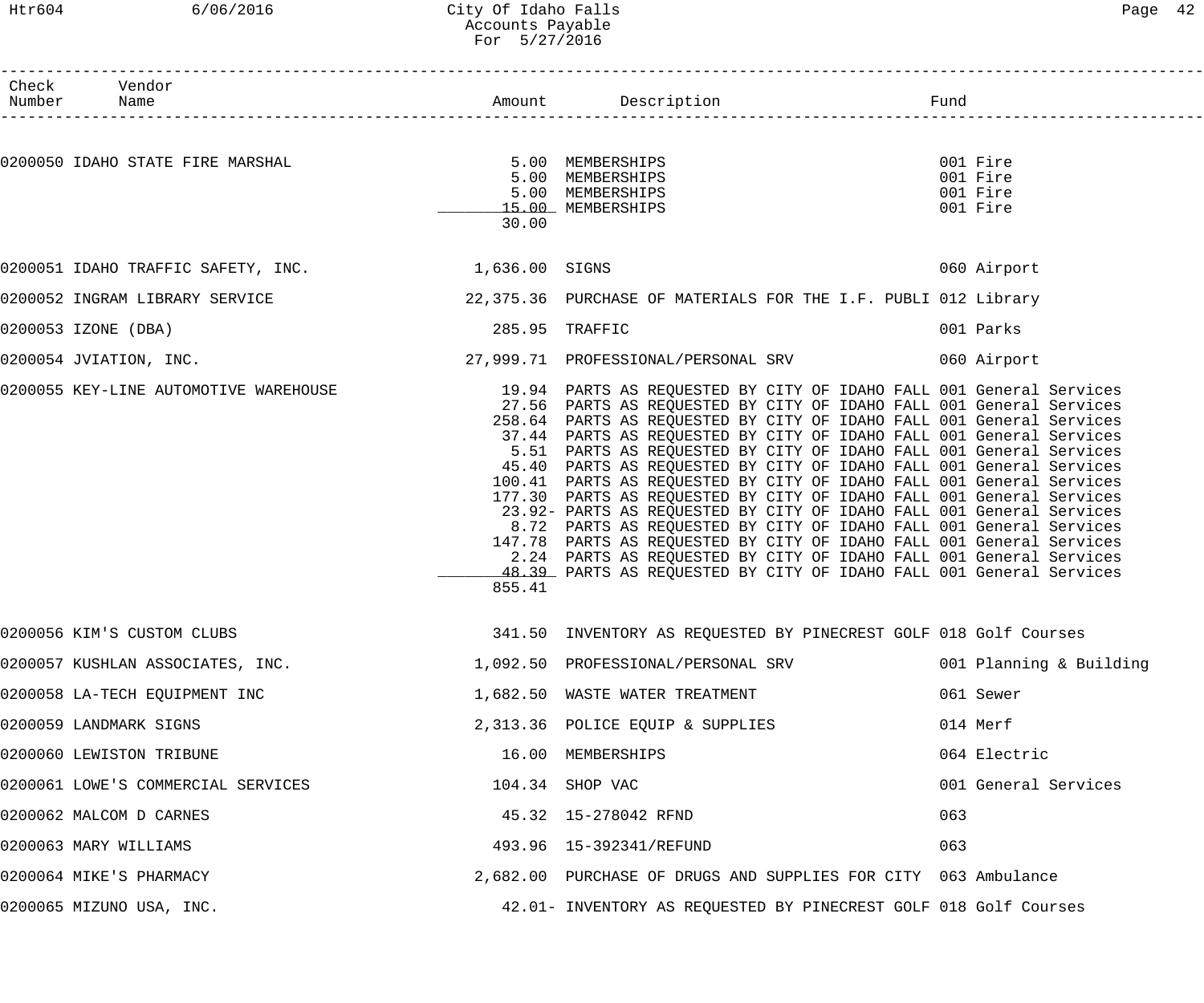| Check Vendor<br>Number Name                                                   |          |                                                                                                                                                                                                                                                                                                                                                                                                                                                                                                                                                                                                                                                                                                                                                                                                                                    | Fund       |                              |
|-------------------------------------------------------------------------------|----------|------------------------------------------------------------------------------------------------------------------------------------------------------------------------------------------------------------------------------------------------------------------------------------------------------------------------------------------------------------------------------------------------------------------------------------------------------------------------------------------------------------------------------------------------------------------------------------------------------------------------------------------------------------------------------------------------------------------------------------------------------------------------------------------------------------------------------------|------------|------------------------------|
|                                                                               | 3,070.18 | 446.94 INVENTORY AS REQUESTED BY PINECREST GOLF 018 Golf Courses                                                                                                                                                                                                                                                                                                                                                                                                                                                                                                                                                                                                                                                                                                                                                                   |            |                              |
| 0200066 MORGAN CONSTRUCTION, INC. 6,000.00 CONSTRUCTION JOB/CONTRACT 001 Fire |          |                                                                                                                                                                                                                                                                                                                                                                                                                                                                                                                                                                                                                                                                                                                                                                                                                                    |            |                              |
| 0200067 MOSS ADAMS LLP                                                        | 3,086.00 | 1,543.00 PROFESSIONAL/PERSONAL SRV 664 Electric<br>1,543.00 PROFESSIONAL/PERSONAL SRV 064 Electric                                                                                                                                                                                                                                                                                                                                                                                                                                                                                                                                                                                                                                                                                                                                 |            |                              |
|                                                                               | 181.40   | 24.25 LAUNDRY SERVICE/MATS FOR BUILDING MAINTE 001 General Services<br>50.90 LAUNDRY SERVICE/MATS FOR BUILDING MAINTE 001 General Services<br>5.75 LAUNDRY SERVICE/MATS FOR BUILDING MAINTE 001 General Services<br>24.25 LAUNDRY SERVICE/MATS FOR BUILDING MAINTE 001 General Services<br>50.90 LAUNDRY SERVICE/MATS FOR BUILDING MAINTE 001 General Services<br>19.60 FLOOR MAT SERVICE FOR THE AQUATIC CENTER 011 Recreation                                                                                                                                                                                                                                                                                                                                                                                                    |            |                              |
| 0200069 NAPA AUTO PARTS                                                       | 512.41   | 267.48 EQ REPAIR AND MAINT<br>7.60 PARTS AS REQUESTED BY CITY OF IDAHO FALL 001 General Services<br>18.69 PARTS AS REQUESTED BY CITY OF IDAHO FALL 001 General Services<br>9.98 PARTS AS REQUESTED BY CITY OF IDAHO FALL 001 General Services<br>4.20 PARTS AS REQUESTED BY CITY OF IDAHO FALL 001 General Services<br>5.26 PARTS AS REQUESTED BY CITY OF IDAHO FALL 001 General Services<br>5.29 PARTS AS REQUESTED BY CITY OF IDAHO FALL 001 General Services<br>42.98 PARTS AS REQUESTED BY CITY OF IDAHO FALL 001 General Services<br>87.12 PARTS AS REQUESTED BY CITY OF IDAHO FALL 001 General Services<br>16.56 PARTS AS REQUESTED BY CITY OF IDAHO FALL 001 General Services<br>25.68 PARTS AS REQUESTED BY CITY OF IDAHO FALL 001 General Services<br>21.57 PARTS AS REQUESTED BY CITY OF IDAHO FALL 001 General Services | 001        |                              |
| 0200070 NIKE GOLF                                                             | 168.49   | 41.01 INVENTORY AS REQUESTED BY SAND CREEK GOL 018 Golf Courses<br>127.48 INVENTORY AS REQUESTED BY PINECREST GOLF 018 Golf Courses                                                                                                                                                                                                                                                                                                                                                                                                                                                                                                                                                                                                                                                                                                |            |                              |
| 0200071 PACIFIC SOURCE MEDICARE                                               | 767.60   | 483.20 15-83975 RFND<br>284.40 15-400104 RFND                                                                                                                                                                                                                                                                                                                                                                                                                                                                                                                                                                                                                                                                                                                                                                                      | 063<br>063 |                              |
| 0200072 PACIFIC STEEL & RECYCLING                                             |          | 58.58 3/4" C1019 C F ROUND 20'                                                                                                                                                                                                                                                                                                                                                                                                                                                                                                                                                                                                                                                                                                                                                                                                     |            | 061 Water                    |
| 0200073 PAPA TOM'S PIZZA                                                      |          | 106.50 WEATHERIZATION TRAINING<br>99.73 CATERING - CONSERVATION T                                                                                                                                                                                                                                                                                                                                                                                                                                                                                                                                                                                                                                                                                                                                                                  |            | 064 Electric<br>064 Electric |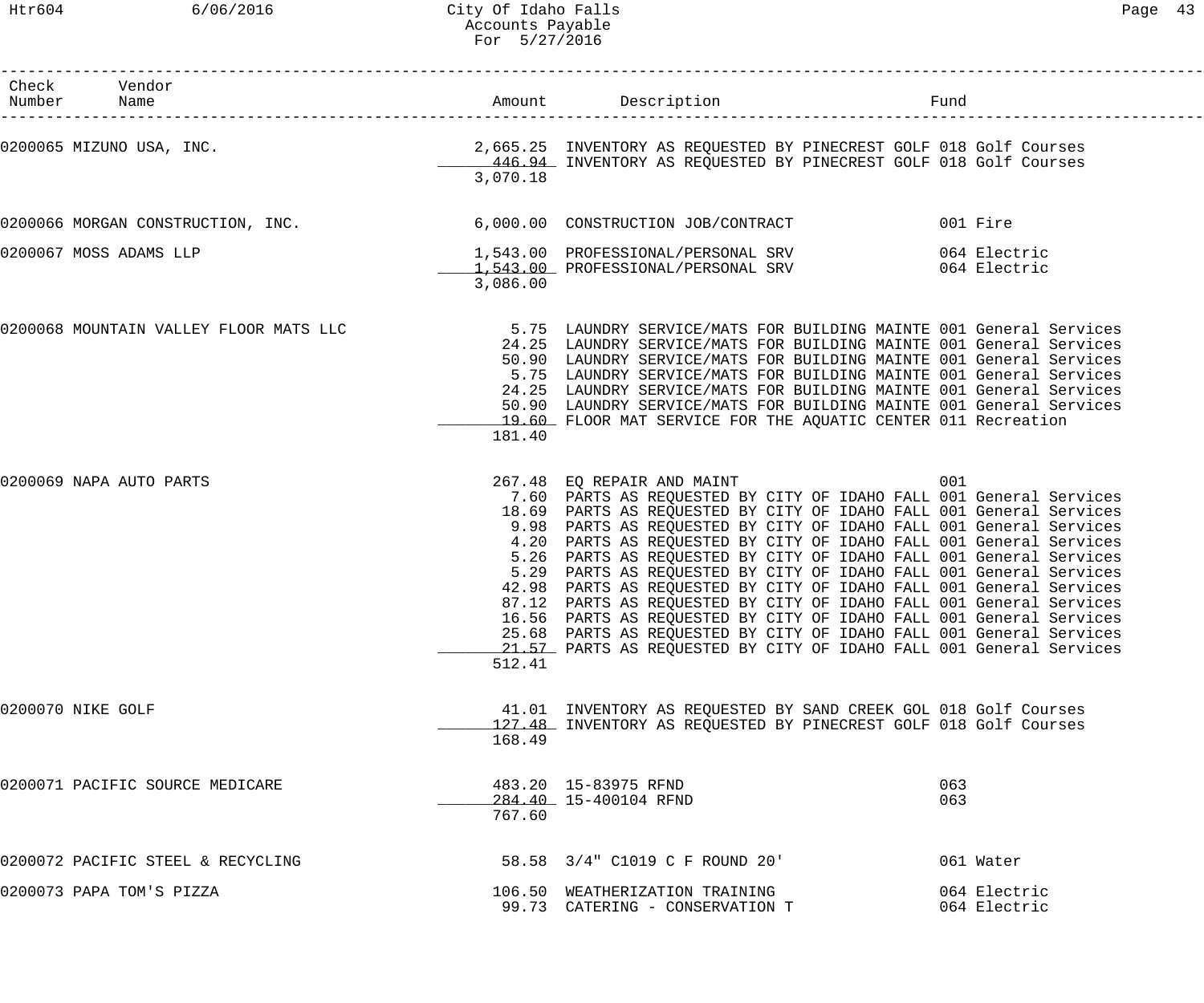| Htr604          | 6/06/2016                            | City Of Idaho Falls<br>Accounts Payable<br>For 5/27/2016 |                                                                                                                                                                                                                                                                                                                                                                                                                                                                                                                                                                                                                                                                                                                                                                                                                                       |                                                                                                                                          | Page 44 |
|-----------------|--------------------------------------|----------------------------------------------------------|---------------------------------------------------------------------------------------------------------------------------------------------------------------------------------------------------------------------------------------------------------------------------------------------------------------------------------------------------------------------------------------------------------------------------------------------------------------------------------------------------------------------------------------------------------------------------------------------------------------------------------------------------------------------------------------------------------------------------------------------------------------------------------------------------------------------------------------|------------------------------------------------------------------------------------------------------------------------------------------|---------|
| Check<br>Number | Vendor<br>Name                       |                                                          | Description<br>---------------------                                                                                                                                                                                                                                                                                                                                                                                                                                                                                                                                                                                                                                                                                                                                                                                                  | Fund                                                                                                                                     |         |
|                 |                                      | 206.23                                                   |                                                                                                                                                                                                                                                                                                                                                                                                                                                                                                                                                                                                                                                                                                                                                                                                                                       |                                                                                                                                          |         |
|                 | 0200074 PARTNERSHIP FOR SCIENCE &    |                                                          | 600.00 ELEC/IF POWER                                                                                                                                                                                                                                                                                                                                                                                                                                                                                                                                                                                                                                                                                                                                                                                                                  | 064 Electric                                                                                                                             |         |
|                 | 0200075 PEAK ALARM COMPANY, INC.     | 149.00<br>149.00<br>1,093.00                             | 199.00 SECURITY SYSTEM/SERVICE<br>149.00 SECURITY SYSTEM/SERVICE<br>SECURITY SYSTEM/SERVICE<br>SECURITY SYSTEM/SERVICE<br>149.00 SECURITY SYSTEM/SERVICE<br>149.00 SECURITY SYSTEM/SERVICE<br>149.00 SECURITY SYSTEM/SERVICE                                                                                                                                                                                                                                                                                                                                                                                                                                                                                                                                                                                                          | 018 Golf Courses<br>018 Golf Courses<br>018 Golf Courses<br>018 Golf Courses<br>018 Golf Courses<br>018 Golf Courses<br>018 Golf Courses |         |
|                 | 0200076 PING GOLF COMPANY, INC.      | 6,337.30                                                 | 44.51 INVENTORY AS REQUESTED BY PINECREST GOLF 018 Golf Courses<br>19.81 INVENTORY AS REQUESTED BY PINECREST GOLF 018 Golf Courses<br>713.75 INVENTORY AS REQUESTED BY SAND CREEK GOL 018 Golf Courses<br>44.51 INVENTORY AS REQUESTED BY SAND CREEK GOL 018 Golf Courses<br>674.40 INVENTORY AS REQUESTED BY SAND CREEK GOL 018 Golf Courses<br>157.80 INVENTORY AS REQUESTED BY SAGE LAKES GOL 018 Golf Courses<br>3,662.35 INVENTORY AS REQUESTED BY PINECREST GOLF 018 Golf Courses<br>54.00- INVENTORY AS REQUESTED BY PINECREST GOLF 018 Golf Courses<br>1,074.17 INVENTORY AS REQUESTED BY PINECREST GOLF 018 Golf Courses                                                                                                                                                                                                     |                                                                                                                                          |         |
|                 | 0200077 PLATT ELECTRIC / REXEL, INC. | 3,146.59                                                 | 470.00 MISCELLANEOUS ELECTRICAL SUPPLIES FOR BL 001 General Services<br>82.63 MISCELLANEOUS ELECTRICAL SUPPLIES FOR BL 001 General Services<br>2.15 MISCELLANEOUS ELECTRICAL SUPPLIES FOR BL 001 General Services<br>19.70- HARDWARE MISCELLANEOUS<br>68.49 HARDWARE MISCELLANEOUS 68.49 HARDWARE MISCELLANEOUS<br>349.00 TOOLS, HAND POWER/NONPOWER 064 Electric<br>697.87 CONDUCTOR 697.87<br>1,697.87 CONDUCTOR<br>11.18 ELECTRICAL EQUIP/SUPPLIES<br>11.18 ELECTRICAL EQUIP/SUPPLIES 064 Electric<br>61.30 HARDWARE MISCELLANEOUS 064 Electric<br>23.80 HARDWARE MISCELLANEOUS 064 Electric<br>10.56 HARDWARE MISCELLANEOUS<br>69.13 HARDWARE MISCELLANEOUS 064 Electric<br>29.20 HARDWARE MISCELLANEOUS 064 Electric<br>22.33 HARDWARE MISCELLANEOUS 064 Electric<br>31.88 HARDWARE<br>171.57 HARDWARE MISCELLANEOUS 64 Electric | 064 Electric<br>064 Electric                                                                                                             |         |
|                 | 0200078 PRO JANSAN, LLC              |                                                          | 2,280.00 PARKS & RECREATION MISC.                                                                                                                                                                                                                                                                                                                                                                                                                                                                                                                                                                                                                                                                                                                                                                                                     | 001 Parks                                                                                                                                |         |

0200079 PRO RENTALS/PRO EQUIP, LLC 600 1000 528.00 PARKS & RECREATION MISC. 001 Parks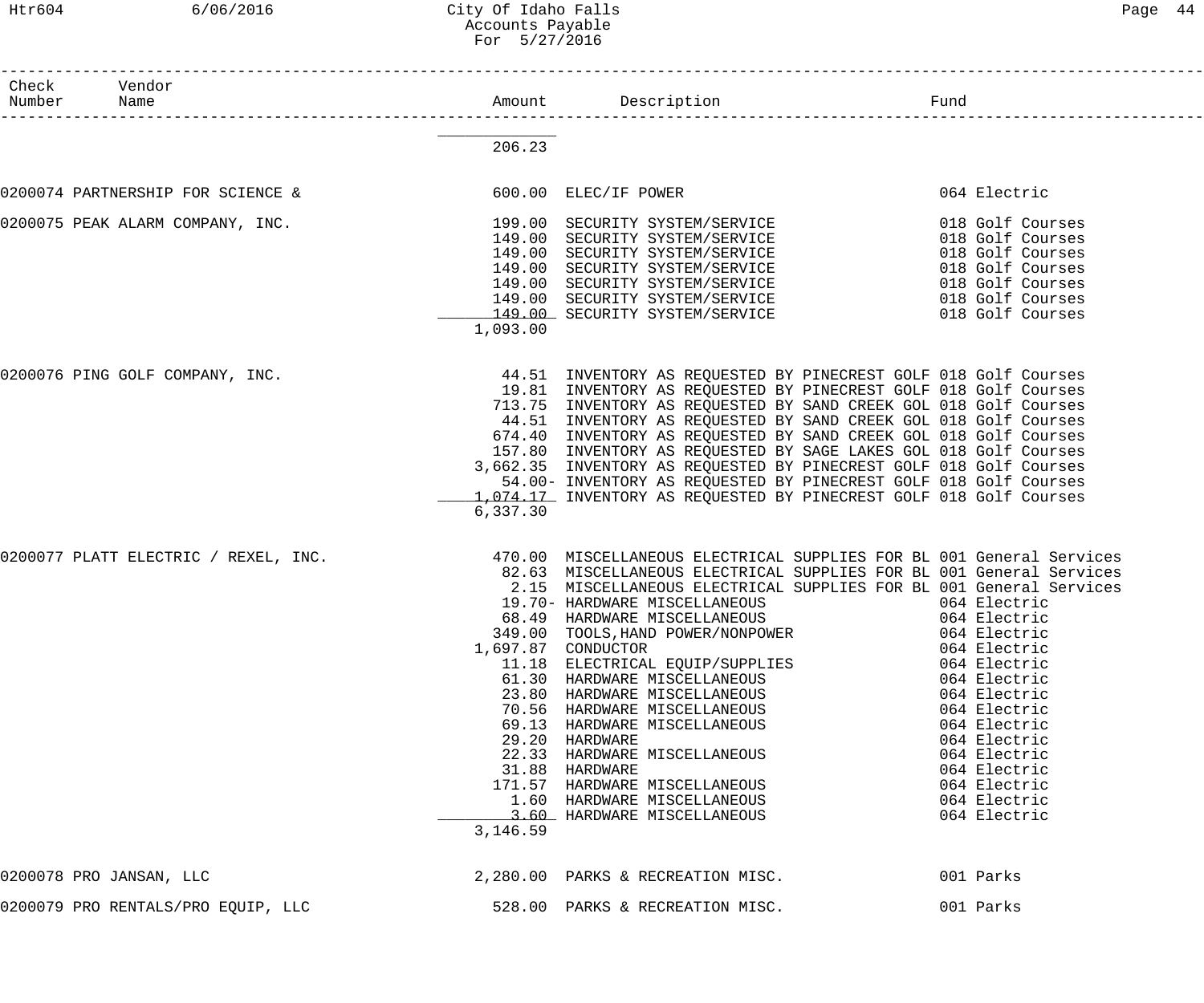| Check Vendor<br>Number Name                                                                                  |          | Amount Description Description Fund                                                            |                                                                                           |
|--------------------------------------------------------------------------------------------------------------|----------|------------------------------------------------------------------------------------------------|-------------------------------------------------------------------------------------------|
| 0200079 PRO RENTALS/PRO EQUIP, LLC 528.00 PARKS & RECREATION MISC. 001 Parks 6 (001 Parks 6 AECREATION MISC. | 1,320.00 |                                                                                                |                                                                                           |
| 0200080 PROACTIVE SPORTS GROUP 145.00 INVENTORY AS REQUESTED BY PINECREST GOLF 018 Golf Courses              |          |                                                                                                |                                                                                           |
| 0200081 PSI ENVIRONMENTAL                                                                                    |          | 30.00 RENTAL OF DUMPSTER @ HITT 6001 Fire                                                      |                                                                                           |
| 0200082 PUKKA GOLF COMPANY                                                                                   |          | 874.80 INVENTORY AS REQUESTED BY PINECREST GOLF 018 Golf Courses                               |                                                                                           |
| 0200083 QUALITY AUTO BODY                                                                                    |          | 582.30 ACCIDENT REPAIRS, FLEET 6001 General Services                                           |                                                                                           |
| 0200084 QUICK PRINT - DBA                                                                                    | 726.75   | 474.75 PROMOTION ITEMS<br>59.94 PRINTING<br>59.94 PRINTING<br>60.12 PRINTING<br>72.00 PRINTING | 001 Parks<br>018 Golf Courses<br>018 Golf Courses<br>018 Golf Courses<br>018 Golf Courses |
| 0200085 R & S DISTRIBUTING                                                                                   | 8,560.72 | 237.11 JANITORIAL ITEMS FOR THE AQUATIC CENTER 011 Recreation                                  |                                                                                           |
| 0200086 REID MIDDLETON, INC. 10,000.00 PROFESSIONAL/PERSONAL SRV 060 Airport                                 |          |                                                                                                |                                                                                           |
| 0200087 ROCKNAKS HARDWARE PLUS, INC. 133.42 MISCELLANEOUS TOOL, HARDWARE & IRRIGATIO 001 Cemeteries          | 140.61   | 7.19 STEEL EPOXY                                                                               | 001 Parks                                                                                 |
| 0200088 ROCKY MOUNTAIN SUPPLY, INC.                                                                          | 1,419.00 | 219.00 CONCRETE<br>1,200.00 PARKS & RECREATION MISC.                                           | 001 Parks<br>001 Parks                                                                    |
| 0200089 RON'S TIRE INC.                                                                                      | 469.90   | 114.90 HUSQVARNA BAR AND GUARD C 6001 Parks<br>355.00 EQUIPMENT-LRG & TURF                     | 018 Golf Courses                                                                          |
| 0200090 ROTO-ROOTER / FOUR J'S, INC.                                                                         |          | 1,092.00 ELEC/IF POWER                                                                         | 064 Electric                                                                              |
| 0200091 SASLOW, MARIA DEL PILAR                                                                              |          | 250.00 SPANISH TESTING COLLIN JE                                                               | 001 Fire                                                                                  |
| 0200092 SECURA COIN LOCKER                                                                                   |          | 2,988.00 PARKS & RECREATION MISC.                                                              | 011 Recreation                                                                            |
| 0200093 SITEONE LANDSCAPE SUPPLY HOLDING $247.59$ FITTINGS-GALVANIZED-IRR                                    |          |                                                                                                | 001 Parks                                                                                 |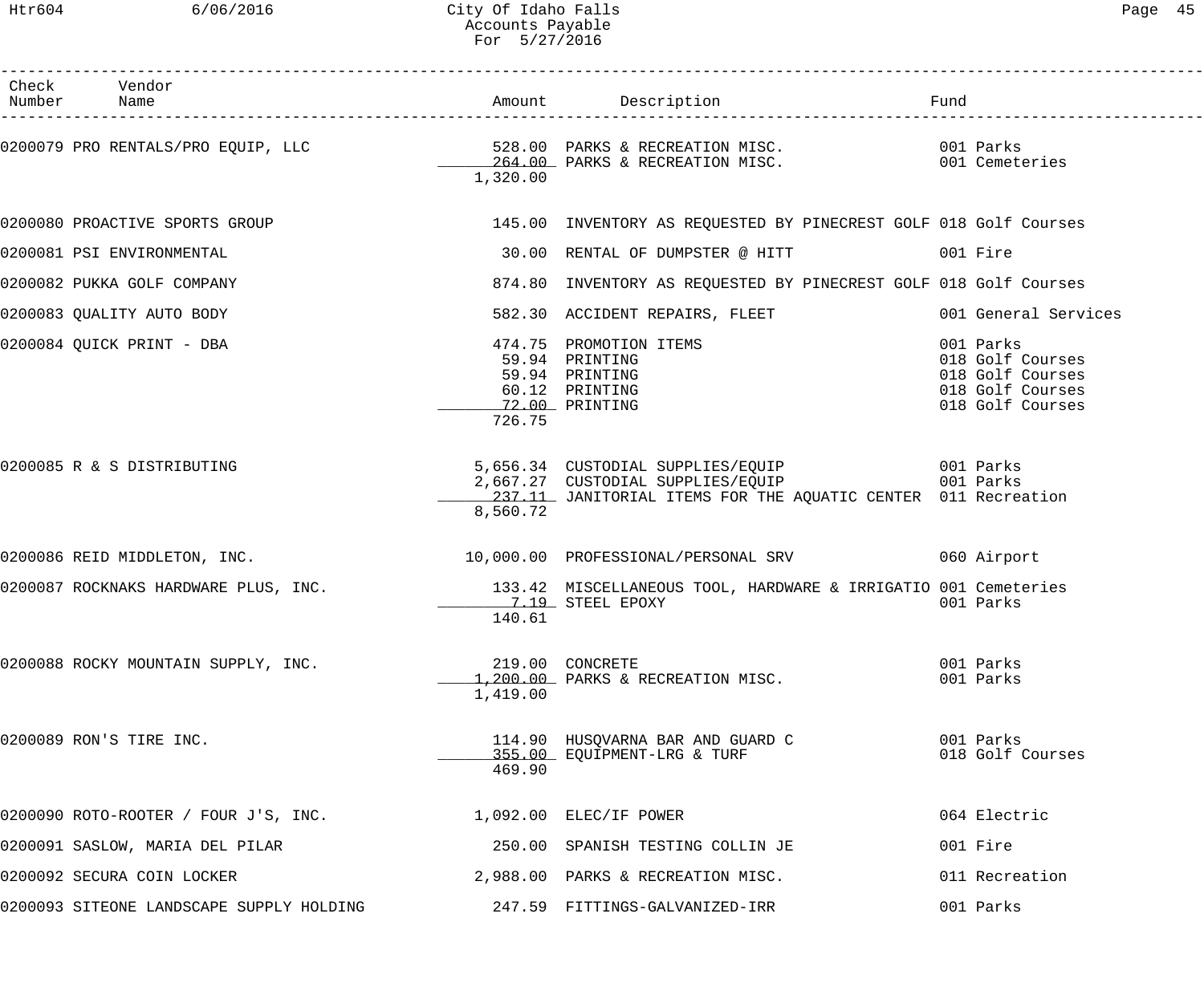### Htr604 6/06/2016 City Of Idaho Falls Page 46 Accounts Payable For 5/27/2016

------------------------------------------------------------------------------------------------------------------------------------

| Check<br>Number | Vendor<br>Name                     |           | Amount Description                                                                                                                                                                                                                                                           | Fund                                                                                                                            |
|-----------------|------------------------------------|-----------|------------------------------------------------------------------------------------------------------------------------------------------------------------------------------------------------------------------------------------------------------------------------------|---------------------------------------------------------------------------------------------------------------------------------|
|                 |                                    | 717.64    | 0200093 SITEONE LANDSCAPE SUPPLY HOLDING 323.22 FITTINGS-POLY-IRRIGATION<br>100.66 CLAMPS-IRRIGATION<br>100.66 CLAMPS-IRRIGATION<br>34.48 WIRE-IRRIGATION<br>11.69 HARDWARE-MISC ITEMS-IRR                                                                                   | 001 Parks<br>001 Parks<br>001 Parks<br>001 Parks                                                                                |
|                 | 0200094 SUN MOUNTAIN SPORTS, INC.  |           | 766.20 INVENTORY AS REQUESTED BY SAGE LAKES GOL 018 Golf Courses                                                                                                                                                                                                             |                                                                                                                                 |
|                 | 0200095 SUNNYSIDE GARDENS          |           | 87.96 NURSERY STOCK & SUPPLIES                                                                                                                                                                                                                                               | 064 Electric                                                                                                                    |
|                 | 0200096 T-O ENGINEERS              | 10,564.86 | 7,463.40 PROFESSIONAL/PERSONAL SRV<br>3,101.46 PROFESSIONAL/PERSONAL SRV                                                                                                                                                                                                     | 060 Airport<br>060 Airport                                                                                                      |
|                 | 0200097 TAYLOR MADE GOLF COMPANY   | 2,142.32  | 260.10 INVENTORY AS REQUESTED BY PINECREST GOLF 018 Golf Courses<br>67.01 INVENTORY AS REQUESTED BY PINECREST GOLF 018 Golf Courses<br>1,717.71 INVENTORY AS REQUESTED BY PINECREST GOLF 018 Golf Courses<br>97.50 INVENTORY AS REQUESTED BY PINECREST GOLF 018 Golf Courses |                                                                                                                                 |
|                 | 0200098 TEREX UTILITIES, INC.      | 236.51    | 160.59 PARTS AND MINOR SUBLET REPAIRS AS REQUES 001 General Services<br>63.84 PARTS AND MINOR SUBLET REPAIRS AS REQUES 001 General Services<br>12.08 PARTS AND MINOR SUBLET REPAIRS AS REQUES 001 General Services                                                           |                                                                                                                                 |
|                 | 0200099 THE CHURCH OF JESUS CHRIST |           | 150.00  15-2207078 RFND                                                                                                                                                                                                                                                      | 063                                                                                                                             |
|                 | 0200100 THOMPSON, REBECCA          |           | 100.00 PROFESSIONAL/PERSONAL SRV                                                                                                                                                                                                                                             | 001 Planning & Building                                                                                                         |
|                 | 0200101 TIFOSI OPTICS, INC.        |           | 457.32 INVENTORY AS REQUESTED BY PINECREST GOLF 018 Golf Courses                                                                                                                                                                                                             |                                                                                                                                 |
|                 | 0200102 TRIAXIS ENGINEERING, INC.  |           | 680.00 PROFESSIONAL/PERSONAL SRV                                                                                                                                                                                                                                             | 064 Electric                                                                                                                    |
|                 | 0200103 UNITED PARCEL SERVICE      |           | 37.47 FREIGHT                                                                                                                                                                                                                                                                | 064 Electric                                                                                                                    |
|                 | 0200104 UPHOLSTERY CENTER, THE     |           | 215.00 PARTS AS REQUESTED BY CITY OF IDAHO FALL 001 General Services                                                                                                                                                                                                         |                                                                                                                                 |
|                 | 0200105 VALLEY OFFICE SYSTEMS      | 959.81    | 150.00 MAINTENANCE CONTRACT-EQ<br>86.55 MAINTENANCE CONTRACT-EQ<br>86.56 MAINTENANCE CONTRACT-EQ<br>318.35 MAINTENANCE CONTRACT-EQ<br>318.35 MAINTENANCE CONTRACT-EQ                                                                                                         | 001 Non Departmental<br>001 General Services<br>001 General Services<br>001 Planning & Building<br>001 Public Works Engineering |
|                 | 0200106 VERNON STEEL, INC.         |           | 57.38 IRRIGATION EQUIP/SUPPLIES<br>19.76 FABRICATION MATERIAL/NEW                                                                                                                                                                                                            | 064 Electric<br>064 Electric                                                                                                    |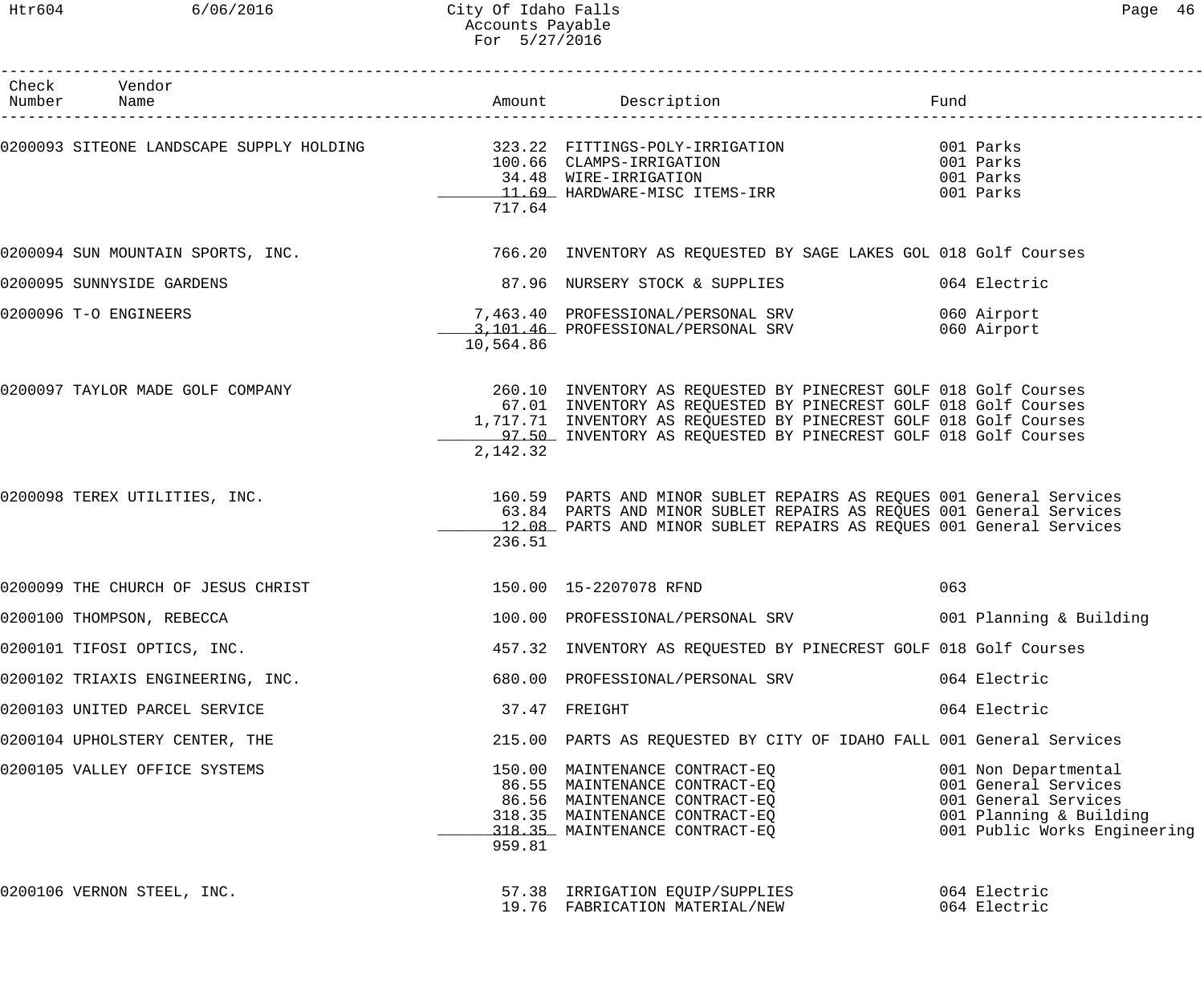Htr604 6/06/2016 City Of Idaho Falls Page 47 Accounts Payable For 5/27/2016

| Check<br>Number | Vendor<br>Name                      | Amount         | Description                                                                                                                                                                               | Fund                                         |
|-----------------|-------------------------------------|----------------|-------------------------------------------------------------------------------------------------------------------------------------------------------------------------------------------|----------------------------------------------|
|                 |                                     | 77.14          |                                                                                                                                                                                           |                                              |
|                 | 0200107 WAXIE SANITARY SUPPLY       | 1,565.41       | 91.70 VACUUM BAGS<br>1,473.71 CUSTODIAL SUPPLIES/EQUIP                                                                                                                                    | 001 General Services<br>060 Airport          |
| 0200108 WESCO   |                                     |                | 547.20 HARDWARE                                                                                                                                                                           | 064                                          |
|                 | 0200109 WESTERN WHOLESALE INSTALLED | 7.30<br>747.03 | 32.95 OVERHEAD DOOR PARTS AND LABOR AS REQUEST 001 General Services<br>596.78 BUILDING SUP/REPR/MAINT. 6001 General Services<br>HARDWARE MISCELLANEOUS<br>110.00 BUILDING SUP/REPR/MAINT. | 001 General Services<br>001 General Services |
|                 | 0200110 WILLIAM OR WAVA BOTT        |                | 16.82  15-412269/REFUND                                                                                                                                                                   | 063                                          |
|                 | 0200111 YARD MASTER SERVICES, LLC   |                | 2,000.00 PROFESSIONAL/PERSONAL SRV                                                                                                                                                        | 061 Water                                    |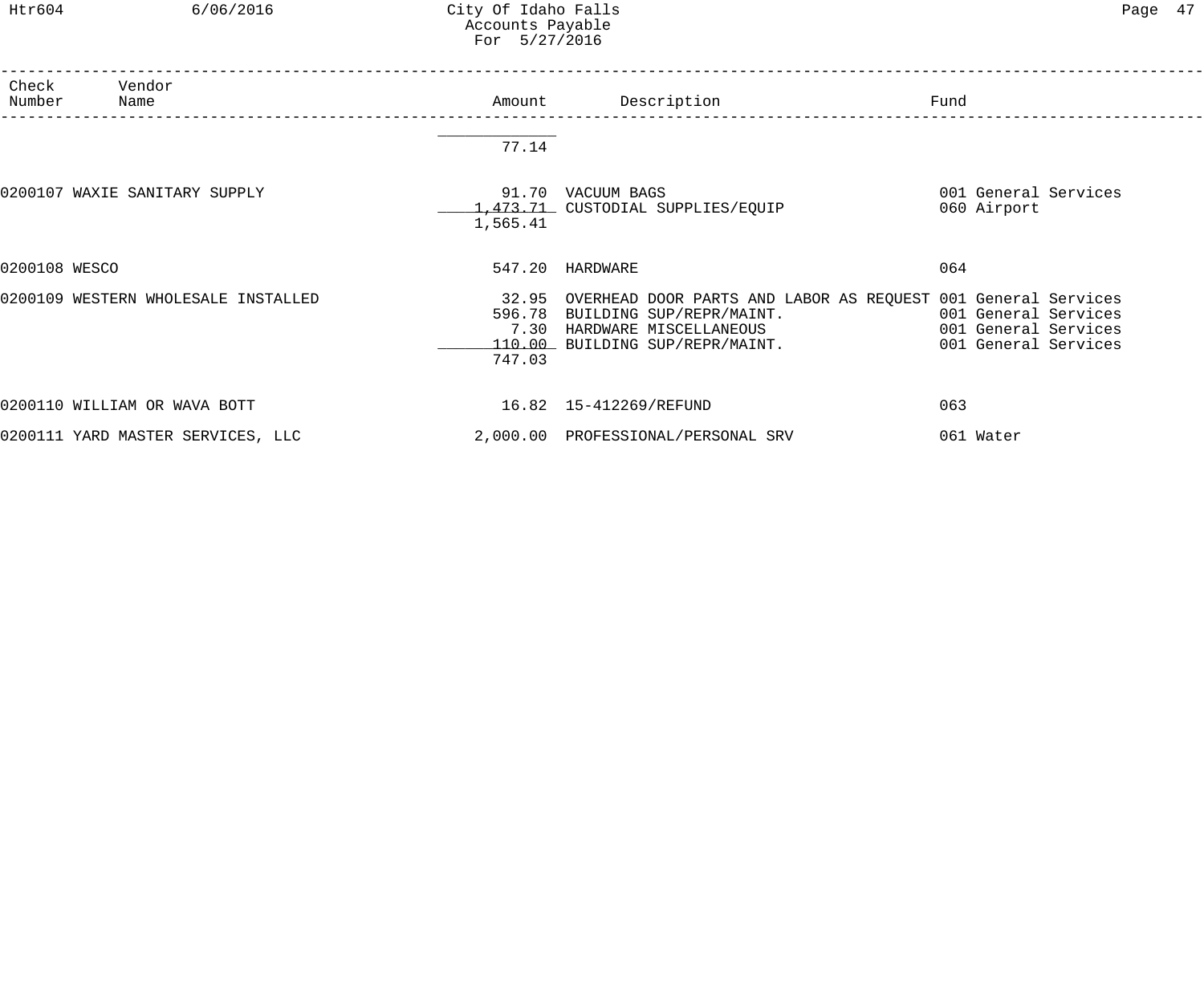#### City Of Idaho Falls Summary of Accounts Payable By Fund From 5/01/2016 To 5/31/2016 ------------------------------------------------------------------------------------------------------------------------------------

| 001 | General Fund             | 457, 485. 71 |
|-----|--------------------------|--------------|
| 010 | Street Fund              | 19,115.08    |
| 011 | Recreation Fund          | 15,690.81    |
| 012 | Library Fund             | 50,228.21    |
| 014 | MERF Fund                | 124, 252.42  |
| 015 | EL Public Purpose Fund   | 57, 545.34   |
| 016 | Bus Improvement District | 12,500.00    |
| 018 | Golf Fund                | 67,361.96    |
| 019 | Self-Insurance Fund      | 4,800.00     |
| 042 | Street Capital Imp Fund  | 10,000.00    |
| 046 | Traffic Light Cap Imp F  | 1,964.36     |
| 060 | Airport Fund             | 78,146.76    |
| 061 | Water & Sewer Fund       | 167,551.04   |
| 062 | Sanitation Fund          | 1,903.74     |
| 063 | Ambulance Fund           | 32, 176.63   |
| 064 | Electric Light Fund      | 654,841.09   |
|     |                          | 1,755,563.15 |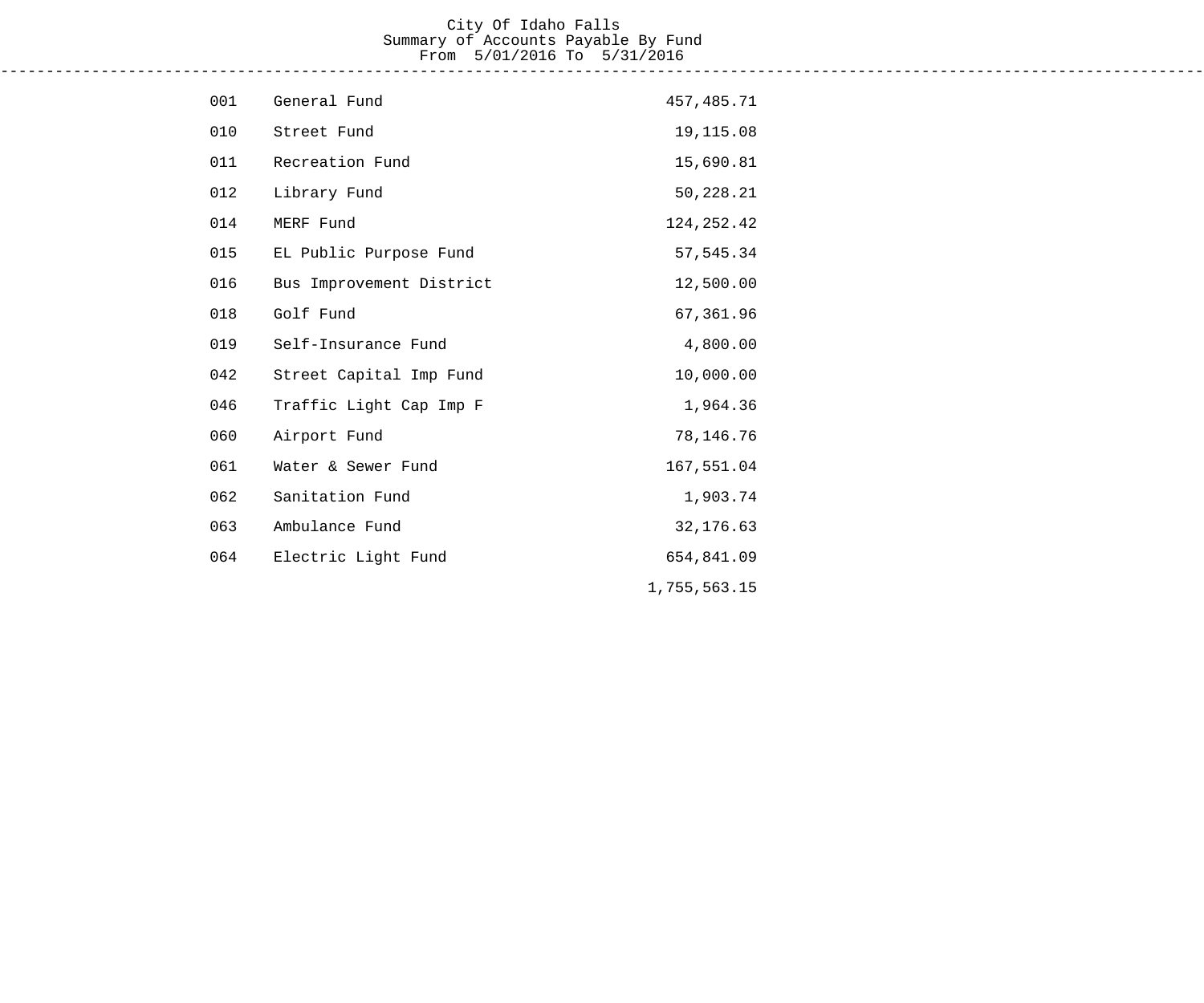Htr607 6/06/2016 City Of Idaho Falls Page 1 E-Payables For 5/06/2016

| Check Vendor<br>Number Name                                                                                                                                                                                                   |                  |                                                                                                                                                                                                                                                                                                                                                                                                                                                                                                                                                                                                                                                                                                                                                                                                                                                                                                 |                      |  |
|-------------------------------------------------------------------------------------------------------------------------------------------------------------------------------------------------------------------------------|------------------|-------------------------------------------------------------------------------------------------------------------------------------------------------------------------------------------------------------------------------------------------------------------------------------------------------------------------------------------------------------------------------------------------------------------------------------------------------------------------------------------------------------------------------------------------------------------------------------------------------------------------------------------------------------------------------------------------------------------------------------------------------------------------------------------------------------------------------------------------------------------------------------------------|----------------------|--|
| 0001180 ADVANCED INDUSTRIAL SUPPLY<br>166.06 OPTICAL EQUIP & SUPPLIES<br>74.92 OPTICAL EQUIP & SUPPLIES<br>74.92 OPTICAL EQUIP & SUPPLIES<br>064 Electric                                                                     | 562.58           |                                                                                                                                                                                                                                                                                                                                                                                                                                                                                                                                                                                                                                                                                                                                                                                                                                                                                                 |                      |  |
| 0001181 ALL AMERICAN SPORTS                                                                                                                                                                                                   | 8,142.00         | 114.00 PARKS & RECREATION MISC. 001 Parks<br>702.00 SPORTING & ATHLETIC EQ<br>702.00 SPORTING & ATHLETIC EQ 001 Parks<br>702.00 SPORTING & ATHLETIC EQ 011 Recreation<br>702.00 SPORTING & ATHLETIC EQ 011 Recreation                                                                                                                                                                                                                                                                                                                                                                                                                                                                                                                                                                                                                                                                           |                      |  |
| 0001182 BEARING & INDUSTRIAL SALES INC 38.20 PARTS AS REQUESTED BY CITY OF IDAHO FALL 001 General Services<br>53.88 PARTS AS REQUESTED BY CITY OF IDAHO FALL 001 General Services                                             | 92.08            |                                                                                                                                                                                                                                                                                                                                                                                                                                                                                                                                                                                                                                                                                                                                                                                                                                                                                                 |                      |  |
| 0001183 BMC WEST BUILDING MATERIALS                                                                                                                                                                                           | 39.90 CEMENT MIX |                                                                                                                                                                                                                                                                                                                                                                                                                                                                                                                                                                                                                                                                                                                                                                                                                                                                                                 | 001 Parks            |  |
| 0001184 BONNEVILLE INDUSTRIAL SUPPLY                                                                                                                                                                                          |                  | 64.61 MISCELLANEOUS PURCHASES AS REQUIRED BY S 061 Sewer                                                                                                                                                                                                                                                                                                                                                                                                                                                                                                                                                                                                                                                                                                                                                                                                                                        |                      |  |
| 0001185 CAL RANCH STORES                                                                                                                                                                                                      |                  | 39.54 SAFETY LOCK HASPS                                                                                                                                                                                                                                                                                                                                                                                                                                                                                                                                                                                                                                                                                                                                                                                                                                                                         | 061 Sewer            |  |
| 0001186 CHIEF SUPPLY CORPORATION (173.49 BUILDING SUP/REPR/MAINT. 001 Police 435.49 BUILDING SUP/REPR/MAINT. 001 Police 435.49 BUILDING SUP/REPR/MAINT. 001 Police 130.99 BUILDING SUP/REPR/MAINT. 001 Police 130.99 BUILDING | 855.96           |                                                                                                                                                                                                                                                                                                                                                                                                                                                                                                                                                                                                                                                                                                                                                                                                                                                                                                 |                      |  |
| 0001187 DYNA SYSTEMS                                                                                                                                                                                                          | 421.69           | 139.11 HARDWARE MISCELLANEOUS<br>282.58 TOOLS, HAND POWER/NONPOWER 001 General Services                                                                                                                                                                                                                                                                                                                                                                                                                                                                                                                                                                                                                                                                                                                                                                                                         | 001 General Services |  |
| 0001188 EDGE CONSTRUCTION SUPPLY, INC. 40 195.76 KRYON GREEN PAINT                                                                                                                                                            |                  |                                                                                                                                                                                                                                                                                                                                                                                                                                                                                                                                                                                                                                                                                                                                                                                                                                                                                                 | 061 Sewer            |  |
| 0001189 EVCO HOUSE OF HOSE - IDAHO                                                                                                                                                                                            |                  | 92.30 PARTS AS REQUESTED BY CITY OF IDAHO FALL 001 General Services<br>6.36 PARTS AS REQUESTED BY CITY OF IDAHO FALL 001 General Services<br>39.24 PARTS AS REQUESTED BY CITY OF IDAHO FALL 001 General Services<br>66.75 PARTS AS REQUESTED BY CITY OF IDAHO FALL 001 General Services<br>.47 PARTS AS REQUESTED BY CITY OF IDAHO FALL 001 General Services<br>185.64 PARTS AS REQUESTED BY CITY OF IDAHO FALL 001 General Services<br>37.60 PARTS AS REQUESTED BY CITY OF IDAHO FALL 001 General Services<br>5.31 PARTS AS REQUESTED BY CITY OF IDAHO FALL 001 General Services<br>231.91 PARTS AS REQUESTED BY CITY OF IDAHO FALL 001 General Services<br>80.46 PARTS AS REQUESTED BY CITY OF IDAHO FALL 001 General Services<br>11.60 PARTS AS REQUESTED BY CITY OF IDAHO FALL 001 General Services<br>33.02 PARTS AS REQUESTED BY CITY OF IDAHO FALL 001 General Services<br>25.00 FREIGHT | 001 Parks            |  |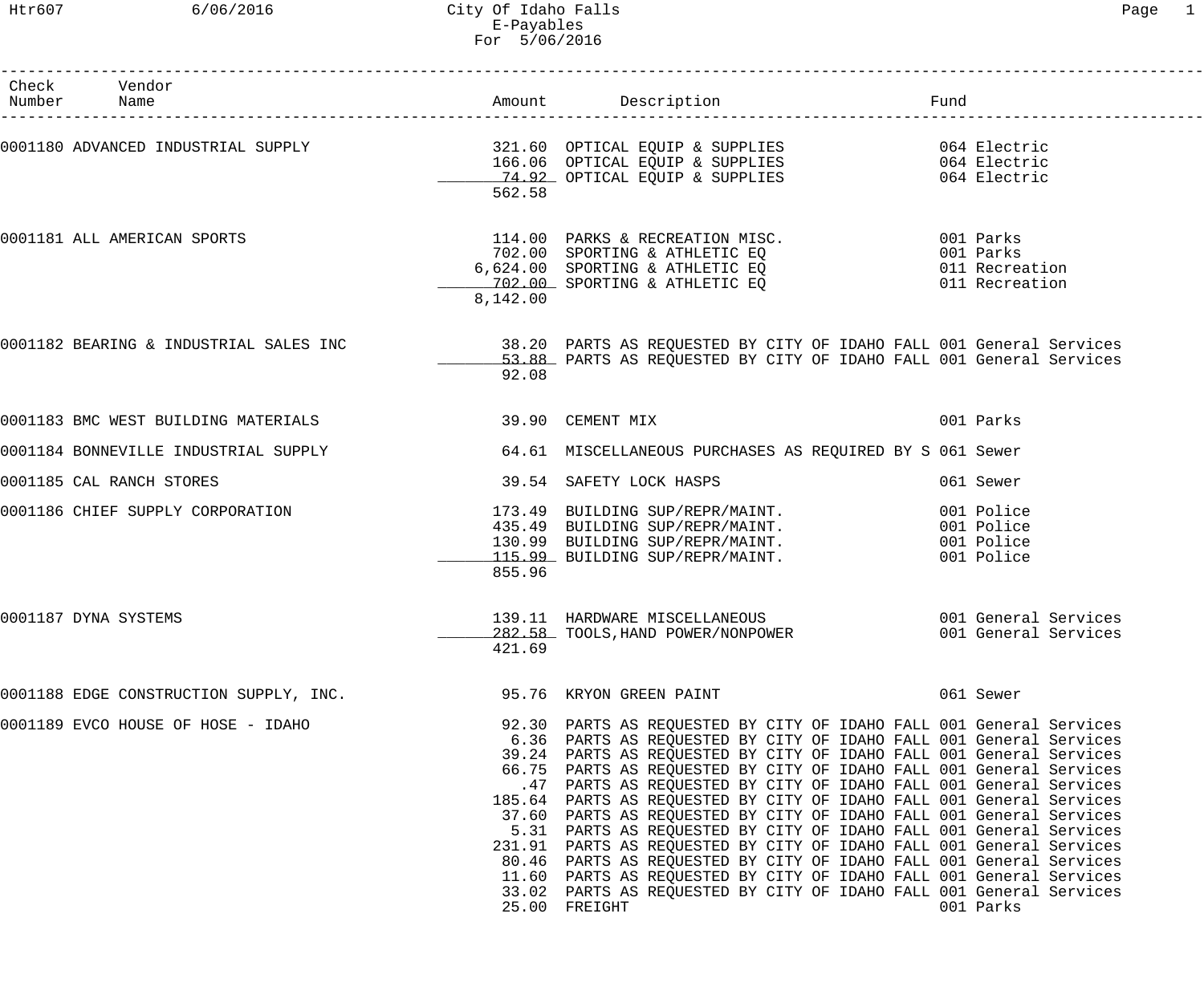| 'aa∈ |
|------|
|------|

| Check Vendor<br>Number Name               |                 |                                                                                                                                                                                                                                                                                                                                                                                                                                                                                                                                                                                                                                                                                                                                                                                                                                                                                                                                |                      |
|-------------------------------------------|-----------------|--------------------------------------------------------------------------------------------------------------------------------------------------------------------------------------------------------------------------------------------------------------------------------------------------------------------------------------------------------------------------------------------------------------------------------------------------------------------------------------------------------------------------------------------------------------------------------------------------------------------------------------------------------------------------------------------------------------------------------------------------------------------------------------------------------------------------------------------------------------------------------------------------------------------------------|----------------------|
|                                           | 1,954.49        |                                                                                                                                                                                                                                                                                                                                                                                                                                                                                                                                                                                                                                                                                                                                                                                                                                                                                                                                |                      |
|                                           | 61.96           | 0001190 FALLS PLUMBING SUPPLY, INC.<br>061 Water<br>45.00 1 1/2 KINK FREE HOSE<br>2.68 2 MIP X 1 1/2 INSERT MALE<br>1.96 #28 SS CLAMP 1 1/2 PIPE<br>1.96 +28 SS CLAMP 1 1/2 PIPE<br>061 Water                                                                                                                                                                                                                                                                                                                                                                                                                                                                                                                                                                                                                                                                                                                                  |                      |
| 0001191 HENRY SCHEIN, INC.                | 7,047.88        | 603.41 PURCHASE OF DRUGS AND SUPPLIES FOR CITY 063 Ambulance<br>1,229.63 PURCHASE OF DRUGS AND SUPPLIES FOR CITY 063 Ambulance<br>8.40 PURCHASE OF DRUGS AND SUPPLIES FOR CITY 063 Ambulance<br>143.46 PURCHASE OF DRUGS AND SUPPLIES FOR CITY 063 Ambulance<br>1,724.00 PURCHASE OF DRUGS AND SUPPLIES FOR CITY 063 Ambulance<br>120.36 PURCHASE OF DRUGS AND SUPPLIES FOR CITY 063 Ambulance<br>58.32 PURCHASE OF DRUGS AND SUPPLIES FOR CITY 063 Ambulance<br>329.20 PURCHASE OF DRUGS AND SUPPLIES FOR CITY 063 Ambulance<br>393.75 PURCHASE OF DRUGS AND SUPPLIES FOR CITY 063 Ambulance<br>1,548.23 PURCHASE OF DRUGS AND SUPPLIES FOR CITY 063 Ambulance<br>106.12 PURCHASE OF DRUGS AND SUPPLIES FOR CITY 063 Ambulance<br>262.50 PURCHASE OF DRUGS AND SUPPLIES FOR CITY 063 Ambulance<br>12.78 PURCHASE OF DRUGS AND SUPPLIES FOR CITY 063 Ambulance<br>507.72 PURCHASE OF DRUGS AND SUPPLIES FOR CITY 063 Ambulance |                      |
|                                           |                 | <br> 0001192 IDAHO TRANSPORTATION DEPT-BOIS                  23.46  LICENSE PLATE RENEWALS, TRANSFERS AND NE 001 General Services                                                                                                                                                                                                                                                                                                                                                                                                                                                                                                                                                                                                                                                                                                                                                                                              |                      |
|                                           | 218.64          | 0001193 INDUSTRIAL HOSE & FITTINGS INC 140.73 PARTS AS REQUESTED BY CITY OF IDAHO FALL 001 General Services<br>77.91 HOSE REPAIR - COUPLINGS 664 Electric                                                                                                                                                                                                                                                                                                                                                                                                                                                                                                                                                                                                                                                                                                                                                                      |                      |
| 0001194 JOHNSTONE SUPPLY, IDAHO FALLS DBA |                 | 145.74 WELDING EQUIP/SUPPLIES                                                                                                                                                                                                                                                                                                                                                                                                                                                                                                                                                                                                                                                                                                                                                                                                                                                                                                  | 001 General Services |
| 0001195 L.N. CURTIS & SONS                |                 | 372.71 FIRE PROTECT EQ/SUP/MAINT                                                                                                                                                                                                                                                                                                                                                                                                                                                                                                                                                                                                                                                                                                                                                                                                                                                                                               | 001 Fire             |
| 0001196 LAMAR COMPANIES                   | 1,600.00 RENTAL |                                                                                                                                                                                                                                                                                                                                                                                                                                                                                                                                                                                                                                                                                                                                                                                                                                                                                                                                | 001 Parks            |
| 0001197 METROQUIP, INC.                   | 166.26          | 156.50 PARTS AS REQUESTED BY CITY OF IDAHO FALL 001 General Services<br>9.76 PARTS AS REQUESTED BY CITY OF IDAHO FALL 001 General Services                                                                                                                                                                                                                                                                                                                                                                                                                                                                                                                                                                                                                                                                                                                                                                                     |                      |
| 0001198 MWI VETERINARY SUPPLY COMPANY     |                 | 1,098.05 VACCINES FOR IDAHO FALLS SHELTER ANIMALS 001 Police                                                                                                                                                                                                                                                                                                                                                                                                                                                                                                                                                                                                                                                                                                                                                                                                                                                                   |                      |
| 0001199 PEST CONTROL SERVICES, INC.       |                 | 52.50 MONTHLY PEST CONTROL SERVICES FOR AQUATI 011 Recreation                                                                                                                                                                                                                                                                                                                                                                                                                                                                                                                                                                                                                                                                                                                                                                                                                                                                  |                      |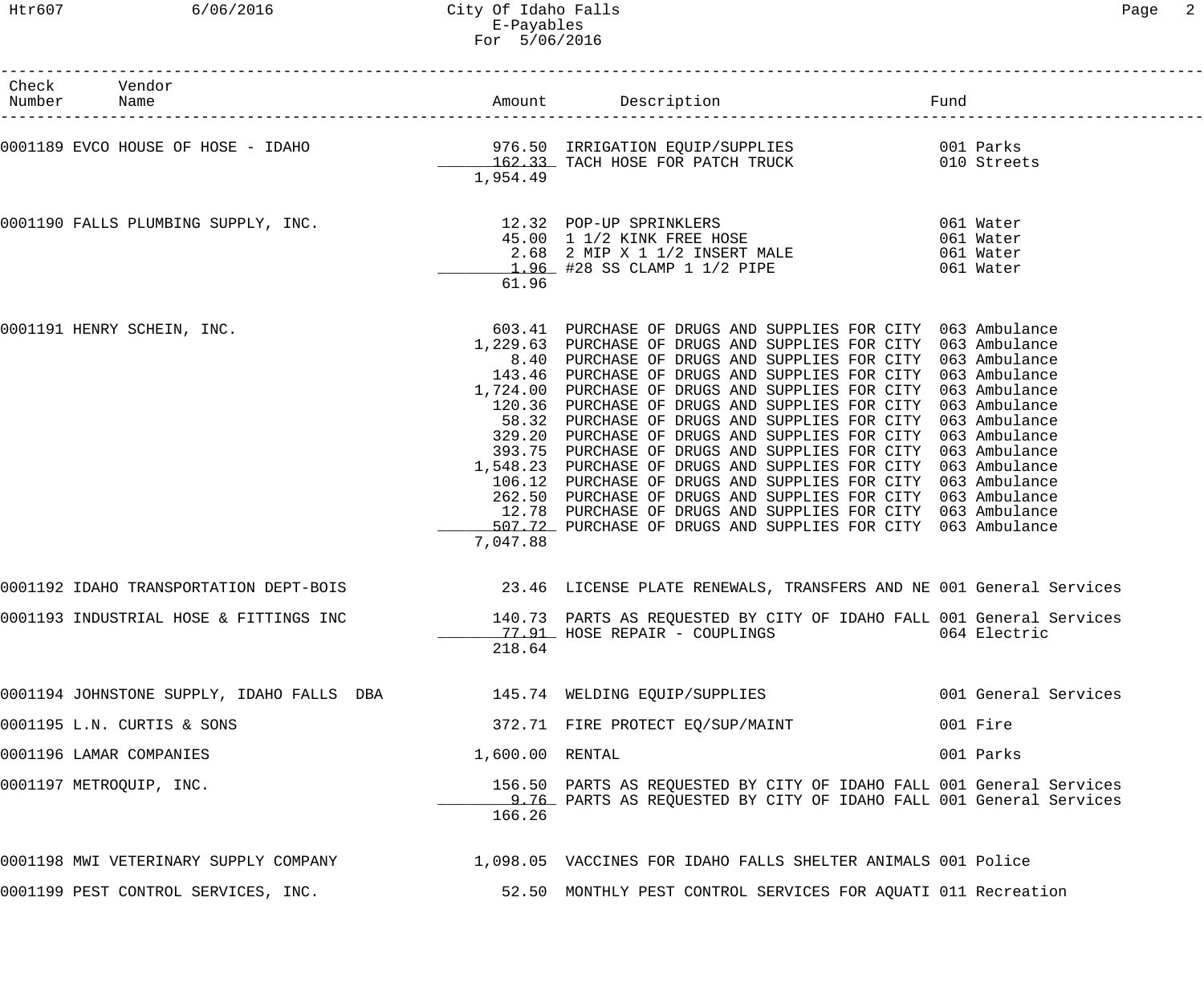| Check Vendor<br>Number Name                                                                                     |        |                                                                                                                                                                                                                                                                                                                                                                  | Fund<br>------------------------ |  |
|-----------------------------------------------------------------------------------------------------------------|--------|------------------------------------------------------------------------------------------------------------------------------------------------------------------------------------------------------------------------------------------------------------------------------------------------------------------------------------------------------------------|----------------------------------|--|
|                                                                                                                 |        |                                                                                                                                                                                                                                                                                                                                                                  |                                  |  |
| 0001201 STAPLES ADVANTAGE                                                                                       | 445.10 | 413.18 BUILDING SUP/REPR/MAINT. 001 Police<br>31.92 BUILDING SUP/REPR/MAINT. 001 Police                                                                                                                                                                                                                                                                          |                                  |  |
| 0001202 TURF EQUIP & IRRIGATION, INC. 4 . [118.62 TURF DC PARTS AS REQUESTED BY CITY OF IF 001 General Services | 740.86 | 18.64 TURF DC PARTS AS REQUESTED BY CITY OF IF 001 General Services<br>555.44 TURF DC PARTS AS REQUESTED BY CITY OF IF 001 General Services<br>12.81 TURF DC PARTS AS REQUESTED BY CITY OF IF 001 General Services<br>24.98 TURF DC PARTS AS REQUESTED BY CITY OF IF 001 General Services<br>10.37 TURF DC PARTS AS REQUESTED BY CITY OF IF 001 General Services |                                  |  |
| 0001203 WACKERLI AUTO CENTER                                                                                    | 350.34 | 227.74 PARTS AS REQUESTED BY CITY OF IDAHO FALL 001 General Services<br>122.60 PARTS AS REQUESTED BY CITY OF IDAHO FALL 001 General Services                                                                                                                                                                                                                     |                                  |  |
| 0001204 WESTERN STATES RENTAL STORE THE STORE A STARTS AS REQUESTED BY CITY OF IDAHO FALL 001 General Services  |        |                                                                                                                                                                                                                                                                                                                                                                  |                                  |  |
| 0001205 WINFIELD SOLUTIONS, LLC                                                                                 |        | 6,119.81 FERTILIZER/SOIL CONDITION 018 Golf Courses                                                                                                                                                                                                                                                                                                              |                                  |  |
| 0001206 ZIP PRINT                                                                                               | nn nn  | 18.00 PHOTOCOPIES AND POSTERS AS NEEDED BY AQU 011 Recreation<br>15.00 PHOTOCOPIES AND POSTERS AS NEEDED BY AQU 011 Recreation                                                                                                                                                                                                                                   |                                  |  |

33.00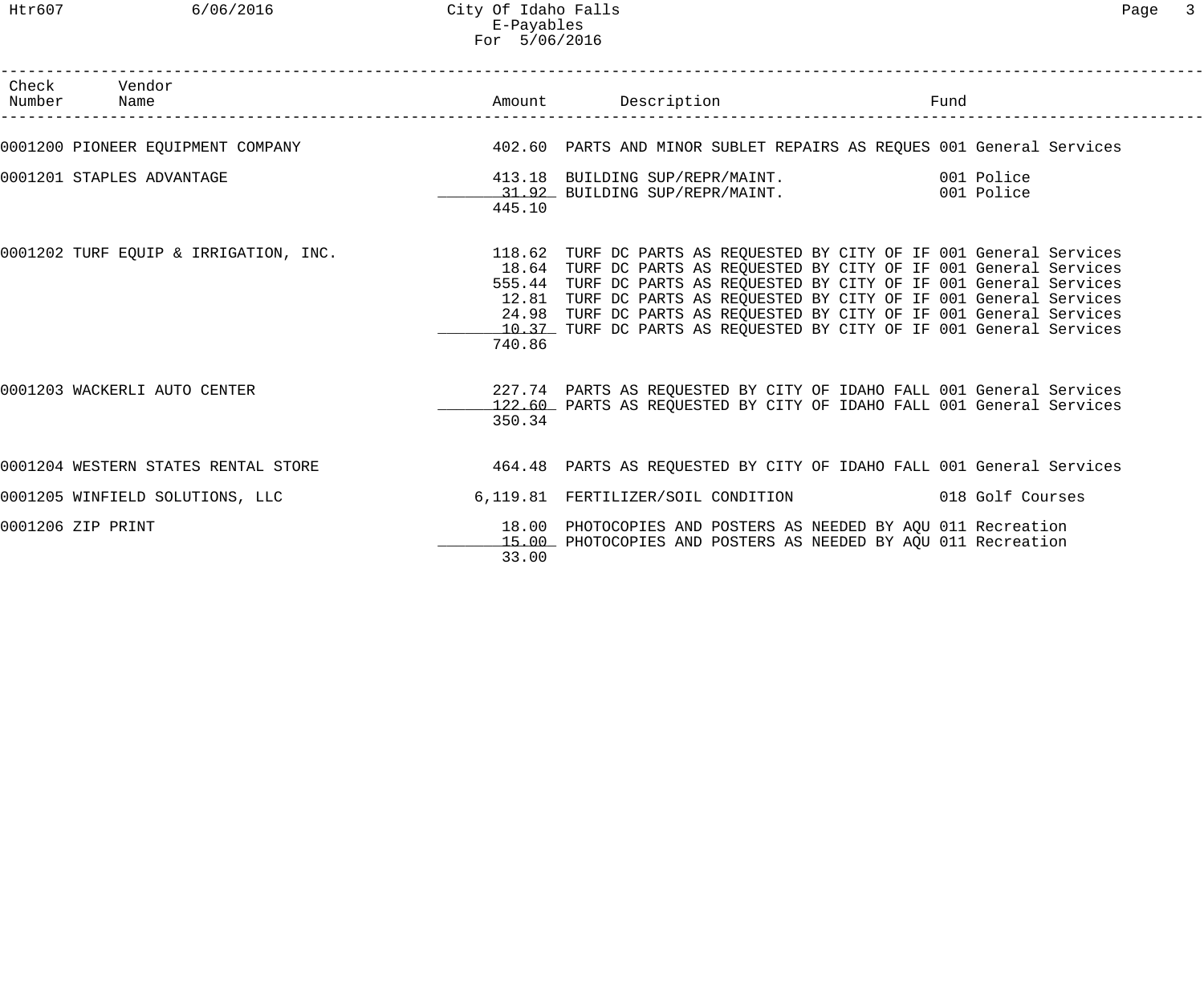# Htr607 6/06/2016 City Of Idaho Falls Page 4 E-Payables For 5/13/2016

| Check Vendor                                                   |          |                                                                                                                                                                                                                                                                                                                                                                |                                           |
|----------------------------------------------------------------|----------|----------------------------------------------------------------------------------------------------------------------------------------------------------------------------------------------------------------------------------------------------------------------------------------------------------------------------------------------------------------|-------------------------------------------|
| Number Name                                                    |          |                                                                                                                                                                                                                                                                                                                                                                |                                           |
|                                                                | 785.06   | 0001207 A-1 RENTAL, INC.<br>TOOLS, HAND POWER/NONPOWER<br>77.94 TOOLS, HAND POWER/NONPOWER<br>500.00 TOOLS, HAND POWER/NONPOWER<br>77.50 RENTAL<br>200.00 TOOLS, HAND POWER/NONPOWER<br>200.00 TOOLS, HAND POWER/NONPOWER<br>200.00 TOOLS, H                                                                                                                   |                                           |
|                                                                | 529.81   |                                                                                                                                                                                                                                                                                                                                                                |                                           |
| 0001209 AUTO TRIM DESIGN / TRIM LINE 69.90 EQ REPAIR AND MAINT |          |                                                                                                                                                                                                                                                                                                                                                                | 001                                       |
|                                                                | 1,488.53 | 0001210 BONNEVILLE INDUSTRIAL SUPPLY<br>215.22 HARDWARE MISCELLANEOUS<br>245.86 HARDWARE MISCELLANEOUS<br>422.40 HARDWARE MISCELLANEOUS<br>427.40 HARDWARE MISCELLANEOUS<br>47 HARDWARE MISCELLANEOUS<br>60.00 HARDWARE MISCELLANEOUS<br>50                                                                                                                    | 062 Sanitation                            |
| 0001211 CAL RANCH STORES                                       |          |                                                                                                                                                                                                                                                                                                                                                                |                                           |
|                                                                |          | 0001212 CAXTON PRINTERS LTD., THE 1,994.92 FLAGS, BANNERS, ACCESS. 2001 General Services                                                                                                                                                                                                                                                                       |                                           |
|                                                                |          | 0001213 CLASSIC TRUCK COLLISION CENTER 1999 1995.63 PARTS AND MINOR SUBLET REPAIRS AS REQUES 001 General Services                                                                                                                                                                                                                                              |                                           |
| 0001214 DEMCO, INC.                                            | 732.50   | 628.66 FURNITURE<br>15.72 MISCELLANEOUS PRODUCTS<br>88.12 OFFICE SUPPLIES, GENERAL                                                                                                                                                                                                                                                                             | 012 Library<br>012 Library<br>012 Library |
| 0001215 EVCO HOUSE OF HOSE - IDAHO                             | 84.64    | 7.47 PARTS AS REQUESTED BY CITY OF IDAHO FALL 001 General Services<br>12.79 PARTS AS REOUESTED BY CITY OF IDAHO FALL 001 General Services<br>3.58 PARTS AS REQUESTED BY CITY OF IDAHO FALL 001 General Services<br>60.80 PARTS AS REQUESTED BY CITY OF IDAHO FALL 001 General Services                                                                         |                                           |
| 0001216 FALLS PLUMBING SUPPLY, INC.                            |          | 25.93 MISCELLANEOUS PLUMBING SUPPLIES FOR BLDG 001 General Services<br>5.88 MISCELLANEOUS PLUMBING SUPPLIES FOR BLDG 001 General Services<br>36.74 MISCELLANEOUS PLUMBING SUPPLIES FOR BLDG 001 General Services<br>73.57 MISCELLANEOUS PLUMBING SUPPLIES FOR BLDG 001 General Services<br>28.71 MISCELLANEOUS PLUMBING SUPPLIES FOR BLDG 001 General Services |                                           |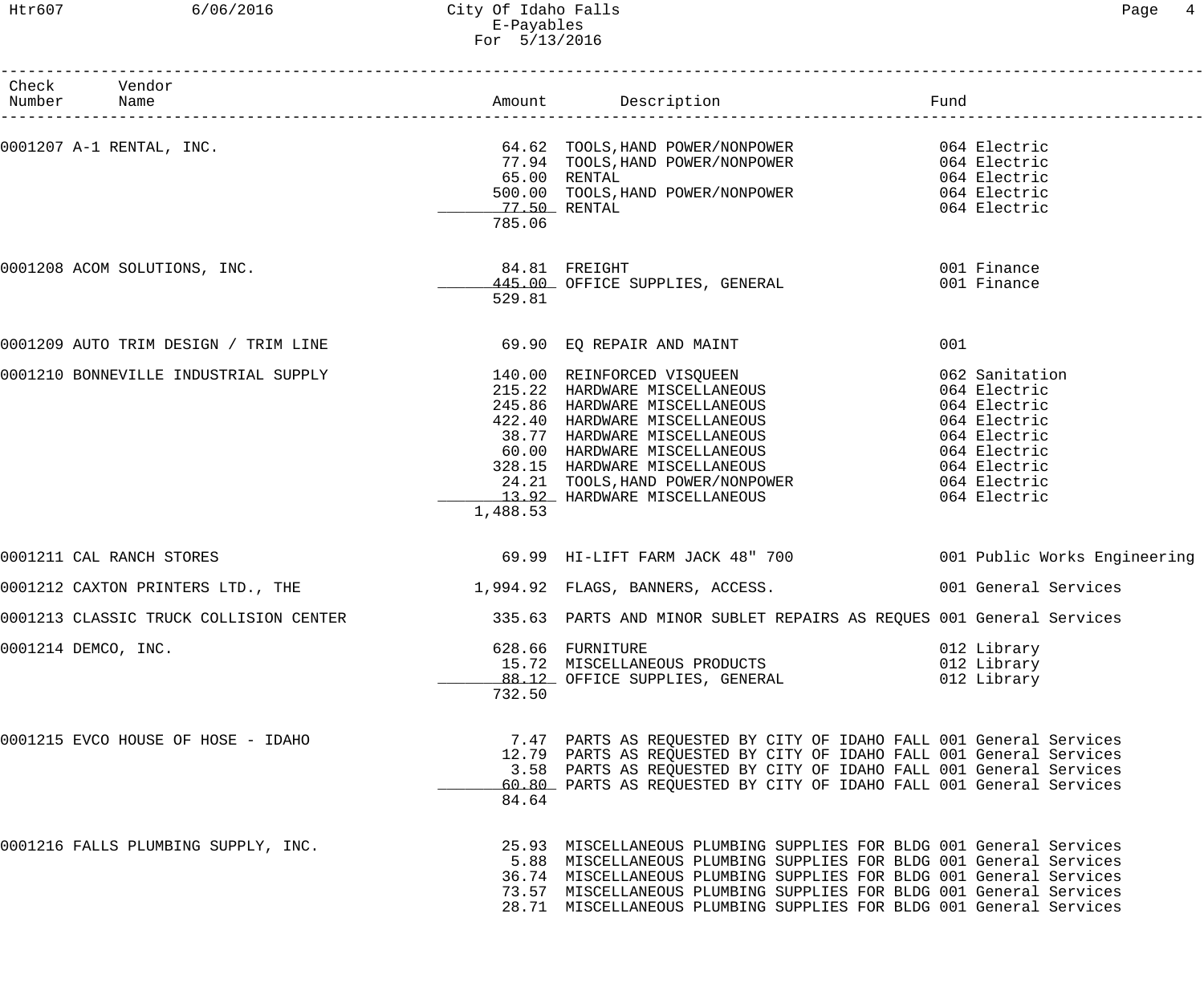Htr607 6/06/2016 City Of Idaho Falls Page 5 E-Payables For 5/13/2016

| Check Vendor<br>Number Name                                                                                |        | Amount Description<br>Fund                                                                                                                                                                                                                                                                                                                                                                                                                                                                                                                                                           |                                                                                       |  |
|------------------------------------------------------------------------------------------------------------|--------|--------------------------------------------------------------------------------------------------------------------------------------------------------------------------------------------------------------------------------------------------------------------------------------------------------------------------------------------------------------------------------------------------------------------------------------------------------------------------------------------------------------------------------------------------------------------------------------|---------------------------------------------------------------------------------------|--|
| 0001216 FALLS PLUMBING SUPPLY, INC. 10.35 MISCELLANEOUS PLUMBING SUPPLIES FOR BLDG 001 General Services    | 554.39 | 6.03 MISCELLANEOUS PLUMBING SUPPLIES FOR BLDG 001 General Services<br>18.69 MISCELLANEOUS PLUMBING SUPPLIES FOR BLDG 001 General Services<br>19.31 MISCELLANEOUS PLUMBING SUPPLIES FOR BLDG 001 General Services<br>12.24 MISCELLANEOUS PLUMBING SUPPLIES FOR BLDG 001 General Services<br>84.91 MISCELLANEOUS PLUMBING SUPPLIES FOR BLDG 001 General Services<br>26.71 MISCELLANEOUS PLUMBING SUPPLIES FOR BLDG 001 General Services<br>240.45 MISCELLANEOUS PLUMBING SUPPLIES FOR BLDG 001 General Services<br>15.13 MISCELLANEOUS PLUMBING SUPPLIES FOR BLDG 001 General Services |                                                                                       |  |
|                                                                                                            |        |                                                                                                                                                                                                                                                                                                                                                                                                                                                                                                                                                                                      | 001                                                                                   |  |
| 0001218 HD FOWLER COMPANY                                                                                  | 275.12 | 144.56 IRRIGATION SUPPLIES AS REQUESTED BY PINE 018 Golf Courses<br>130.56 IRRIGATION SUPPLIES AS REQUESTED BY PINE 018 Golf Courses                                                                                                                                                                                                                                                                                                                                                                                                                                                 |                                                                                       |  |
| 0001219 IDAHO BUSINESS SYSTEMS, INC.                                                                       | 752.10 | 36.53 MAINTENANCE CONTRACT-EQ<br>126.71 MAINTENANCE CONTRACT-EQ<br>144.26 MAINTENANCE CONTRACT-EQ<br>204.66 MAINTENANCE CONTRACT-EQ<br>158.94 MAINTENANCE CONTRACT-EQ<br>81.00 MAINTENANCE CONTRACT-EO                                                                                                                                                                                                                                                                                                                                                                               | 001 Police<br>001 Non Departmental<br>001 Fire<br>001 Parks<br>061 Sewer<br>061 Water |  |
| 0001220 IDAHO TRANSPORTATION DEPT-BOIS 30.60 LICENSE PLATE RENEWALS, TRANSFERS AND NE 001 General Services |        |                                                                                                                                                                                                                                                                                                                                                                                                                                                                                                                                                                                      |                                                                                       |  |
| 0001221 JIM'S TROPHY ROOM                                                                                  | 90.70  | 54.95 YEARS OF SERVICE AWARD - 001 Planning & Building<br>15.00 NAME PLAT - NATHAN KENNED 601 Planning & Building<br>15.00 NAME PLAT - ALDEN ALLEN<br>5.75 ENGRAVED LETTERS                                                                                                                                                                                                                                                                                                                                                                                                          | 001 Planning & Building<br>001 Planning & Building                                    |  |
| 0001222 JOHNSTONE SUPPLY, IDAHO FALLS DBA                                                                  | 307.95 | 51.75 MISCELLANEOUS REPAIR PARTS REQUESTED BY 001 General Services<br>83.25 MISCELLANEOUS REPAIR PARTS REQUESTED BY 001 General Services<br>83.25 MISCELLANEOUS REPAIR PARTS REQUESTED BY 001 General Services<br>34.99 MISCELLANEOUS REPAIR PARTS REQUESTED BY 001 General Services<br>43.67 MISCELLANEOUS REPAIR PARTS REQUESTED BY 001 General Services<br>11.04 MISCELLANEOUS REPAIR PARTS REQUESTED BY 001 General Services                                                                                                                                                     |                                                                                       |  |
| 0001223 METROQUIP, INC.                                                                                    | 452.32 | 175.62 EQ REPAIR AND MAINT<br>276.70 LIFT STATIONS                                                                                                                                                                                                                                                                                                                                                                                                                                                                                                                                   | 001<br>061 Sewer                                                                      |  |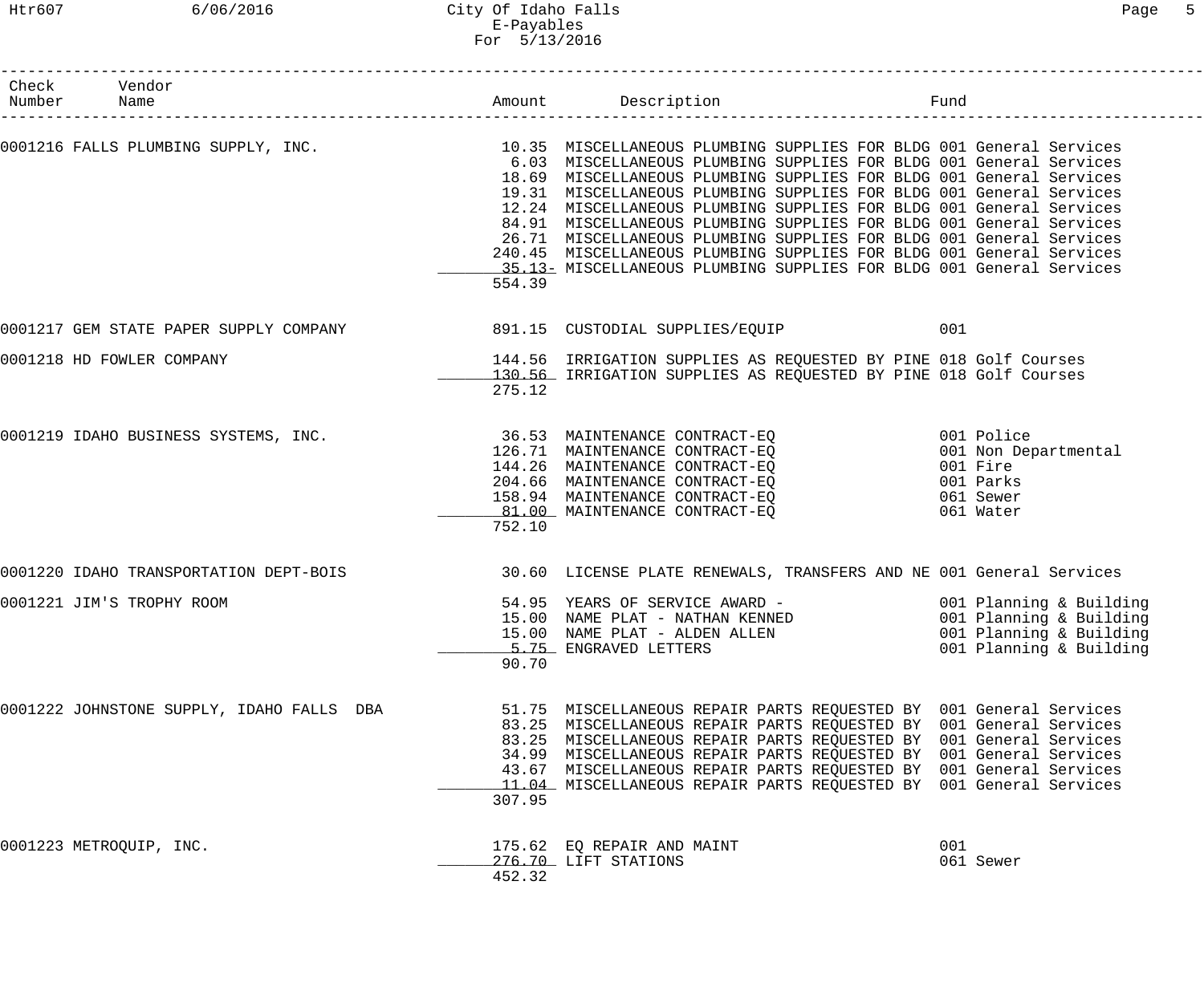Htr607 6/06/2016 City Of Idaho Falls Page 6 E-Payables For 5/13/2016

| Check Vendor<br>Number Name                                                                                                                                                                                                                    |        |                                                                                                                                                                                                                                                                                                                                                                 | Fund |                  |
|------------------------------------------------------------------------------------------------------------------------------------------------------------------------------------------------------------------------------------------------|--------|-----------------------------------------------------------------------------------------------------------------------------------------------------------------------------------------------------------------------------------------------------------------------------------------------------------------------------------------------------------------|------|------------------|
| 0001224 PARAMOUNT SUPPLY COMPANY, INC. 23.85 SS PIPE, SS THRD RDCR 661 Sewer                                                                                                                                                                   |        |                                                                                                                                                                                                                                                                                                                                                                 |      |                  |
| 0001225 PEST CONTROL SERVICES, INC. THE SERVICE SEST CONTROL SERVICE AS REQUESTED BY BLD 001 General Services                                                                                                                                  | 545.00 | 95.00 PEST CONTROL SERVICE AS REQUESTED BY BLD 001 General Services<br>225.00 PEST CONTROL SERVICE AS REQUESTED BY BLD 001 General Services<br>130.00 SERVICES/MISCELLANEOUS 664 Electric                                                                                                                                                                       |      |                  |
| 0001226 RESPOND FIRST AID SYSTEMS<br>46.71 SAFETY EQUIPMENT<br>41.63 SAFETY EQUIPMENT<br>41.63 SAFETY EQUIPMENT<br>29.29 SAFETY EQUIPMENT<br>29.29 SAFETY EQUIPMENT<br>29.29 SAFETY EQUIPMENT<br>20.29 SAFETY EQUIPMENT<br>20.29 SAFETY EQUIPM | 441.85 |                                                                                                                                                                                                                                                                                                                                                                 |      |                  |
| 0001227 STAN'S PAINT CLINIC, INC. The State Management of the State Management of the State Management of the S                                                                                                                                | 232.45 | 12.03 MISCELLANEOUS PAINT SUPPLIES FOR BLDG MA 001 General Services<br>18.49 MISCELLANEOUS PAINT SUPPLIES FOR BLDG MA 001 General Services<br>60.56 MISCELLANEOUS PAINT SUPPLIES FOR BLDG MA 001 General Services<br>41.89 MISCELLANEOUS PAINT SUPPLIES FOR BLDG MA 001 General Services<br>88.95 MISCELLANEOUS PAINT SUPPLIES FOR BLDG MA 001 General Services |      |                  |
| 0001228 WESTERN STATES RENTAL STORE 6,300.00 VEHICLE AND EQUIP. MAINT. 001 General Services                                                                                                                                                    |        |                                                                                                                                                                                                                                                                                                                                                                 |      |                  |
| 0001229 WINFIELD SOLUTIONS, LLC                                                                                                                                                                                                                |        | 3,604.50 FERTILIZER/SOIL CONDITION                                                                                                                                                                                                                                                                                                                              |      | 018 Golf Courses |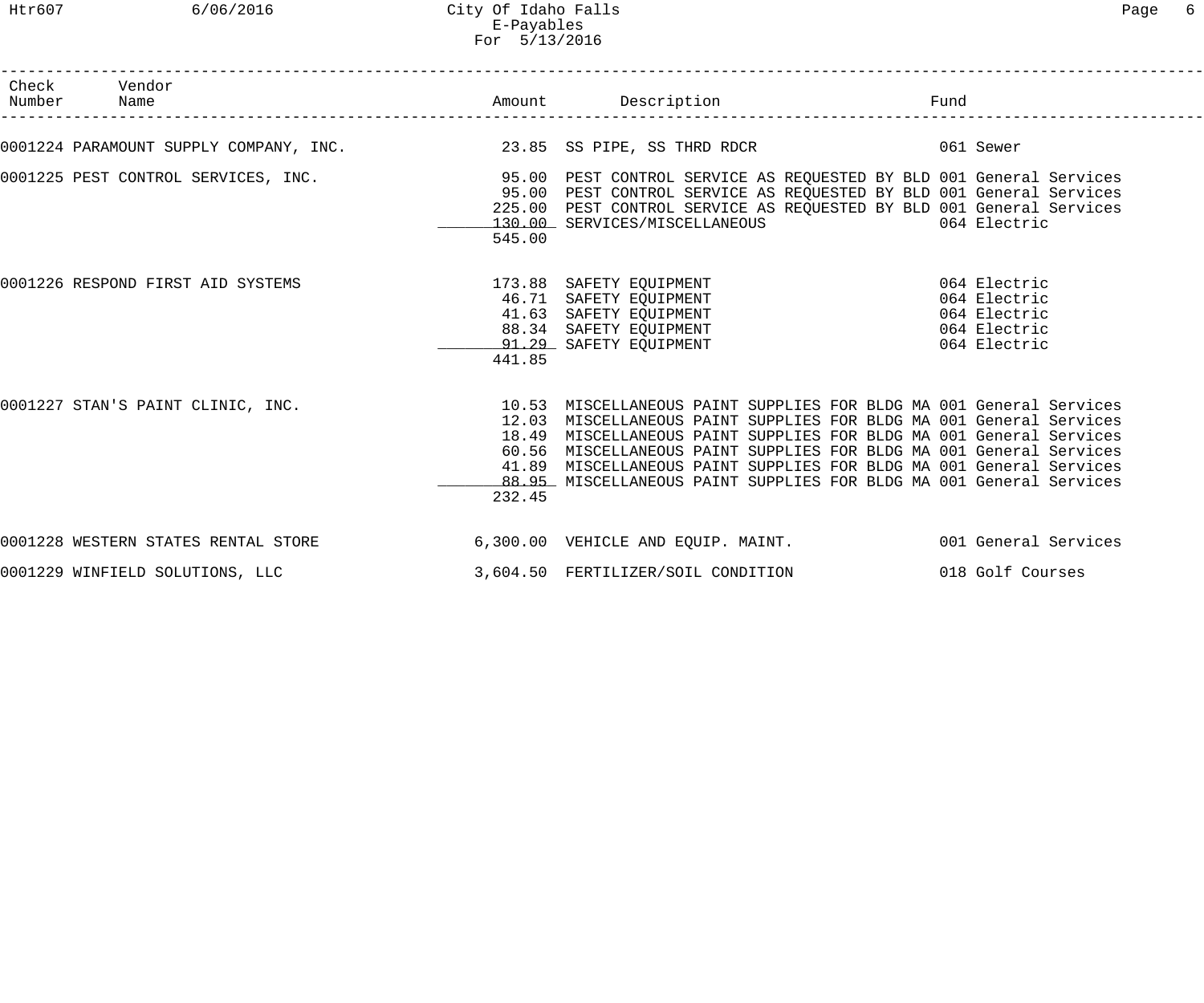| Check Vendor                                                                                                                                                                                                                         |        |                                                                                                                                                                                                                                                                                                                                                                                                                                                                                                                                                                                                                                                                              |              |
|--------------------------------------------------------------------------------------------------------------------------------------------------------------------------------------------------------------------------------------|--------|------------------------------------------------------------------------------------------------------------------------------------------------------------------------------------------------------------------------------------------------------------------------------------------------------------------------------------------------------------------------------------------------------------------------------------------------------------------------------------------------------------------------------------------------------------------------------------------------------------------------------------------------------------------------------|--------------|
| 0001230 A-1 RENTAL, INC. THE SALE STRIP OF SALE SERVICE FOR SAND CREEK GOLF 018 Golf Courses                                                                                                                                         |        |                                                                                                                                                                                                                                                                                                                                                                                                                                                                                                                                                                                                                                                                              |              |
| 0001231 ALL AMERICAN SPORTS (1992.48 BALLS, CLOTHING, RUBBER 1991, 2011 Recreation                                                                                                                                                   |        |                                                                                                                                                                                                                                                                                                                                                                                                                                                                                                                                                                                                                                                                              |              |
|                                                                                                                                                                                                                                      | 154.99 |                                                                                                                                                                                                                                                                                                                                                                                                                                                                                                                                                                                                                                                                              |              |
| 0001233 BEARING & INDUSTRIAL SALES INC <b>127.56</b> BEARINGS                                                                                                                                                                        |        |                                                                                                                                                                                                                                                                                                                                                                                                                                                                                                                                                                                                                                                                              | 061 Sewer    |
| 0001234 BONNEVILLE INDUSTRIAL SUPPLY 29.65 MISCELLANEOUS PURCHASES AS REQUIRED BY S 061 Sewer<br>384.00 SEWER DEPARTMENT                                                                                                             | 413.65 |                                                                                                                                                                                                                                                                                                                                                                                                                                                                                                                                                                                                                                                                              |              |
| 0001235 CAL RANCH STORES                                                                                                                                                                                                             | 63.16  | 19.44 MISCELLANEOUS SUPPLIES AS REQUESTED BY P 001 Parks<br>6.97 MISCELLANEOUS SUPPLIES AS REQUESTED BY P 001 Parks<br>8.99 MISCELLANEOUS SUPPLIES AS REQUESTED BY P 001 Parks<br>14.24 MISCELLANEOUS SUPPLIES AS REQUESTED BY P 001 Parks<br>13.52 SPRAY NOZZELS - PINS 664 Electric                                                                                                                                                                                                                                                                                                                                                                                        |              |
| 0001236 CHIEF SUPPLY CORPORATION 524.97 BUILDING SUP/REPR/MAINT. 001 Police 31.49 FREIGHT 001 Police 31.49 FREIGHT<br>31.49 FREIGHT 001 Police 228.10 BUILDING SUP/REPR/MAINT. 001 Police<br>103.86 BUILDING SUP/REPR/MAINT. 001 Pol | 888.42 |                                                                                                                                                                                                                                                                                                                                                                                                                                                                                                                                                                                                                                                                              |              |
| 0001237 CULLIGAN WATER CONDITIONING                                                                                                                                                                                                  | 564.85 | 46.85 WATER SOFTENER RENTAL AND SALT FOR THE Z 001 Parks<br>114.00 WATER SOFTENER RENTAL AT THE RECREATION 011 Recreation<br>40.00 WATER SOFTENER RENTAL FOR SAND CREEK GOL 018 Golf Courses<br>364.00 RENTAL OF REVERSE OSMOSIS AND SOFTENER S 061 Sewer                                                                                                                                                                                                                                                                                                                                                                                                                    |              |
| 0001238 ELECTRIC MOTOR SERVICE COMPANY                                                                                                                                                                                               |        | 675.00 WASTE WATER TREATMENT                                                                                                                                                                                                                                                                                                                                                                                                                                                                                                                                                                                                                                                 | 061 Sewer    |
| 0001239 EVCO HOUSE OF HOSE - IDAHO                                                                                                                                                                                                   | 535.08 | 49.61 PARTS AS REQUESTED BY CITY OF IDAHO FALL 001 General Services<br>30.70 PARTS AS REQUESTED BY CITY OF IDAHO FALL 001 General Services<br>63.55 PARTS AS REQUESTED BY CITY OF IDAHO FALL 001 General Services<br>57.90 PARTS AS REQUESTED BY CITY OF IDAHO FALL 001 General Services<br>15.42 PARTS AS REQUESTED BY CITY OF IDAHO FALL 001 General Services<br>85.64 PARTS AS REQUESTED BY CITY OF IDAHO FALL 001 General Services<br>71.44 PARTS AS REQUESTED BY CITY OF IDAHO FALL 001 General Services<br>149.31 PARTS AS REQUESTED BY CITY OF IDAHO FALL 001 General Services<br>5.01 PARTS AS REQUESTED BY CITY OF IDAHO FALL 001 General Services<br>6.50 FITTINGS | 064 Electric |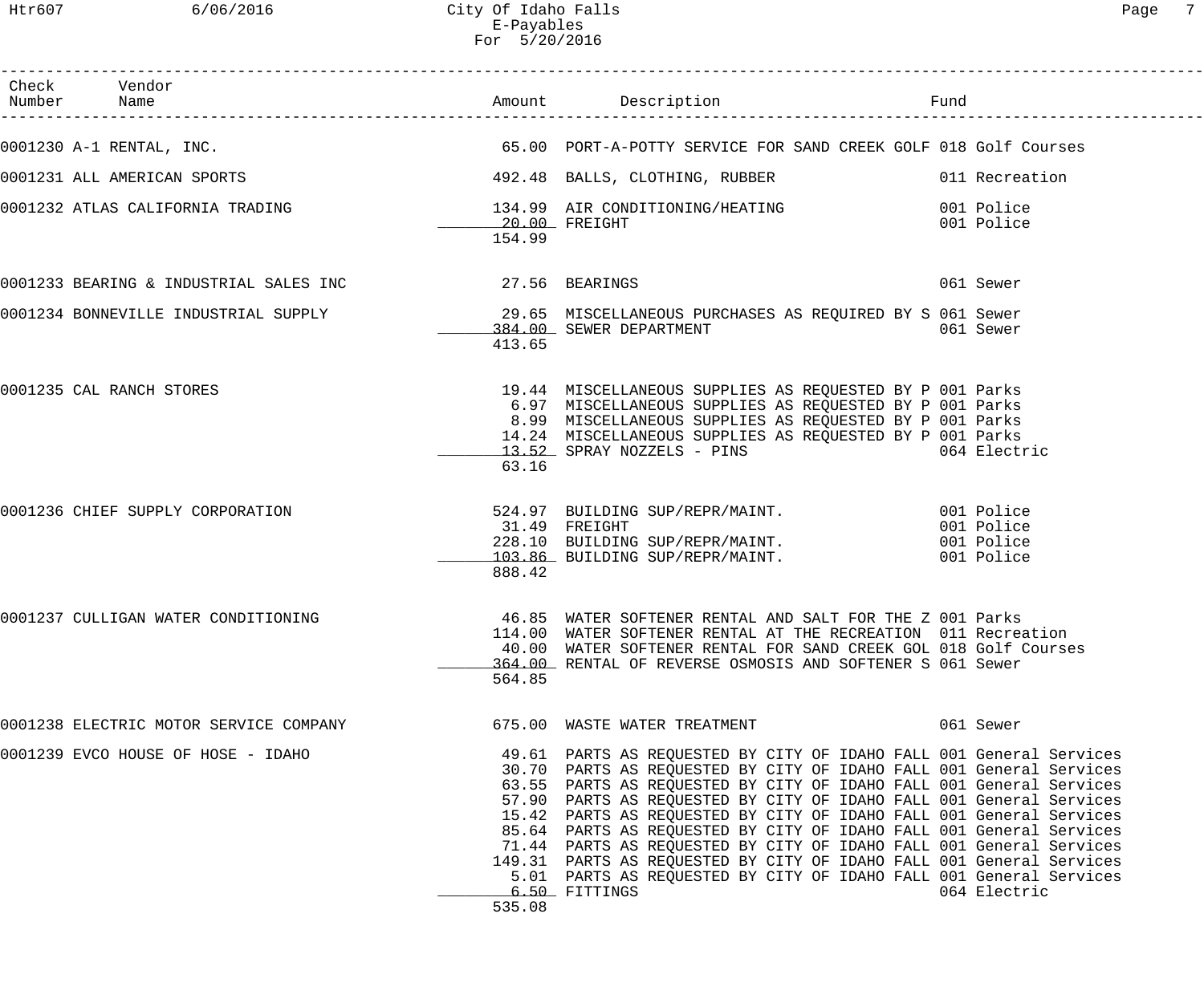# Htr607 6/06/2016 City Of Idaho Falls Page 8 E-Payables For 5/20/2016

| Check Vendor<br>Number Name         |          |                                                                                                                                                                                                                                                                                                                                                                                                                                                                                                                                                                                                                                                                                                                                                                                                                                                                                                                                                                                                                                                                                                                                                                                                                                                                                                                  | Fund |           |
|-------------------------------------|----------|------------------------------------------------------------------------------------------------------------------------------------------------------------------------------------------------------------------------------------------------------------------------------------------------------------------------------------------------------------------------------------------------------------------------------------------------------------------------------------------------------------------------------------------------------------------------------------------------------------------------------------------------------------------------------------------------------------------------------------------------------------------------------------------------------------------------------------------------------------------------------------------------------------------------------------------------------------------------------------------------------------------------------------------------------------------------------------------------------------------------------------------------------------------------------------------------------------------------------------------------------------------------------------------------------------------|------|-----------|
|                                     |          |                                                                                                                                                                                                                                                                                                                                                                                                                                                                                                                                                                                                                                                                                                                                                                                                                                                                                                                                                                                                                                                                                                                                                                                                                                                                                                                  |      |           |
|                                     | 1,504.35 | 0001240 FALLS PLUMBING SUPPLY, INC. 28.14 MISCELLANEOUS PLUMBING SUPPLIES FOR BLDG 001 General Services<br>28.68 MISCELLANEOUS PLUMBING SUPPLIES FOR BLDG 001 General Services<br>6.72 MISCELLANEOUS PLUMBING SUPPLIES FOR BLDG 001 General Services<br>74.43 MISCELLANEOUS PLUMBING SUPPLIES FOR BLDG 001 General Services<br>72.16 MISCELLANEOUS PLUMBING SUPPLIES FOR BLDG 001 General Services<br>30.46 MISCELLANEOUS PLUMBING SUPPLIES FOR BLDG 001 General Services<br>4.06 MISCELLANEOUS PLUMBING SUPPLIES FOR BLDG 001 General Services<br>36.59 MISCELLANEOUS PLUMBING SUPPLIES FOR BLDG 001 General Services<br>80.32 MISCELLANEOUS PLUMBING SUPPLIES FOR BLDG 001 General Services<br>46.32 MISCELLANEOUS PLUMBING SUPPLIES FOR BLDG 001 General Services<br>7.76 MISCELLANEOUS PLUMBING SUPPLIES FOR BLDG 001 General Services<br>50.44 REPAIRS AND SUPPLIES AS REQUESTED BY PAR 001 Parks<br>106.49 REPAIRS AND SUPPLIES AS REQUESTED BY CEM 001 Cemeteries<br>238.68 VALVE BOXES-IRRIGATION 001 Parks<br>10.49 REPAIRS AND SUPPLIES AS REQUESTED BY FOR 001 Parks<br>13.27 REPAIRS AND SUPPLIES AS REQUESTED BY FOR 001 Parks<br>521.60 HARDWARE MISCELLANEOUS (1994 Electric 16.74 HARDWARE MISCELLANEOUS (1994 Electric 16.74 HARDWARE MISCELLANEOUS (1994 Electric 16.74 HARDWARE MISCELLANEOUS |      |           |
|                                     |          | 0001241 FIRST STREET WELDING, INC. THE MANUSIC MEASURE AND MINOR SUBLET REPAIRS AS REQUES 001 General Services                                                                                                                                                                                                                                                                                                                                                                                                                                                                                                                                                                                                                                                                                                                                                                                                                                                                                                                                                                                                                                                                                                                                                                                                   |      |           |
|                                     |          | 0001242 HANSON JANITORIAL SUPPLY, INC. 1,195.35 CUSTODIAL SUPPLIES/EQUIP 001 Parks                                                                                                                                                                                                                                                                                                                                                                                                                                                                                                                                                                                                                                                                                                                                                                                                                                                                                                                                                                                                                                                                                                                                                                                                                               |      |           |
| 0001243 HD FOWLER COMPANY           |          | 22.80 IRRIGATION SUPPLIES AS REQUESTED BY PINE 018 Golf Courses                                                                                                                                                                                                                                                                                                                                                                                                                                                                                                                                                                                                                                                                                                                                                                                                                                                                                                                                                                                                                                                                                                                                                                                                                                                  |      |           |
|                                     |          | 0001244 IDAHO TRANSPORTATION DEPT-BOIS 3.46 LICENSE PLATE RENEWALS, TRANSFERS AND NE 001 General Services                                                                                                                                                                                                                                                                                                                                                                                                                                                                                                                                                                                                                                                                                                                                                                                                                                                                                                                                                                                                                                                                                                                                                                                                        |      |           |
|                                     |          | 0001245 JOHNSTONE SUPPLY, IDAHO FALLS DBA 205.22 ELECTRICAL EQUIP/SUPPLIES 064 Electric                                                                                                                                                                                                                                                                                                                                                                                                                                                                                                                                                                                                                                                                                                                                                                                                                                                                                                                                                                                                                                                                                                                                                                                                                          |      |           |
| 0001246 O'REILLY AUTO PARTS         | 358.13   | 186.24 PARTS AS REQUESTED BY CITY OF IDAHO FALL 001 General Services<br>171.89 PARTS AS REQUESTED BY CITY OF IDAHO FALL 001 General Services                                                                                                                                                                                                                                                                                                                                                                                                                                                                                                                                                                                                                                                                                                                                                                                                                                                                                                                                                                                                                                                                                                                                                                     |      |           |
| 0001247 ROCKY MOUNTAIN BOILER, INC. |          | 70.00 2" FLUE BRUSH                                                                                                                                                                                                                                                                                                                                                                                                                                                                                                                                                                                                                                                                                                                                                                                                                                                                                                                                                                                                                                                                                                                                                                                                                                                                                              |      | 061 Sewer |
| 0001248 STAN'S PAINT CLINIC, INC.   | 211.87   | 7.02 MISCELLANEOUS PAINT SUPPLIES FOR BLDG MA 001 General Services<br>7.02 MISCELLANEOUS PAINT SUPPLIES FOR BLDG MA 001 General Services<br>162.71 MISCELLANEOUS PAINT SUPPLIES FOR BLDG MA 001 General Services<br>35.12 MISCELLANEOUS PAINT SUPPLIES FOR BLDG MA 001 General Services                                                                                                                                                                                                                                                                                                                                                                                                                                                                                                                                                                                                                                                                                                                                                                                                                                                                                                                                                                                                                          |      |           |
|                                     |          | 0001249 TETON CLINICAL PHARMACY, INC. 482.37 PURCHASE OF DRUGS AND SUPPLIES FOR CITY 063 Ambulance                                                                                                                                                                                                                                                                                                                                                                                                                                                                                                                                                                                                                                                                                                                                                                                                                                                                                                                                                                                                                                                                                                                                                                                                               |      |           |
| 0001250 WACKERLI AUTO CENTER        |          | 42.74 PARTS AS REQUESTED BY CITY OF IDAHO FALL 001 General Services<br>459.00 PARTS AS REQUESTED BY CITY OF IDAHO FALL 001 General Services                                                                                                                                                                                                                                                                                                                                                                                                                                                                                                                                                                                                                                                                                                                                                                                                                                                                                                                                                                                                                                                                                                                                                                      |      |           |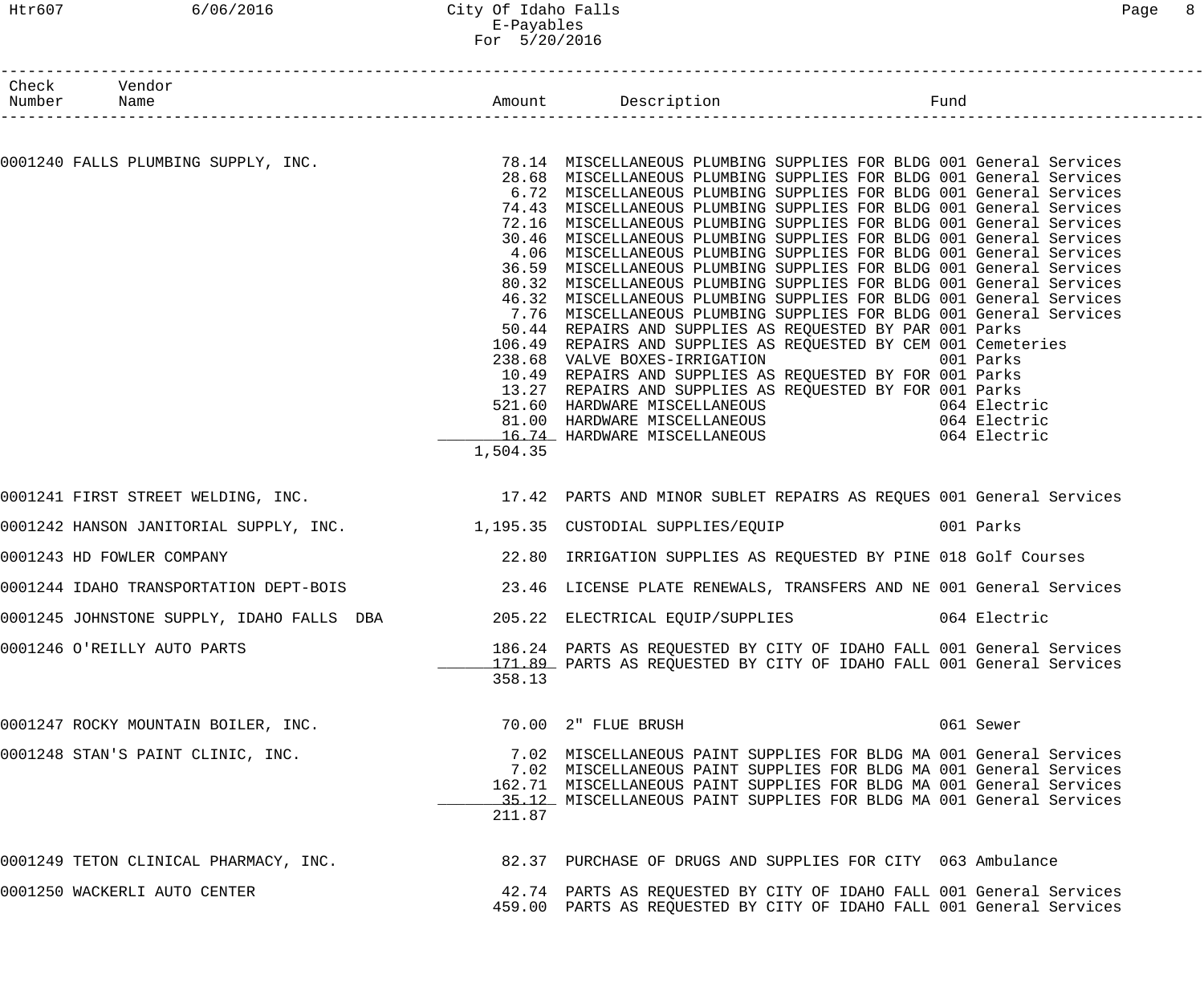| Check Vendor<br>Number Name         |          | Amount Description                                                                                                                                                                                                | Fund           |  |
|-------------------------------------|----------|-------------------------------------------------------------------------------------------------------------------------------------------------------------------------------------------------------------------|----------------|--|
| 0001250 WACKERLI AUTO CENTER        | 522.54   | 20.80 PARTS AS REQUESTED BY CITY OF IDAHO FALL 001 General Services                                                                                                                                               |                |  |
| 0001251 WESTERN STATES RENTAL STORE |          | 30.29 PARTS AS REQUESTED BY CITY OF IDAHO FALL 001 General Services                                                                                                                                               |                |  |
| 0001252 WILBUR-ELLIS COMPANY        | 2,220.24 | 570.00 FERTILIZER/SOIL CONDITION 064 Electric<br>1.650.24 FERTILIZER/SOIL CONDITION 064 Electric                                                                                                                  |                |  |
| 0001253 ZIP PRINT                   | 245.97   | 23.52 PHOTOCOPIES AND POSTERS AS NEEDED BY AQU 011 Recreation<br>222.45 PHOTOCOPIES AND POSTERS AS NEEDED BY AOU 011 Recreation                                                                                   |                |  |
| 0001254 2M COMPANY, INC.            | 888.38   | 531.00 REPAIRS AND SUPPLIES AS REQUESTED BY PAR 001 Parks<br>24.90 REPAIRS AND SUPPLIES AS REQUESTED BY PAR 001 Parks<br>78.36 REPAIRS AND SUPPLIES AS REQUESTED BY PAR 001 Parks<br>254.12 COUPLERS, BRASS VALVE | 001 Cemeteries |  |
| 0001255 3-D FIRE PROTECTION         | 2,000.00 | 510.00 FIRE PROTECT EQ/SUP/MAINT 664 Electric<br>1,490.00 FIRE PROTECT EQ/SUP/MAINT                                                                                                                               | 064 Electric   |  |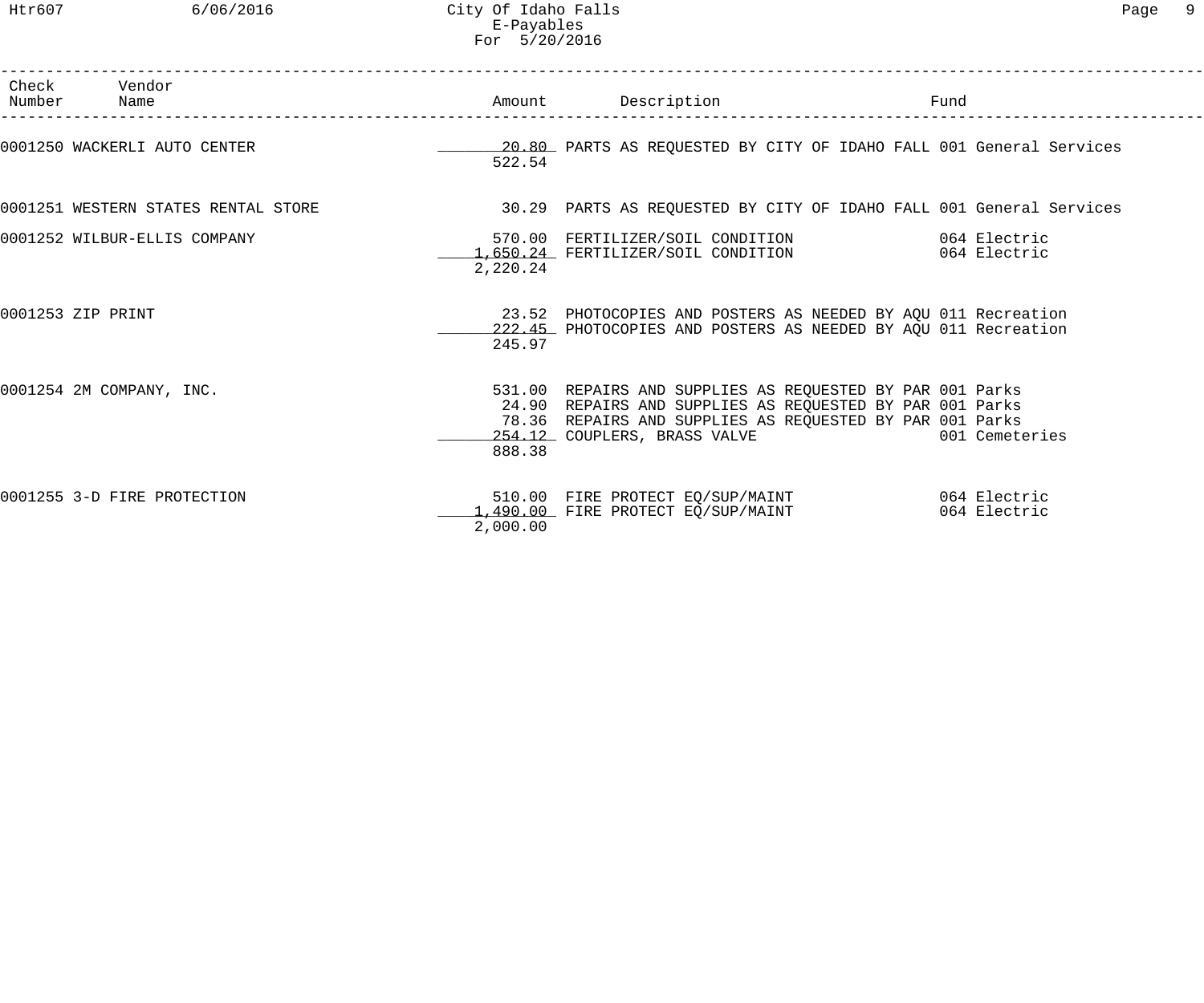## Htr607 6/06/2016 City Of Idaho Falls Page 10 E-Payables For 5/27/2016

| Check Vendor<br>Number Name                                          |          |                                                                                                                                                                                                                                                                                                                                                                                                                                                                                                                                                                                                                                                                                                                |                                                              |
|----------------------------------------------------------------------|----------|----------------------------------------------------------------------------------------------------------------------------------------------------------------------------------------------------------------------------------------------------------------------------------------------------------------------------------------------------------------------------------------------------------------------------------------------------------------------------------------------------------------------------------------------------------------------------------------------------------------------------------------------------------------------------------------------------------------|--------------------------------------------------------------|
|                                                                      | 1,342.35 | 0001256 ADVANCED INDUSTRIAL SUPPLY 1,078.00 POLICE EQUIP & SUPPLIES<br>69.79 POLICE EQUIP & SUPPLIES 001 Police<br>194.56 HAT BADGES & COLLAR BRASS 001 Fire                                                                                                                                                                                                                                                                                                                                                                                                                                                                                                                                                   |                                                              |
| 0001257 ADVANCED TRAFFIC PRODUCTS, INC 320.00 TRAFFIC                |          |                                                                                                                                                                                                                                                                                                                                                                                                                                                                                                                                                                                                                                                                                                                | 064                                                          |
|                                                                      | 3,022.88 | 0001258 BEARING & INDUSTRIAL SALES INC<br>2.630.30 ELEC(IE DOWER DOWER BY CITY OF IDAHO FALL 001 General Services<br>2,630.20 ELEC/IF POWER<br>283.35 HARDWARE MISCELLANEOUS<br>10.56 HARDWARE MISCELLANEOUS<br>7.72 HARDWARE MISCELLANEOUS                                                                                                                                                                                                                                                                                                                                                                                                                                                                    | 064 Electric<br>064 Electric<br>064 Electric<br>064 Electric |
| 0001259 BMC WEST BUILDING MATERIALS 292.99 2X6 BOARDS, SCREWS        |          |                                                                                                                                                                                                                                                                                                                                                                                                                                                                                                                                                                                                                                                                                                                | 001 Parks                                                    |
| 0001260 BONNEVILLE INDUSTRIAL SUPPLY 100.69 ORANGE MESH VESTS, BOOTS |          |                                                                                                                                                                                                                                                                                                                                                                                                                                                                                                                                                                                                                                                                                                                | 001 Parks                                                    |
| 0001261 CAL RANCH STORES                                             | 60.86    | 14.98 MISCELLANEOUS SUPPLIES AS REQUESTED BY P 001 Parks<br>45.88 WRENCH, SWIVELHOSE, MENDE 601 Cemeteries                                                                                                                                                                                                                                                                                                                                                                                                                                                                                                                                                                                                     |                                                              |
| 0001262 CROP PRODUCTION SERVICES                                     | 488.75   | 153.75 FERTILIZER/SOIL CONDITION 018 Golf Courses<br>335.00 SALVO, MEC AMINE-D 061 Sewer                                                                                                                                                                                                                                                                                                                                                                                                                                                                                                                                                                                                                       |                                                              |
| 0001263 DYNA SYSTEMS                                                 |          | 461.34 GARAGE SHOP SUPPLIES 001 General Services                                                                                                                                                                                                                                                                                                                                                                                                                                                                                                                                                                                                                                                               |                                                              |
| 0001264 EVCO HOUSE OF HOSE - IDAHO                                   | 222.28   | 38.02 PARTS AS REQUESTED BY CITY OF IDAHO FALL 001 General Services<br>46.35 PARTS AS REQUESTED BY CITY OF IDAHO FALL 001 General Services<br>29.77 PARTS AS REQUESTED BY CITY OF IDAHO FALL 001 General Services<br>8.99 PARTS AS REQUESTED BY CITY OF IDAHO FALL 001 General Services<br>19.51 PARTS AS REQUESTED BY CITY OF IDAHO FALL 001 General Services<br>79.64 PARTS AS REQUESTED BY CITY OF IDAHO FALL 001 General Services                                                                                                                                                                                                                                                                          |                                                              |
| 0001265 FALLS PLUMBING SUPPLY, INC.                                  |          | 181.59 REPAIRS AND SUPPLIES AS REQUESTED BY PAR 001 Parks<br>235.00 REPAIRS AND SUPPLIES AS REQUESTED BY PAR 001 Parks<br>30.52 MISCELLANEOUS PLUMBING SUPPLIES FOR BLDG 001 General Services<br>1.44 MISCELLANEOUS PLUMBING SUPPLIES FOR BLDG 001 General Services<br>13.78 MISCELLANEOUS PLUMBING SUPPLIES FOR BLDG 001 General Services<br>17.38 MISCELLANEOUS PLUMBING SUPPLIES FOR BLDG 001 General Services<br>100.00 MISCELLANEOUS PLUMBING SUPPLIES FOR BLDG 001 General Services<br>707.00 MISCELLANEOUS PLUMBING SUPPLIES FOR BLDG 001 General Services<br>98.41 MISCELLANEOUS PLUMBING SUPPLIES FOR BLDG 001 General Services<br>7.18 MISCELLANEOUS PLUMBING SUPPLIES FOR BLDG 001 General Services |                                                              |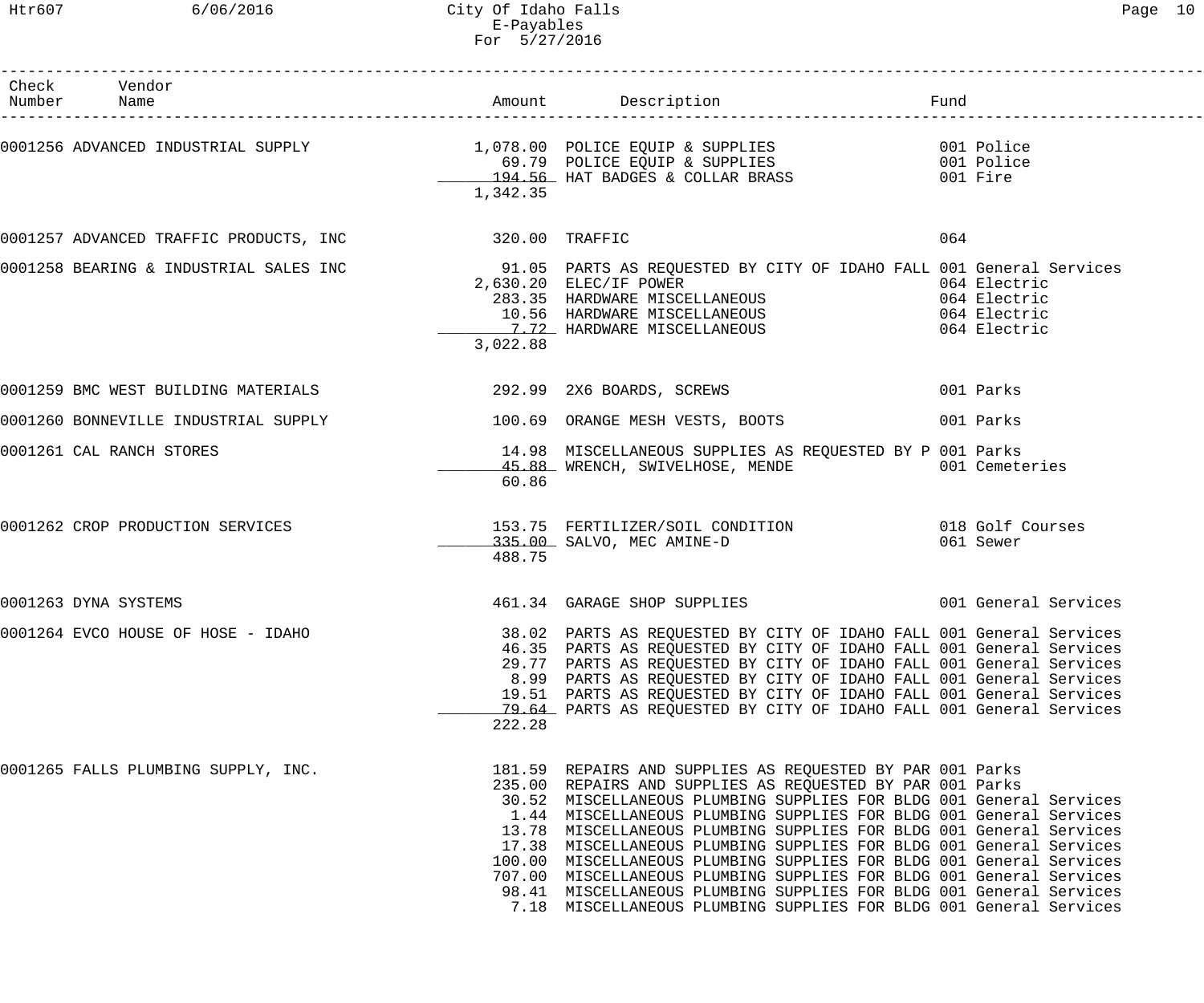Htr607 6/06/2016 City Of Idaho Falls Page 11 E-Payables For 5/27/2016

| Check Vendor<br>Number Name               |                         |                                                                                                                                                                                                                                                                                                                                                                                                  |                                                               |
|-------------------------------------------|-------------------------|--------------------------------------------------------------------------------------------------------------------------------------------------------------------------------------------------------------------------------------------------------------------------------------------------------------------------------------------------------------------------------------------------|---------------------------------------------------------------|
|                                           | 1,677.44                | 0001265 FALLS PLUMBING SUPPLY, INC.                         37.23 MISCELLANEOUS PLUMBING SUPPLIES FOR BLDG 001 General Services<br>53.65 REPAIRS AND SUPPLIES AS REQUESTED BY PAR 001 Parks<br>120.69 REPAIRS AND SUPPLIES AS REQUESTED BY PAR 001 Parks<br>73.57 REPAIRS AND SUPPLIES AS REQUESTED BY PAR 001 Parks                                                                             |                                                               |
| 0001266 HD FOWLER COMPANY                 | 3,817.06                | 131.45 FITTING-PVC-IRRIGATION 001 Parks<br>554.89 CLAMPS-IRRIGATION<br>23.32 HARDWARE-MISC ITEMS-IRR<br>989.24 PIPE-IRRIGATION<br>538.16 VALVES-ELECTRIC-IRR<br>480.00 SPRINKLER HEADS<br>1,989.24 PIPE-IRRIGATION<br>480.00 SPRINKLER HEADS                                                                                                                                                     | 001 Parks<br>001 Parks<br>001 Parks<br>001 Parks<br>001 Parks |
| 0001267 HENRY SCHEIN, INC.                | 5,019.07                | 2,107.18 PURCHASE OF DRUGS AND SUPPLIES FOR CITY 063 Ambulance<br>28.98 PURCHASE OF DRUGS AND SUPPLIES FOR CITY 063 Ambulance<br>21.16 PURCHASE OF DRUGS AND SUPPLIES FOR CITY 063 Ambulance<br>1,027.05 PURCHASE OF DRUGS AND SUPPLIES FOR CITY 063 Ambulance<br>525.00 PURCHASE OF DRUGS AND SUPPLIES FOR CITY 063 Ambulance<br>1,309.70 PURCHASE OF DRUGS AND SUPPLIES FOR CITY 063 Ambulance |                                                               |
| 0001268 HIDA TOOL & HARDWARE CO.          | 14.00 FREIGHT<br>193.00 | 179.00 PARKS & RECREATION MISC.                                                                                                                                                                                                                                                                                                                                                                  | 001 Parks<br>001 Parks                                        |
| 0001269 IDAHO STATESMAN, THE              | 99.99 MEMBERSHIPS       |                                                                                                                                                                                                                                                                                                                                                                                                  | 064 Electric                                                  |
|                                           |                         | 0001270 IDAHO TRANSPORTATION DEPT-BOIS 6.10 LICENSE PLATE RENEWALS, TRANSFERS AND NE 001 General Services                                                                                                                                                                                                                                                                                        |                                                               |
| 0001271 IDAUTOMATION.COM, INC.            |                         | 417.00 COMPUTERS, DP/WORD PROC.                                                                                                                                                                                                                                                                                                                                                                  | 001 Data Processing                                           |
| 0001272 INDUSTRIAL HOSE & FITTINGS INC    | 324.51                  | 61.21 PARTS AS REQUESTED BY CITY OF IDAHO FALL 001 General Services<br>263.30 REPAIRS AND SUPPLIES AS REQUESTED BY FOR 001 Parks                                                                                                                                                                                                                                                                 |                                                               |
| 0001273 JOHNSTONE SUPPLY, IDAHO FALLS DBA | 299.19                  | 231.75 MISCELLANEOUS REPAIR PARTS REQUESTED BY 001 General Services<br>67.44 MISCELLANEOUS REPAIR PARTS REQUESTED BY 001 General Services                                                                                                                                                                                                                                                        |                                                               |
| 0001274 LAMAR COMPANIES                   | 1,600.00 RENTAL         |                                                                                                                                                                                                                                                                                                                                                                                                  | 001 Parks                                                     |
| 0001275 MASTER PULL LLC                   |                         | 232.00 EQUIPMENT-LRG & TURF                                                                                                                                                                                                                                                                                                                                                                      | 001 Parks                                                     |
| 0001276 MWI VETERINARY SUPPLY COMPANY     |                         | 201.57 VETERINARY SUPPLIES FOR TAUTPHAUS PARK Z 001 Parks                                                                                                                                                                                                                                                                                                                                        |                                                               |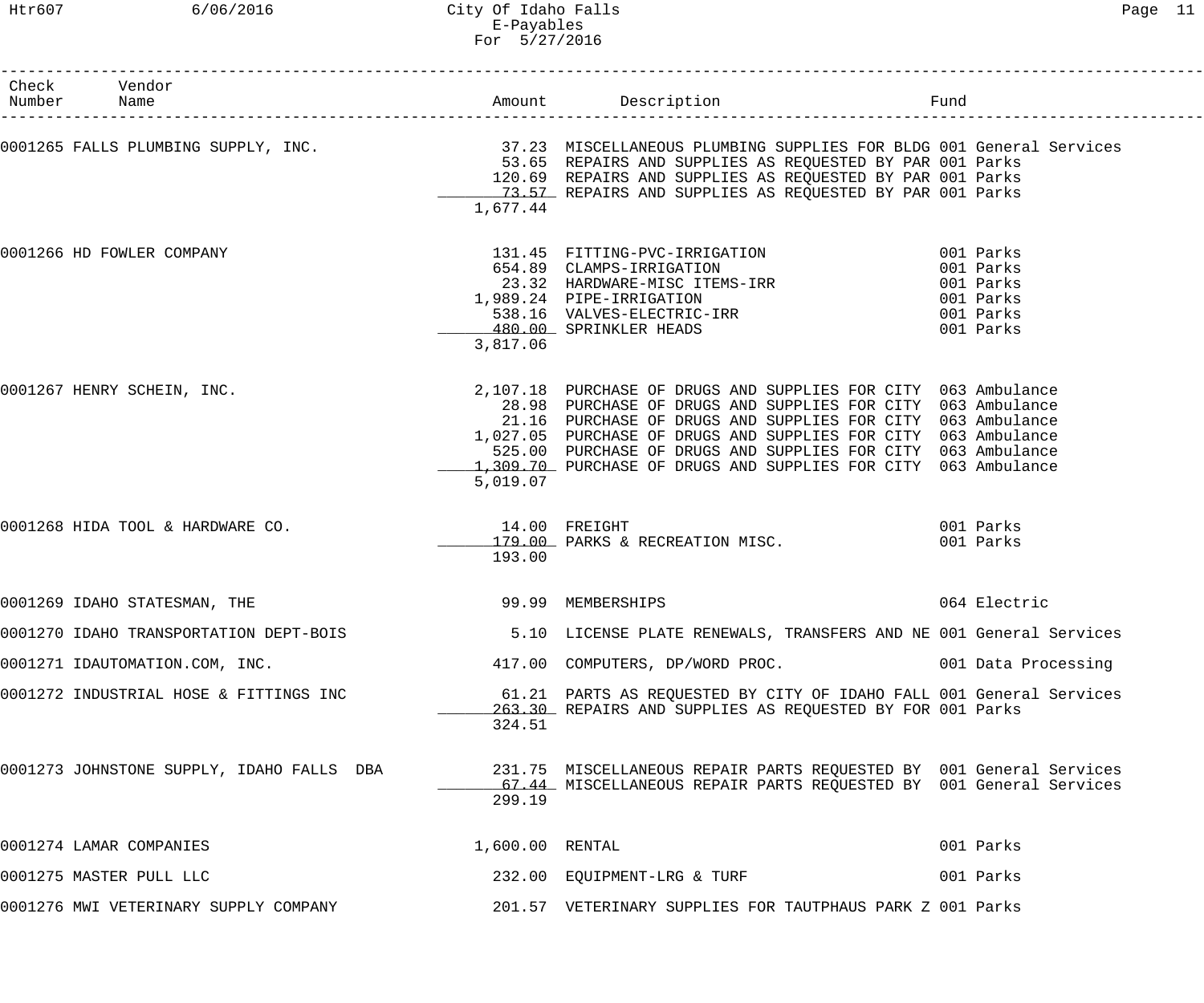### Htr607 6/06/2016 City Of Idaho Falls Page 12 E-Payables For 5/27/2016

| Check Vendor<br>Number Name          |               | Amount Description<br>Fund                                                                                                                |                      |
|--------------------------------------|---------------|-------------------------------------------------------------------------------------------------------------------------------------------|----------------------|
|                                      |               |                                                                                                                                           |                      |
|                                      |               | 0001277 NEW PIG CORPORATION 160.20 CUSTODIAL SUPPLIES/EQUIP 664 Electric<br>98.10 CUSTODIAL SUPPLIES/EQUIP 98.10 CUSTODIAL SUPPLIES/EQUIP |                      |
|                                      | 40.76 FREIGHT |                                                                                                                                           | 064 Electric         |
|                                      | 299.06        |                                                                                                                                           |                      |
| 0001278 NORTH AMERICAN COLLECTIONS   |               | 1,652.60 COLLECTION SHERVICES FOR AMBULANCE ACCOU 001 Treasurer                                                                           |                      |
| 0001279 OVERDRIVE, INC.              |               | 73.99 PURCHASE OF MATERIALS FOR THE I.F. PUBLI 012 Library                                                                                |                      |
|                                      |               | 84.00 PURCHASE OF MATERIALS FOR THE I.F. PUBLI 012 Library                                                                                |                      |
|                                      |               | 93.99 PURCHASE OF MATERIALS FOR THE I.F. PUBLI 012 Library                                                                                |                      |
|                                      |               | 162.00 PURCHASE OF MATERIALS FOR THE I.F. PUBLI 012 Library<br>146.96 PURCHASE OF MATERIALS FOR THE I.F. PUBLI 012 Library                |                      |
|                                      | 560.94        |                                                                                                                                           |                      |
|                                      |               |                                                                                                                                           |                      |
|                                      |               |                                                                                                                                           |                      |
|                                      | 875.56        | 5.69 HARDWARE MISCELLANEOUS                                                                                                               | 064 Electric         |
|                                      |               | 0001281 PEST CONTROL SERVICES, INC. THE REAR MONTHLY PEST CONTROL SERVICES FOR AQUATI 011 Recreation                                      |                      |
|                                      |               |                                                                                                                                           |                      |
| 0001282 PHYSIO-CONTROL, INC.         |               | 725.73 AMBULANCE SUPPLIES<br>24.00 FREIGHT                                                                                                |                      |
|                                      | 749.73        | 24.00 FREIGHT                                                                                                                             | 063 Ambulance        |
| 0001283 PIONEER EQUIPMENT COMPANY    |               | 75.26 PARTS AND MINOR SUBLET REPAIRS AS REQUES 001 General Services                                                                       |                      |
|                                      |               | 31.87 PARTS AND MINOR SUBLET REPAIRS AS REQUES 001 General Services                                                                       |                      |
|                                      | 107.13        |                                                                                                                                           |                      |
| 0001284 PROTECTIVE EQUIPMENT TESTING |               | 724.70 SAFETY EQUIPMENT                                                                                                                   | 064 Electric         |
|                                      | 907.76        | 183.06 SAFETY EQUIPMENT                                                                                                                   | 064 Electric         |
| 0001285 RESPOND FIRST AID SYSTEMS    |               | 69.00 SAFETY EQUIPMENT                                                                                                                    | 001 General Services |
| 0001286 S.D. MYERS, INC.             |               | 218.00 SERVICES/MISCELLANEOUS                                                                                                             | 064 Electric         |
| 0001287 SHRED-IT USA LLC             |               | 118.85 SHREDDING SERVICES FOR THE CITY OF IDAHO 001 Non Departmental                                                                      |                      |
|                                      |               | 63.94 SHREDDING SERVICES FOR THE IDAHO FALLS P 001 Police                                                                                 |                      |
|                                      |               | 95.22 SHREDDING DOCUMENTS FOR THE LIBRARY                                                                                                 | 012 Library          |
|                                      | 278.01        |                                                                                                                                           |                      |
| 0001288 SIGN PRO                     |               | 87.95 LED POWER SUPPLY FOR LIBR                                                                                                           | 001 General Services |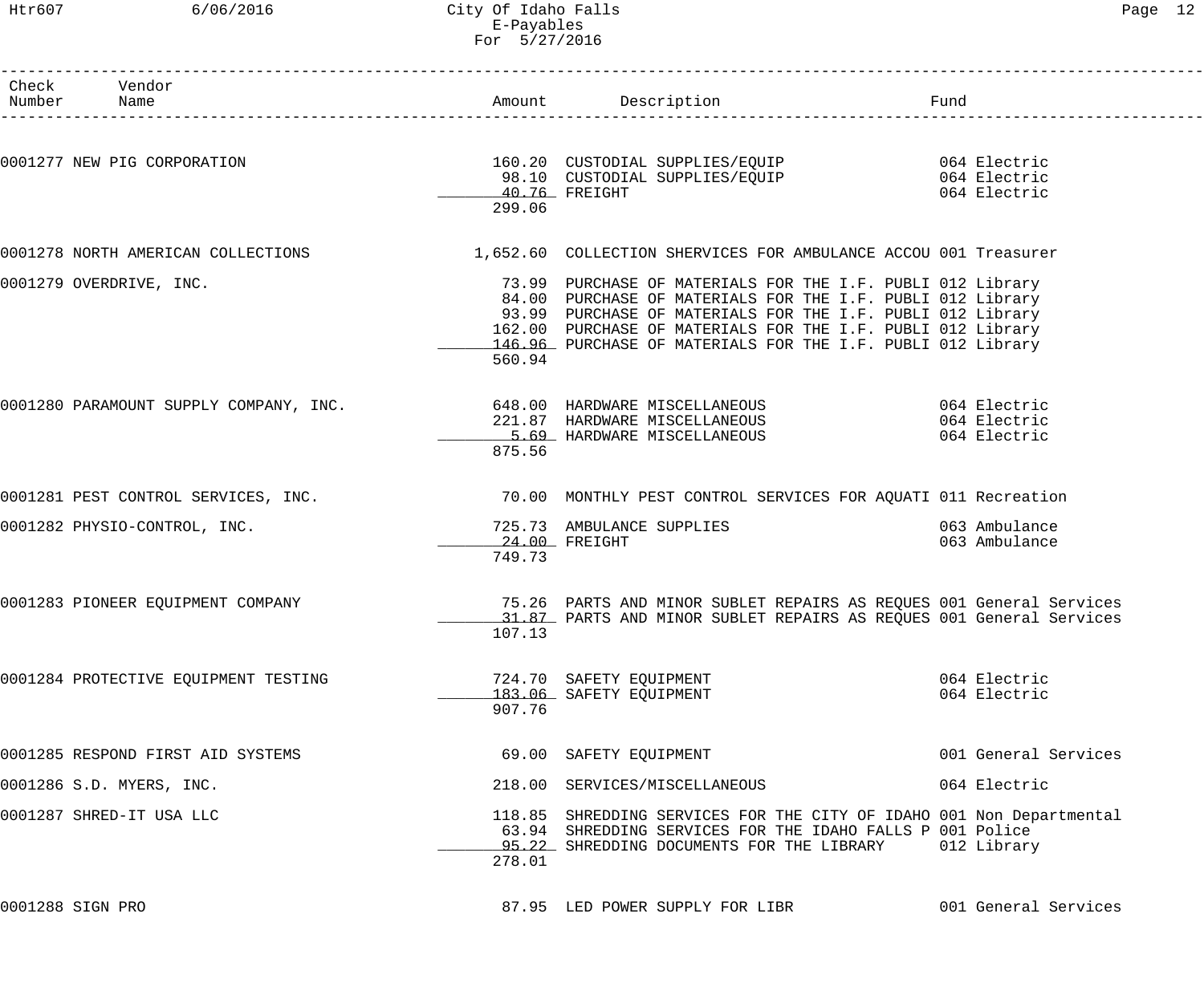| Check Vendor                                               |           |                                                                                                                                                                                                                                                                                                                                                  |                                                       |
|------------------------------------------------------------|-----------|--------------------------------------------------------------------------------------------------------------------------------------------------------------------------------------------------------------------------------------------------------------------------------------------------------------------------------------------------|-------------------------------------------------------|
|                                                            | 5,582.95  | 0001288 SIGN PRO                                   5,495.00 PARKS & RECREATION MISC.                 018 Golf Courses                                                                                                                                                                                                                            |                                                       |
| 0001289 SOLOMON CORPORATION                                |           | 75.00 SERVICES/MISCELLANEOUS 064 Electric                                                                                                                                                                                                                                                                                                        |                                                       |
|                                                            | 627.66    | 0001290 SOUTHWESTERN EQUIPMENT COMPANY   KONTERNIELLE 288.50 PARTS AS REQUESTED BY CITY OF IDAHO FALL 001 General Services<br>12.69 PARTS AS REQUESTED BY CITY OF IDAHO FALL 001 General Services<br>295.00 PARTS AS REQUESTED BY CITY OF IDAHO FALL 001 General Services<br>31.47 PARTS AS REQUESTED BY CITY OF IDAHO FALL 001 General Services |                                                       |
|                                                            | 242.91    | 0001291 STAN'S PAINT CLINIC, INC.                   48.45 MISCELLANEOUS PAINT SUPPLIES FOR BLDG MA 001 General Services<br>53.74 TAPE 2" & 3" NAP                                                                                                                                                                                                | 001 Parks                                             |
| 0001292 SWANK MOTION PICTURES, INC. 1,550.00 SUBSCRIPTIONS |           |                                                                                                                                                                                                                                                                                                                                                  | 011 Recreation                                        |
| 0001293 THOMSON REUTERS WEST                               | 705.90    | 105.92 MONTHLY WESTLAW SUBSCRIPTION AND BOOKS F 001 City Prosecuting Attorney<br>599.98 MONTHLY WESTLAW SUBSCRIPTION AND BOOKS F 001 City Prosecuting Attorney                                                                                                                                                                                   |                                                       |
|                                                            | 1,312.99  | 0001294 TURF EQUIP & IRRIGATION, INC.<br>85.50 CUSTODIAL SUPPLIES/EQUIP 018 Golf Courses<br>452.25 FLAGS, BANNERS, ACCESS.<br>270.00 TOOLS, HAND POWER/NONPOWER 018 Golf Courses<br>508.55 PARKS & RECREATION MISC. 018 Golf Courses<br>                                                                                                         |                                                       |
| 0001295 WACKERLI AUTO CENTER                               |           | 196.90 PARTS AS REQUESTED BY CITY OF IDAHO FALL 001 General Services                                                                                                                                                                                                                                                                             |                                                       |
| 0001296 WILBUR-ELLIS COMPANY                               | 23,648.10 | 1,902.50 FERTILIZER/SOIL CONDITION<br>17,613.20 FERTILIZER/SOIL CONDITION<br>2,662.40 FERTILIZER/SOIL CONDITION<br>1,470.00 FERTILIZER/SOIL CONDITION                                                                                                                                                                                            | 001 Cemeteries<br>001 Parks<br>001 Parks<br>001 Parks |
| 0001297 ZIP PRINT                                          |           | 2.25 PHOTOCOPIES AND POSTERS AS NEEDED BY AQU 011 Recreation                                                                                                                                                                                                                                                                                     |                                                       |
| 0001298 2M COMPANY, INC.                                   |           | 37.25 FITTINGS-GALVANIZED-IRR<br>40.00 FITTINGS-POLY-IRRIGATION<br>83.64 VALVE BOXES-IRRIGATION<br>22.40 HARDWARE-MISC ITEMS-IRR                                                                                                                                                                                                                 | 001 Parks<br>001 Parks<br>001 Parks<br>001 Parks      |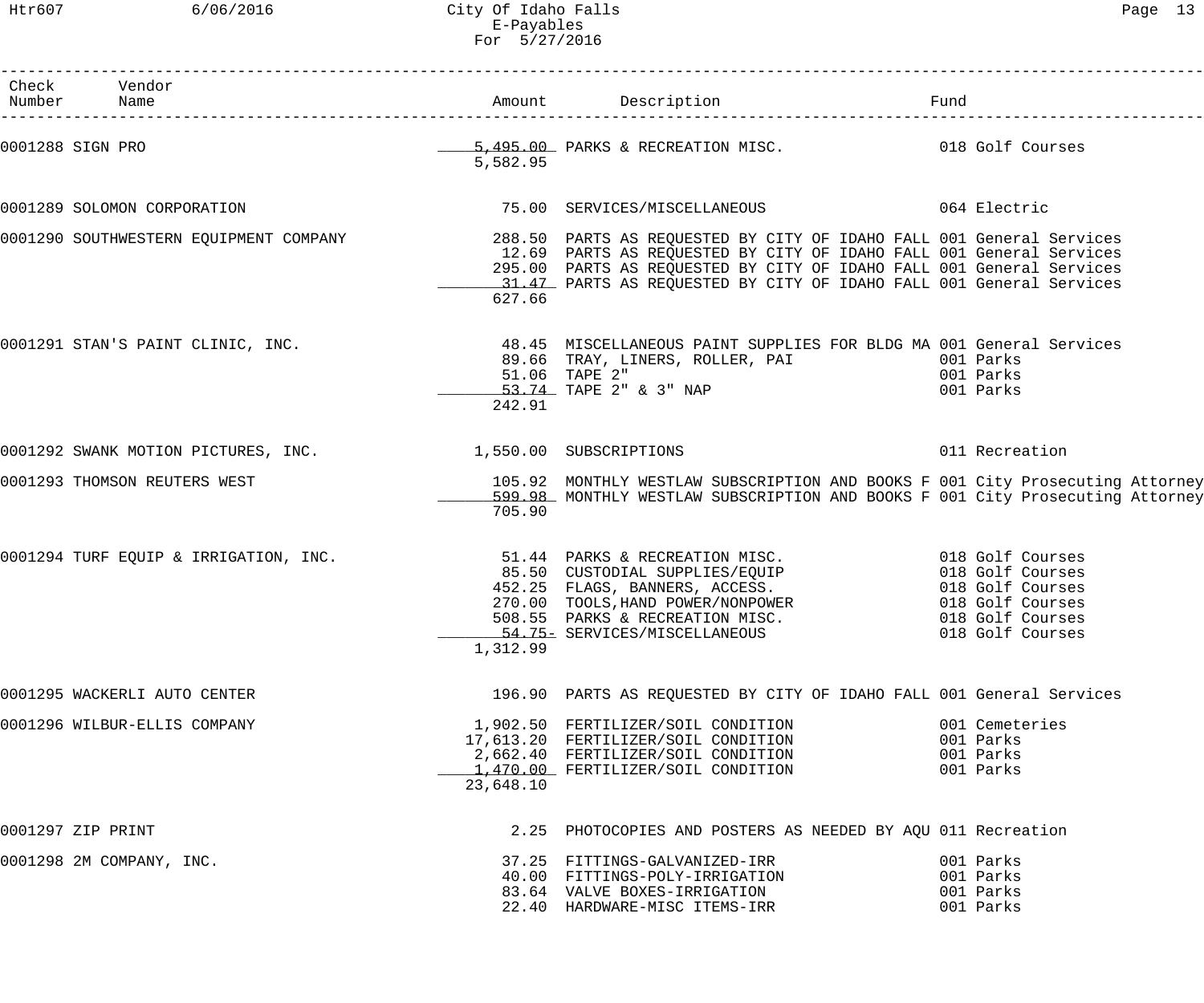| Vendor<br>Check<br>Number<br>Name | Description<br>Amount                                                                                                                                                                                                                                                                                                                                                                                                                                                                     | Fund                                                                                                                                                                                                                                                                                 |
|-----------------------------------|-------------------------------------------------------------------------------------------------------------------------------------------------------------------------------------------------------------------------------------------------------------------------------------------------------------------------------------------------------------------------------------------------------------------------------------------------------------------------------------------|--------------------------------------------------------------------------------------------------------------------------------------------------------------------------------------------------------------------------------------------------------------------------------------|
| 0001298 2M COMPANY, INC.          | 326.09 FITTINGS, NIPPLES, HOSE C<br>9.07 PVC, FITTINGS AND 1" PIPE<br>4.79 SLIP FITTINGS, PVC CEMENT<br>523.24                                                                                                                                                                                                                                                                                                                                                                            | 001 Parks<br>001 Cemeteries<br>001 Cemeteries                                                                                                                                                                                                                                        |
| 0001299 3-D FIRE PROTECTION       | FIRE PROTECT EQ/SUP/MAINT<br>188.00<br>198.00<br>FIRE PROTECT EQ/SUP/MAINT<br>198.00<br>FIRE PROTECT EQ/SUP/MAINT<br>162.00<br>FIRE PROTECT EQ/SUP/MAINT<br>198.00<br>FIRE PROTECT EQ/SUP/MAINT<br>188.00<br>FIRE PROTECT EQ/SUP/MAINT<br>FIRE PROTECT EQ/SUP/MAINT<br>162.00<br>FIRE PROTECT EQ/SUP/MAINT<br>198.00<br>FIRE PROTECT EQ/SUP/MAINT<br>224.00<br>279.00<br>FIRE PROTECT EQ/SUP/MAINT<br>279.00<br>FIRE PROTECT EQ/SUP/MAINT<br>574.00 FIRE PROTECT EQ/SUP/MAINT<br>2,848.00 | 001 General Services<br>001 General Services<br>001 General Services<br>001 General Services<br>001 General Services<br>001 General Services<br>001 General Services<br>001 General Services<br>001 General Services<br>001 General Services<br>001 General Services<br>064 Electric |